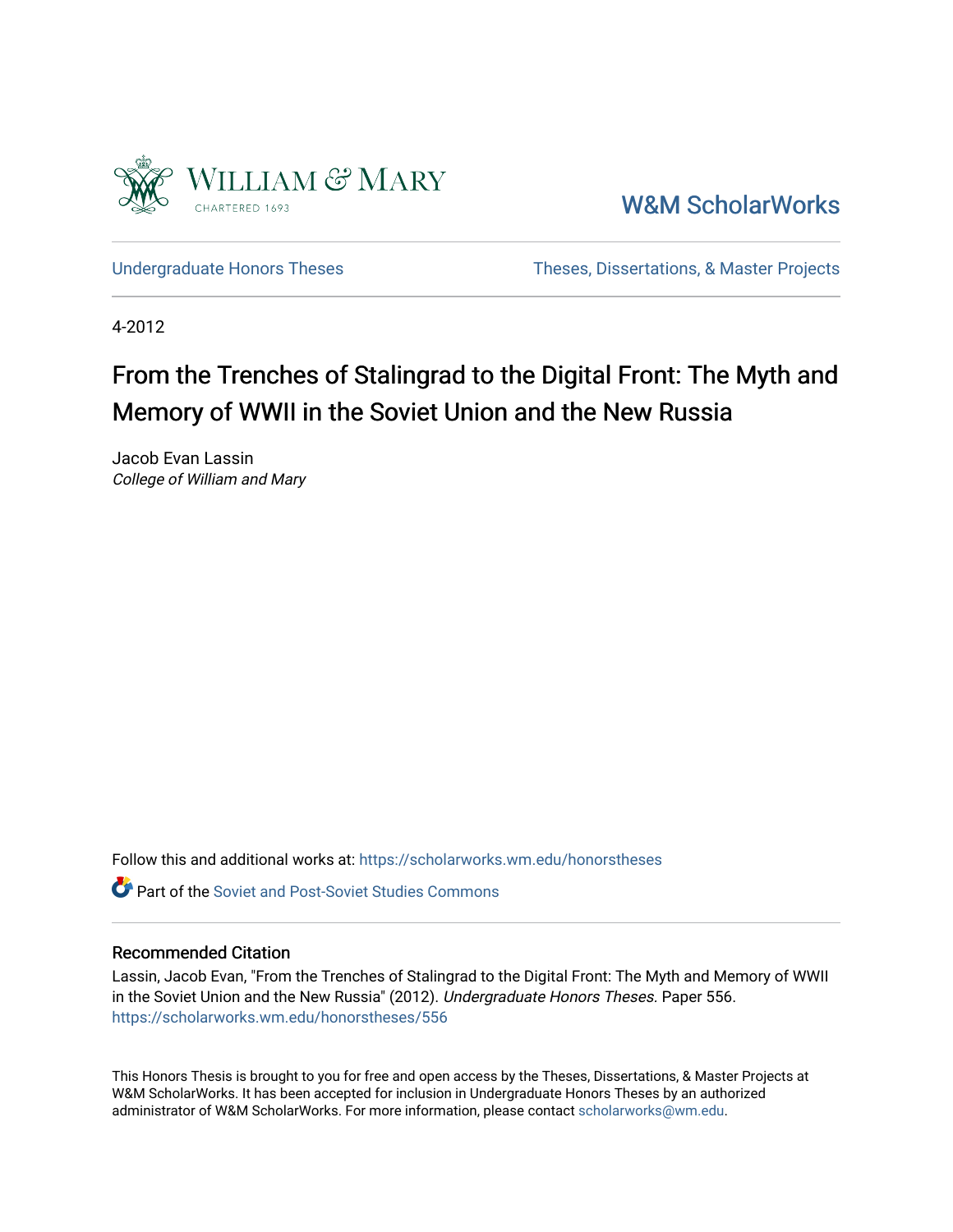## **From the Trenches of Stalingrad to the Digital Front: The Myth and Memory of WWII in the Soviet Union and the New Russia**

A thesis submitted in partial fulfillment of the requirement for the degree of Bachelor of Arts in Global Studies from The College of William and Mary

by

Jacob Evan Lassin

Accepted for \_\_\_\_\_\_\_\_\_\_\_\_\_\_\_\_\_\_\_\_\_\_\_\_\_\_\_\_\_\_\_\_\_\_\_

(Honors, High Honors, Highest Honors)

\_\_\_\_\_\_\_\_\_\_\_\_\_\_\_\_\_\_\_\_\_\_\_\_\_\_\_\_\_\_\_\_\_\_\_\_

\_\_\_\_\_\_\_\_\_\_\_\_\_\_\_\_\_\_\_\_\_\_\_\_\_\_\_\_\_\_\_\_\_\_\_\_\_\_\_\_

\_\_\_\_\_\_\_\_\_\_\_\_\_\_\_\_\_\_\_\_\_\_\_\_\_\_\_\_\_\_\_\_\_\_\_\_\_\_\_\_

**Elena Prokhorova**, Director

**Bruce Campbell** 

**Frederick Corney** 

**Alexander Prokhorov** 

\_\_\_\_\_\_\_\_\_\_\_\_\_\_\_\_\_\_\_\_\_\_\_\_\_\_\_\_

Williamsburg, VA **April 24, 2012**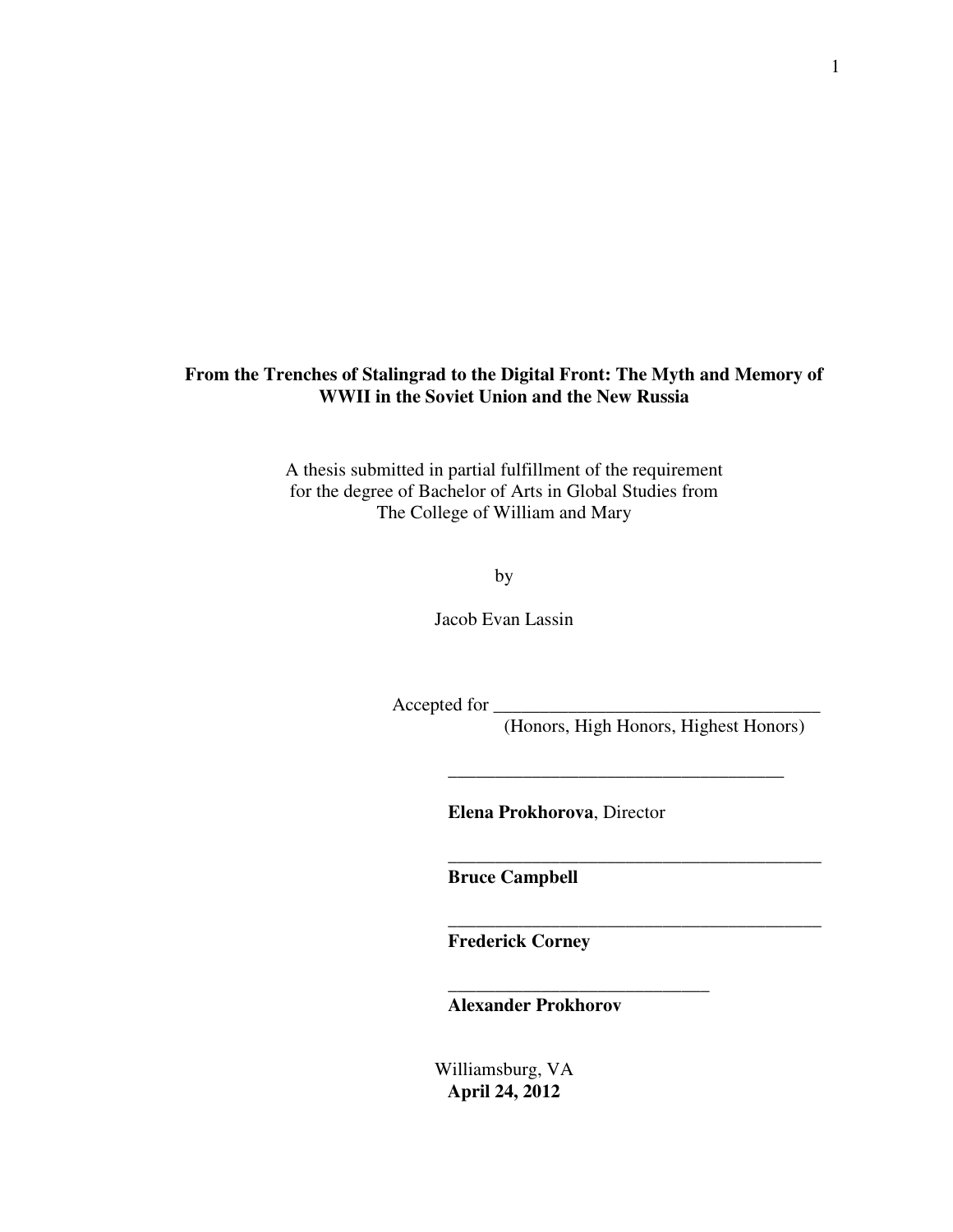# Table of Contents

| Chapter 1: The Evolution of the War Myth in the Soviet Union                                                              |
|---------------------------------------------------------------------------------------------------------------------------|
| The 1990s and the Emergence of the New Russian Patriotism30                                                               |
| The Bronze Soldier of Tallinn and the Russian Outrage39<br>The Campaign against Historical Falsification under Medvedev41 |
| Soviet (Internationalist) Rhetoric in the Russian (Nationalist) Present51                                                 |
|                                                                                                                           |
| Appendix A: Table of Contents of The Great Patriotic War of the Soviet Union,                                             |
| Appendix B: A Sample of Questions Prepared for Soldatskie memuary                                                         |
|                                                                                                                           |
|                                                                                                                           |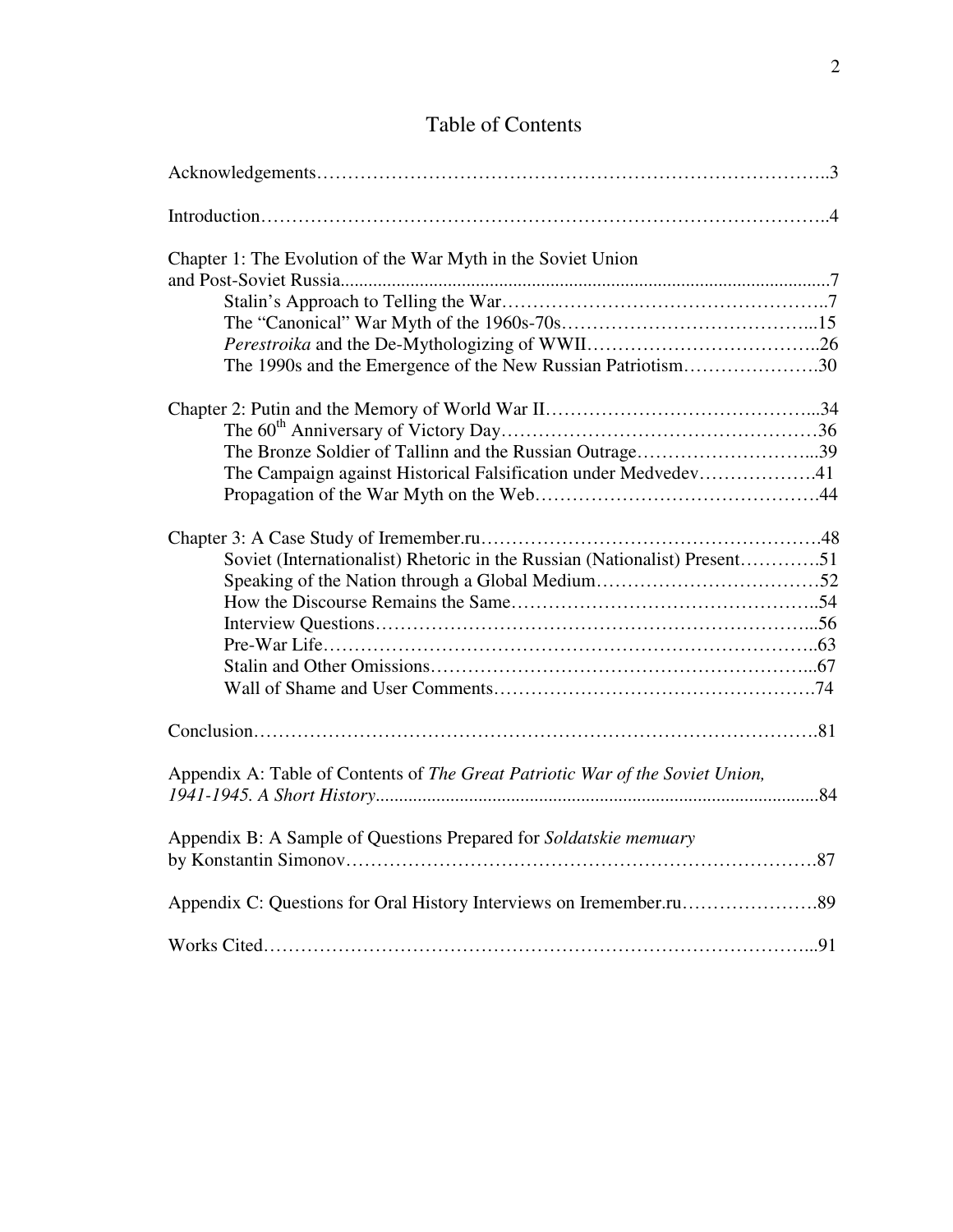### Acknowledgements

 I would like to thank the following people for all of their help during the writing of this thesis:

- My parents, brother, family, and friends for their support throughout my college experience and especially in the process of writing this year,
- Frederick Corney and Alexander Prokhorov for their classes which have driven my curiosity in learning more about Russia and exploring some of the fundamental questions of this thesis, their mentorship in my research, and taking time to serve on my thesis committee,
- Bruce Campbell for both his helpful critiques on an earlier draft of this thesis and his willingness to serve on my thesis committee from across the Atlantic, making it a truly transnational undertaking,
- Elena Prokhorova, my thesis adviser, for enthusiastically receiving my interests in new media and directing them towards looking critically at the WWII myth and for all of the time and effort spent on this thesis, which would not have been possible without her guidance.

 Finally, I would like to dedicate this thesis to the memories of my grandfathers, Leonard Lassin and Stephen Franzman, who always encouraged me to keep asking questions.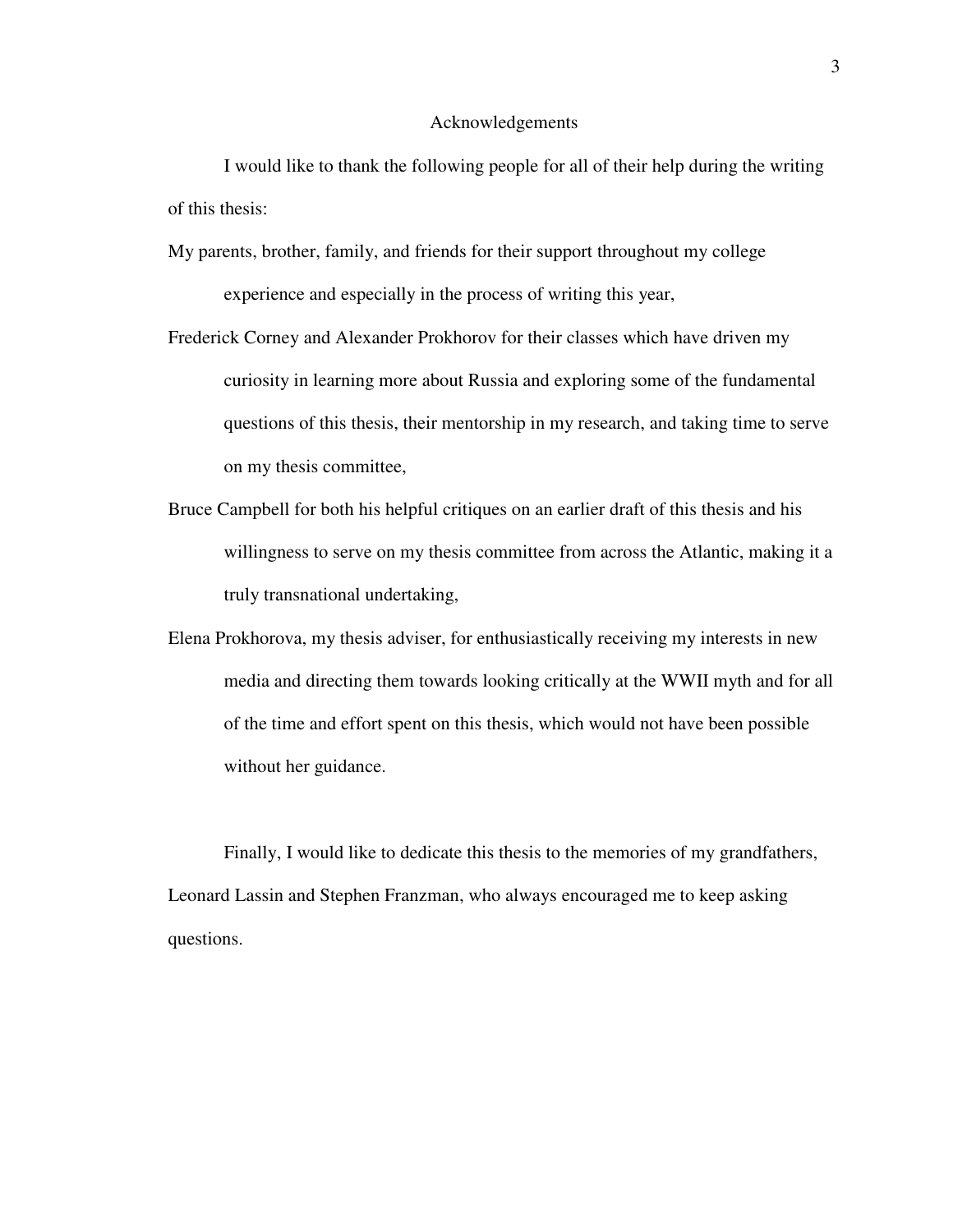### **Introduction**

This thesis examines the evolution of the mythology and memory of WWII in Russia, with a focus on the appropriation of the war narrative by Putin's state and the uses of war memory on state-controlled Russian internet sites. World War II has been one of the foundational narratives of modern Russian identity, inextricably linked to the evaluation of the nation's past and central to its present-day struggle for self-definition, in both the political and the symbolic dimensions. Two concepts are central for the methodology of this study: "myth" and "memory." The myth of World War II in the Soviet Union and in post-Soviet Russia stands as the foundational story from which the state derives much of its legitimacy and from which the Russian people gain a sense of identity, both communal and individual. In my understanding of myth I follow Peter Burke who argues that myth should be approached "not in the positivist sense of 'inaccurate history' but in the richer, more positive sense of a story with symbolic meaning made up of stereotyped incidents and involving characters who are larger than life, whether they are heroes or villains" (103-104). For my approach to World War II mythology I use Frederick Corney's study *Telling October: Memory and the Making of the Bolshevik Revolution*, which examines the narrativization of the October Revolution. Corney writes that "foundation myths are only successful insofar as they are able to implicate the individual in the tale" (1). In the case of the memory of the World War II in Russia this "implication" has been accomplished almost totally with personal memories becoming subsumed in the official narrative of the war.

Underlying the entire act of remembering is the notion that "one only ever remembers as a member of a social group" (Wachtel 211). This key concept is especially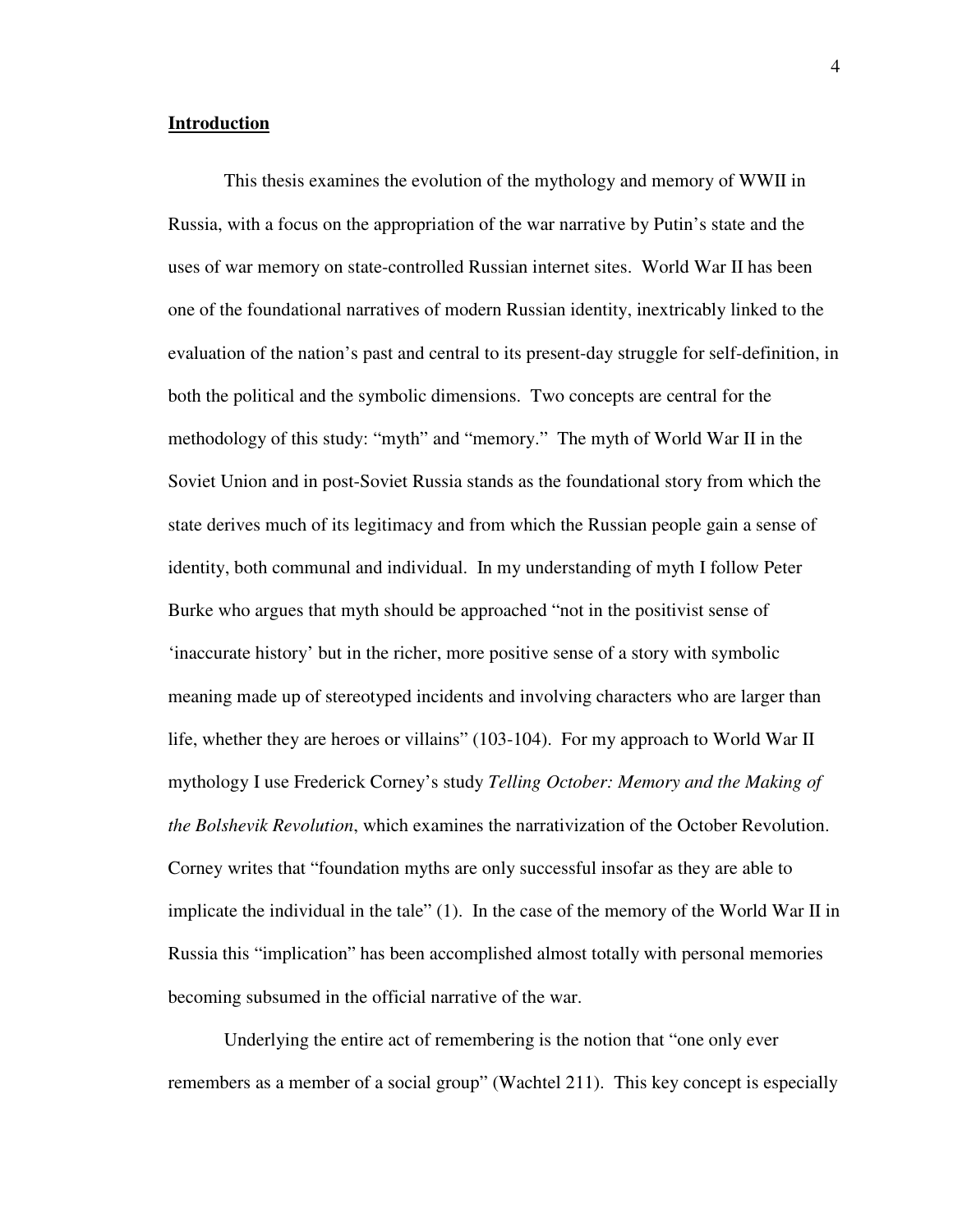important to keep in mind when discussing the Soviet Union's and the Russian Federation's approaches to telling the war myth. Up until the late 1980s, the state had a complete monopoly on all mass media discourses which determined how the memory of World War II was transmitted and commemorated. Thus, part and parcel of the evolution of the remembering of such events as the war are what Alon Confino calls "vehicles of memory": books, songs, films, official speeches, monuments, and in the twenty first century, Internet sites (1386).

In Chapter 1, I chart the history of the war narrative starting with the immediate responses and commemorations during the war and early post-war celebrations and extending through the end of the Stalinist period. I then explore in greater detail the ways in which the war myth evolved during the Stagnation era of the late 1960s to early 1980s. It is during this time period when the myth crystallizes and becomes, to many subsequent generations, *the* telling of the war, which continues to inspire celebrations and remembrances of the war today. The myth then becomes the object of much scrutiny and debate during the latter days of the Soviet Union and the 1990s.

Chapter 2 discusses the revival of WWII mythology under the Putin/Medvedev administrations for the purposes of serving a new state, regime, and ideology. I look at three instances of the Russian state using the symbolic capital of the war myth to project an internal and external image of the Russian Federation as the strong, legitimate heir to the great past, before focusing on the advantages and challenges that the Internet offers to such traditional mythologyIn Chapter 3, I examine Iremember.ru, a website funded by *Rospechat',* the Russian state ministry of publishing, which contains oral history interviews with Soviet war veterans as well as user generated material and comments. In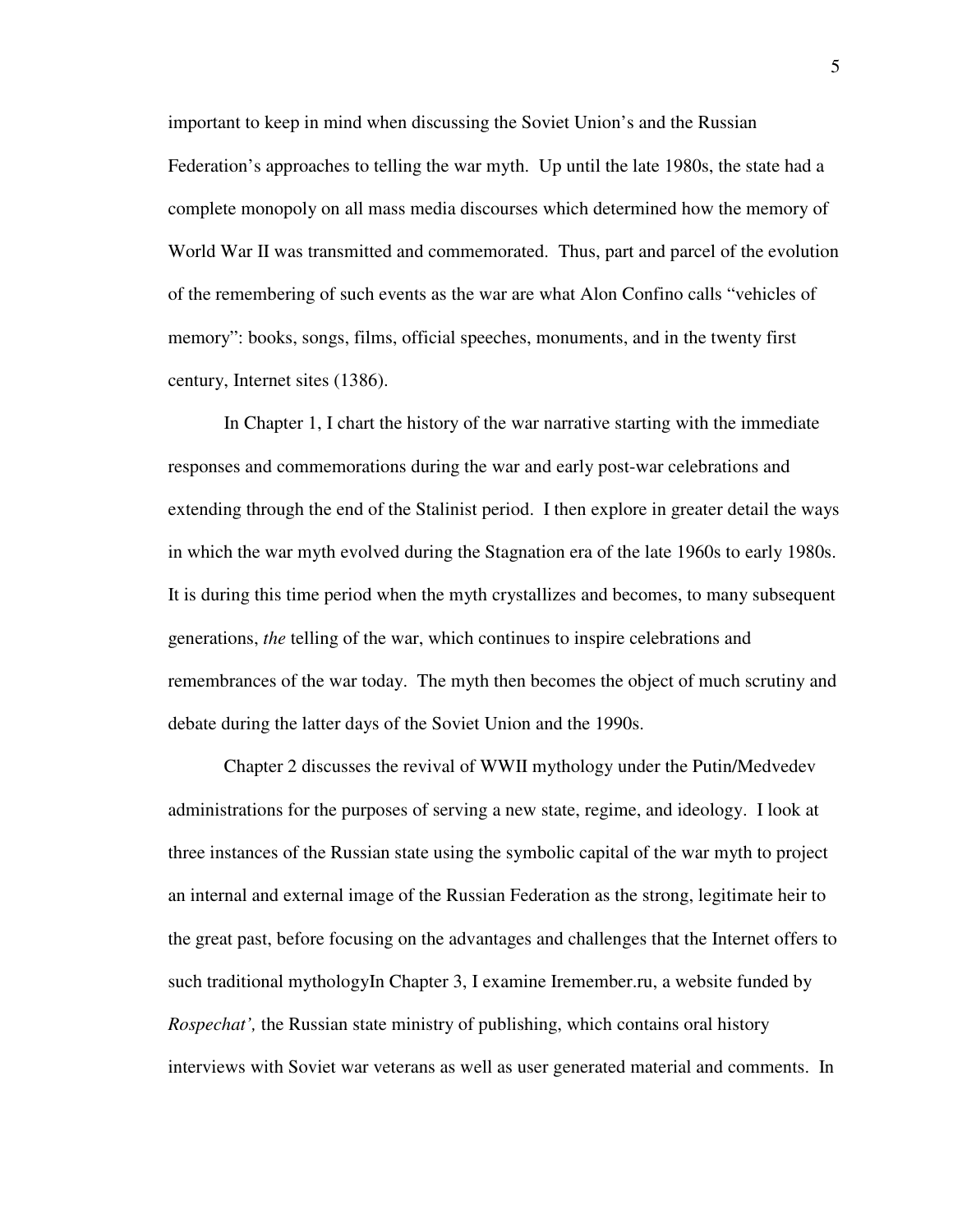this chapter I am especially interested in how, on the one hand, the war mythology adjusts to the transnational and participatory medium of the Internet, which maintains a plethora of information and opinions concerning World War II and on the other, offers new opportunities and challenges for such inherited mythologies. Both the new medium and the new cultural environment necessitate a modified version of the war myth, which (re)-constructs the war as an epic, identity-forging event while making it appealing both to younger, nationalist Russian users and "palatable" to non-Russian, Western audiences. I attempt to explain how the state, through its funding of the site, controls how the war myth is presented, and look at how the veterans' individual memories corroborate or digress from the "official" telling of the war. The ultimate goal of this thesis is to describe the uses of the war mythology in contemporary Russia and to get an insight into the formation of the new Russian identity.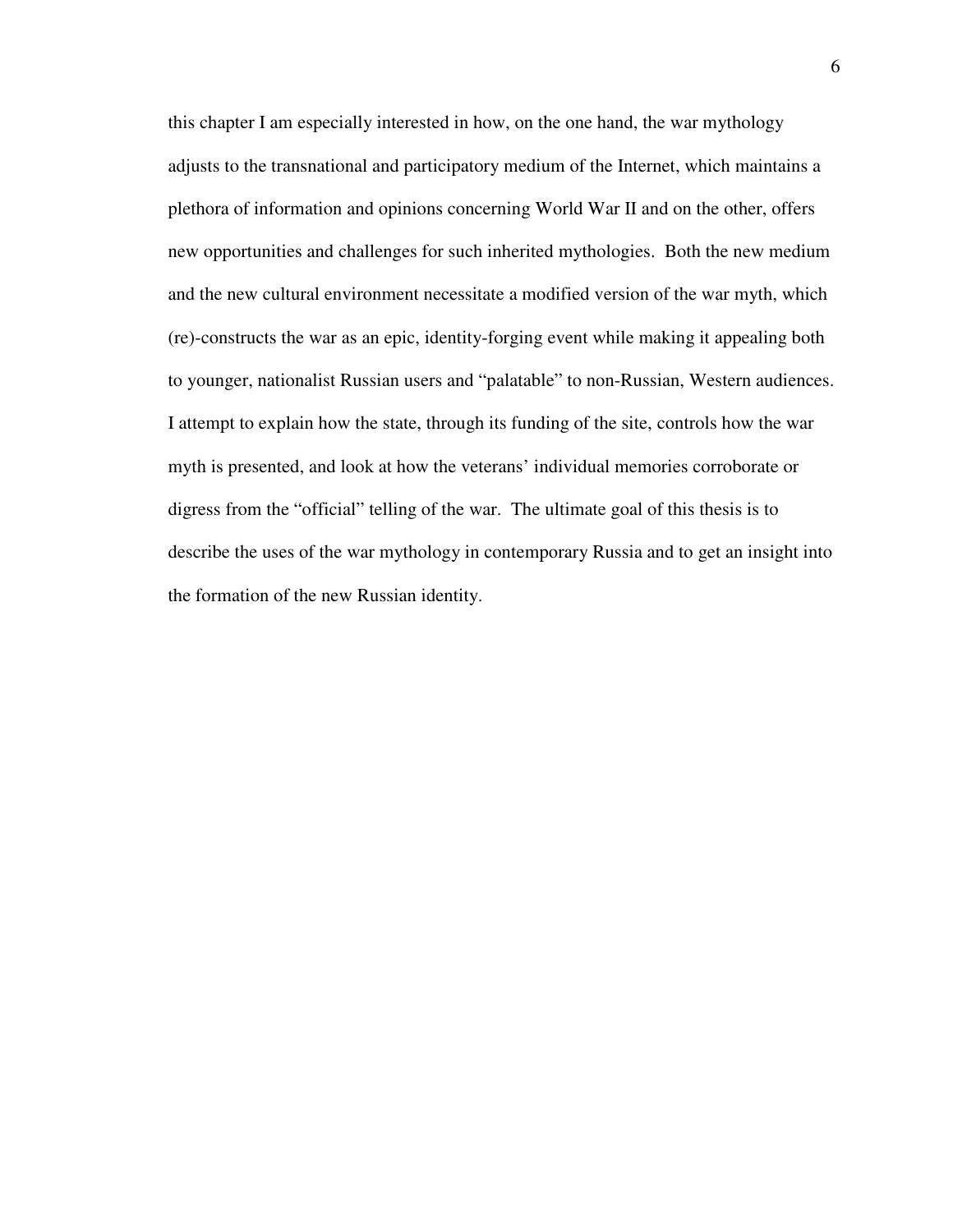# **Chapter 1: The Evolution of the War Myth in the Soviet Union and Post-Soviet Russia**

### Stalin's Approach to Telling the War

 $\overline{a}$ 

 For Russians and other populations who lived and were reared under Soviet rule, World War II was an event of mythic proportions, both as the greatest national tragedy and the unprecedented collective victory. It was commemorated throughout the Soviet Union and continues to be celebrated today in the Russian Federation as a moment of great national unity, sacrifice, and heroism. Often, the telling of the war narrative transcended the actual acts of the war. Even the name that Russians give to the Soviet fight against fascist Germany, the "Great Patriotic War," evokes the Napoleonic War which is called the Patriotic War in Russian.<sup>1</sup> This connects the two events as Russia's collective struggle against megalomaniacs with designs on controlling all of Europe.

 Memory of the war was being shaped even as the war was still raging in the Soviet Union, as the state realized that it was critical to control the memory and meaning of the war in order to maintain popular support for the army, the party, and the state. To many Soviet officials "the war represented the apotheosis of the social mobilization for which Soviet ideology was striving" (Lovell 6). For Soviet citizens the war was an event so devastating and epic in scale that there could be only one response, standing together to oppose the Nazi invasion. Thus, the state saw a need to carefully frame every aspect of the war in order to capitalize on the feelings of solidarity and national purpose the war

<sup>&</sup>lt;sup>1</sup> See Stephen M. Norris, *A War of Images: Russian Popular Prints, Wartime Culture, and National Identity, 1812-1945,* (DeKalb: Northern Illinois University Press, 2006). pp. 3-10*,* for a comprehensive argument of the use of traditional visual forms, such as *lubki,* used in Russia during the war against Napoleon and their later revival during World War II. Norris demonstrates the continuity between visual representations during the two wars, which suggests a connection between the two conflicts in the Russian mythos and national consciousness.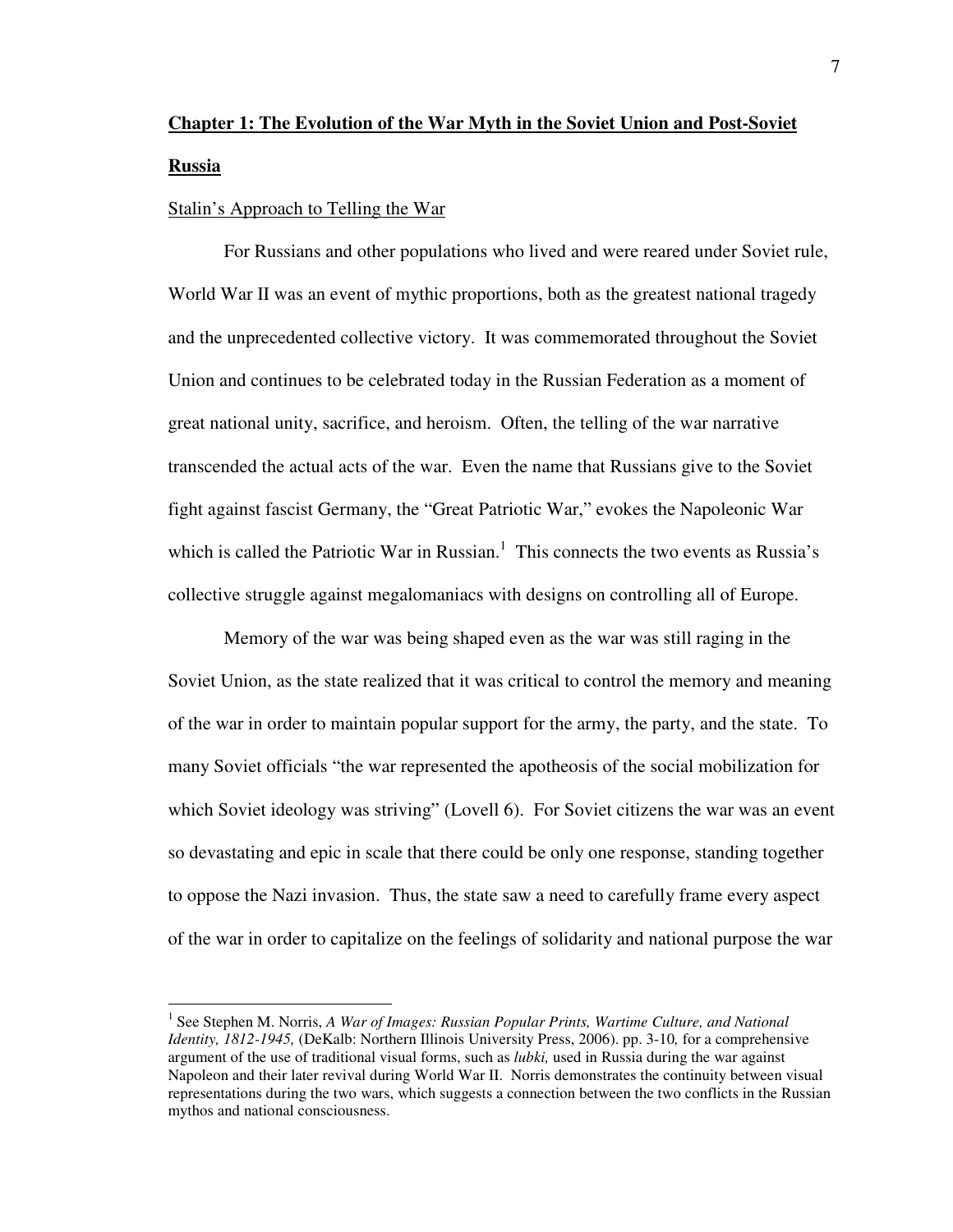elicited in the population. Stalin's decision to stay in Moscow during the German invasion even as most of his government evacuated is a clear example of actively crafting a certain public image, and the opportunity to tout his own self-sacrifice was not wasted in Soviet propaganda.<sup>2</sup> Stories of collective and individual heroism which abounded in newspapers and on the radio served both as models for emulation and as signs of the future victory. What was at the time a necessary means of lifting people's spirit would soon become the official position on telling the war: understate the disastrous campaigns and losses of 1941-42 and focus on the collective Soviet effort to free the country—and then Europe—from fascism. The first Museum of the Great Patriotic War opened as early as 1943 in order to contain and correctly frame the lived experience (Merridale 188).

Popular songs, literature, and poetry, which circulated during the war, had a profound impact on how the population perceived the Soviet Union's mission in the war. No song was more popular during the war than Aleksandr Aleksandrov's "The Holy War" (*Sviashchennaia voina)* with words by Vasilii Lebedev-Kumach. Aside from the title, which evokes the crusades, the song also calls the Germans, "the damned horde," connecting World War II with a previous, legendary Russian victory over the Mongol horde. This national war anthem was commissioned and supported by the officially atheist Soviet government, which, together with the temporary abandonment of socialist rhetoric in favor of a nationalist, Russian one<sup>3</sup> laid the foundation for the malleable post-

 $2^2$  This move allowed Stalin to ally "himself with popular patriotism to an extent inconceivable in the 1930s" (Lovell 7): if the population was going to have to withstand the Nazi onslaught, then at least they could look to Comrade Stalin standing right there with him. This helped to solidify his role as indisputable head of the war effort in the minds of many Soviet citizens.

<sup>&</sup>lt;sup>3</sup> See Richard Stites, "Soviet Russian Wartime Culture," *The People's War: Responses to World War II in the Soviet Union, Eds. Robert W. Thurston and Bernd Bonwetsch* (Urbana: University of Illinois Press, 2000), pp. 171-84.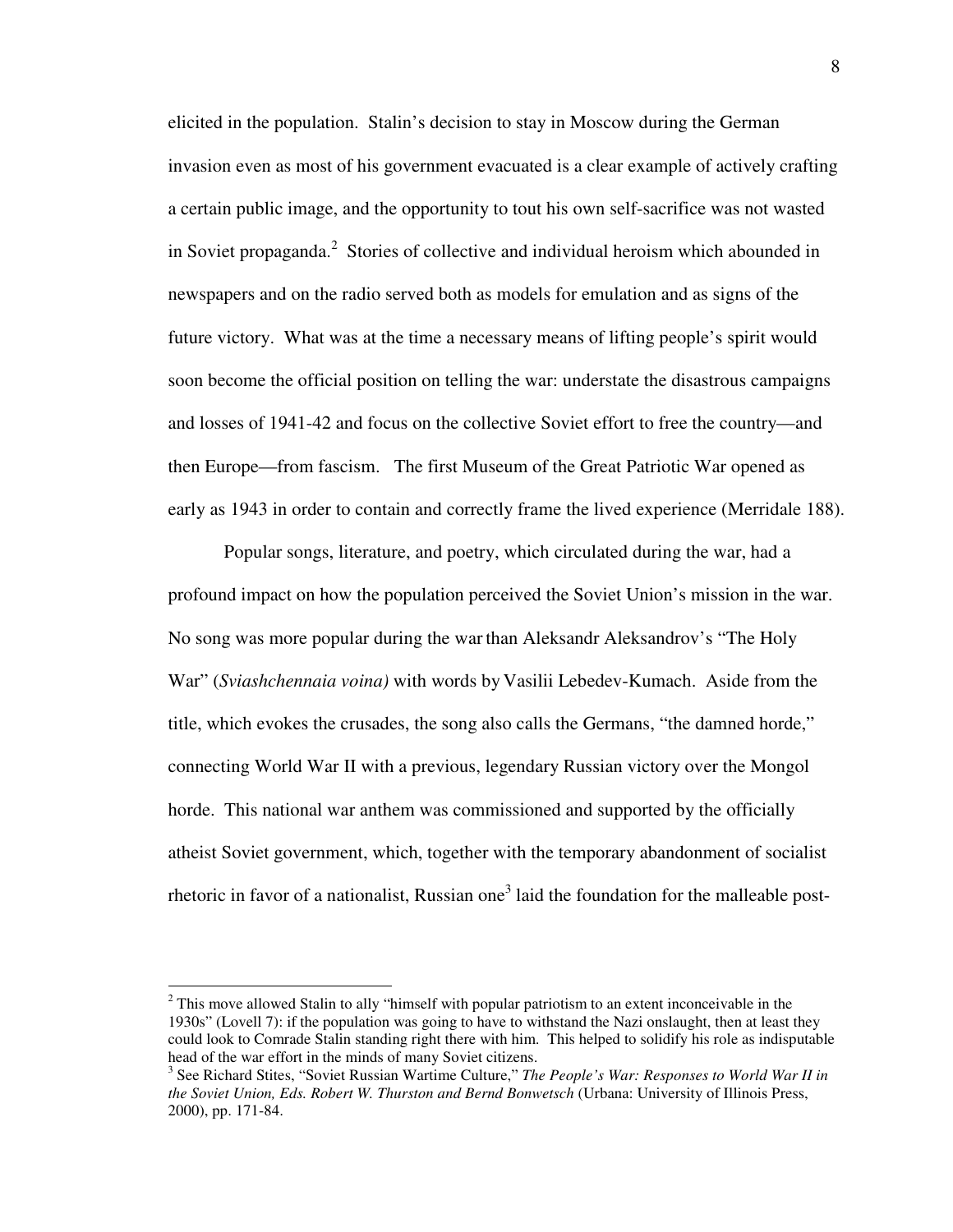war mythology of WWII: as both the victory of socialism and the forging by fire of the national consciousness.<sup>4</sup>

State sanctioned commemorations were another method used to stamp out conflicting personal memories. These celebrations often emulated state policies and goals. The first Victory Day celebrations were relatively understated events in comparison to the great parades of power of the 1970s or the full blown media events of today. Instead of reflecting on the victory over fascism and lamenting the many lives lost, Stalin moved to shift the focus of the commemorations. In countless speeches and writings he emphasized the necessity for the country to rebuild and revitalize in order to bring the Soviet Union on an even level with the West. Germany's surrender in Berlin put an end to one war and allowed for a new showdown, the Cold War, to begin. This new conflict required a fully rebuilt country after the utter decimation left in the wake of World War II.

 In preparing for the imminent fight with the West there was not time for tears and remembrances of the mass destruction. Instead the nation needed to look forward. Propaganda during this time began to reflect the change in emphasizing that fascism was part and parcel of world imperialism. Thus, public discourse presented World War II and the Cold War as parts of the same epic battle of socialism against capitalism and imperialism. This meant that the Soviet Union's recent allies became bitter enemies and their contribution to the victory was erased from the official story.

This shift in rhetoric revealed as much about the state agenda as it concealed. Stalin was aware that, just like Russian officers who marched through Europe in the war

<sup>&</sup>lt;sup>4</sup> Some other war time favorites were far more explicit than even "The Holy War" was. For instance, a celebrated poet Konstantin Simonov wrote a wildly popular poem titled "Kill Him" which exhorted readers to kill any German wherever he was (Stites 180).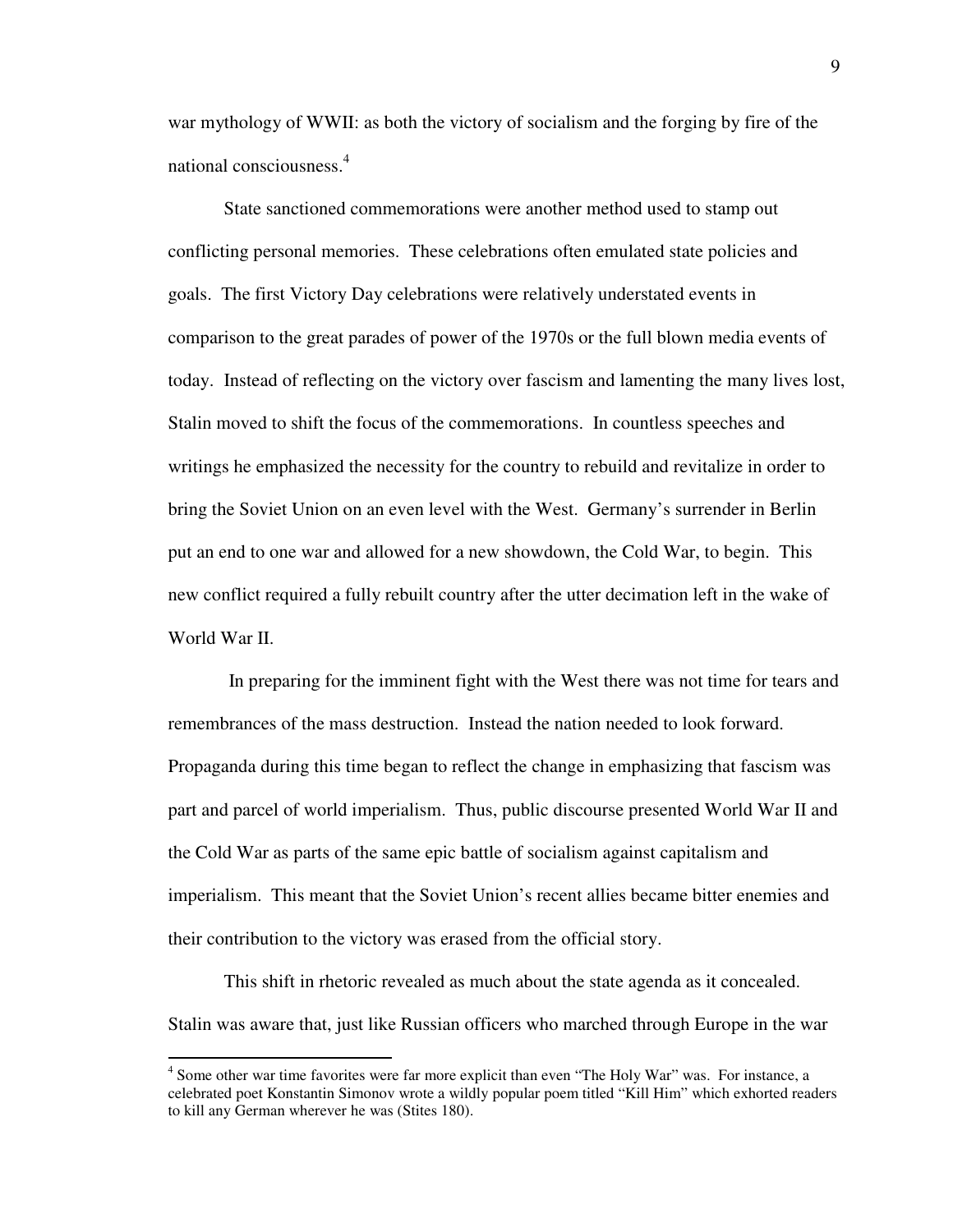against Napoleon in 1812 and came back dreaming about a better life in Russia, the returning Soviet soldiers in 1945 were energized by the victory and the relative freedom from repressions.<sup>5</sup> Moreover, they saw that people in the parts of Europe they liberated from fascism lived much better than the "most progressive country in the world." In order to forestall the emergence of new "Decembrists" Stalin needed to suppress these memories. As veterans were returning home, competing memories indeed became an issue. While it is common to refer to veterans as a stable, coherent social group, the truth remains that veterans were a rather diverse group of people from different generations, from different social and ethnic backgrounds, and with different reasons for participating in the war.<sup>6</sup> The variation among veterans predictably meant a variation in how they viewed and remembered the war based on their backgrounds, wartime experiences, and how they had been treated after the war. In lieu of any officially sanctioned organization of veterans in the Soviet Union, veterans would meet informally to reminisce about the war and discuss *their* memories. Soviet authorities viewed this as a challenge to the topdown approach they took to telling the war and would often arrest and prosecute veterans meeting in this informal groups on grounds that they were engaging in anti-Soviet activities (Edele 130). This repression of informal groups effectively ended the "alternative" views of the war propagated by veterans, allowing for a dominant statecontrolled myth to emerge.

<sup>&</sup>lt;sup>5</sup> This parallel is most interesting, as previously mentioned, due to the connections between the Napoleonic War, the "Patriotic War" in Russian and World War II, the "Great Patriotic War" in Russian. World War II is often seen as the heir to the struggle against Napoleon, a moment of great national pride, sacrifice, and victory over tyranny.

<sup>&</sup>lt;sup>6</sup> For a more complete picture of the diversity amongst Soviet war veterans and their treatment after the war, see Mark Edele, "Soviet Veterans as an Entitlement Group, 1945-1955," *Slavic Review* 65.1 (Spring, 2006): 111-37.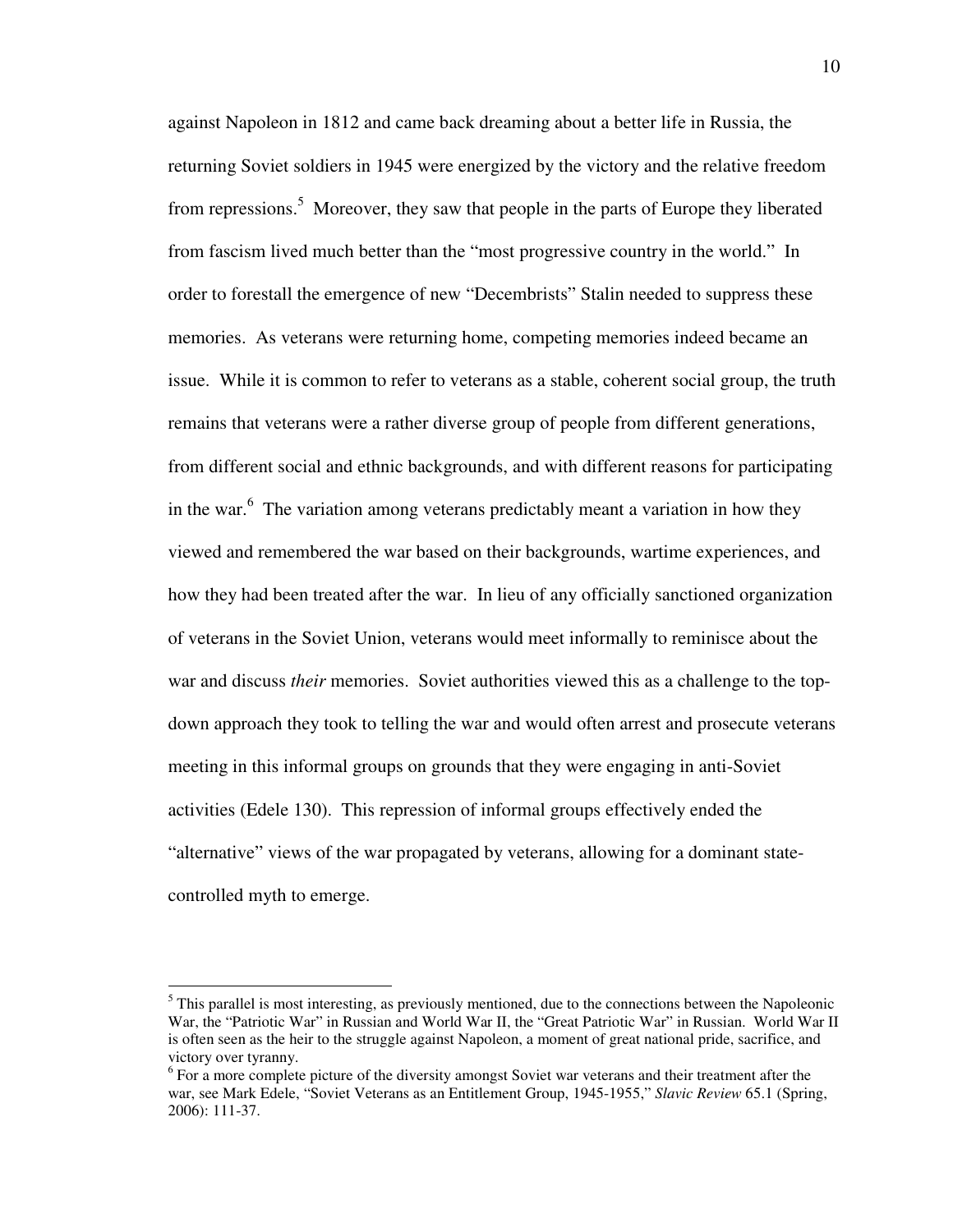In 1947 Stalin demoted Victory Day from a national holiday to a regular workday. Stalin highlighted his desire to move away from the traumatic past with explicit instructions that the immediate post-War period was not one for memoirs about people's own experiences of the war. In Stalin's reign "the only postwar hero was Hero Number One, and he was not inclined to make room for any competition" (Tumarkin 100). This did not only apply to famous generals; any personal memoirs or fictional accounts that problematized the epic narrative were decidedly deemphasized.<sup>7</sup>

Stalin's attempt to quell the wide scale remembering and commemoration of the war was not only designed to allow the Soviet Union to get on with the business of rebuilding the country; it was also crucial in solidifying Stalin's place in war mythology. The official narrative was entirely hierarchical and top-down and had no place for nuances or critiques of Stalin's wartime policies. Rather, the Soviet population was made to believe that it was the Communist Party under Stalin's leadership that brought the victory and that without him the Soviet Union and Europe would surely be under the boot of the fascists. This creation of an official memory and its uses to bolster state policies and the rule of Stalin demonstrates the easily blurred line between commemoration and propaganda.

7 Exceptions only prove the rule. For example, Viktor Nekrasov's novella *Stalingrad* (which during the Thaw under the name *In the Trenches of Stalingrad* became the flagman of the "trench prose") was published in the literary journal *Znamia* in 1946 and even received the State Stalin Prize in 1947. According to Nekrasov, this award caught everyone by surprise. In his interview to Radio Liberty in 1976 Nekrasov recalls how Vsevolod Vishnevskii, the editor-in-chief of *Znamia* called him, locked all doors and said that the night before the Union of Soviet writers removed *Stalingrad* from the list of nominees. But in the morning it was back in—and a winner. "Only one person could have, in one night, put your novella back on the list. And that man did it." See, "Vernyi soldat Viktor Nekrasov," http://www.svobodanews.ru/content/transcript/24232994.html. The vast majority of Stalin Prize recipients conform to the prescribed epic and triumphant vision of the war and post-war re-construction, such as Boris Azhaev's *Far from Moscow* (1948) and Semen Babaevsky's *Cavalier of the Golden Star* (1947-48).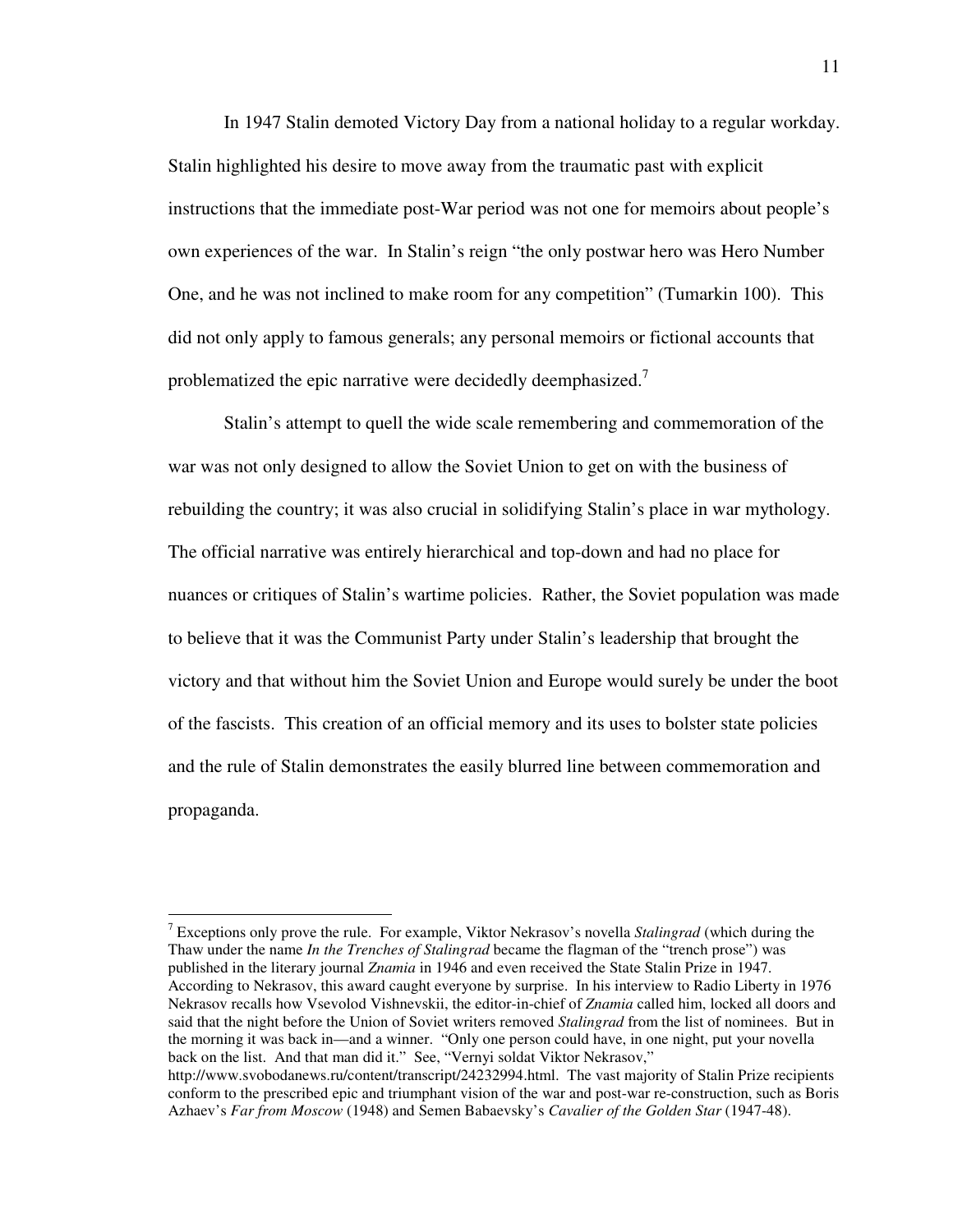The attempt to re-write the meaning of the war so as to fit with the state's agenda was manifest in the removal of the physical reminders of war losses, which could be construed as "weakness."<sup>8</sup> After the war, crippled and disabled veterans, begging on the streets, reminded passers-by of the great sacrifices that were made for victory; moreover, these people made the war memories too palpable, too *present*, destroying the epic distance necessary for the picture of the monumental triumph of the Party and its socialist ideology. "Stalin had evidently decided that the presence of those mutilated war victims was upsetting to people, and that they should no longer be in evidence to remind the public of the horror of the past war" (Tumarkin 98). If the country was to move on from the war and rebuild, people should not be constantly reminded of the terrible tragedy they just overcame.

Stalin himself needed to cleanse his image in order to maintain the trust of the people and move his goals along. He banned the mentioning of two of his most draconian wartime orders:

> Military Order #270 (of August 16, 1941), which equated being taken prisoner with treason and stipulated that the families of prisoners of war would suffer dire consequences, and Military Order #227 (of July 28, 1942) popularly known as 'not one a step back,' which created punishment battalions and established within military divisions special units to shoot anyone who retreated without orders. (Tumarkin 102-3)

<sup>&</sup>lt;sup>8</sup> This process also began during the war as there were official pressures to doctor statistics and reports in order to hide the vast numbers of Soviet war dead. Official reports often understated Soviet casualties in a battle or how much military hardware was lost or destroyed, while the number of Germans killed or captured was always carefully recorded and reported (Merridale 188).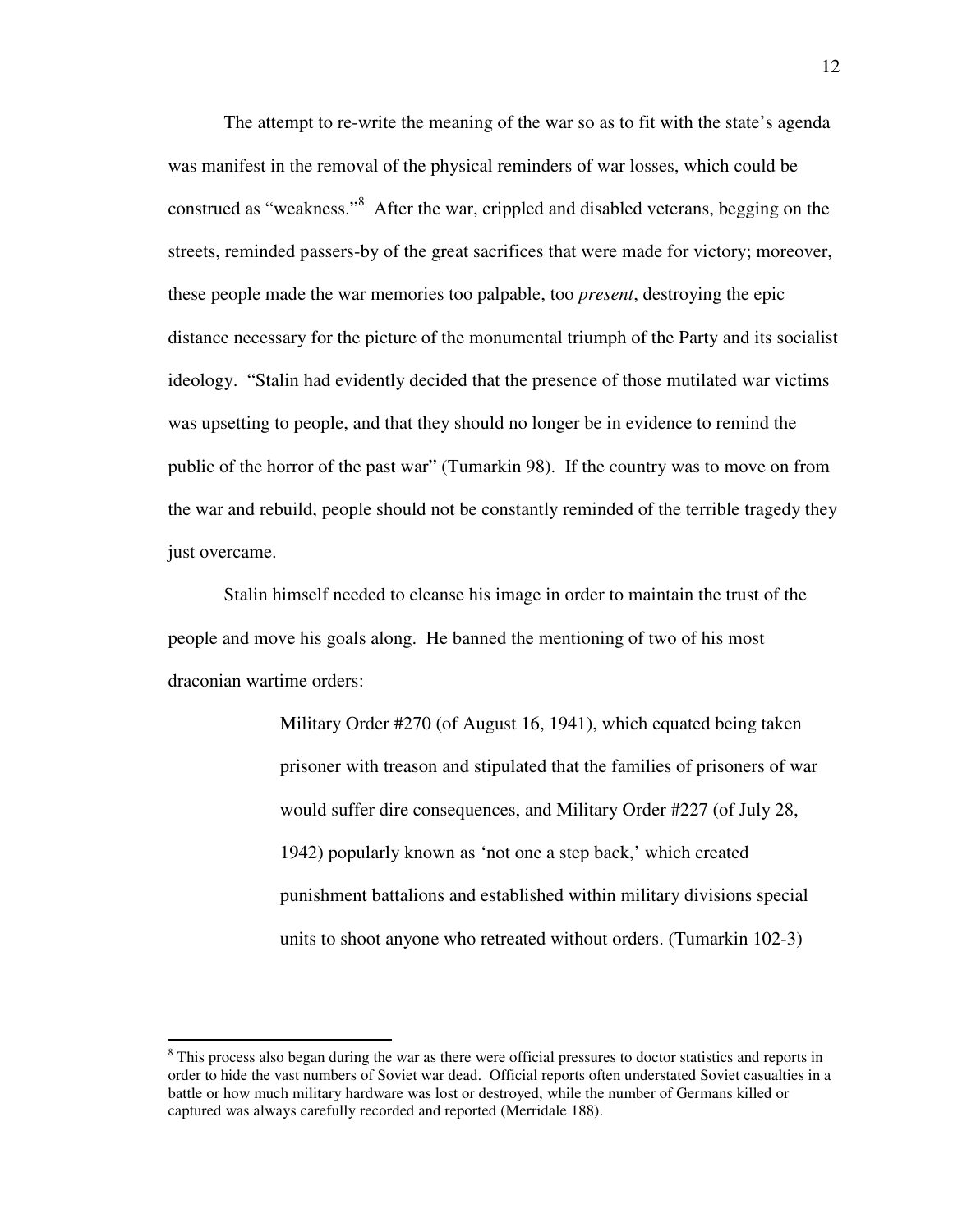Publicizing such reminders of the harshness of the war would not only lead people to doubt the strength of the leader, but also cause introspection about how much winning truly cost the Soviet people. If Stalin strove for the country to mobilize and overtake the West, there was no need for messy discussions of history and the brutal actions taken during a brutal time. It was better then, to simply remove them from public view and maintain Stalin's image as an infallible ruler, without having to mention his more inhumane directives.

Despite the devastation, the Soviet Union emerged from the war victorious and Stalin's grip on the country and now Eastern Europe was stronger than ever. As the most traumatic and heroic event in recent Russian history the war had to be "appropriately" framed and understood and this process took time to develop. It was not until the late 1940s that that the official narrative of the Great Patriotic War was articulated in such texts as Mikhail Chiaureli's epic film *Fall of Berlin* (1949). Some aspects of the story would later be changed, but the key meanings, symbols, actors—as well as omissions and distortions—would survive until Gorbachev's *perestroika*.

The key elements of the war myth that were put in place by Stalin and only minimally challenged until *perestroika* were first, the credit for the victory ("Who won the war?"); second, the idealized image of the Party and the Soviet state as guarantors of the victory; and third, the claim that the USSR liberated the countries of Eastern Europe, including the Baltic states, and therefore had a "natural" right to decide their fate. Underlying all of these elements was the notion of shared Soviet sacrifice and suffering—the key aspect of the myth around which the diverse Soviet population united.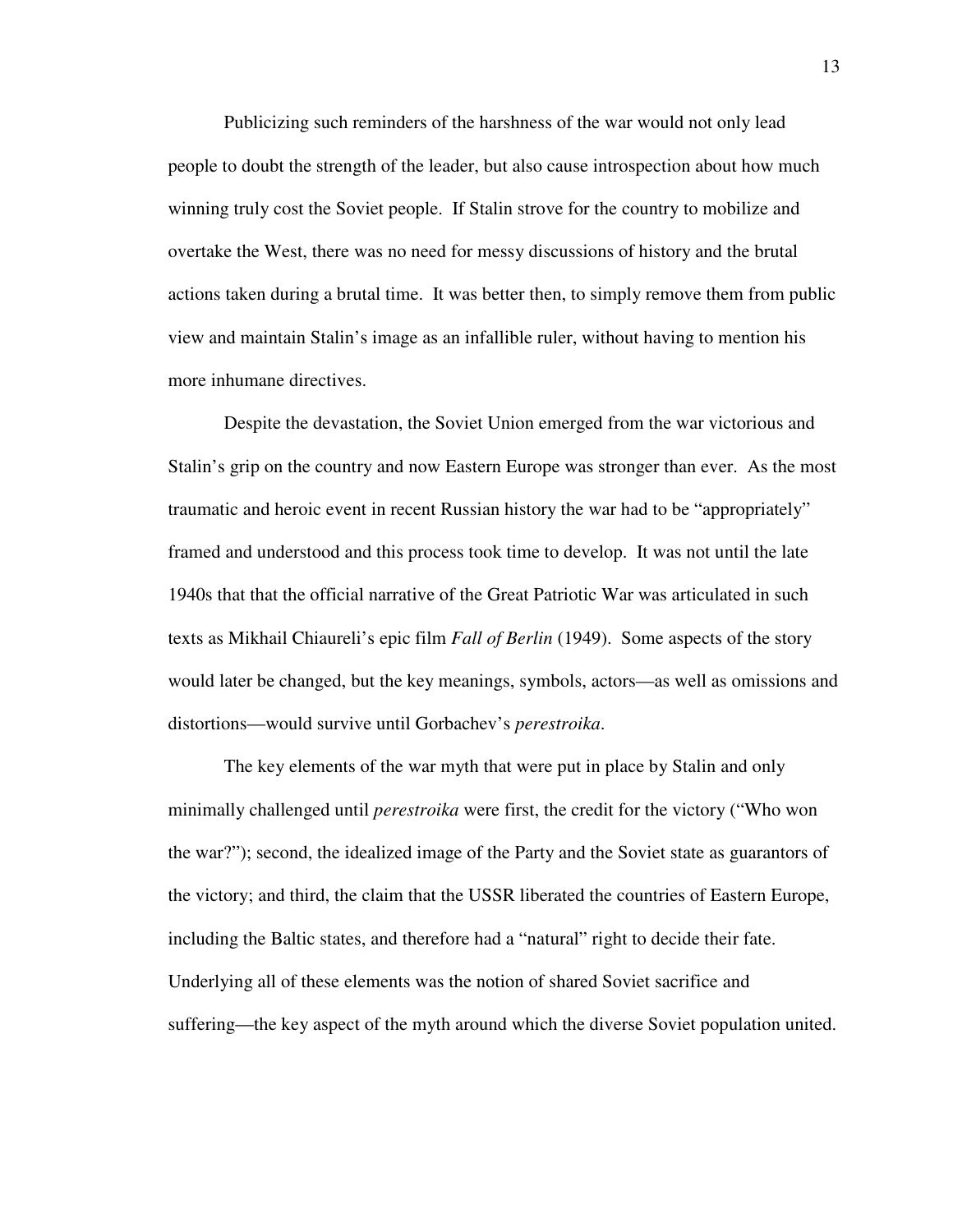Sacrifice was not only accepted but lauded, except in instances where it insinuated Soviet weakness or unpreparedness, especially in relation to Stalin or the Soviet military.

The Soviet press contended that the Soviet Union alone saved the world, defeating imperialism and the forces of reaction. The European powers and the United States may have given spam to the Soviets, but they were not credited with giving much else to the war effort. Moreover, according to this narrative the "so-called allies, the United States and Britain, had maintained an active collusion with the enemy" (Tumarkin 105), and continued to harbor Nazi criminals after the war.<sup>9</sup> The underplaying of the Allies' role in the war remained a stable feature of the war narrative throughout changes in Soviet leadership and even into the post-Soviet period.

Just as Stalin aimed to clear his wartime record by banning any mention of some of his worst orders during the war, the same was true for his pre-war policy. Nothing was ever mentioned of the Molotov-Ribbentrop Pact, not to mention Stalin's near destruction of the officer corps in late 1930s. Statistics of the losses the Soviet Union suffered in the beginning of the war, as well as the human cost of the trumpeted military triumphs of 1944-45, including the battle for Berlin, were non-existent. These topics remained taboo until the waning years of the Soviet Union. It is through these omissions and retellings that one sees the state utilizing the war for its narrow pragmatic ends. Speaking of the war freely and critically immediately before Stalin's death was impossible. In a time of rebuilding and mobilization the state needed a narrative that highlighted the strong leadership of the party and the superiority of socialism without the distractions of facts.

<sup>&</sup>lt;sup>9</sup> Former German scientists like Wernher von Braun, the famous rocket scientist, had distinguished careers in the United States, the fact used by Soviet propaganda to claim that the US imperialists and Nazi "revanchists" saw the Soviet Union as the common enemy. This of course glossed over the fact that the Soviets courted and convinced some former Nazi scientists to come to the Soviet Union to work after the war (Gruntman 164).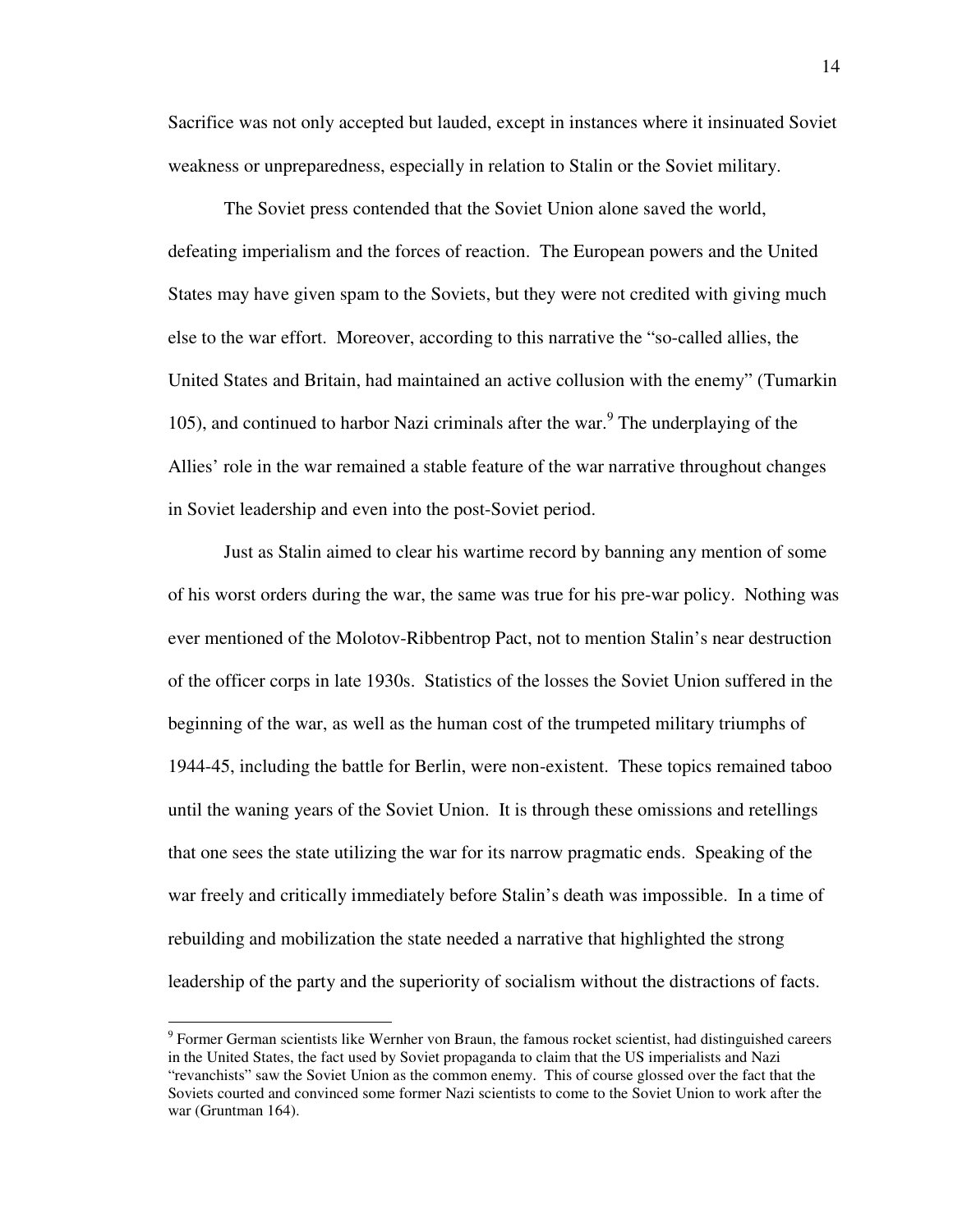The Cold War of course affected not only the Soviet Union and the United States. It was a global confrontation in which many of the world's countries either picked sides voluntarily or were co-opted to a certain side. In Eastern Europe, the memory of World War II was used as a means of keeping the satellite states of the Soviet Union in line and as a reminder to these nations of the "debt" they owed to the Soviet Union due to Soviet sacrifices on their behalf during the war. In the immediate post-war period, the Soviet Union supported the imposition of socialist governments throughout Eastern Europe, including in Poland, Romania, Czechoslovakia, Bulgaria, and East Germany. As these governments took power the Soviet Union engaged in a massive project of monument building in these countries in order to memorialize the valiance of Soviet soldiers and their ultimate sacrifices to liberate people from fascism. Monuments such as the Soviet Warrior-Liberator in Berlin (1949), the Bronze Soldier of Tallinn (1947), the Soviet Military Cemetery in Warsaw (1950), and the Monument to the Soviet Army in Sofia (1954) stood as symbolic representations of political discourse reminding the citizens of these countries that the Soviet Union was firmly in control of their affairs.

### The "Canonical" War Myth of the 1960s-70s

 Stalin's death in 1953 led to a great change in Soviet society. Following Nikita Khrushchev's "secret speech" denouncing the personality cult of Stalin and its excesses there was a mass campaign to remove Stalin from his pedestal in Soviet history, including his chief position in the war narrative. Khrushchev oversaw the removal of countless Stalin monuments, as well as the former leader's symbolic "demotion" from his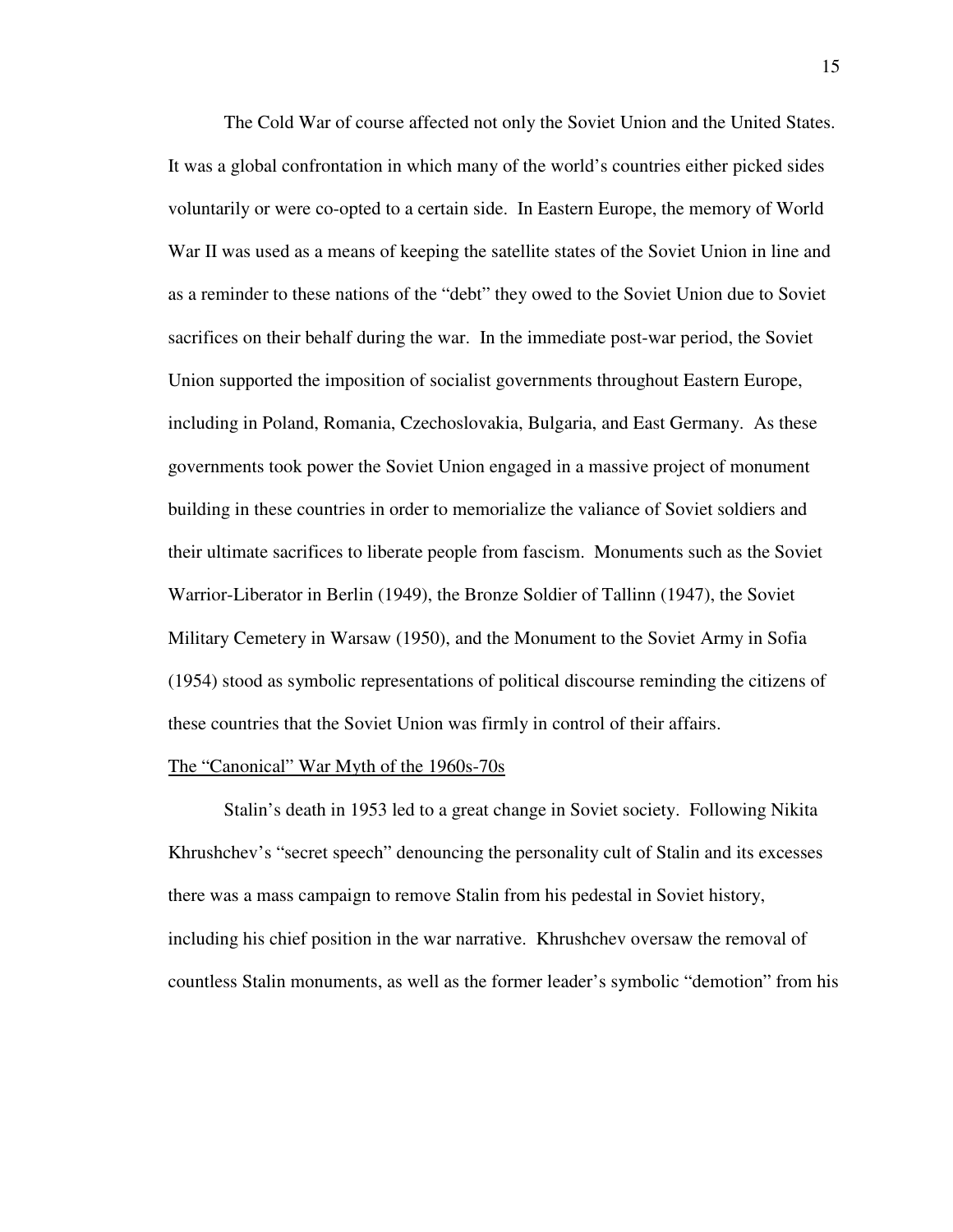key role in winning the war with the help of the Party and the people.<sup>10</sup> Instead, the retooled war narrative and the new monument building at war sites such as the Brest Fortress and "The Motherland Calls" in Volgograd (formerly known as Stalingrad) "emphasized the leading role of the Party during the war" (Brovkin qtd. in Tumarkin 145) and the heroic feats of the Soviet people. This "hierarchy of credit," repeated in countless speeches, history textbooks, newspaper articles, novels, and films would not be challenged until *perestroika,* affirming the dominance of socialism as the superior ideology.

 The emphases on the party's and socialism's place in the war effort were the most important features of Khrushchev's treatment of the war. Khrushchev's desire to return to the principles of socialism he claimed were abandoned under Stalin meant that while the victory in the war demonstrated the power of socialism, the commemoration of the war could not infringe upon the primacy of commemorating the October Revolution. Thus, the Thaw period continued both the downplaying of the devastating effects of the war on the country's population and economy and the silencing of any attempts to address Stalin's policies beyond the limited scope of state-approved de-Stalinization.<sup>11</sup>

 On the one hand, the more liberal political and cultural climate of the Thaw of the 1950s-60s allowed writers and filmmakers more space for personal expression, including a number of first-hand accounts of the war. Such films as *Cranes Are Flying* (dir. Mikhail Kalatozov, 1957) and *Ballad of a Soldier* (dir. Grigorii Chukhrai, 1959) and

<sup>&</sup>lt;sup>10</sup> Stephen Lovell notes that in the "Secret Speech," Khrushchev becomes "noticeably more vivid and heartfelt when his four-hour oration moves on from the 1930s to the Great Patriotic War" (9). De-Stalinization at least partially enabled the Soviet elite to take back the war memory from Stalin.

<sup>&</sup>lt;sup>11</sup> Many Soviet soldiers were "confused and appalled" by Khrushchev's denunciation of Stalin, which many saw as an "apparent betrayal of the armed forces [which] caused widespread disquiet" (Merridale 374).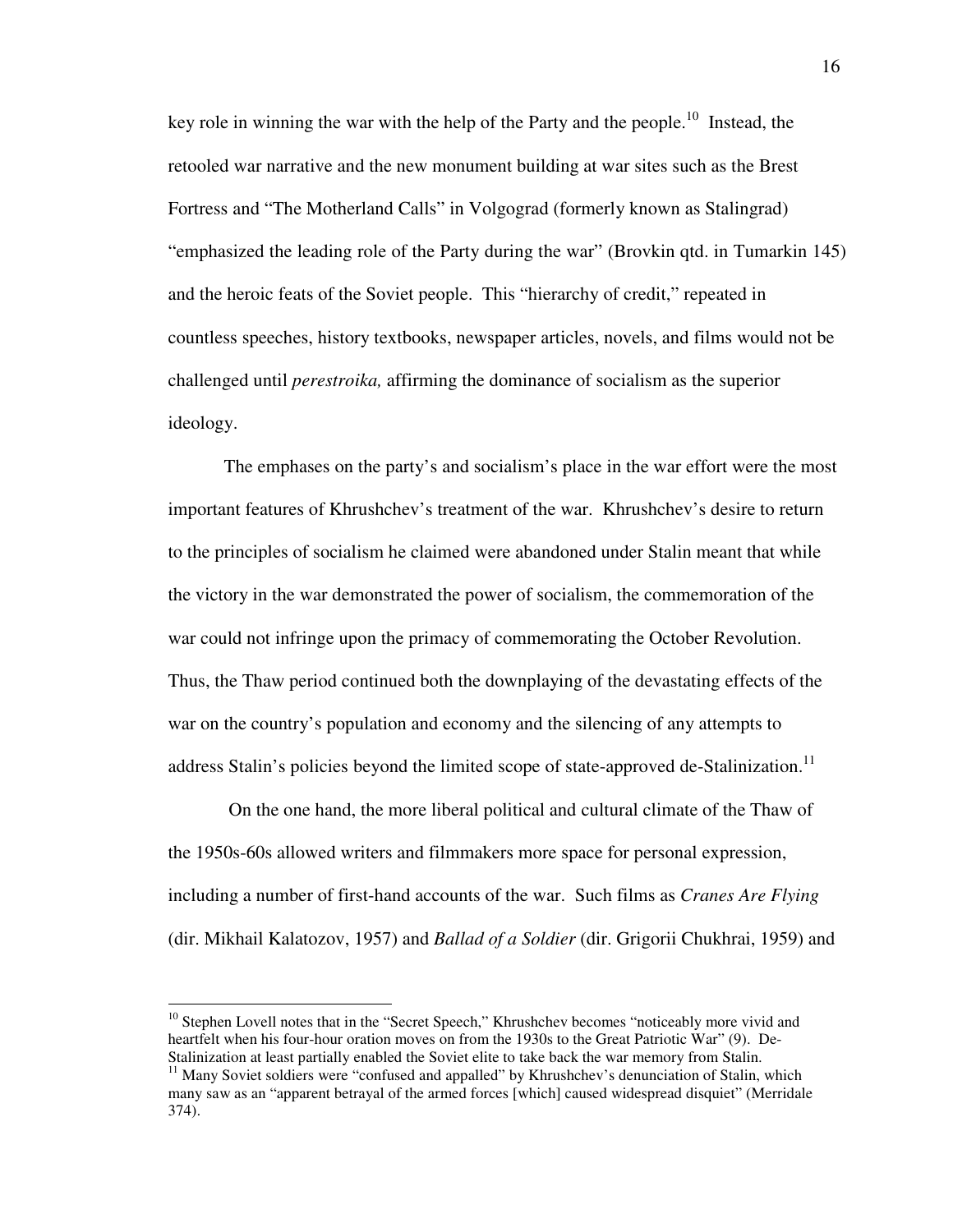literary works such as Viktor Nekrasov's *In the Trenches of Stalingrad* were radical departures from Stalin-era epics like *Fall of Berlin*. During the Thaw, the story of the Great Patriotic War as a traumatic, life-changing experience of every soldier and civilian in the Soviet Union co-existed with the officially sanctioned narrative of the "great victory of the Communist Party and the Soviet people."

On the other hand, any challenge to the "master plot"<sup>12</sup> of the war was perceived as a threat to the legitimacy of the "storyteller," namely the state and the Communist Party. Works such as Evgenii Evtushenko's 1961 poem "Babii Iar" and Anatolii Kuznetsov's 1966 novel of the same title, both dealing with the Nazi massacre of thousands of Jews outside of Kiev drew the ire of Soviet authorities. Khrushchev said that the "poem represents things as if only Jews were the victims of fascist atrocities, whereas, of course, the Hitlerite butchers murdered many Russians, Ukrainians and Soviet people of other nationalities" (qtd. in Tumarkin 121). Any divergence from the Soviet, grand narrative could not be tolerated and was summarily written off or criticized by the Soviet government. $13$ 

As the 1960s were coming to an end, so did the utopian hopes for a reformed socialism. Faced with the sagging economy and the growing indifference of the population, especially young people, toward the official Soviet rhetoric, the state needed to find a stronger narrative to bind the party and the people together. Leonid Brezhnev and his administration understood the emotional pull of the war mythology and made a

 $12$  Katerina Clark's term for the conventions of all socialist realist novels of the Stalinist era is exceedingly applicable to the state's telling of World War II which followed many of the same patterns such as the party providing guidance to overcome obstacles. For Clark's full description of the master plot, see Katerina Clark, *The Soviet Novel: History as Ritual* 3rd Ed. (Bloomington University of Indiana Press, 2000) pp.255- 60.

<sup>&</sup>lt;sup>13</sup> Jews were an especially problematic group for the Soviet Union to memorialize due, at least partially, to official Soviet opposition to Israel, which was a clear US ally.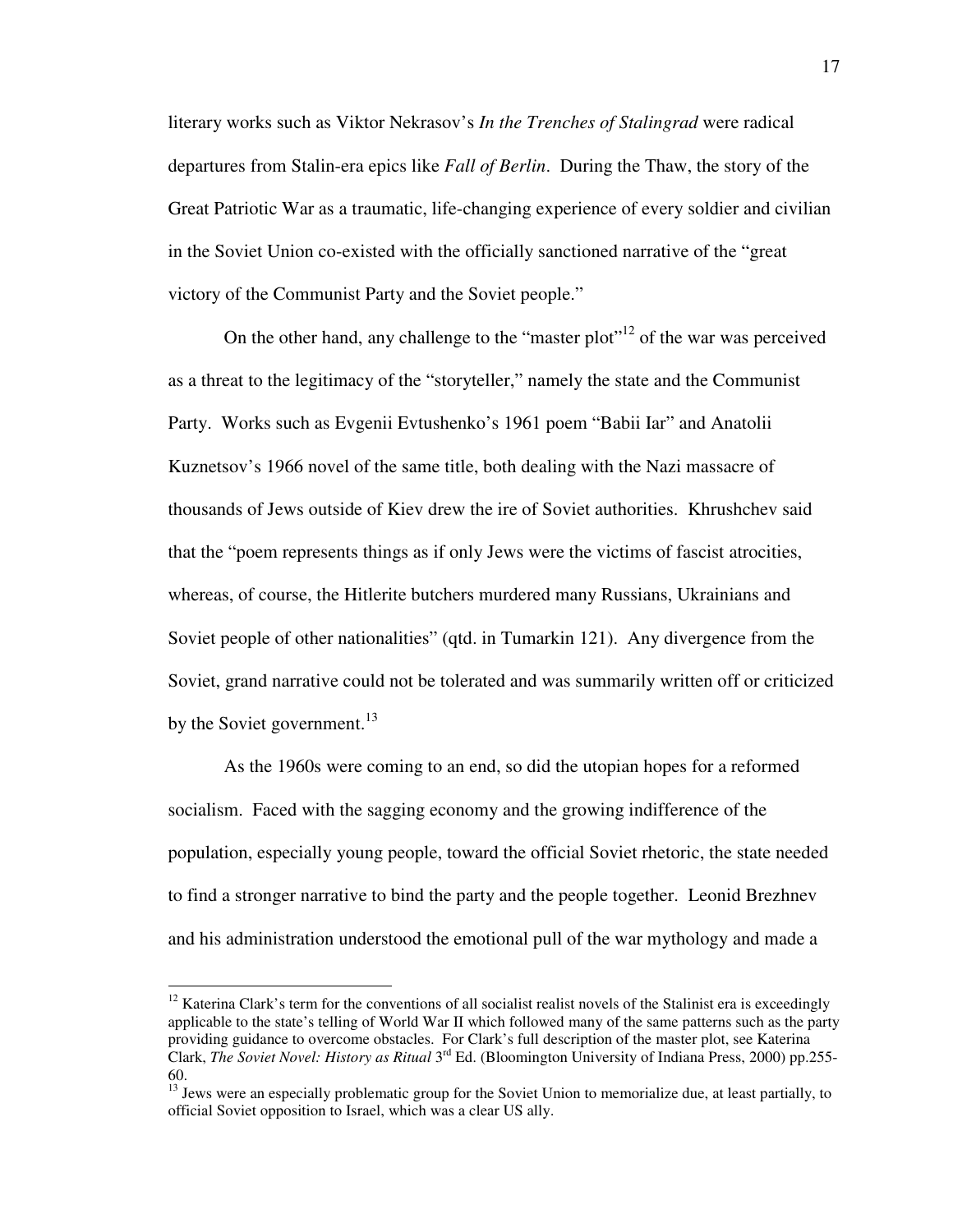conscious attempt to harness its symbolic power in order to maintain the loyalty of the population and gird itself against international challenges.

During the period known as Stagnation or *zastoi* in the Soviet Union, which lasted from about 1964, with Leonid Brezhnev coming to power, until 1985 when Mikhail Gоrbachev took control of the Soviet Union, the myth of World War II transformed into a full blown war cult. May  $9<sup>th</sup>$ , Victory Day, once again became a state holiday and a day off for the population. In 1965, to commemorate the  $20<sup>th</sup>$  anniversary of the victory, a massive Victory Parade was organized on the Red Square, for the first time since the late 1940s. A highly ritualized and widely televised spectacle; the parade featured the Banner of Victory, the Soviet flag raised when the Red Army took Berlin, carried by two of the three legendary participants who had hoisted it over the Reichstag. The state also used the occasion to demonstrate its military might by rolling several intercontinental ballistic missiles through Red Square. This parade became the blueprint for all subsequent Soviet and post-Soviet official war commemorations. The late 1960s to the mid 1970s saw a number of lavish celebrations of major anniversaries: The  $50<sup>th</sup>$  anniversary of the October Revolution in 1967, the 100<sup>th</sup> anniversary of Lenin's birth in 1970, and the 30<sup>th</sup> anniversary of victory in the Great Patriotic War in 1975. The epic scale of these events was an attempt by the Soviet state to give a boost to waning Soviet ideology. The commemoration of the war was by far the most important state holiday, its power residing in the sense of the *shared* heroic and tragic national past. Tumarkin notes that as late as the mid 1980s people she interviewed in Russia repeatedly called the Victory Day "the only real holiday" (33).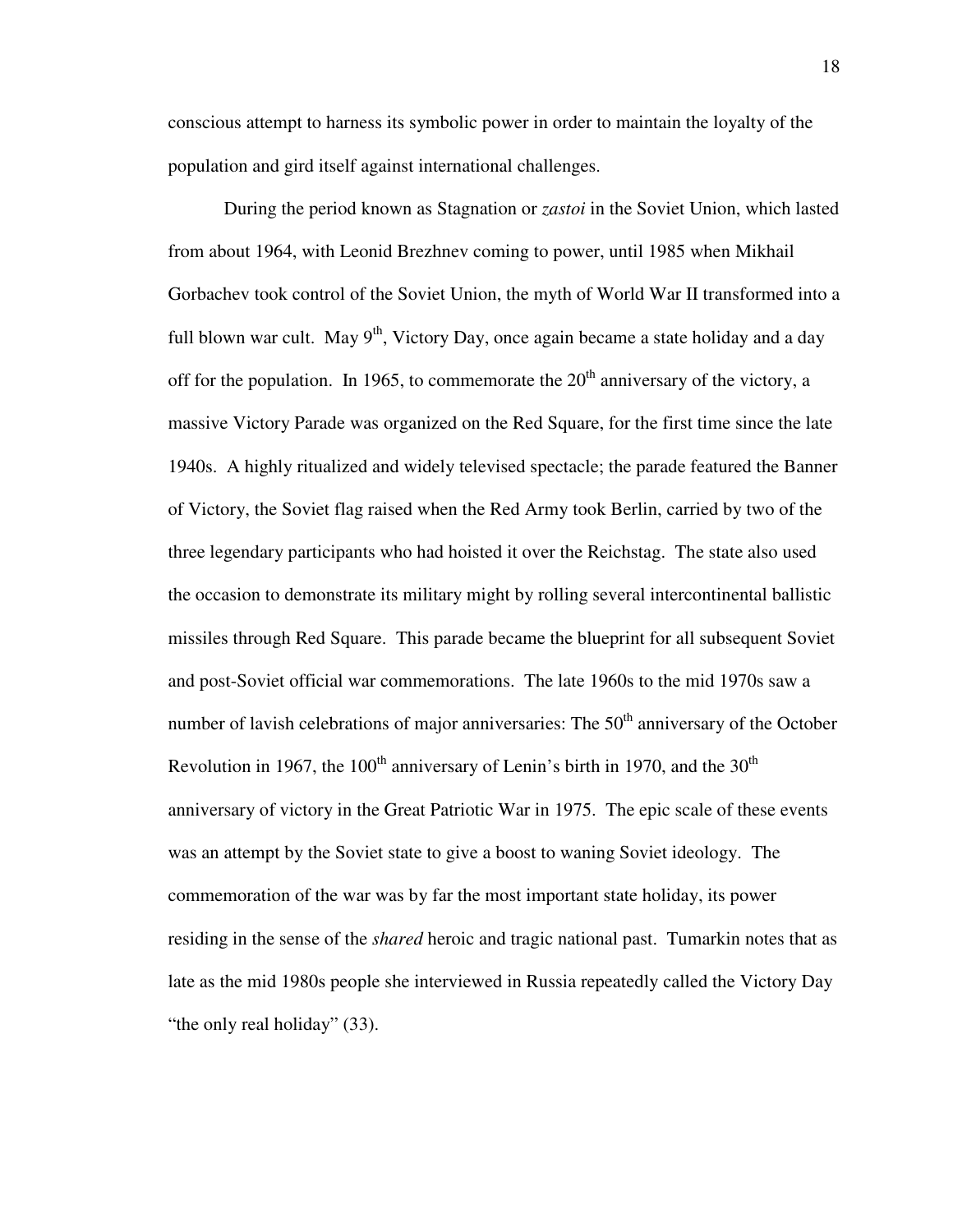The war became increasingly more important than even socialism in state ideology. This pervasive cult of the war was ubiquitous in every aspect of life in the Soviet Union during Stagnation. Why was this case? The answer lies in the fact that the war myth provided a foundational narrative for the Soviet people and the state. Frederick Corney writes that this type of narrative so "deeply informs the individual that the individual's very identity, experiences, and memories are inextricably bound up with it" (1). As a result, the myth of World War II was an extremely effective means of keeping the loyalty of and control over a population rapidly giving up belief in socialism, the state's official ideology, and becoming disillusioned with their everyday experiences.

 One of the most important ideas that the state imprinted upon the Soviet consciousness was the unbreakable link between the people and the Party when speaking of the war. During the Thaw, Stalin was demoted from his role as the uncontested leader of the war effort. This development necessitated his replacement with a new figure that could be looked to as having "won the war." State propaganda settled upon the unity of the people and the Party as the new "hero" in the victory over fascists.<sup>14</sup> The populist narrative was designed to ensure allegiance of war veterans by giving them an opportunity to share their war experience with the younger generations. Second, and more importantly, this improved narrative and the massive war commemoration campaign of the 1970s-mid 1980s positioned the Communist Party and the Soviet state as the guardians of the "sacred memory" of the war. With little else to buttress the popularity of the gerontocratic Soviet government, the war cult was a mechanism to link

<sup>&</sup>lt;sup>14</sup> Brezhnev's ability to "share" the victory in the war with the people was an important move and allowed for the war myth to reach its pinnacle during Stagnation. This decision also allowed him to avoid the problems his predecessors faced when attempting to conflate their own leadership with leading the war effort (Lovell 9).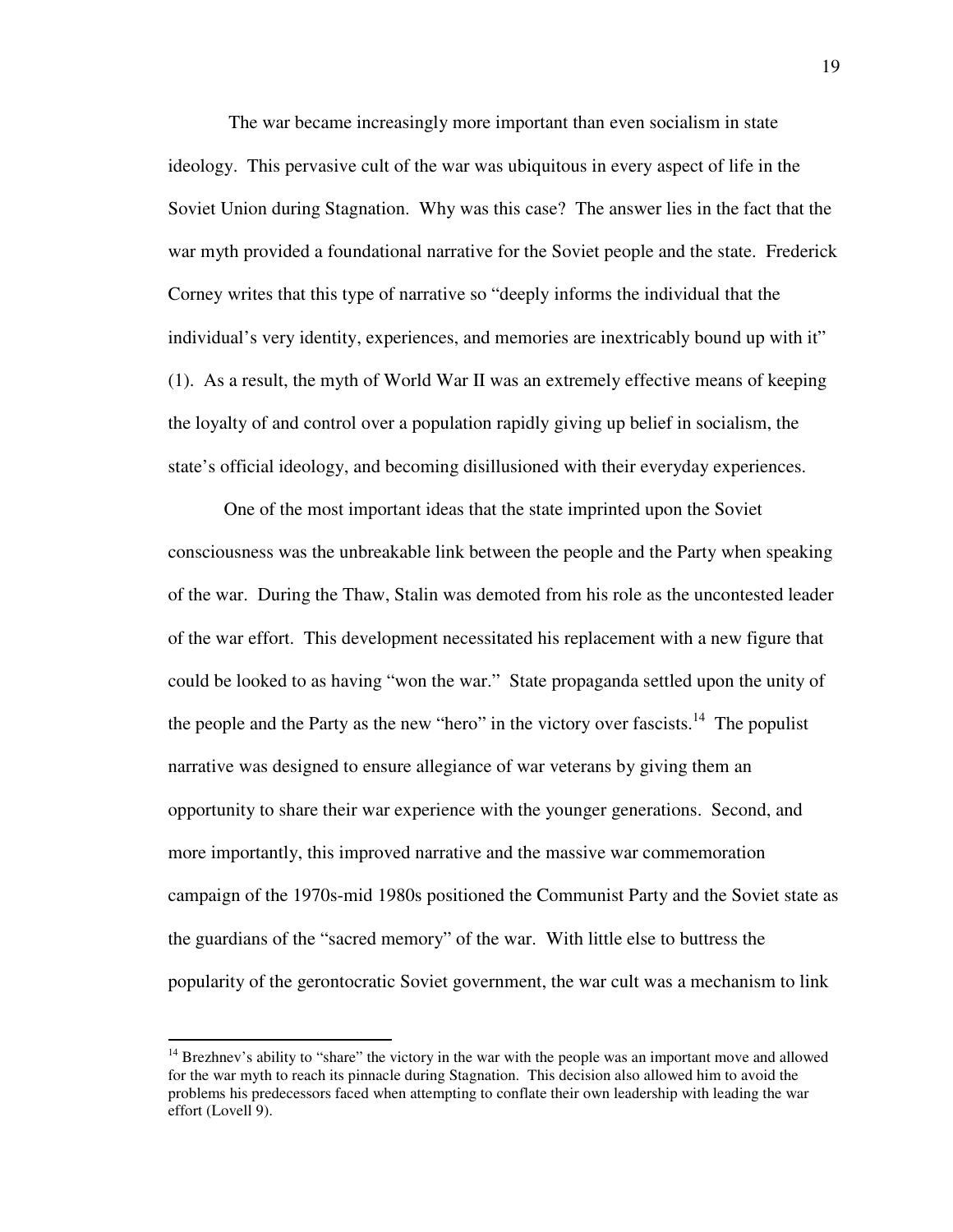the uninspiring present to the heroic past. In an attempt to use the aura of the war for political legitimacy, Brezhnev himself inscribed his personal history into the war mythology. In 1978 he published his (ghostwritten) memoir *Little Land* (*Malaia zemlia*) about his participation in the heroic defense of a Soviet outpost on the Black Sea.<sup>15</sup>

While the heroism and the great sacrifices of the Soviet people during the war became the centerpiece of the official discourse, authors did have some leeway in writing about the war. However, many things were still off limits.

> Topics that might have been seen to undermine the status of the military command or political authorities –the disaster-hit early campaigns of the Red Army in the months after the German invasion, or the collaboration of some Soviet citizens with the occupying forces, or revelations that the system of privileges according to rank had persisted during the Blockade in Leningrad –remained taboo, in fiction as in journalism, until the height of *glasnost'* in 1989-90. (Kelly 264-5)

 The war became not only the cornerstone of late Soviet ideology, but the major watershed of twentieth-century history, an event against which to measure the past and, especially, the peaceful and prosperous present of "developed socialism." Official speeches and textbooks on the war from this period often mentioned the importance of the rapid collectivization and industrialization of the first two five-year plans. The Party's decisions, they explained, enabled the state to recover immediately after the Nazi invasion. When the Molotov-Ribbentrop Non-Aggression Pact was mentioned, it

<sup>&</sup>lt;sup>15</sup> The work was translated into multiple languages, made into a television film, and became an inspiration for a patriotic song. So much fanfare surrounded the event that it quickly became the target of political jokes: "One veteran asks another: 'Why did you sit out the war in Stalingrad, while the fate of the nation was being decided at the Little Land?'"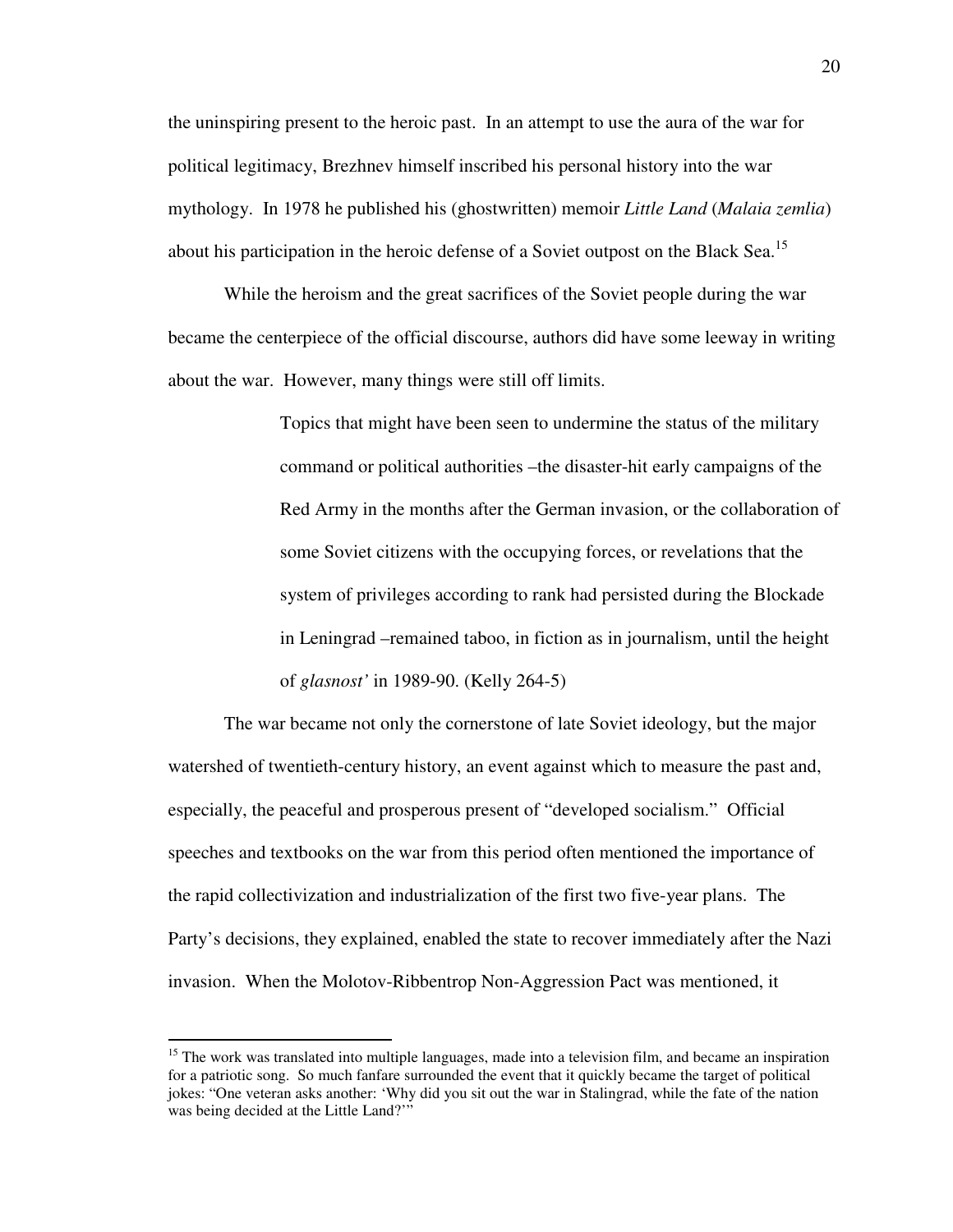showcased Soviet diplomatic skill, with no connection to the partition of Poland and the occupation of the Baltic states. Soviet losses in the first years of the war were ascribed entirely to Germany's "treacherous attack," silencing any discussion of the Soviet Union's woeful unpreparedness for the war. The careful omission of certain aspects of the war history squelched any major public criticisms of the Party's leading role in the war effort.

 The definitive official narrative of the war was crystallized in the monumental, multi-volume edition *The Great Patriotic War of the Soviet Union, 1941-1945. A Short History*, which was published in 1984 by the "Military Publishing House" (*Voenizdat*). A look at the massive work's table of contents (Appendix A) tells the war narrative as one grand epic. The reader moves from one chapter outlining a great Soviet victory in the war to another: military victories at the front develop parallel to mobilization and economic victories in the rear and diplomatic triumphs in dealing with the sluggish and treacherous Allies. Moreover, some of the chapter titles, such as Chapter 14 "The Liberation of the Soviet Baltics" use language which makes clear the official Soviet opinion on politically sensitive issues. The 1970s status quo ("Soviet Baltics") explains the "messy" past while Soviet war-time sacrifices naturalize the present. The *Short History* demonstrates how the state and party were able to codify an epic telling of the war myth for the population, omitting or re-writing some of the most problematic aspects of the Soviet Union's actions in the war.

 The writing of the full war narrative is just one example of how in the 1970s the war became a crucial element in the ideological upbringing of Soviet youth. For those who came of age during Stagnation, the war was not directly experienced and for most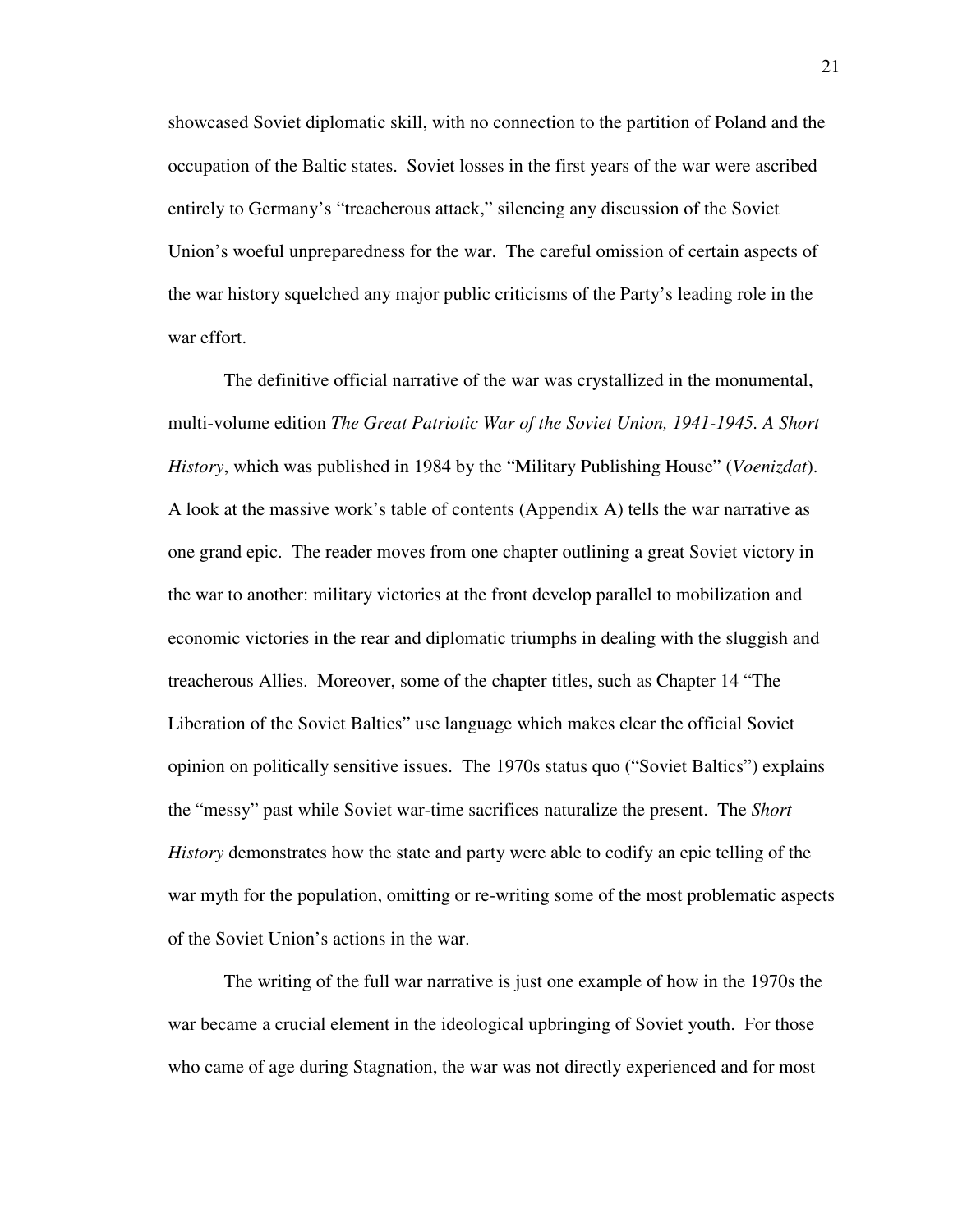was only a distant memory of their parents and grandparents. The state understood that the war narrative was its best means of holding onto power and that saturating education with its lessons was critical. In many of the leading pedagogical journals and popular magazines of the time there was much handwringing over ensuring a proper militarypatriotic upbringing for children. Under Brezhnev, "the message was that the nation had fought as one, that young lives had been lost, and that new generations owed the past (and their current) leaders limitless loyalty and gratitude" (Merridale 374). It was necessary to ensure that the youth would understand the great sacrifices that allowed for them to live with all of the benefits of the Soviet system.

 What then exactly constituted this military-patriotic upbringing? Facts and figures of the war, which all young people had to learn and memorize in order to understand the epic magnitude of the war, was the most emphasized aspect of this curriculum. All Soviet schoolchildren knew that twenty million of their countrymen died in the war. All could tell you that during the Blockade of Leningrad, residents received just 125 grams of bread a day to survive. The names of the selected iconic heroes—Zoia Kosmodem'ianskaia, Alexander Matrosov, the Belorussian partisans, the young pioneer heroes<sup>16</sup>-- and of the major, always victorious, battles constituted the key points of war mythology.<sup>17</sup> This provided all citizens with a collective memory of the immense heroism and suffering during the war. These shared and accepted facts about the war

<sup>&</sup>lt;sup>16</sup> Kosmodem'ianskaia, as previously mentioned, was a teenaged partisan fighter whose death was retold in the pages of *Pravda* in 1942. Matrosov was a soldier was threw himself on a German machine gun, sacrificing his life to allow his unit to advance. Belorussian partisans fought against German occupation from 1941 until the liberation of Belorussia in 1944. Finally, young pioneer heroes were the Soviet youth who were valorized in the Soviet Union for foiling attempts by the Nazis to infiltrate their hometowns via espionage or attack. Many post-Soviet war memory internet sites reproduce this iconic list almost verbatim. See, for example, the site "Heroes of the Great Patriotic War," http://www.all4heroes.ru/.  $17$  For a discussion of the Soviet Union's creation of war heroes pantheon during the war see Catherine

Merridale's *Ivan's War: Life and Death in the Red Army, 1939-1945 (New York: Picador, 2006)* p. 190*.*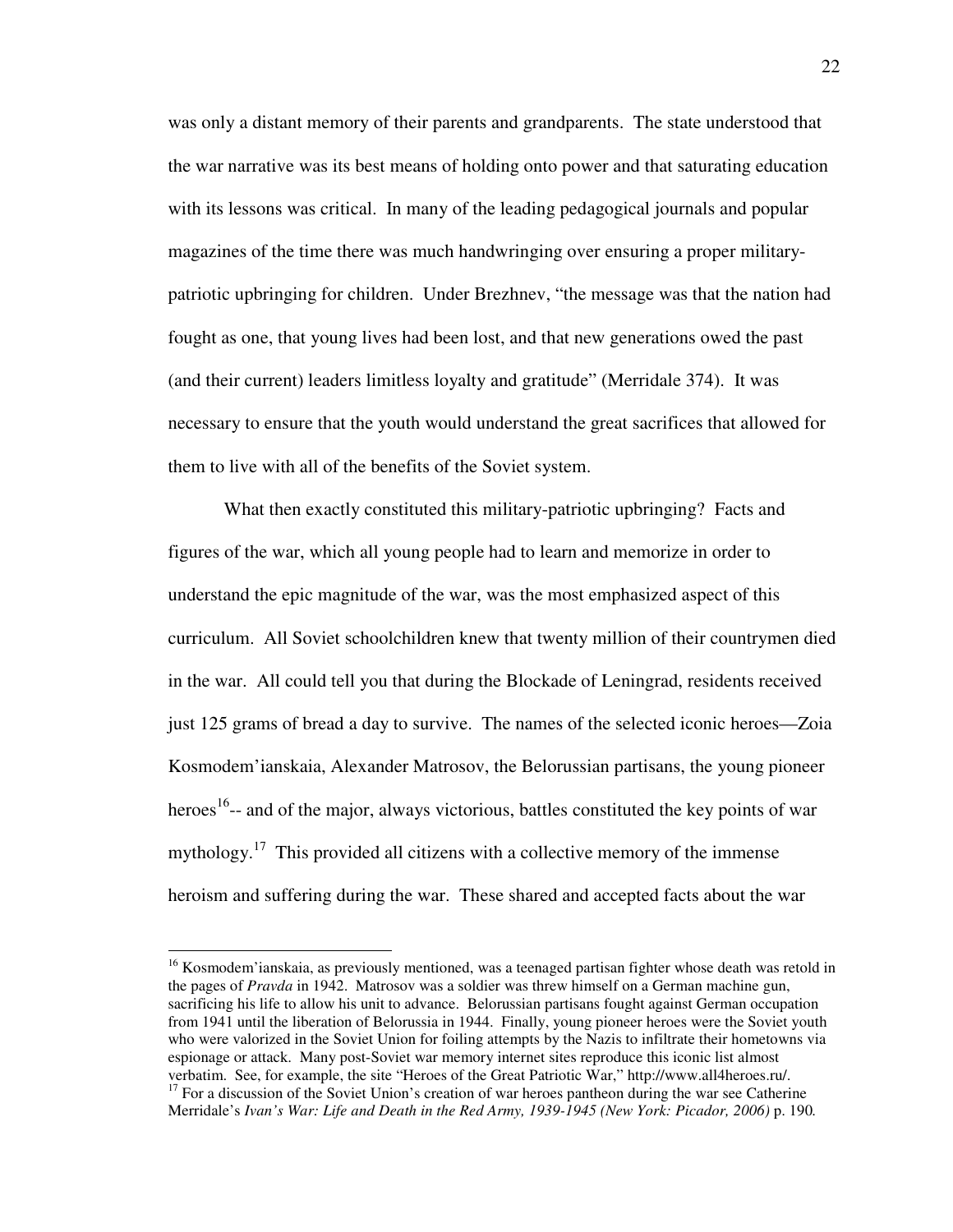were supplemented with class visits to local war museums and monuments and stories from veterans at schools and on television. Tumarkin notes that, in addition to pride for the heroic Soviet past, these exercises engaged another important means of controlling the interpretation of the war:

> Shame. An old fashioned inner response that in many places in the West had long ceased to function as a source of social control continued to resonate in Russia. Shame is a community-based complex of emotions: we feel shame before others. Its more modern analogue, guilt, is more self-contained: we feel guilt within ourselves. (133)

 Awareness of what your classmates or parents or teachers might think of you, if you did not behave appropriately during war rituals was a self-imposed system of maintaining the war cult during Stagnation. Public shame, deriving from a need to respect the terrible losses of Soviet life in the war was a central element in the propagation and survival of the war myth and a clear instance of the state utilizing the shared sacrifice of the Red Army for pragmatic purposes.

 Public rituals were a key component of the remembrance and celebration of the war myth and provided a forum in which public shaming might be incurred or avoided. Every Soviet schoolchild was required to take part in the recitation of war poems, the singing of war songs, and the placing of flowers on memorials. Even on wedding days, no procession was complete without the newlyweds paying their respects at the local war memorial. Through these practices, the remembrance of the war became a reflex. People knew the exact ways to act in those public situations, without prompting and without questioning. The state ordained "proper" commemoration of the war became such a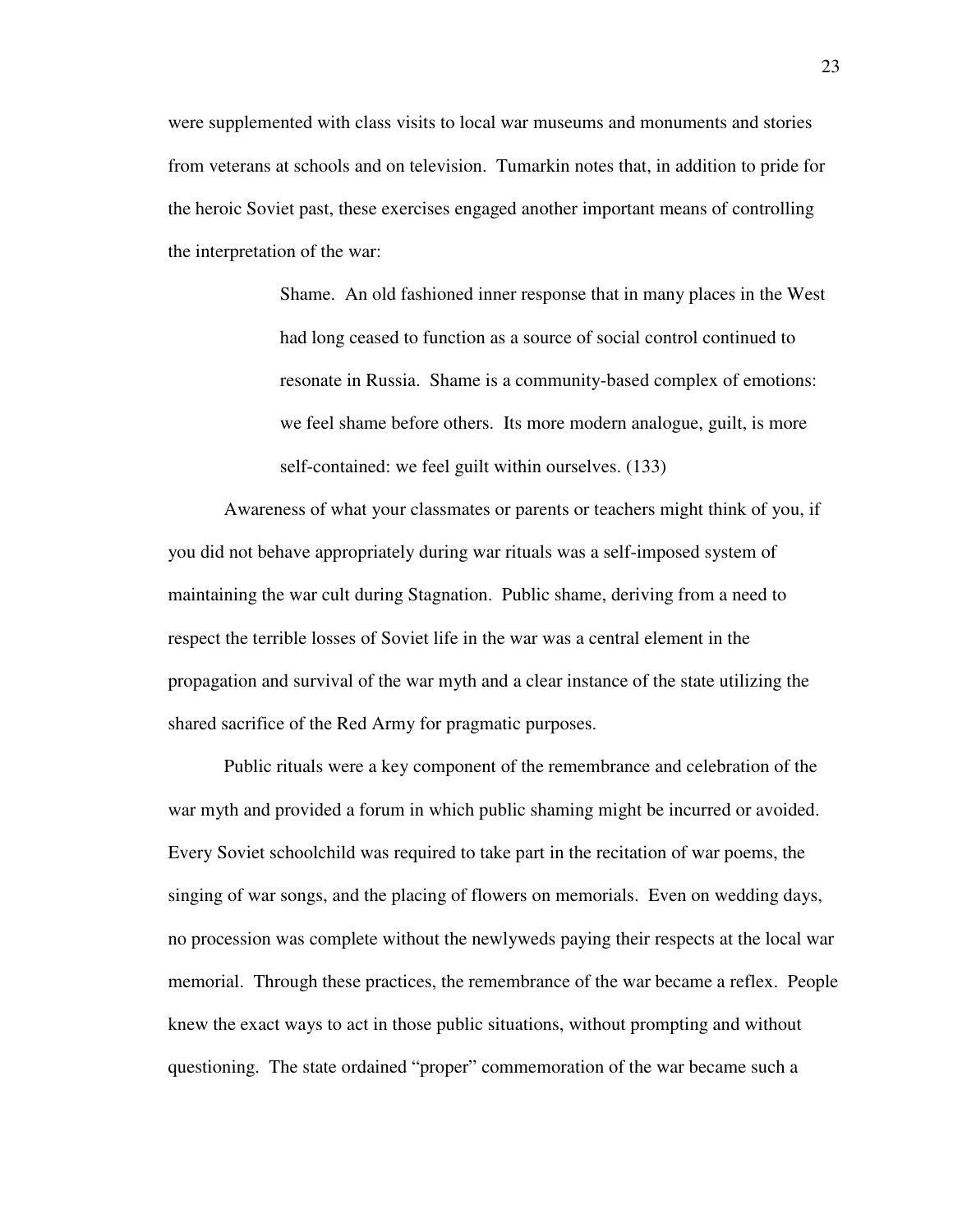common action that to break from convention would be socially unacceptable, an affront to the holy memory of those who perished in the war.

 Making veterans part of the educational process was not the only way in which the state used the war to co-opt this sizeable portion of the population. During Brezhnev's time the state granted special privileges to veterans. For example, veterans were able to skip the line waiting for food. Also, on Victory Days the state gave out medallions and other knickknacks as tokens of gratitude for the heroism and sacrifices of veterans. Of course these pittances did not make up for the short shrift given to veterans after the war. Buying poor quality cheese before others did not make up for poor medical care for war related injuries, nor did a pin on Victory Day make up for not having a suitable apartment. However, the symbolic value of being part of the legendary past neutralized one of the potentially most critical elements of society.

 The war myth was not only an effective means of controlling affairs internally, but served as an unfailing legitimizing tool of the USSR's foreign policy. One of the most powerful examples of this was the justification of Soviet control over Eastern Europe and the Baltic states. Official Soviet discourse often touted the spilling of Soviet blood in Eastern Europe during its liberation of these lands from Nazi tyranny. Therefore, the war myth was a very public mechanism for the Soviet Union to impose guilt on these countries for not properly appreciating the sacrifices of the Red Army as a means of making their people more amenable to Soviet rule and decision making. If these countries and their governments did not comply they would be branded as ungrateful for the Soviet sacrifice, or even worse, as desirous of fascism. The war experience gave the Soviet government the upper hand as it dealt with the "liberated" states.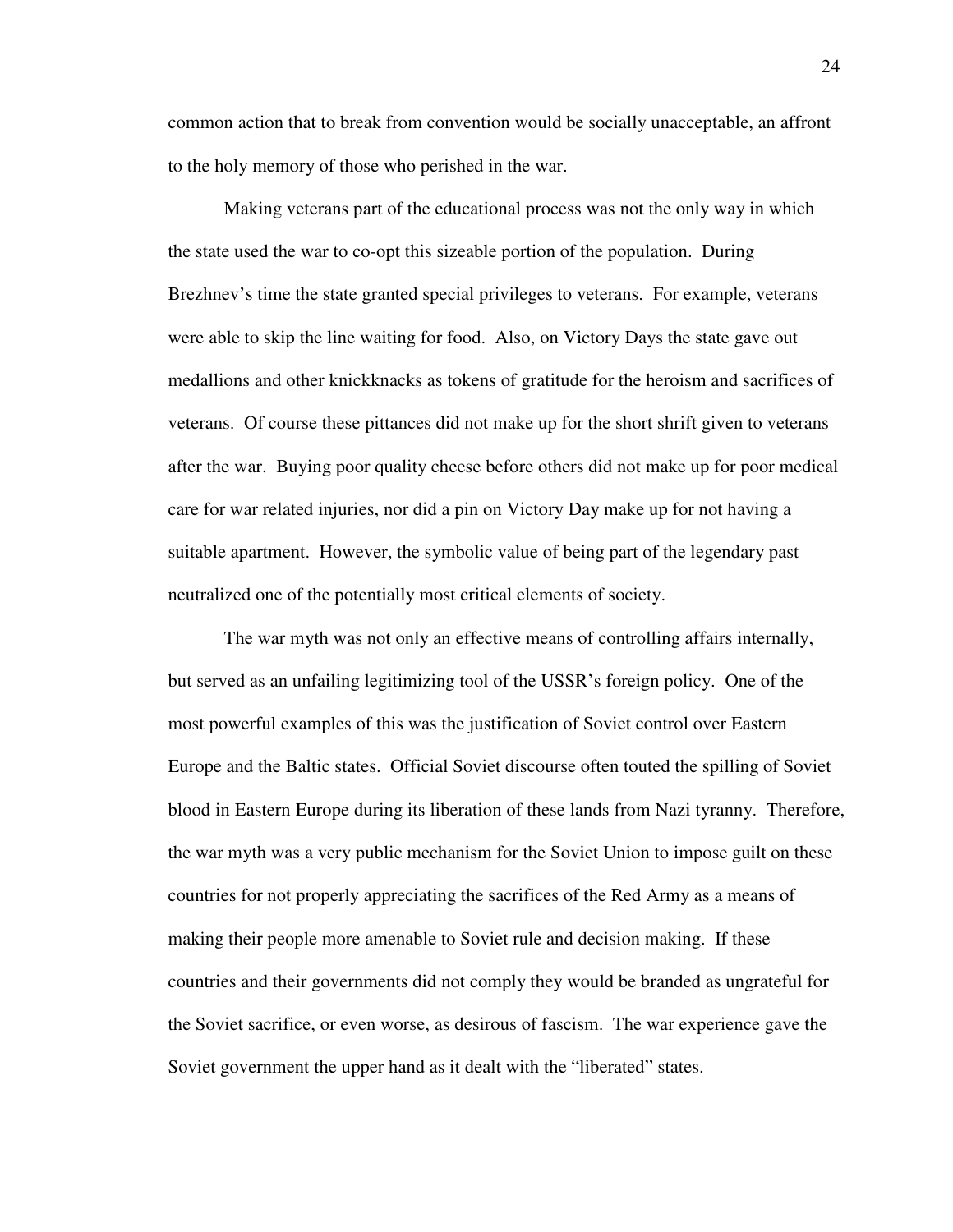When Soviet officials realized that they could not keep up in the Cold War's arms race they rebranded the state as the non-aggressive arbiter in international disputes and the champion of peace. The Soviet Union only had to mention the twenty million who perished in the war as the proof for wanting to avoid conflict in the future. This selfpromotion as the world leader in peace may seem strange to many Americans, wellversed in the common Cold War narrative, but to many other nations, this image made the Soviet Union a more appealing country to get behind, in contrast to the "war mongering" United States.<sup>18</sup>

The canonization of the war myth during the period of Stagnation demonstrates the utility of the war narrative in giving legitimacy to the regime and its leadership. The victory over fascism made clear that socialism won out and will continue to do so. Moreover, the ability of the Soviet Union to quickly recover after a "treacherous" attack provided evidence that the party had prepared the nation and was the best leadership under duress. The war myth then moved into everyday life and its commemoration became reflexive acts, which all Soviet citizens, even those who had no experience of the war, could identify with. Finally, the war myth was used for the state's international ends. The socialist satellite nations "owed" the Soviet Union for freeing them, and the great losses of the Soviet people was played up to portray the Soviet Union as never wanting to engage in fruitless conflict again. While the war myth served the state well when it was unchallenged during Stagnation, the period of *perestroika* under Mikhail Gorbachev saw

<sup>&</sup>lt;sup>18</sup> One of the cultural texts that embodied the trope of the USSR as a "naturally" peace-loving country was the song "Do Russians Want a War" [*Khotiat li russkie voiny*], written in 1961 with lyrics by Evgenii Evtushenko. According to him, the Main Political Administration (GlavPUR) criticized the song for promoting pacifism and demoralizing the Soviet armed forces. By the late 1960s, however, the song became an efficient means of presenting to the world a peace-loving image of the Soviet Union, in contrast to the war-mongering West. The song became a stable part of the repertoire of the Soviet Army Choir on its foreign tours. http://www.peoples.ru/art/literature/poetry/contemporary/evtushenko/interview7.html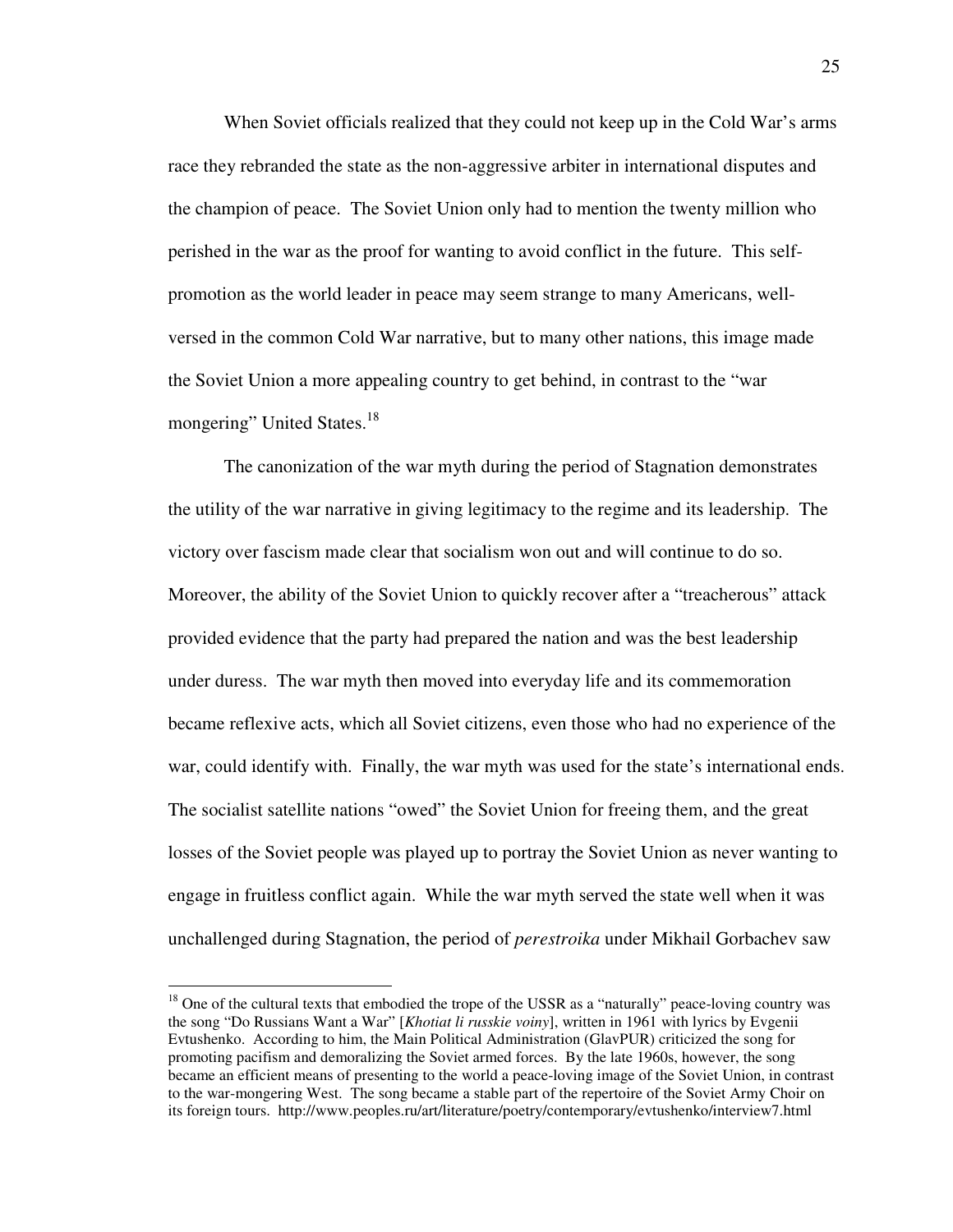numerous attacks on the fundamentals of the war myth, weakening its potency for state use.

#### *Perestroika* and the De-Mythologizing of WWII

Mikhail Gorbachev's policy of *glasnost'* or openness triggered radical reevaluation of the myth of World War II. When Gorbachev took power in 1985 his first orders of business were economic reforms, which would allow for the socialist system to re-build and reverse the decades of economic mismanagement. In an effort to revitalize the nation Gorbachev allowed more transparency in government operations, eased censorship, and opened for public debate some of the previously taboo social and economic issues, such as corruption and crime.

The new freedoms afforded to the Soviet press meant an explosion in investigative journalism during *perestroika*. One of the targets of reporters, such as Dmitrii Zakharov,  $^{19}$  was Stalin's policies during the war. This new wave of de-Stalinization was so powerful that "within a year or two [it] called into question the very legitimacy of the government and Party that had produced Stalin's system and continued its legacy" (Tumarkin 165). Soviet citizens were treated to a host of revelations and admissions about the worst aspects of Stalin's reign, including his harsh treatment of POWs after the war. Certain staples of the Soviet war myth, like the narrative of the "treacherous," surprise attack on the Soviet Union during Operation Barbarossa was shaken with the Gorbachev government's official admittance in 1989 that the Molotov-Ribbentrop Pact de facto meant cooperation between the Germans and the Soviets in

<sup>&</sup>lt;sup>19</sup> Zakharov was one of the hosts of the wildly popular, *perestroika*-era investigative television programs Viewpoint [*Vzgliad*], which ran many pieces challenging the "canonical" telling of World War II. He now hosts, on the radio station *Ekho Moskvy*, the program *The Price of Victory* (*Tsena pobedy*), which reevaluates and explores the telling of World War II in Russia.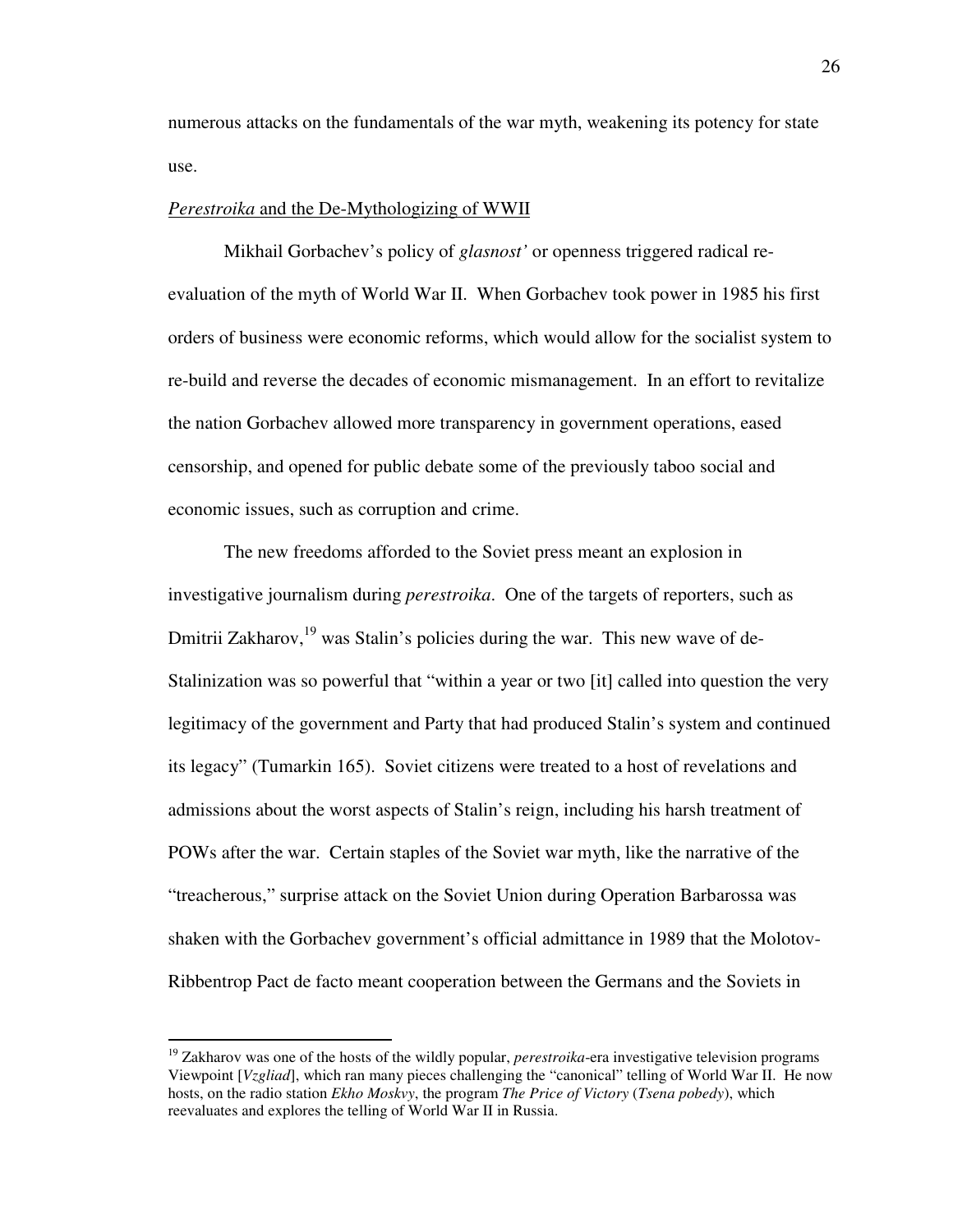dividing Europe. Gorbachev had, in his own words, desired to fill in the "blank spots" in history and restore the foundations of the system (Tumarkin 164). However, very quickly these moderate reformist policies transformed into a nationwide reassessment of everything that had been taken for granted by Soviet citizens.

By the late 1980s, the inquiry of journalists and professional historians expanded to target the very meaning of victory. With Stalin's abuses of power coming to light virtually every day in the press and on television the familiar narrative of Soviet sacrifices and the "blood spilled for freedom and peace" acquired new urgency and new meaning. On the one hand, Poland, Czechoslovakia, and the Baltic republics were moving towards independence, while the two Germanies were on the verge of reunification. As a result, the discourse of Soviet occupation of Eastern Europe, beginning with the Molotov-Ribbentrop Pact and culminating with the installment of Communist regimes in Eastern Europe started competing with the narrative of liberation. On the other hand, the official cliché of the "high price" that the Soviet people paid in the war was re-interpreted as the *cost* of Victory, implying that the losses were attributable to the inefficiency and criminal policies of Stalin's government, in addition to German atrocities. At times some of the criticisms lobbed at the Soviet war memory have put the Soviet policies towards Eastern Europe and especially the Baltics on a par with the actions of the Nazis.

 This de-sacralization of the Soviet war myth was difficult for many parts of society to accept. To those who believed wholeheartedly in the myth and the importance of victory as a symbol of the USSR's status as a great world power, these revelations represented an affront to the very foundations of Soviet socialism and the heroic past.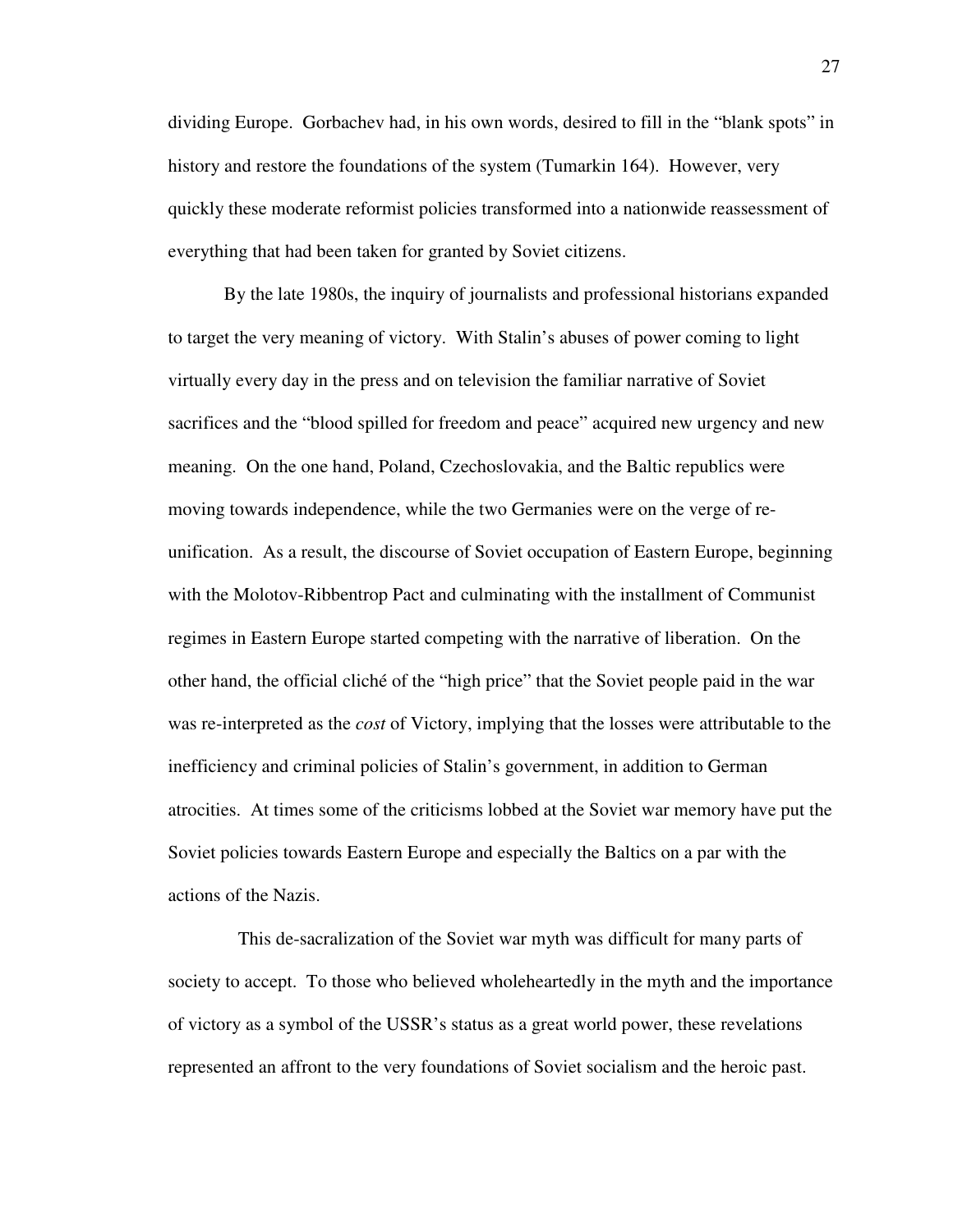Those who thought that the state had repressed information about the true nature of the war were vindicated, their suspicions of the party's and state's propagation of misinformation confirmed.

Two camps began to emerge in the waning days of the Soviet Union and came into their own in the Russian Federation in the debate over the fate of Soviet history and the memory of World War II. These groups were labeled the "liberals" or "democrats," those allied with Yeltsin and his future government, and the "patriots," nationalists, and communists, those in a wide range of political organizations including nationalist politicians and communist apparatchiks, who would later become parliamentary deputies. The very meaning of patriotism became subject of heated debates. As "[c]ommunist 'patriots' converted powerful memories of World War II into currency for present political conflicts, liberals changed their rhetoric, if not always their policies, to respond to aspersions cast on their patriotic credentials" (Smith 57).

 Faced with historical revelations and the demands by the population for full disclosure of the failings and atrocities of the state in war time, the regime engaged in many public *mea culpas* during *perestroika*, a reemergence of much of the popular memory that was either subsumed in the "canonical" war myth or suppressed because it did not fit with the official telling of the war. One of the most important of these was the official, if understated, recognition of Stalin's massacre of Poland's military elite at Katyn. For years, the Soviet leadership blamed the Germans for the mass murder, despite the mounting evidence indicating Soviet responsibility (Tumarkin 176-81). The acknowledgement of such brutal treatment towards the Poles, a supposed ally of the Soviet Union within the Eastern Bloc, greatly damaged the notion that the Red Army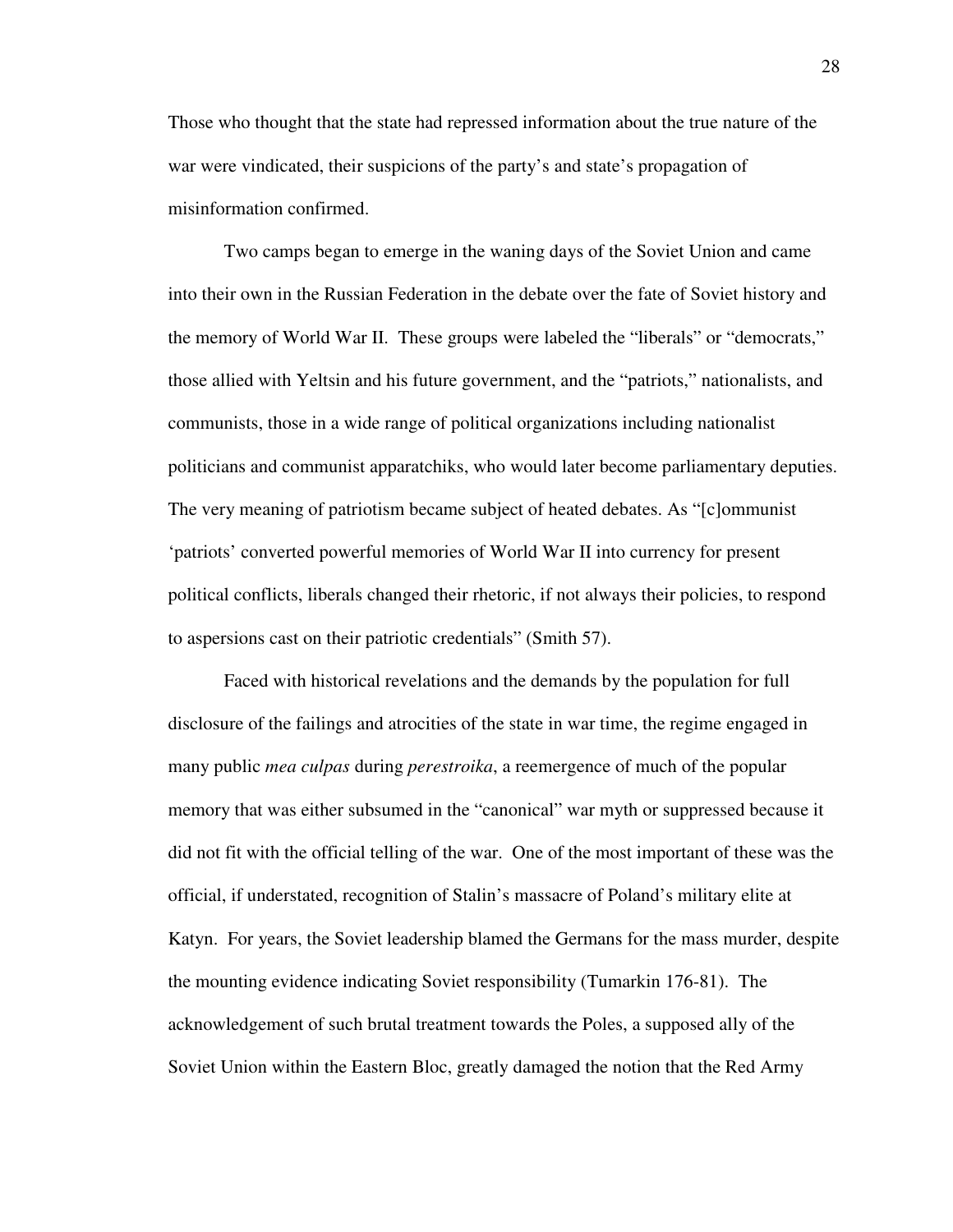liberated Eastern Europe, saving them from fascism. Rather, to many in Poland and the other Eastern Bloc countries it appeared that Soviet actions during the war in these countries were just as vicious as the Nazi atrocities and that the imposition of Communist governments in the region was simply Soviet occupation by a different name.

Victory Day celebrations, in the final days of the Soviet Union, lost much of their triumphalist character as a result of the loss of international prestige concerning Soviet war victories and the evaporation of the war cult domestically. Mikhail Gorbachev's speech marking the  $45<sup>th</sup>$  anniversary of the victory in 1990 was noticeably more toned down than the addresses of Soviet leaders in the past. His speech focused on remembering the sacrifices of those lost in the war and the collective suffering endured by *all* the Soviet people, including those interred in the gulags:

> [L]et us remember those about whom there was silence for long decades, who had been illegally stripped of their honorable names and their citizenship rights, and locked up in camps… We repeat, no one is forgotten and nothing is forgotten. This is not a call for vengeance. It is spoken as a remembrance from the heart, which is what makes a human being human… (Gorbachev qtd. in Tumarkin 197)

Another surprising development in Gorbachev's speech was his divergence from the "canonical" figure of twenty million war dead. Gorbachev claimed that "the war had carried off twenty-seven million people" (Tumarkin 197). This act further emphasized the deep losses suffered by the Soviet Union during the war, changing the tenor of Victory Day to one of quiet self-reflection as opposed to the bombastic displays of might and mass celebration that once characterized their commemoration. In both official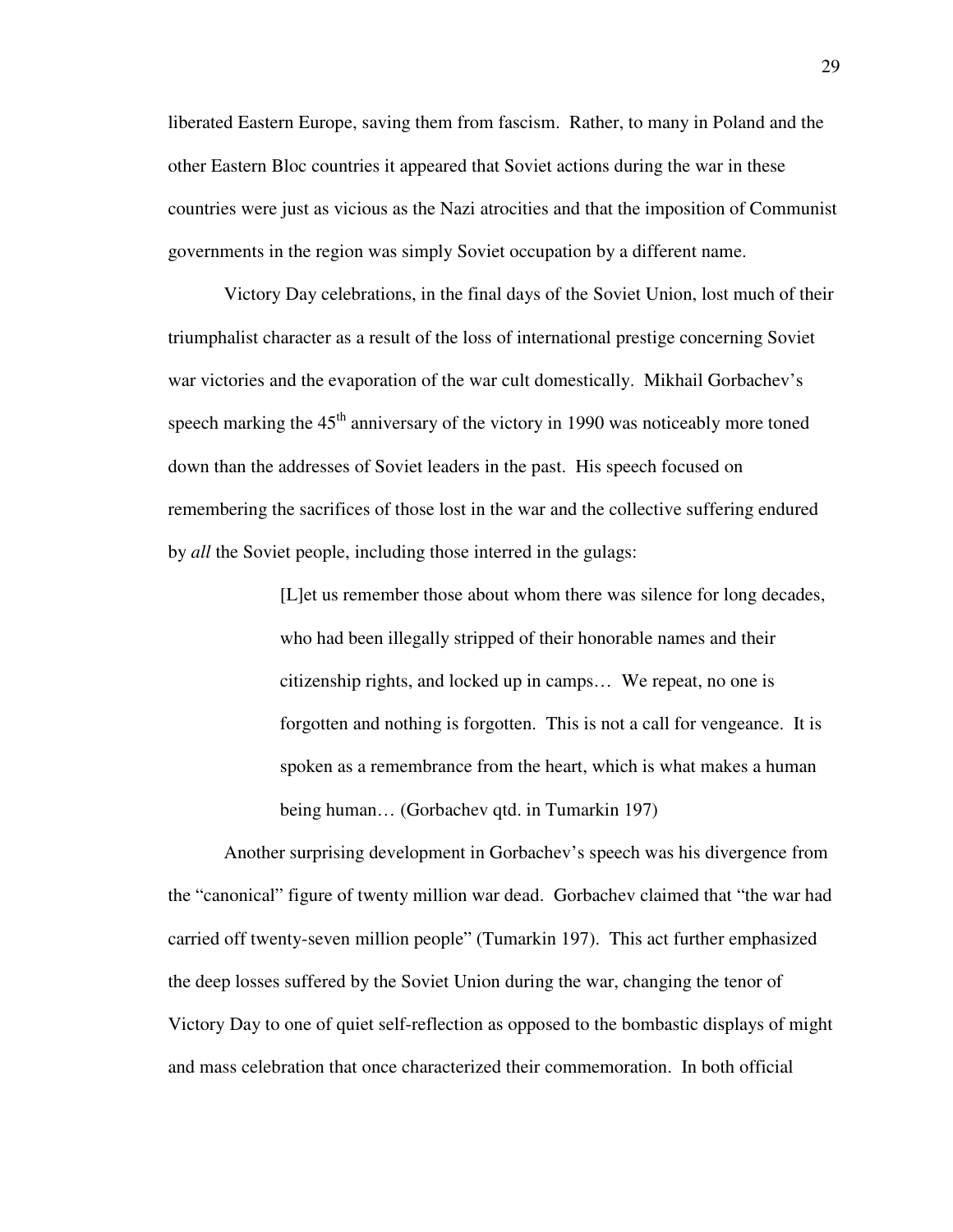discourse and in the public imagination, the meaning of the day and of the war in general had changed. In an effort to stem the tide of popular dissatisfaction the regime attempted to contain some of the damage to the "canonical" war myth caused by new information. However, instead of restoring the faith of the disaffected, the admissions unleashed more doubts and helped to hasten the fall of the Soviet regime.

### The 1990s and the Emergence of the New Russian Patriotism

 With the collapse of the Soviet Union came the emergence of the Russian Federation. This new state needed to contend with the Soviet past while transforming the country into an open society, ready for the modern world. Dealing with the memory of World War II became a proxy fight for some of the most fundamental conflicts in the early stages of the new Russia's political life. Some of the strongest representatives of the liberal wing of the new Russian political landscape were also the most vocal denouncers of the war cult during the late years of the Soviet Union. For them, questioning the war myth was a means of getting at the very ideological underpinnings of the Soviet past. The zeal of the liberals in their de-mythologization of socialism and revealing the truth about World War II were met with popular support during the death throes of the Soviet Union.

However, as the realities of privatization, economic crises, and social chaos mounted, resentment towards these reformers increased and there was a noticeable public retreat in support of this side on the political spectrum. The liberals' rhetoric of democracy and a free society quickly grew hollow due to the loss of a unifying Soviet identity and the trauma caused by economic liberalization. The conservative, Communist politicians saw an opportunity to move in and present an alternative vision to the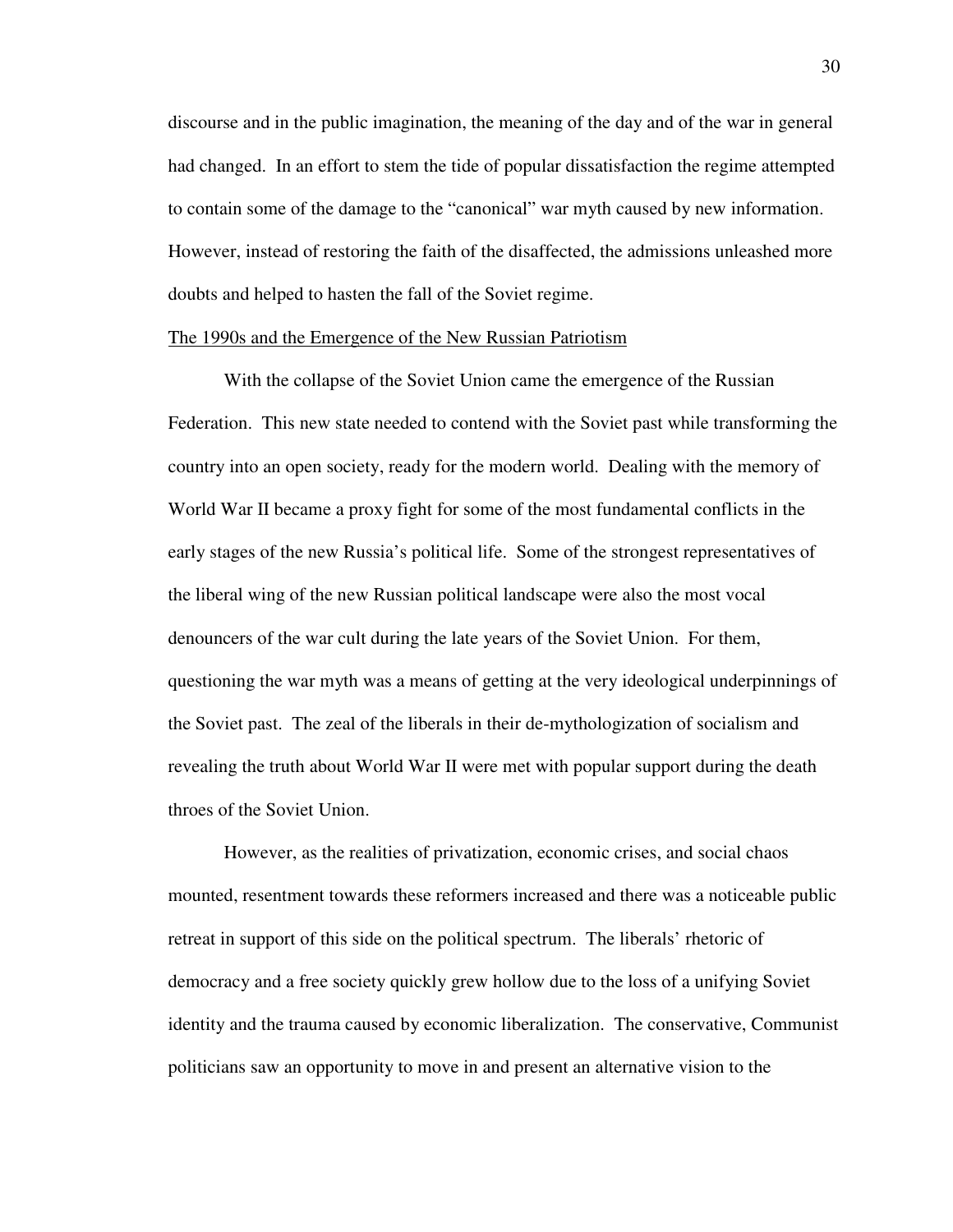population. These conservative elements took the criticisms of the war put forward by the liberals as evidence of their disloyalty to the country and their abandonment of its veterans who sacrificed so much. In a time of great uncertainty in Russia, the war once again occupied a prominent place in public discourses. The war represented a time of national greatness and unity, an alternative for the chaotic and harsh Russian reality of the 1990s, such as the sharp rise in crime and the lack of regularly paid salaries. In the new nationalist, "patriotic" discourses, the *loss* of the USSR and the *loss* of Eastern Europe emerged as a direct result of the democrats' attacks on Stalin and as a betrayal of the great shared past.

 In her chapter on the attempted return in the early 1990s of trophy art, works of art the Red Army took from German museums and collections during the war and brought back to the Soviet Union afterwards, Kathleen Smith speaks to how effectively the conservative "patriots" were able to castigate the liberals for wanting to return the art to their original owners. The conservatives labeled the attempt to return the works of art as an acceptance of "the loss of superpower status," strongly damaging the liberals' legitimacy in the eyes of the population (Smith 71). In contrast, the conservatives, who defended the strong legacy of the war, appeared to be advocating for a strong Russia, a popular position. The liberals needed to respond in order to fend off the claims of their disloyalty and lack of pride in the achievements and history of the Russian people. However, they did not seem to recognize that not all Stalinist decisions and institutions were automatically debunked and some, like the strong, unified leadership during the war still resonated quite well with a sizeable portion of the population. As time wore on it became increasingly difficult for liberal politicians to find and promote the "positive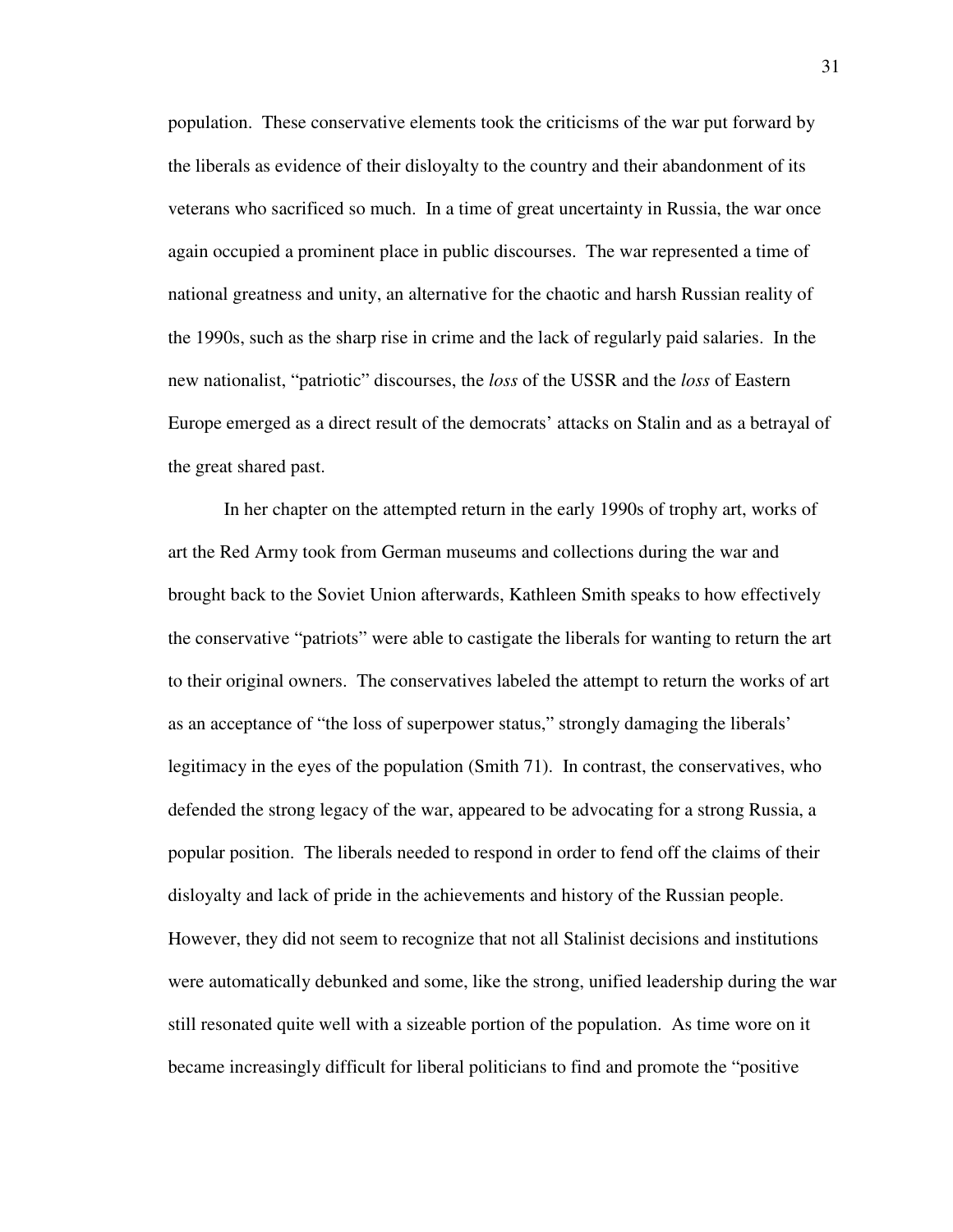bases of liberal Russian patriotism," namely those aspects of Russian history and culture which would reflect positively on the endeavor of democratization (Smith 77).

 Yeltsin's fights with the nationalists and his desire to reassert liberal values prompted him to announce in 1996 a contest to define New Russian National Idea; however due to more pressing political matters at the time, this contest was scrapped. The public discussion was taken up once again during Putin's first term as president. However, his administration had the "National Idea reduced to the issue of economic growth," namely doubling the state's gross domestic product (Volkov 19). Others, including Anatolii Chubais, an important member of Yeltsin's cabinet, have advocated for different notions of the National Idea, such as one based on controlling energy production and distribution throughout post-Soviet space, an idea that Chubais himself labels as a "liberal empire" (Volkov 19). This debate has still not been settled in the Russian Federation and controversy rages over just what exactly the purpose and National Idea of the new Russia ought to be.

 The divisions over the memory of World War II did not end with debates over artwork or national ideas. The proper means to commemorate the war on Victory Day became a public battle over the "correct" memorializing of the war. Initially the democrats wanted to make the event more of a popular remembrance and to eschew the old displays of military might and state authority in Red Square, which were hallmarks of Soviet-era commemorations. Instead, the liberals instituted a "peace parade," with representatives from around Europe including Germany in attendance, which was "meant to start a new non-militaristic tradition that simultaneously reaffirmed Russia's membership in Europe" (Smith 86). However, this did not provide the strong patriotic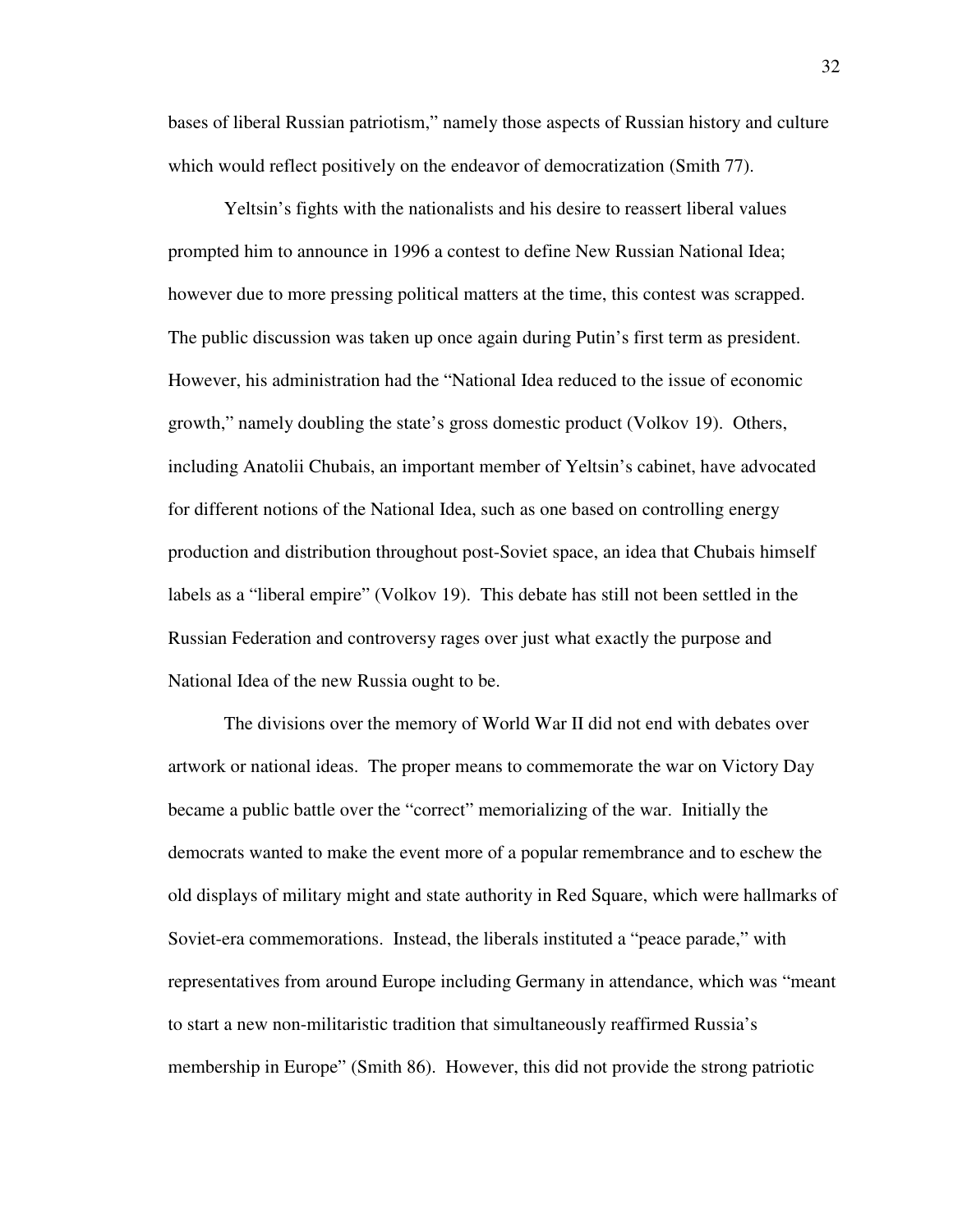image which the public desired, providing the Communists with the upper hand in the fight over the memory of World War II as they decried the government's "abandonment" of veterans and making the ceremony "too festive" (Smith 87). Yeltsin and his government eventually understood the need for strong, positive patriotism and by 1995 had reintroduced military parades and even symbols of the Soviet period, such as the red victory banner, to show continuation between the heroic Soviet past and the new Russian state. The "canonical" telling of the war myth and its associated symbols lend legitimacy to those who support them, due to the strong memories and feelings they stir up. This important lesson has been taken quite seriously by the Putin-Medvedev administration. This chapter outlined the development and adaptation of the war myth during Soviet times, demonstrating how the war myth was created, developed, and used for specific state purposes. The next chapter argues that this process has not ceased and that the current Russian regime has devoted a great deal of resources to Victory Day celebrations and commemorations of the Great Patriotic War. However, the Putin regime has adapted the telling of the war myth to both suit its own policy goals as well as to meet the new challenges of defining what constitutes contemporary Russian identity.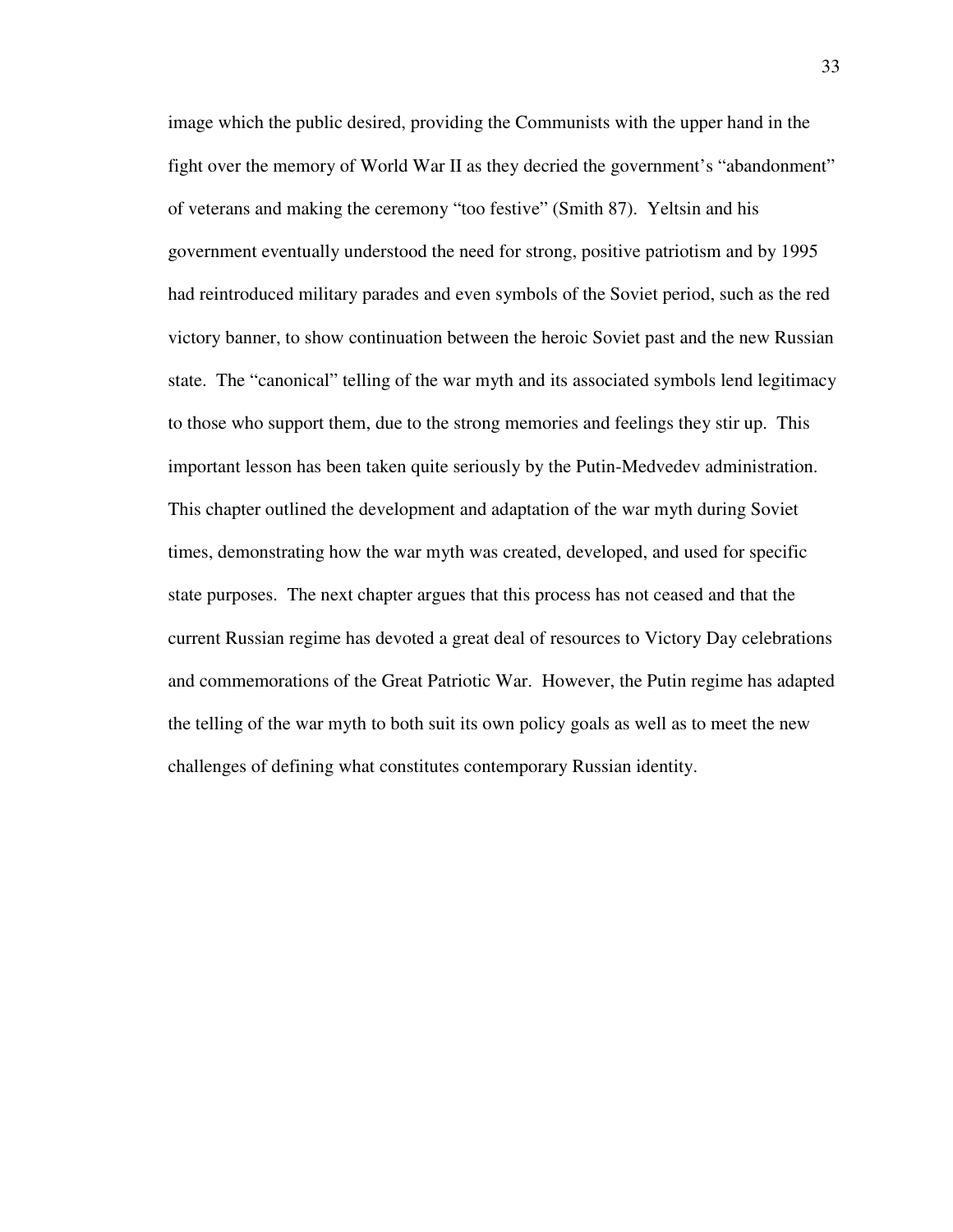### **Chapter 2: Putin and the Memory of World War II**

 For many in Russia, Vladimir Putin's ascension to power represented a welcome change from the social and economic chaos of the 1990s. From the very beginning, Putin presented an image of a strong leader of a well-ordered, powerful state. In order to cultivate this image he needed to strengthen a notion of national unity and tradition as a means for deriving legitimacy for his authority. To forge this identity, Putin looked to the same territory that his predecessors explored: the myth of World War II.

 World War II in Russia still holds a certain mystique for most as a moment of national glory and unity, which could remind those born after the war of the great sacrifices of their forebears, act as a model which Russian society could learn from, and remind the outside world that present-day Russia is the heir of the great Soviet past. Putin understood the immense potential of the war mythology and made the commemoration of the war a key part of his policy. Putin's and Medvedev's administrations' strategy of using the war mythology to bolster the regime's own image derives from a revived "canonical" telling of the myth which attempts to erase from public memory the revelations about the war and Stalinism of the late 1980s-1990s. "Memory," as Alon Confino writes, "has come to denote the representation of the past and the making of it into a shared cultural knowledge for successive generations" (1386). By the mid-late 1990s, with the collapse of communist ideology (and a gap in place of a new one) and the population's efforts directed at economic survival *in the present*, Russia's past was on the back burner. A 1996 survey done by VTSIOM, the All-Russian Center for the Study of Public Opinion, showed the waning power of the war myth over younger generations. Only 26% of respondents under 40 with a higher education and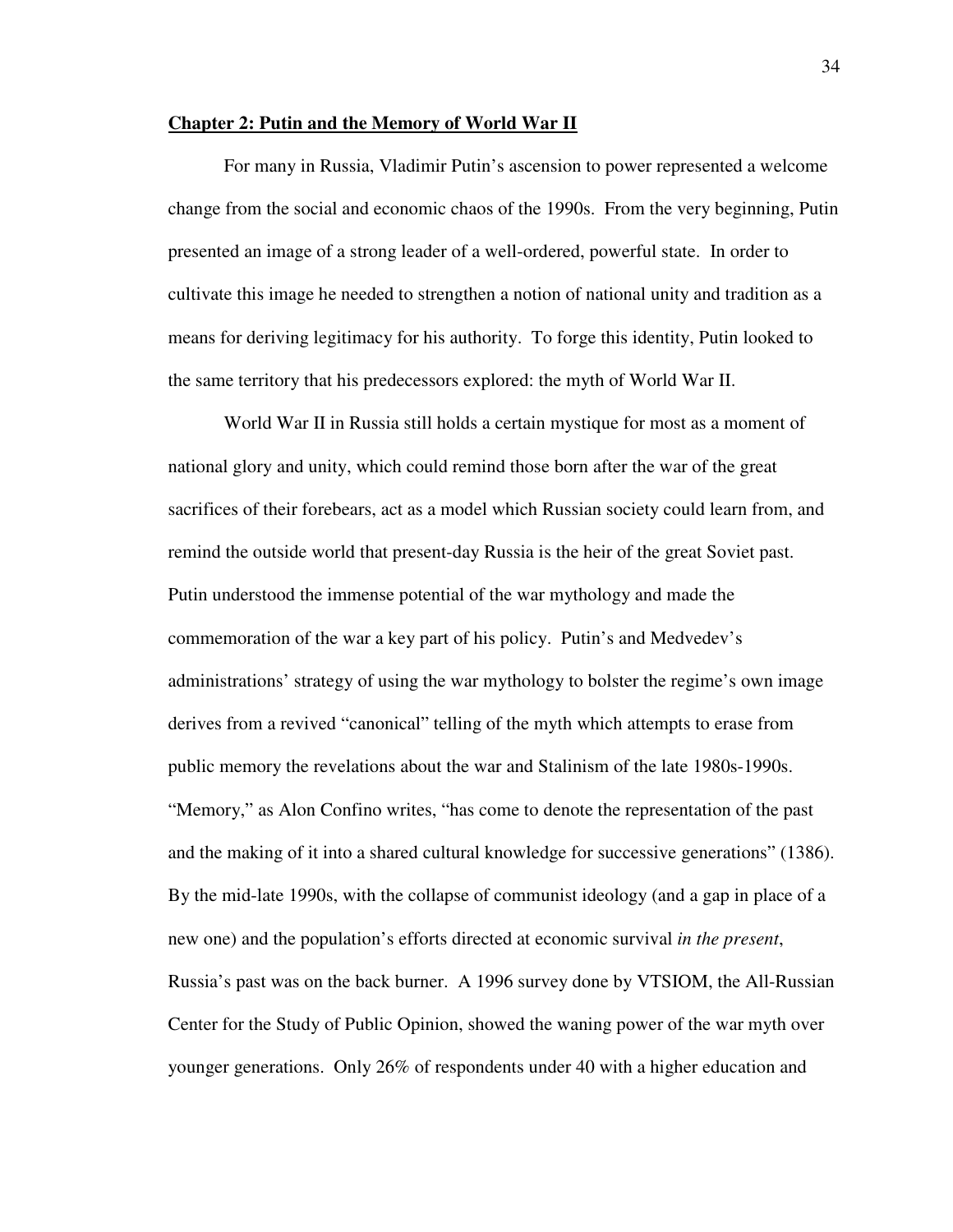39% without a higher education, experienced pride from the war victory, illustrating that for many younger Russians the war myth was no longer as powerful a source of national pride as it was for older respondents, of whom 39% with a higher education and 52% without one felt that the victory was an important source of pride (Dubin 300). A key element in the promotion of the ideology of "Great Russia" under Putin in 2000s was bringing history—or rather the "politics of history"—back and making the defense of the national past against its "blackners" the foundation of national cohesion.<sup>20</sup>

 It is not surprising that the revival of the WWII mythology in state discourse and public debates occurred simultaneously with the elevation of the Brezhnev-era period as the "golden age" in the country's past.<sup>21</sup> Many Russians, including the young people who never lived at that time, see the 1970s as an imaginary era of social equality, material prosperity, and, most importantly, a stable collective identity. The positive image of the 1970s, when the myth of WWII was crystallized and became the foundational national myth, facilitated the adoption of WWII mythology in its Stagnation-era form.

During the Putin-Medvedev decade several key events suggest an attempt to reinvigorate war mythology. This chapter examines three of these: the celebration of the 60th Anniversary of Victory Day in 2005, the 2007 conflict with Estonia over the removal of a Soviet war monument, and the 2009 creation of a government commission against historical revisionism. Analyzing these events provides insight into how the memory of

<sup>20</sup> In his article "The Armored Train of Memory," historian Nikolay Koposov quotes Gleb Pavlovsky, who until 2011 served as an advisor to the Presidential Administration: after the collapse of the traditional ideologies, "politics of history is the only possible form of politics." *Perspectives of History*, January 2011; http://www.historians.org/Perspectives/issues/2011/1101/1101int1.cfm

 $21 \text{ In a survey conducted in } 2002$ , answering the questions "When have people like you lived best?" and "If you could start life anew, during what time would you prefer to live?" 49% and 39% of respondents respectively chose the Brezhnev era. See Boris Dubin, "'Krovavaia' voina i 'Velikaia' pobeda," *Otechestvennye zapiski* 5.19 (2004); http://www.strana-oz.ru/?numid=20&article=937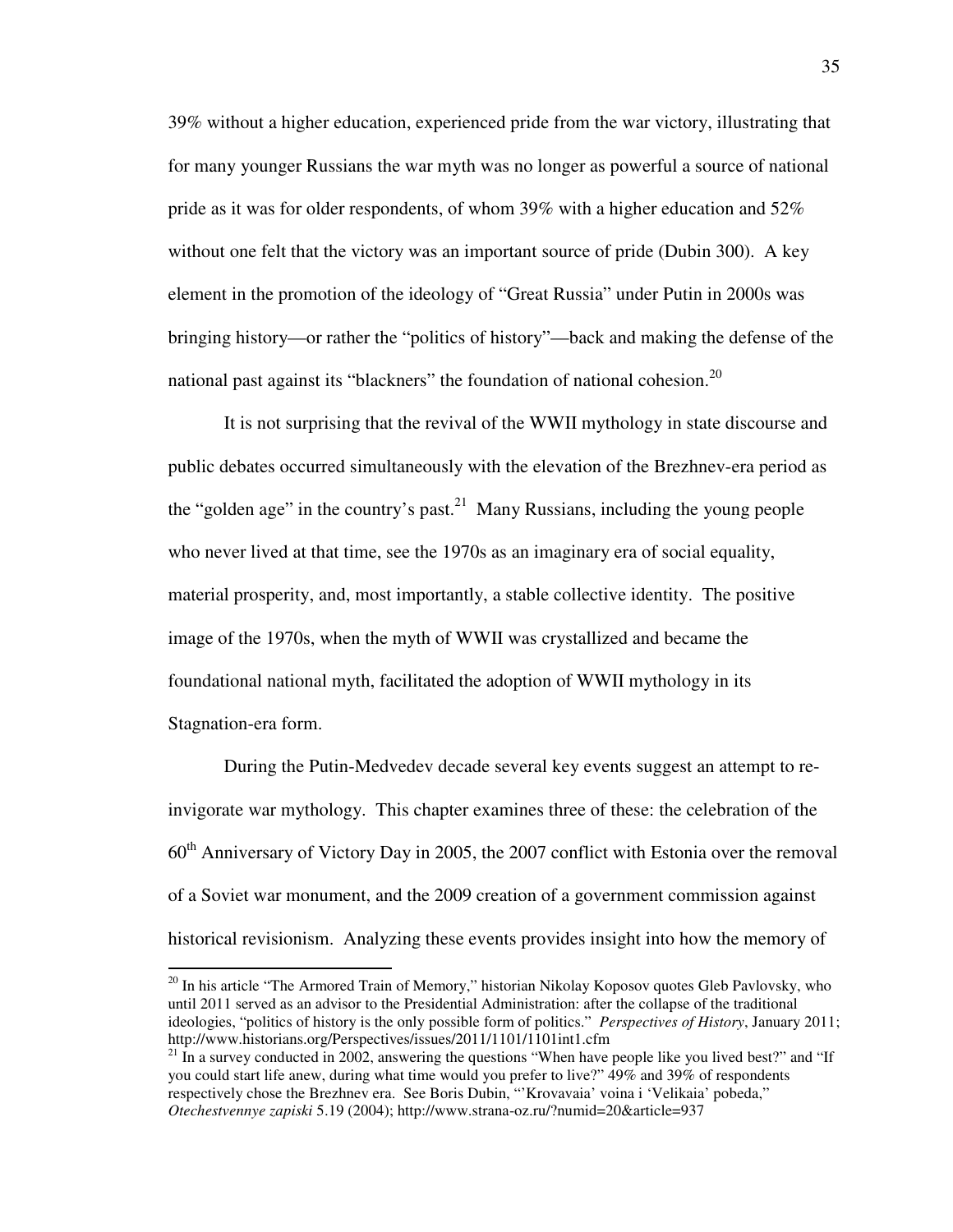World War II is manipulated, especially in the construction of a specific national identity for both domestic and international audiences. In addition, looking at these events in depth helps to clarify the role of Vladimir Putin's strong-hand policies in the identity building process and how the memory of World War II reinforces the need for his authoritarian policies.

# The 60<sup>th</sup> Anniversary of Victory Day

 $\overline{a}$ 

In his study of Soviet and Russian nationalism, political scientist Yitzhak Brudny notes that during the Brezhnev era the state developed a "politics of inclusion" in which the ideas of Russian nationalism were incorporated into the state's official discourse.<sup>22</sup> Russian nationalism provided many benefits for the Soviet regime, such as connecting the Soviet government with Russia's long history and helping to legitimize the waning socialist ideology to the people. This use of inclusionary politics did not disappear with the Soviet Union but persists to the present day. The commemoration of the Great Patriotic War in Putin's Russia provides a vivid example of the revival of "inclusionary politics" and populist discourses of national glory, personal heroism, and a sense of tradition to silence the alternative narratives about the meaning of the war.

Since the fall of the Soviet Union the state has abandoned socialist inspired celebrations of the October Revolution and May Day and fully embraced the more ideologically malleable Victory Day, which was not explicitly based in celebrating the achievements of socialism and Marxist thought. The sheer size of the celebrations for Victory Day in Russia appears astonishing, with every single program on Channel One (a government controlled television channel) on May  $9<sup>th</sup>$  focusing on the war and the great victory. This focus on Victory Day works to quell the anxieties of an "imperial" regime,

<sup>&</sup>lt;sup>22</sup> See *Reinventing Russia*, pp.16-17 for Brudny's definition and discussion of the "politics of inclusion."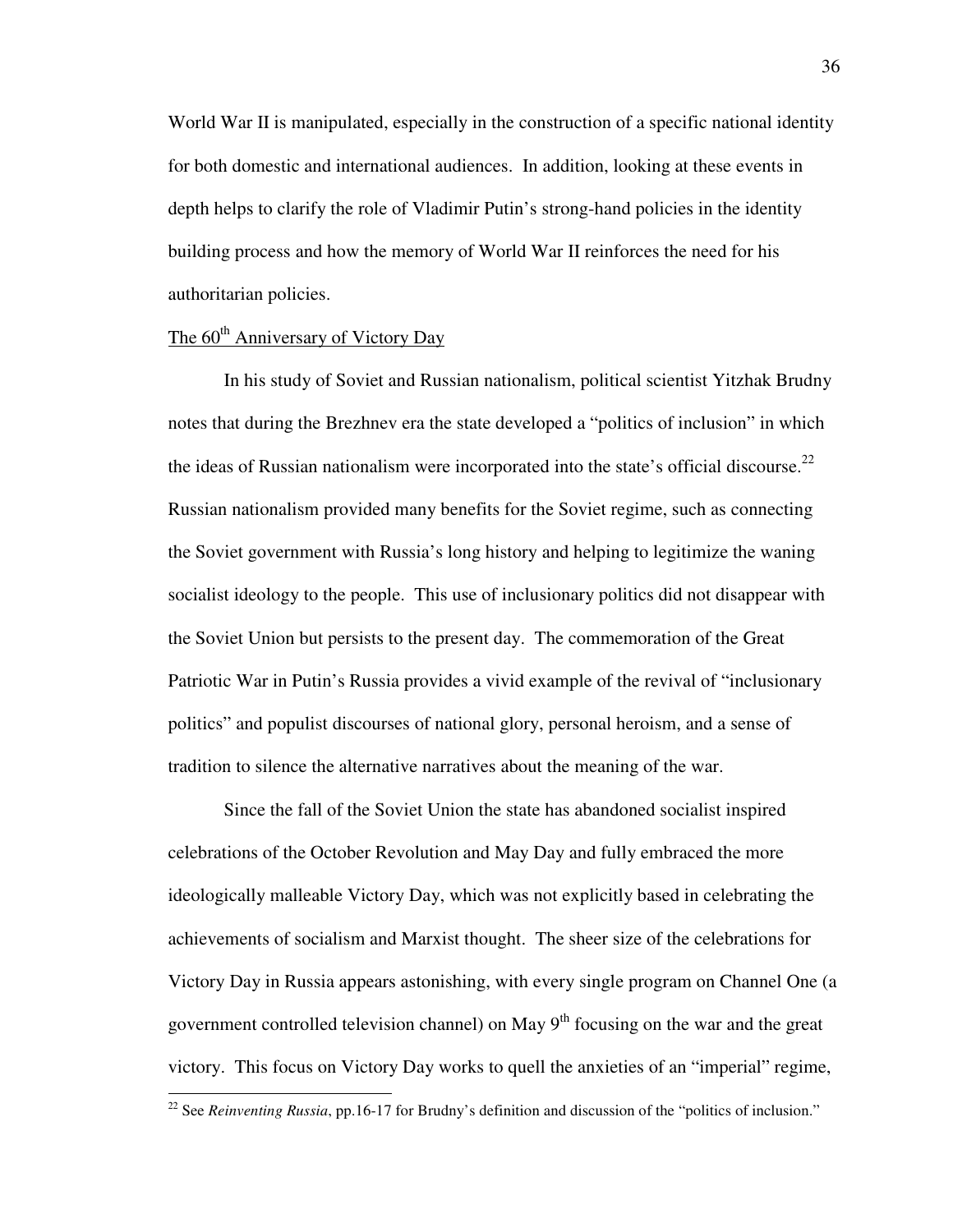worried about its own identity. While the Russian state wants to distance itself from the ideology of socialism, it is nevertheless eager to establish its continuity with other aspects of the "great Soviet past." The uncertainty of what exactly constitutes contemporary Russian identity presents a challenge to the government, which wants to create one clear notion of Russianness. Official television reporting referring to the veterans as Russian, rather than Soviet soldiers, presents a clear example of the Kremlin viewing this war as its own, even if Russia as a state did not exist during the war.

Stephen Hutchings and Natalia Rulyova note that "by de-ideologising the context of the Second World War, space was surreptitiously created to accommodate the modern ideology of Russian statism with its assertive nationalist pride, its pseudo-imperialism and its newly authoritarian agenda" (146-7). The use of the familiar images and rituals, like the procession of military hardware and the moment of silence for the fallen allow the Victory Day celebration to transmit the ideology of the new Russian state, packaging it in familiar symbols. The symbols extended back to the Russian imperial army, with soldiers sporting golden epaulettes and cords and bright red plastrons on their chests. The state took this principle to an extreme, yet very pragmatic end in its rehabilitation of Stalin. As Hutchings and Rulyova argue,

> [w]hat viewers witnessed was a form of inverted carnival logic in which the fallen king, Stalin (rather than the fool), was (re)crowned, as hierarchies were overturned for the duration of the celebration. This repositioned Stalin at the locus of the popular rather than the official, bolstering Putin's status as a leader whose own charismatic popularity is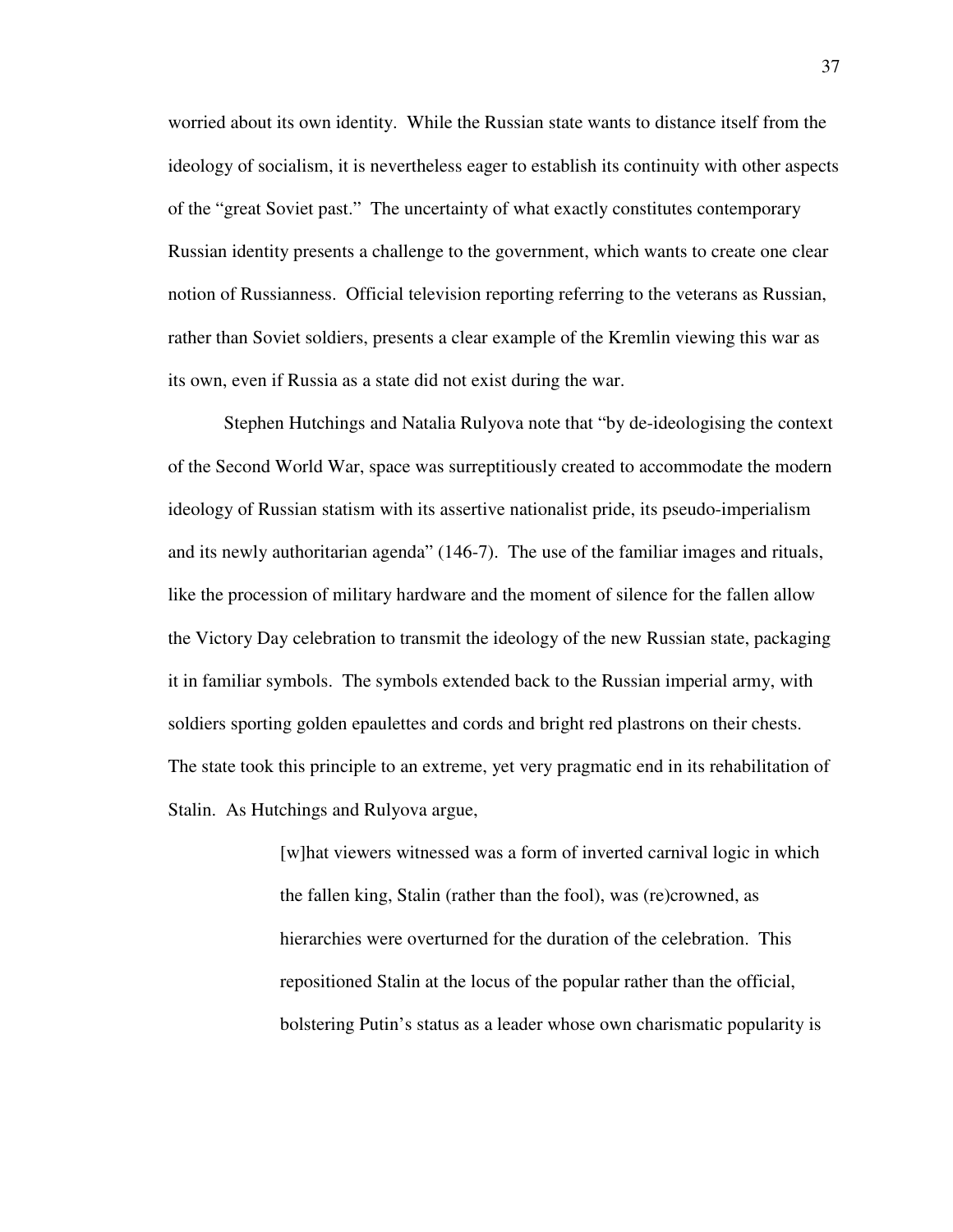based on his willingness to accommodate the desires of those nostalgic for Stalin's authority (if not his ideology). (147)

This ceremony ignored the revelations of the past two decades about Stalin's mistakes and crimes which weakened the Red army and led to the disaster of the first years of the war. Putin incorporated the aura of Stalin's alleged strong decision making and leadership into his own image. As a result, Putin is able to allay the gripes of more conservative elements of society who lament the lack of such leadership in post-Soviet Russia.

The most blatant use of the Victory Day proceedings for the purposes of the state's agenda appeared in the linking of World War II to the war on terror. At the end of a montage of documentary images from the war, the producers placed images of the 9/11 attacks. Throughout the day television announcers drew parallels between fighting against Hitler and fighting against Chechen terrorists within Russia. This continuity between eras was visually reinforced with famous television anchors from the Soviet period and contemporary Russia appearing on TV together, acting as a bridge for an "unbroken" Russian history and identity spanning from Soviet times to the present. The commemoration of the Great Patriotic War in which Russia maintains the moral right and carries out an almost divine mission "legitimizes" the regime's current military and political goals. Putin's co-optation of the rituals, images, ideas and emotions connected to Victory Day and the state's pragmatic uses of the past for current policies illustrate the extent to which the current administration bases its public image on the myth of World War II. The use of the World War II myth as a major aspect of Putin's policies and rhetoric is not only centered on the actions of the Russian state and government. It has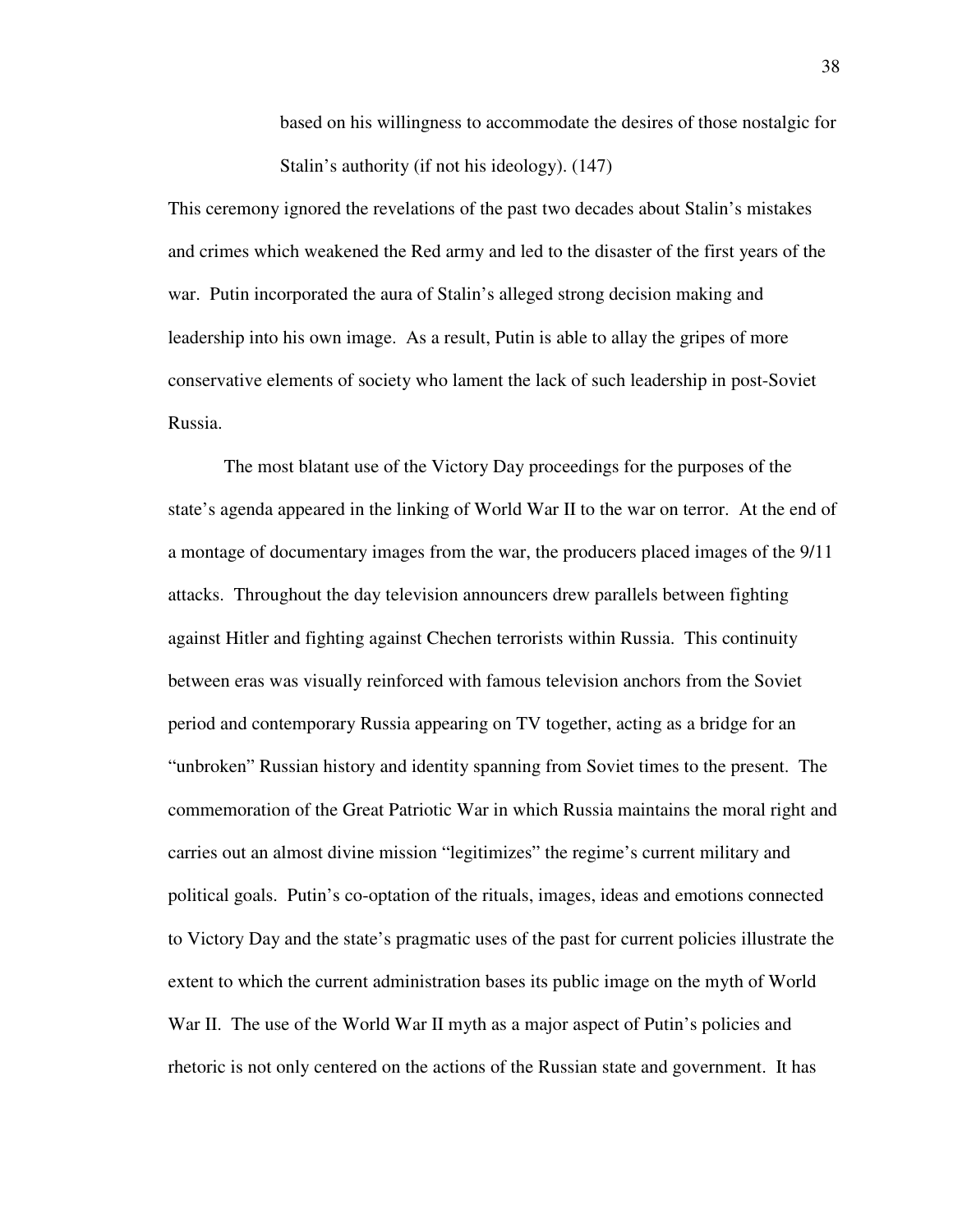also developed in reaction to how other countries treat the Soviet experience in World War II.

### The Bronze Soldier of Tallinn and the Russian Outrage

 The Baltic states have long held resentment towards the official Russo-Soviet story of World War II. To many in these countries, World War II represents the loss of national sovereignty and the beginning of half a century of harsh repression. Therefore, it is not surprising that Estonia became a battle ground over the fate and meaning of Soviet war monuments. In 2007 the Estonian nationalist government's decision to move the Bronze Soldier of Tallinn memorial from a main thoroughfare in the city sparked intense backlash from the ethnic Russian population of Estonia and from the Kremlin. Official Russian interpretations claim "complete control over Russia's Soviet history" (Bruggeman and Kasekamp 58). Any disavowal of the sacrifice and hardships endured by the Soviet Army and the people comes across as an affront to the current Russian state. Moreover, any such attempt at "re-writing" history brings phantom pains of the lost Soviet empire. The nature of this and similar controversies between Russia and former Soviet republics (e.g., the elevation of Stepan Bandera from a Nazi collaborator to a Ukrainian national hero) is both political and symbolic. Such disputes demonstrate how seriously modern Russia values the memory of World War II in defining itself and the lengths it goes to protect this memory in international disputes.

 The Baltic states were at the forefront of disengaging from the Soviet memory of World War II and of "purging" their cities of the symbols of what they saw as Soviet occupation. The residents of Tallinn made this especially clear in their unofficial nicknaming of the Bronze Soldier as the "unknown rapist" (Wertsch 135). The decision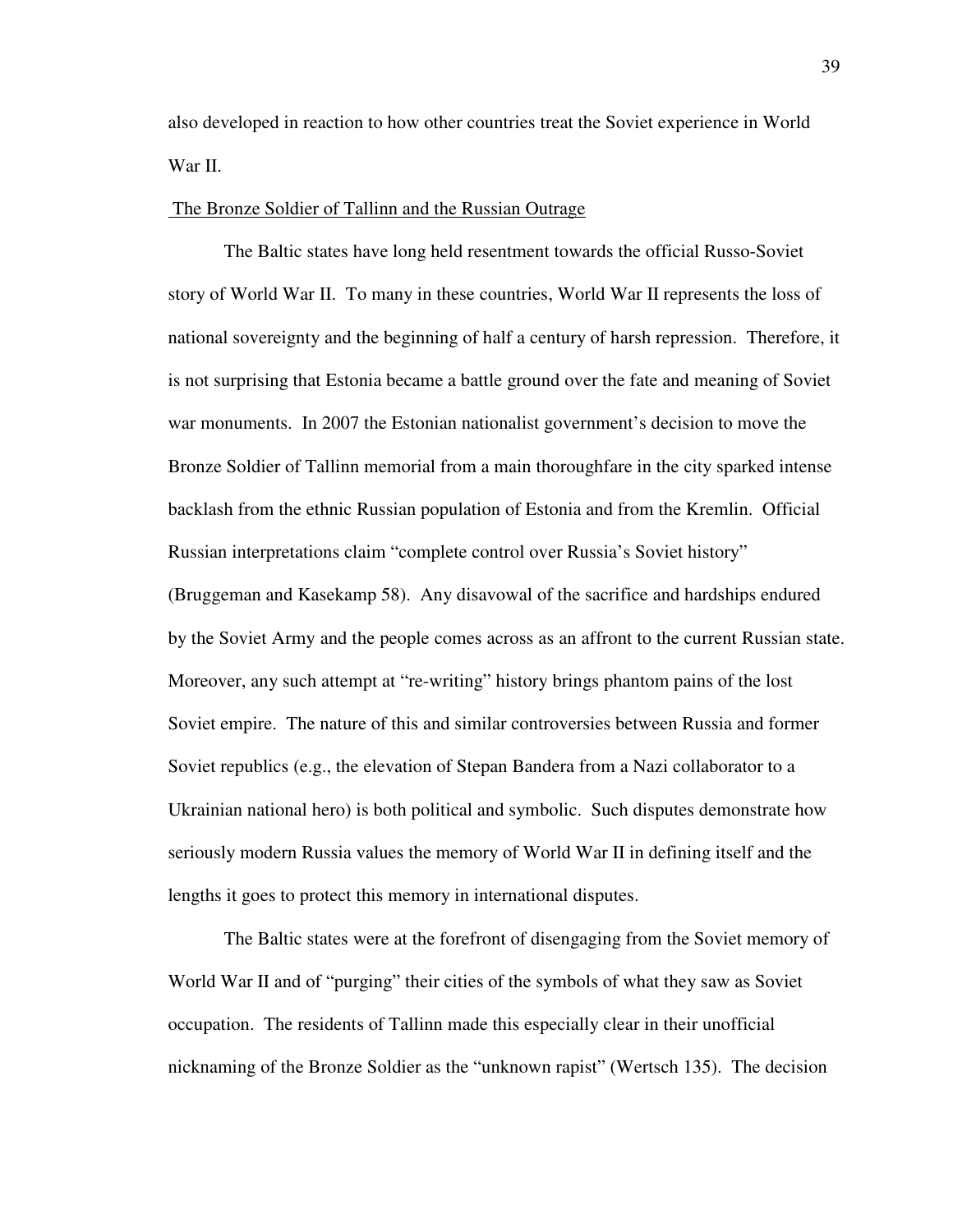to move the monument in Tallinn was preceded by numerous acts of vandalism on it. The newly elected Estonian government decided to move it in the name of keeping it safe. However, to many in the ethnic Russian community this appeared as an offense to the suffering of Soviet soldiers. Moreover, many ethnic Russians had long felt marginalized in the newly independent Estonia. The removal of the monument seemed like yet another piece of evidence of erasing their past from Estonia and its history. Thus, the widespread protests, emboldened by supporters crossing the border from Russia, set out to protect the "sacred" past from those who would wish to profane one of its symbols.

 The reaction from Russia itself was quite strong. Putin, in his Victory Day speech that year noted that those who "desecrate monuments to war heroes offend their own people and sow discord and new distrust between states and people."<sup>23</sup> The Russian offensive against Estonia continued on into the year, from rallies at the Estonian embassy in Moscow denouncing the decision to cyber-attacks from Russia, which shut down Estonian banking and government websites for periods of time. The extent and severity of the Russian response makes clear the importance of the memory of World War II in the national consciousness of Russia. Even more importantly, the controversy over the monument testifies to the symbolic power that the memory and the interpretation of the war have in Russia's relations with former Soviet republics and members of the socialist camp.

 Wertsch suggests that the massive reaction of Russians points to a "deep collective memory," one that is inextricably tied up in the fundamental "identity claims of the group" (139,142). One of the key mechanisms of the emerging Russian identity is the preservation of the notion of Russia and her people as a self-sacrificing nation. If this is  $\overline{a}$ 

 $^{23}$  For an English translation of the speech see http://news.bbc.co.uk/2/hi/europe/4528999.stm.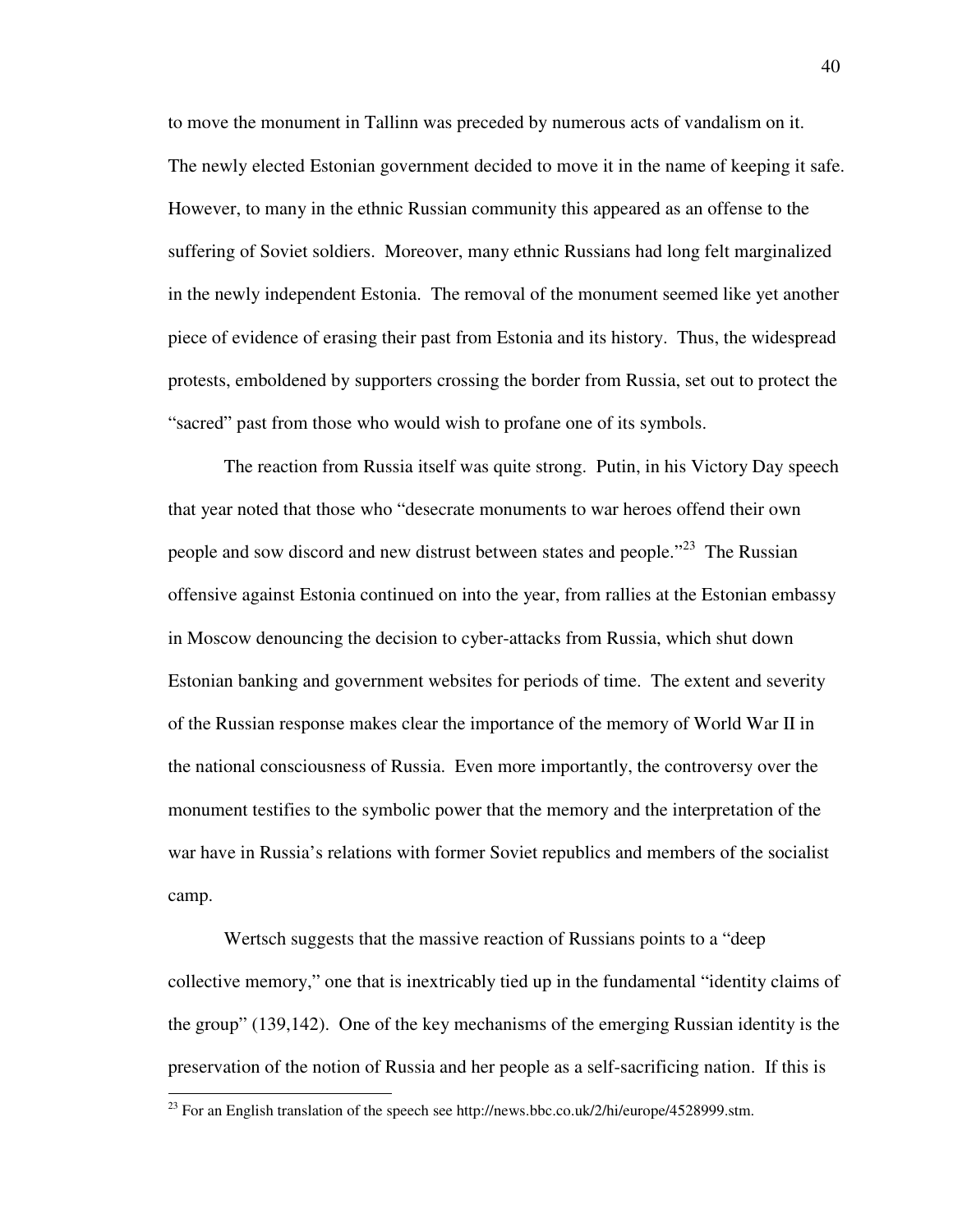the case, any attempts to deny this history would be rejections in part or in full of what many Russians believe to be true about themselves and what *they* did for the world. In a Russia that is working to define itself based on its past achievements and martyrdom the monument's removal qualifies as the worst type of affront. The backlash in Estonia and the other Baltic states against the Soviet war narrative does indicate the existence and persistence of alternative, popular memories of the war. However, the well-organized Russian opposition to this supposed "revisionism" illustrates how Putin's administration has been successful in revitalizing the symbolic power of WWII mythology. This defense of the "canonical" telling of the war has not only been a product of official rhetoric and popular action, but has also been adopted and enshrined in law, with the full backing of the Russian government.

#### The Campaign against Historical Falsification under Medvedev

 In 2009, Russian president Dmitri Medvedev announced the creation of the Presidential Commission of the Russian Federation to Counter Attempts to Falsify History to the Detriment of Russia's Interests (*Komissia pri prezidente Rossiiskoi Federatsii po protivodeistviiu popytkam fal'sifikatsii istorii v ushcherb interesam Rossii).*  Medvedev charged this weightily titled body with safeguarding and promoting the "correct" telling of the Soviet Union's victory in World War II and weeding out "false" history about the actions of the Red Army. While the now former president insists and the commission claims to be merely engaging in historical research to ensure that objective truth is revealed, the political goals of the commission are self-evident. The commission consists of members of the Medvedev government, members of the State Duma, and even media personalities, like television host Nikolai Svanidze. Of the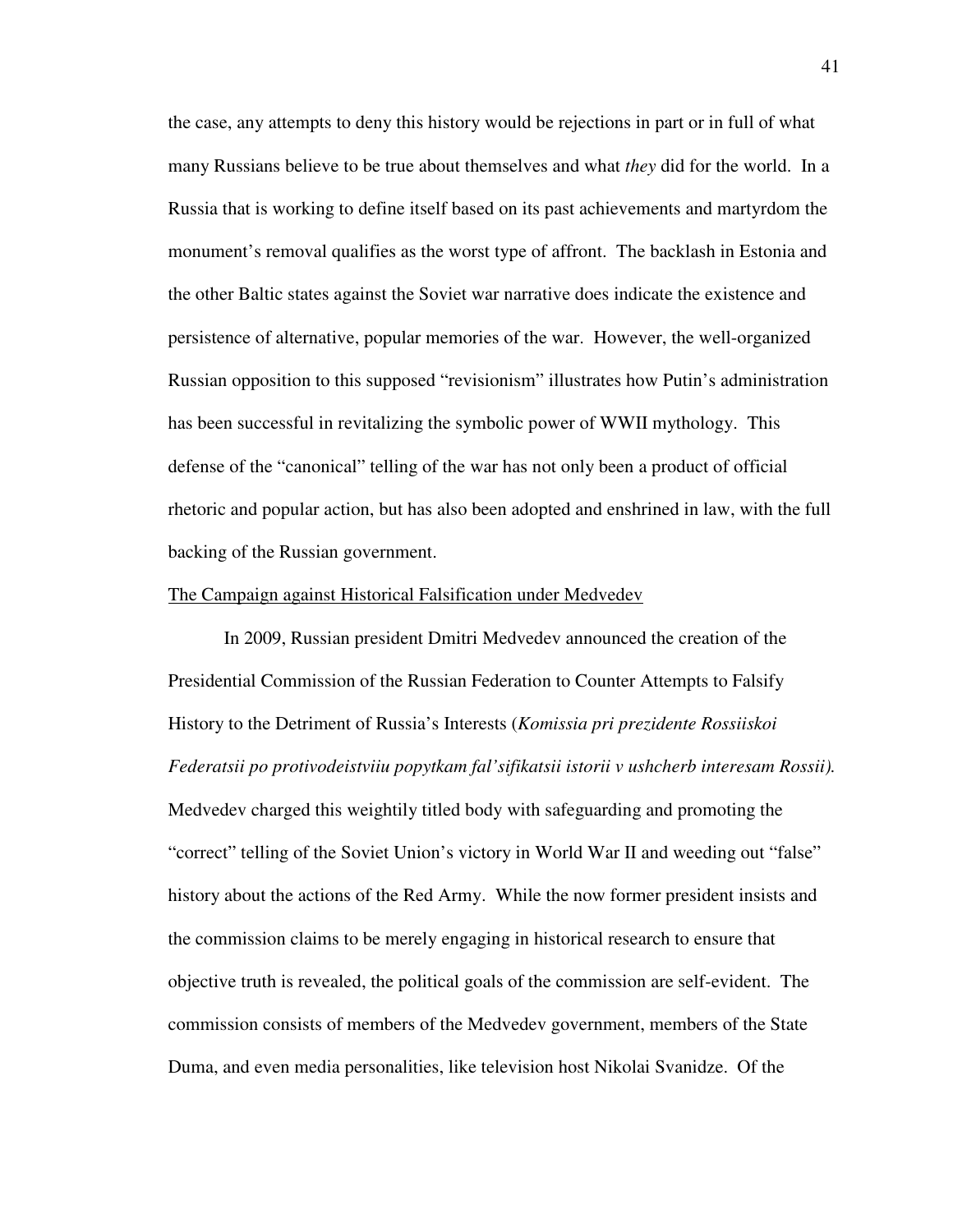twenty-eight members, only three are historians, but the distinction between politicians and historians appears dubious. As historian Roy Medvedev notes in an article entitled "Will History Endure it All?" (*Istoria vse sterpit?),* published in the newspaper Kommersant, those chosen to be on the committee "do not hold authority among professional historians" (*ne imeiiushchikh avtoriteta sredi professionalov)*. <sup>24</sup> Many observers saw the creation of the commission as a counterattack to the OSCE's 2009 resolution equating the terrors of Nazism with those of Stalinism, essentially linking the two regimes as culpable for starting WWII and the atrocities that ensued.<sup>25</sup>

 In addition to the politically biased membership of the commission, the Kremlin has unveiled a law, which Andrew Osborn in *The Wall Street Journal* described as, "mandating jail sentences from three to five years for anyone in the former Soviet Union, not just those in the Russian Federation, convicted of rehabilitating Nazism."<sup>26</sup> The broad category of what constitutes "rehabilitating Nazism" will of course be determined by those in power in Russia.<sup>27</sup> The notion that Russia believes it has the right to prosecute citizens of other countries and alone can write proper history typifies the approach of the Putin/Medvedev administration towards the memory of World War II. The current Russian regime feels a need to protect the Soviet legacy during World War II as a means of defending its emerging identity, which largely hinges on the image of the strong, victorious and "morally right" Russia.

<sup>&</sup>lt;sup>24</sup> For the full article see http://kommersant.ru/doc/1172794.

<sup>&</sup>lt;sup>25</sup> See, http://news.bbc.co.uk/2/hi/8133749.stm

<sup>&</sup>lt;sup>26</sup> See Andrew Osborn's article, http://online.wsj.com/article/SB124277297306236553.html.

<sup>27</sup> Often in Soviet Cold-War discourse capitalism and fascism were conflated, such as in the film *Mertvyi sezon* (dir. Savva Kulish, 1968), in which capitalist West Germany (with help from the CIA) harbors former Nazi scientists who continue their gruesome human experiments.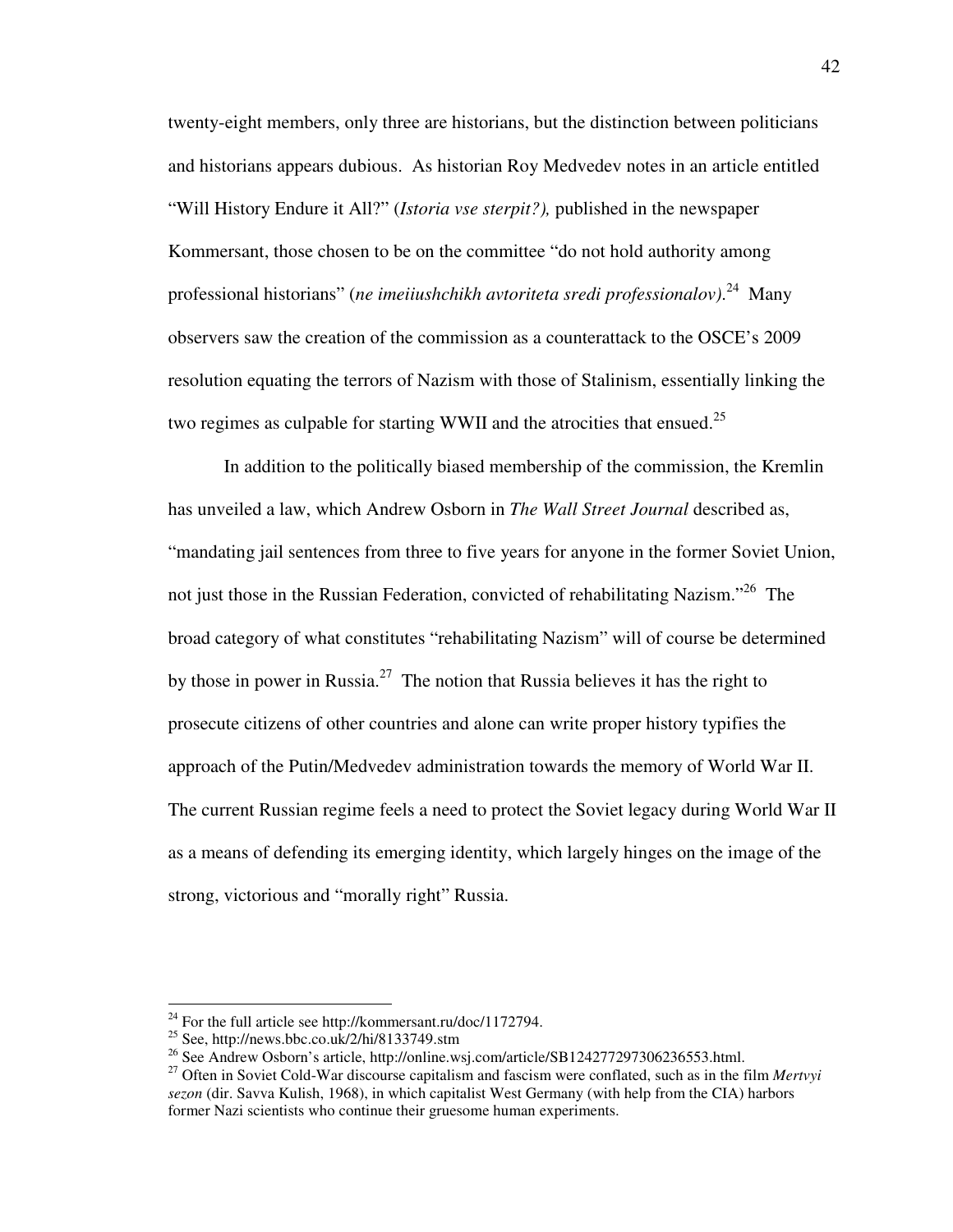The Putin/Medvedev regime mobilizes this popular feeling, through actions like the creation of the commission, a means of putting emotion into action. Furthermore, the administration frames any attack on the accepted history of World War II as an attack on Russia itself. As historian Frederick Corney notes in his discussion of the October Revolution myth, the arguments of those who opposed the official interpretation of the events (i.e., referred to the 1917 events as a "coup") were "defined in essential aspects by the component parts of the Bolshevik argument *for* October as a revolution" (24). As responses to the master narrative, they were by default weaker and less organized. The same is true for counternarratives about World War II in contemporary Russia, such as the program "The Price of Victory" on the radio station *Ekho Moskvy*.

The opposition to counternarratives is not just a means of generating domestic support for the Putin/Medvedev regime, but also serves to enhance Russia's prestige and influence internationally. The commission's creation mimics similar activities in the West and aims to give a sense of authority and objectivity to the propagation of a certain vision of history. When international organizations such as the OSCE equate Stalinism with Nazism, however, "the drumbeat of this criticism—and the political motives that often drive it—have reinforced the proclivity of the Kremlin to diminish wrongdoing on the part of the Stalinist regime and to increasingly view the legitimacy of the Russian regime as intertwined with the historical reputation of the Soviet Union" (Sherlock 465). As a result, Russia now has a governmental body to denounce these claims, with the full force and decorum of a distinguished national institution. However, in the twenty-first century, formalized institutions and pronouncements are often not enough to preserve and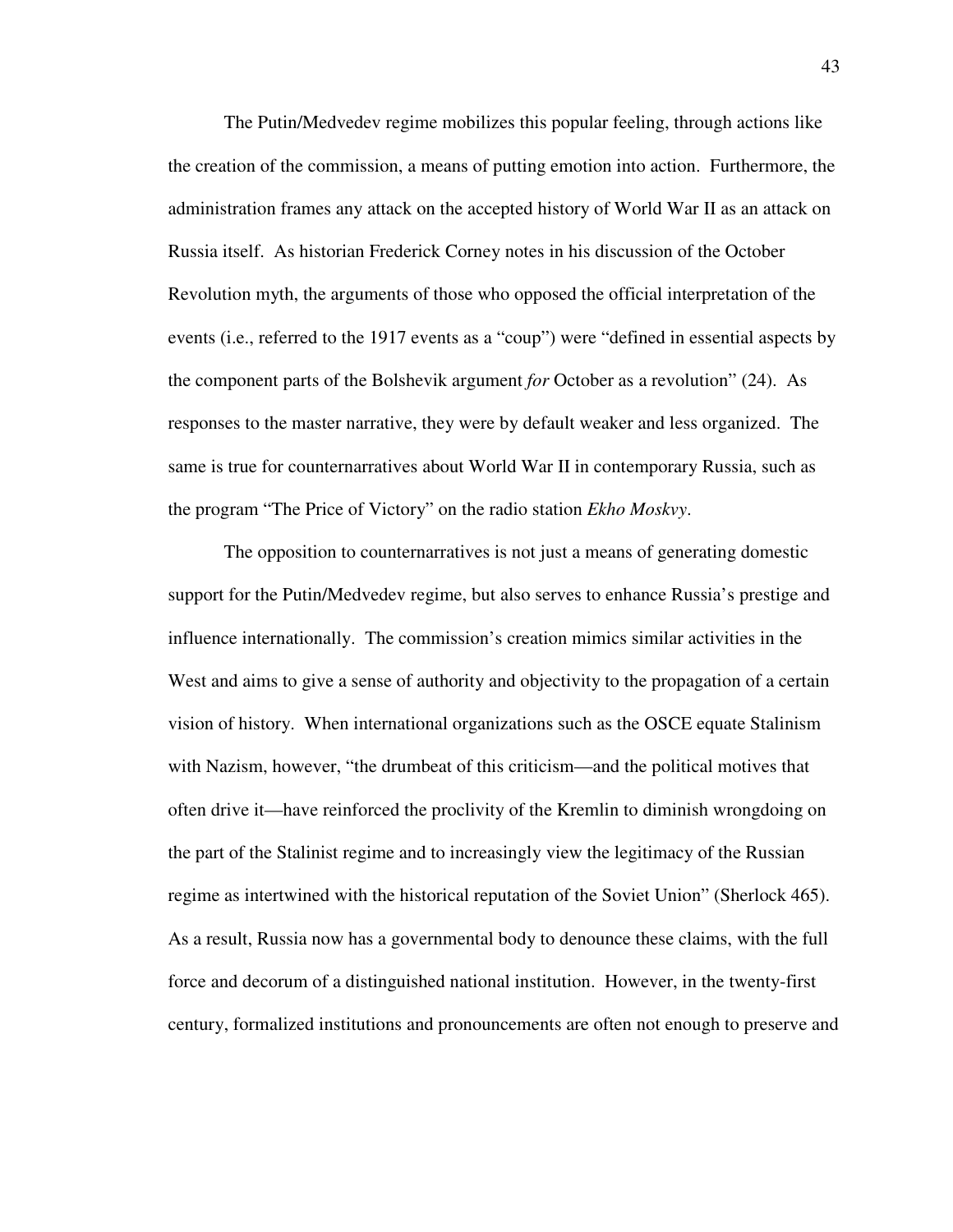spread the myth of WWII, and the regime has begun to look to the Internet as a new frontier to propagate the war mythologies.

### Propagation of the War Myth on the Web

 In the past decade the Internet has become a new venue for "memory vehicles" concerning the Soviet Union's role in World War  $II^{28}$  Online, there are a multitude of websites, which talk about everything from military strategy and weaponry to oral histories of the war. The predominance of the "canonical" telling of the war myth has been challenged in the Information Age. The "growth of Internet popularity in Russia broke this hegemony, and the dynamics of content production, distribution, and consumption today look much more complicated than when propaganda, as a rule, remained undisputed" (Trubina 64). The Internet provides the first readily accessible venue where people can discuss their alternative versions of the war narrative. These may have existed since the war itself, but due to state control of the myth, they have not been heard. The state in turn must present its own version of the narrative if it hopes to continue to forge the "politics of history" for its own pragmatic purposes.

 In the absence of a developed public sphere and with television and the press conforming to the new "party line" the Internet provides one of the very few arenas for free discussion and alternative speech. The Internet offers the perfect opportunity for those who wish to challenge the official memory of the war. Without having to be filtered through the state controlled media, these comments can go straight to Internet users and generate discussion. The need to monopolize the war narrative on the Internet is, therefore, of vital importance to the regime, especially because the vast majority of Internet users are young. But, while the state agenda remains the same, the strategies of

<sup>28</sup> See Confino p. 1386.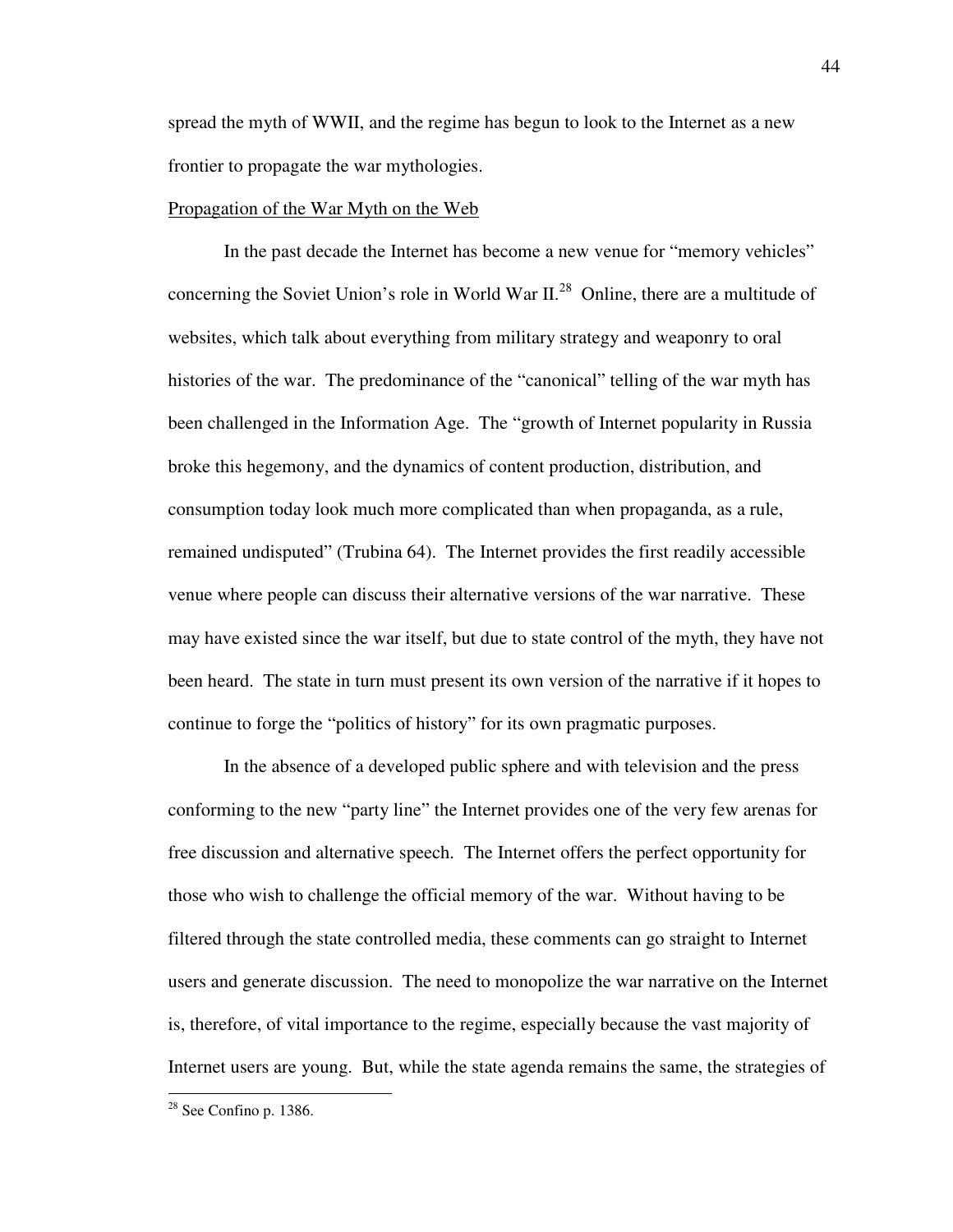representation of World War II in new media manifest a fundamental shift in constructing and marketing the memory of the war to Internet consumers.

Two features, central to the state-funded internet sites, best signal the adjustment of the mythology to the new medium. First, as Trubina writes, the Internet necessitates a move away from a parochial, national memory towards the paradigm of a cosmopolitan one, one that transcends the nation entirely (68). Often this involves taking into account several different audiences and de-contextualizing the memory of the war, not making it so specifically a Russian memory with specific details of Russia but rather a universal memory (Trubina 68). Second, Russian internet WWII sites function as a populist, bottom-up complement to the more traditional, top-down, state-authored discourse. The image of the Internet as a free space, where user-generated projects find "natural" supporters, fits this role perfectly. Even more importantly, many such sites focus on oral history interviews with WWII participants—the sacred voices from the legendary past.

 Jussi Lassila takes the case of Russia Today's war memory site "War Witness" as an example of Trubina's idea of creating a "cosmopolitan" and "participatory" war myth. Russia Today, widely known simply as RT, is a Kremlin funded media conglomerate which presents news about Russia with a pro-Kremlin spin, broadcasting in English, Spanish and Arabic. In an attempt to compete with the growing number of usergenerated sites on World War II and as a way to present the Kremlin's telling of the story, RT launched its own site concerned solely with the war. The bulk of the material on the site are interviews with former soldiers, mostly Russian but including veterans from other countries as well. The presence of non-Soviet soldiers' memories opens up the war remembrance to a transnational audience, which often differs from Russia in how it views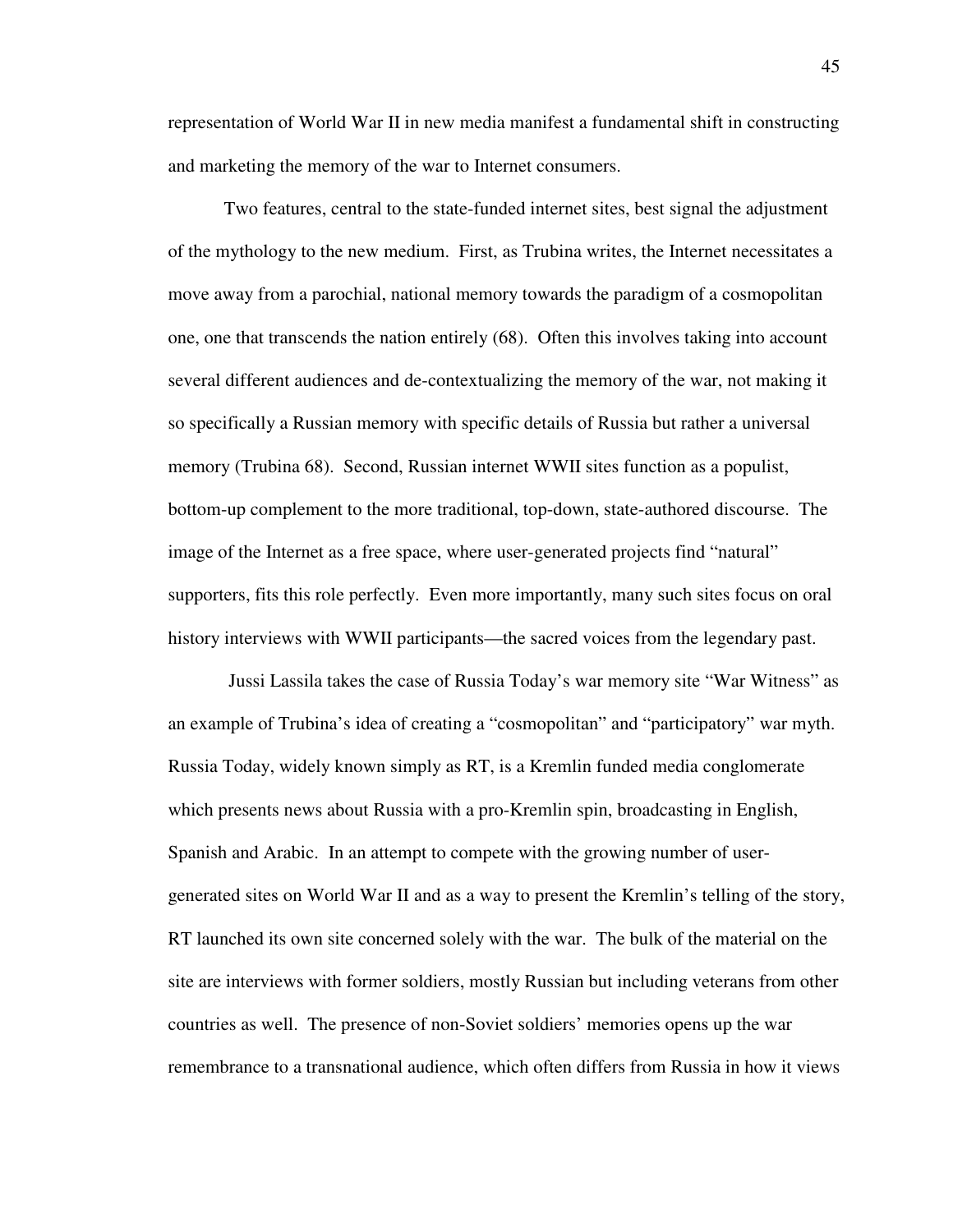the war. In a time when Russia often appears as opposed to the greater international community, making the war myth transnational acts as a means of marketing a different side of the country, highlighting the tradition of Russian cooperation and leadership in the international community as well as Russia's indelible contributions to defeating Nazism.

The RT website is notable for its transnational view of the war with a noticeable absence of references to Stalin. In the Putin era, there has been a revival of Stalin in order to link his strong leadership with the leadership style and tactics of the current regime. However, on a website intended for foreign consumption, Stalin does not take a prominent place. This represents a tempering of the "traditional" narrative as a means of selling it abroad. This new "cosmopolitan," transnational and moderate narrative, which showcases first-person accounts, transforms the myth into something far more palatable for a foreign audience and, as a result, more influential abroad, creating what Lassila terms a "profitable 'outer' image" for the new Russia (10). The sites have to negotiate Russia's internal version of the war, which views Stalin's role positively, with the external view, which labels him a tyrant. Stalin then can be portrayed among the military leaders, but a caveat on his role is included, telling the audience that Stalin's actions in World War II are still a matter of debate. The Internet is the new staging ground for these debates over the details of the war, and the Russian state has taken an active role in adapting the war myth for this new medium in order to best relate it to the Internet's unique audience.

This chapter described certain events in which the Putin-Medvedev government has used the inherited version of World War II from Soviet times in bolstering its own position and policies, as well as how the myth has been adapted for the new Russian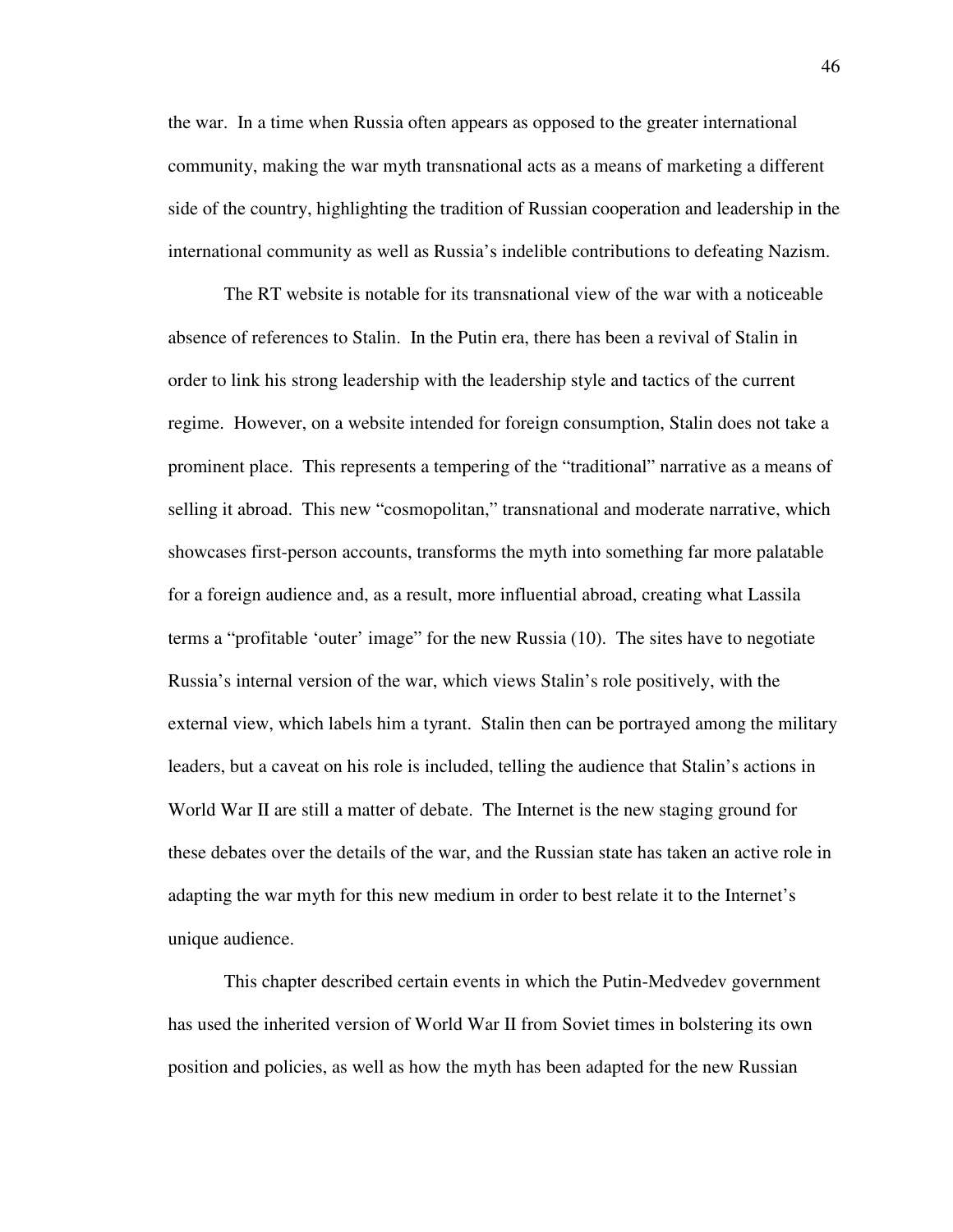Federation and has transitioned onto the Internet. The next chapter will explore in depth the state's use of the war myth on the Internet through a detailed case study of Iremember.ru. It will argue that while the presentation of the myth has changed, in the final analysis the late Soviet discourse concerning the war remains.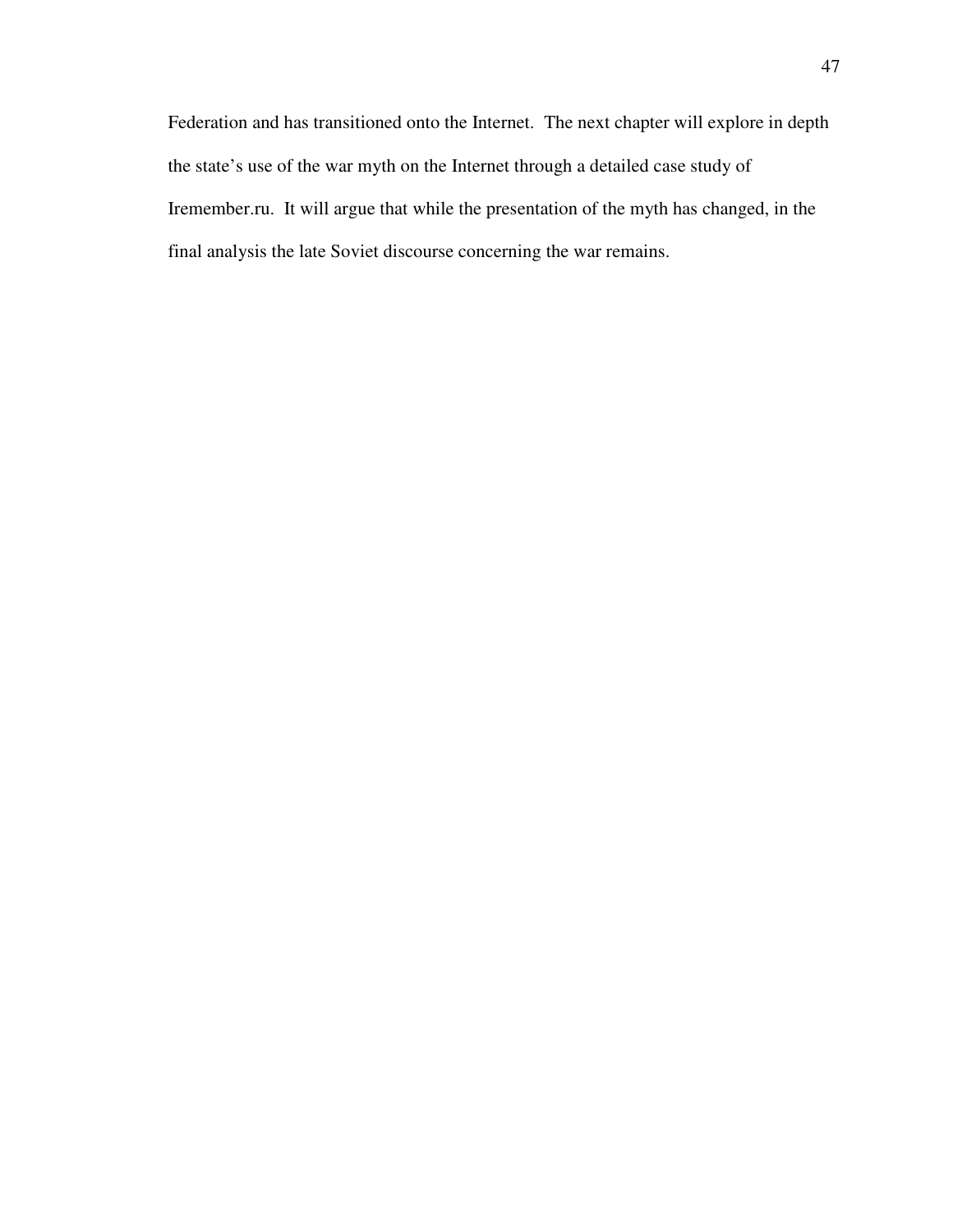## **Chapter 3: Iremember.ru and the Negotiation of the War Memory**

In Russian cyberspace intended for a Russian audience, there is almost none of the tailoring of the war myth done for a transnational audience. The state, however, does employ some techniques borrowed from transnational memory vehicles, such as using personal memories and oral histories of veterans as part of the epic narrative of the Soviet Union's participation in World War II. One of these projects using eyewitness accounts and oral histories is Iremember.ru, a website funded by *Rospechat',* the Federal Agency on Press and Mass Communications of the Russian Federation. The name of the site indicates first person accounts of the war, but also makes clear that these are memories are not strictly documentary evidence and makes this eye-witness evidence part of an epic project of Russian national "recovery" of memory, imploring the readers to personally to heed the veterans' words and lessons.<sup>29</sup> This is a shrewd approach to World War II mythology because the site is able to "construct" the desired memory, appearing more "authentic" with the use of oral histories from real participants.

Iremember.ru is a highly complex website which maintains a great deal of information about World War II, ranging from oral histories of veterans and treatises on technical aspects of the war to user forums to discuss and critique books and films about the war. Iremember.ru seems to be the perfect setting for a negotiation between the myth of World War II inherited from the Soviet period and the new media and cultural environment of post-Soviet Russia.

<sup>&</sup>lt;sup>29</sup> One of the site's authors, Artem Drabkim, even provides an introduction for the users into the topic of oral history, e.g., explaining the subjective, interpretive nature of the interviews. According to Drabkin, he started the iremember.ru project alone in 2000 but soon received support from Rospechat'. As of January 2009 (the date of the posting) the site featured over 600 interviews—a monumental project which indeed suggests a *massive* state support and funding. This information, however, is hidden under a modest posting in "Other Materials." See Artem Drabkin, "Neskol'ko slov o predmete 'Ustnaia istoriia," http://iremember.ru/dopolnitelnie-materiali/artem-drabkin-neskolko-slov-o-predmete-ustnaya-istoriya.html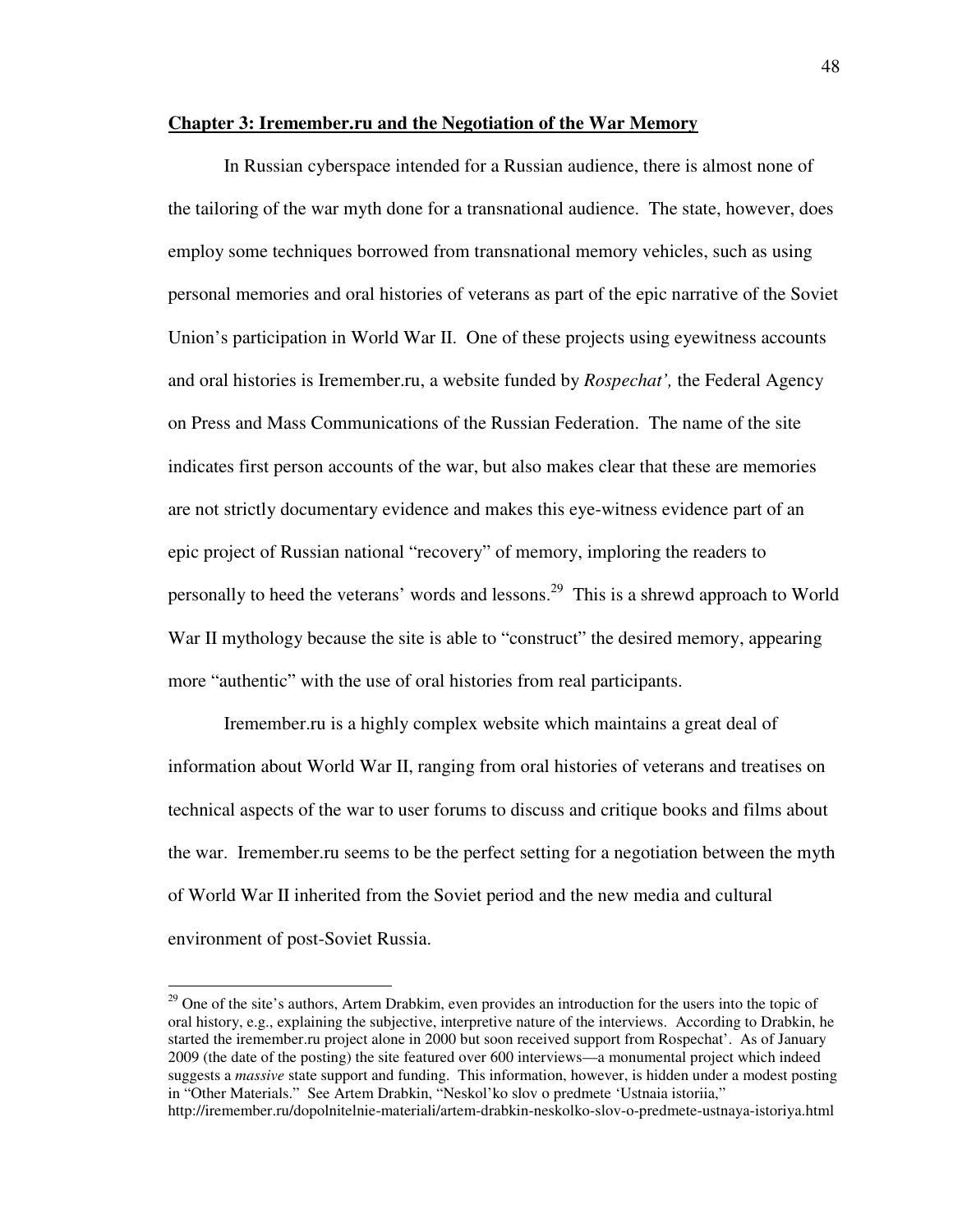This chapter argues that, for all of the apparent openness and the plethora of opinions present on Iremember.ru, in the final analysis the site does not challenge or overturn any of the inherited Soviet tropes and the official discourse concerning the memory of World War II in Russia. Instead, the state-sponsored site attempts to erase revisions to the Stagnation-era myth of the Great Patriotic War in order to bolster the authority of the current Russian regime and to enable the use of the mythology as an important aspect of Soviet identity in helping to construct the still ill-defined Russian identity.

It is most pertinent that Iremember.ru is funded by the Russian state ministry of publishing and the Yauza Publishing House, whose stated purpose is "the upbringing of the next generation of Russia in the military-patriotic spirit.<sup> $30$ </sup> This support ultimately determines the narrative presented on Iremember.ru. As Roger Bastide notes:

> It is not the group as such that explains collective memory; rather, it is the structure of the group that provides the frameworks of the collective memory, which is no longer defined as collective consciousness but rather as a system of interrelating memories. (Qtd. in Wachtel 215)

Thus, in a state like the Soviet Union which maintained a monopoly on discourse in the public sphere and in the Russian Federation of Vladimir Putin and Dmitrii Medvedev, where the channels of discourse are (again) nearly entirely state-owned, one sees how the narrative of World War II can be controlled.

The content on Iremember.ru largely consists of the accounts of participants in the war who represent a vast spectrum of war-time occupations: from civilians who worked in the rear to sailors, tank drivers, and *katiusha* rocket launcher operators. Aside from the

<sup>30</sup> http://yauza.org/about.php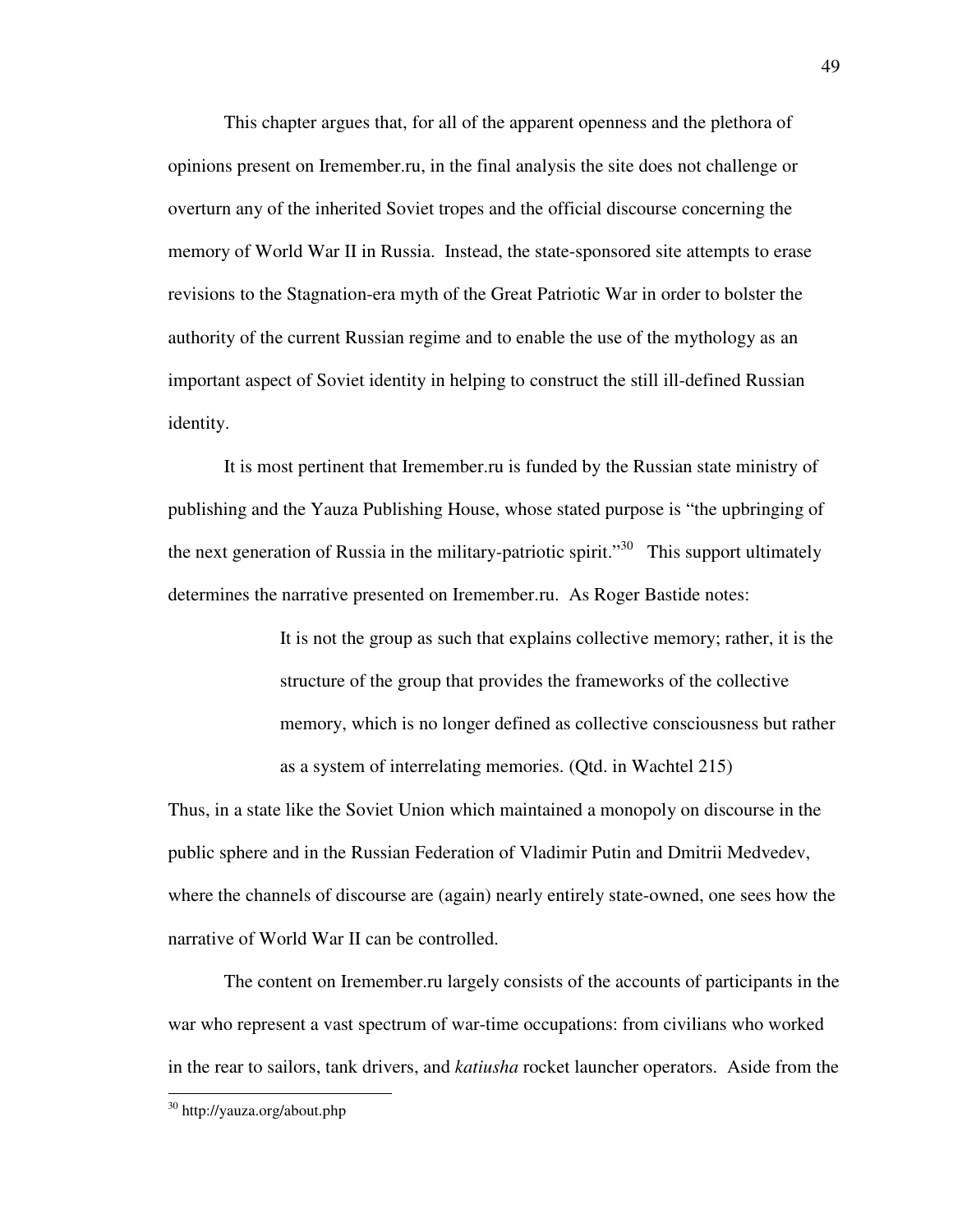site's focus on memoirs there are discussion threads in which registered users can comment on the site's materials and links to a sister site called Battlefield.ru, which is mostly concerned with military history. Moreover, there is a conscious effort to make this site attractive to young Russian users of the Internet. For example, there is a version of the site meant specifically for mobile devices, as well as a means of accessing material through an add-on to the popular social networking site vkontakte.ru (now known as VK.com).

 The great effort made by government agencies and the site's creators to make the site open and available to the widest possible audience makes clear the government's trust in this site to propagate a "correct" version of the World War II narrative. A full reversion to the myth of the Brezhnev era is, however, impossible in a more informed Russia, and Iremember.ru negotiates among various discourses. This chapter will first address these areas of negotiation, before discussing specific aspects of the site: interview questions and answers, omissions, and strategies of making site materials accessible (or inaccessible) to certain audiences, and audience comments.

The three main areas of discourse negotiation are, first, the balance between the Soviet (internationalist) rhetoric of the inherited mythology and the Russian (nationalist) reality of the present; second, the need to present a modern Russian identity as part of the global community and the desire for a specifically *Russian* iteration of the war; and third, the (re)introduction of a familiar, uncomplicated version of events and remembrances, to the Russian population (e.g., the tropes inherited from the 1970s) and the need to imbue such a discourse with new meanings. These negotiations are critical for Russia to both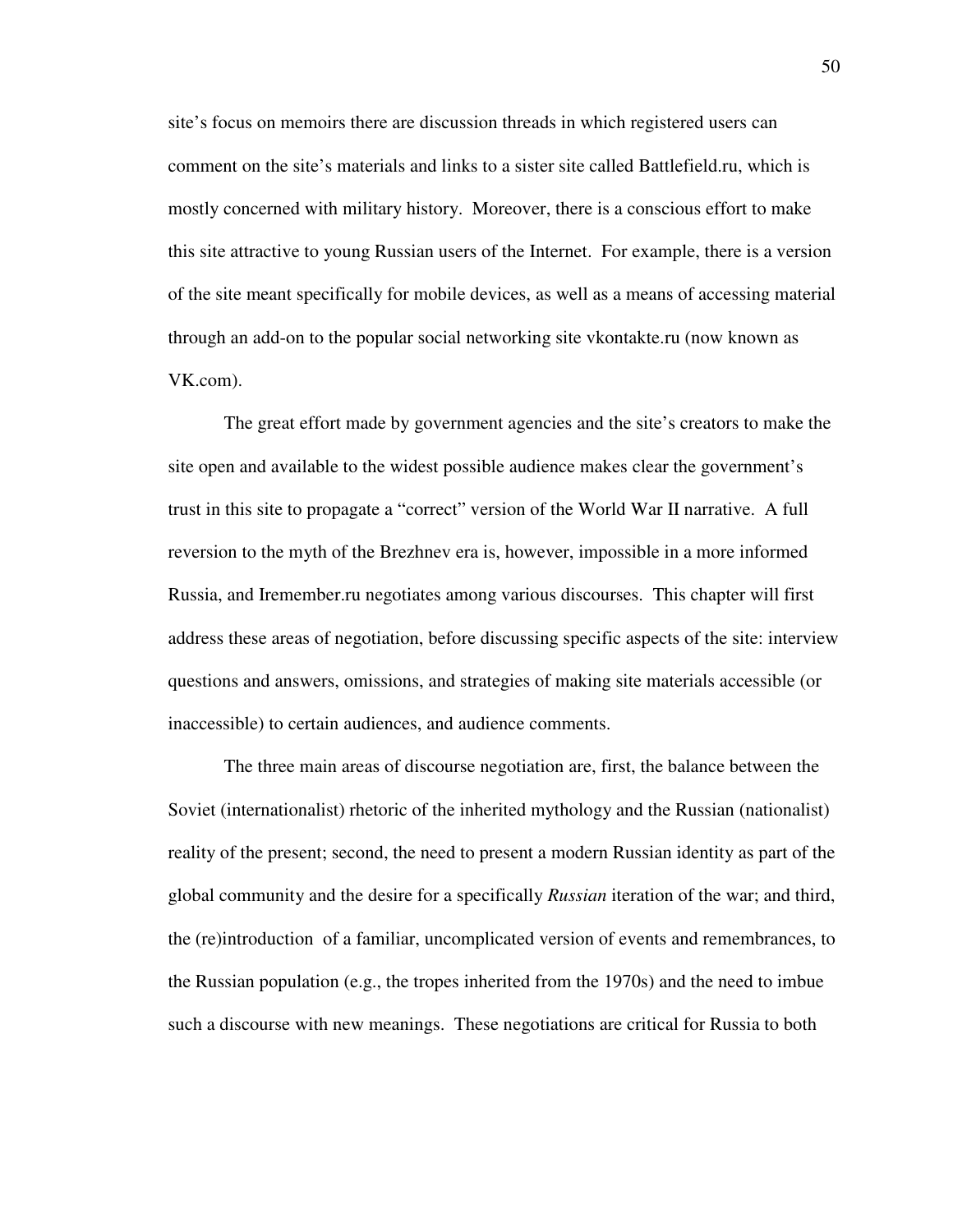define what it means to "save Europe and the world from fascism" and to present itself as a modern nation, equal to other major players around the globe.

## Soviet (Internationalist) Rhetoric in the Russian (Nationalist) Present

A cursory glance at the names of veterans included on the website shows the diverse backgrounds of Iremember.ru's contributors. The site contains memories of Ukrainians, Jews, Armenians, Tatars, and other ethnic groups, along with ethnic Russians, who predictably constitute the majority of those interviewed. This inclusion of ethnically diverse memories of the war reflects the Soviet trope of the "friendship of the nations" (*druzhba narodov),* which figured prominently in Soviet propaganda and played a major role in the canonical Soviet discourse of WWII.<sup>31</sup> The "friendship of nations" encapsulated the idea that in a socialist state, all were brothers and no animosities between ethnic groups existed; in the context of the war this meant that all rose against the common enemy to defend the country. The diversity of participants provides a cultural memory of a time without the violence, discrimination, and prejudice that exists today between Russia and other former Soviet states and between ethnic groups within Russia's borders. The site's portrayal of the Red Army and the Soviet state populated by nations living in harmony—but led by the Great Russian nation—harkens to an ideal that Russian citizens can strive for and reclaim.

Not only does the diverse group of contributing veterans invoke the great internationalist Soviet past and teach the site's younger readers a more inclusive vision of Russia, but it also acts as a means of toning down the hyper-nationalistic and sometimes

 $31$  During Soviet times, it was the sacrifice of all Soviet people, led by the Russian nation that was central to the discourse of victory. For example, as Kelly notes, "the Soviet Jews who had died in Nazi atrocities were not separately commemorated; the part played by non-Russian nationalities in defeating the Germans was played down" (263).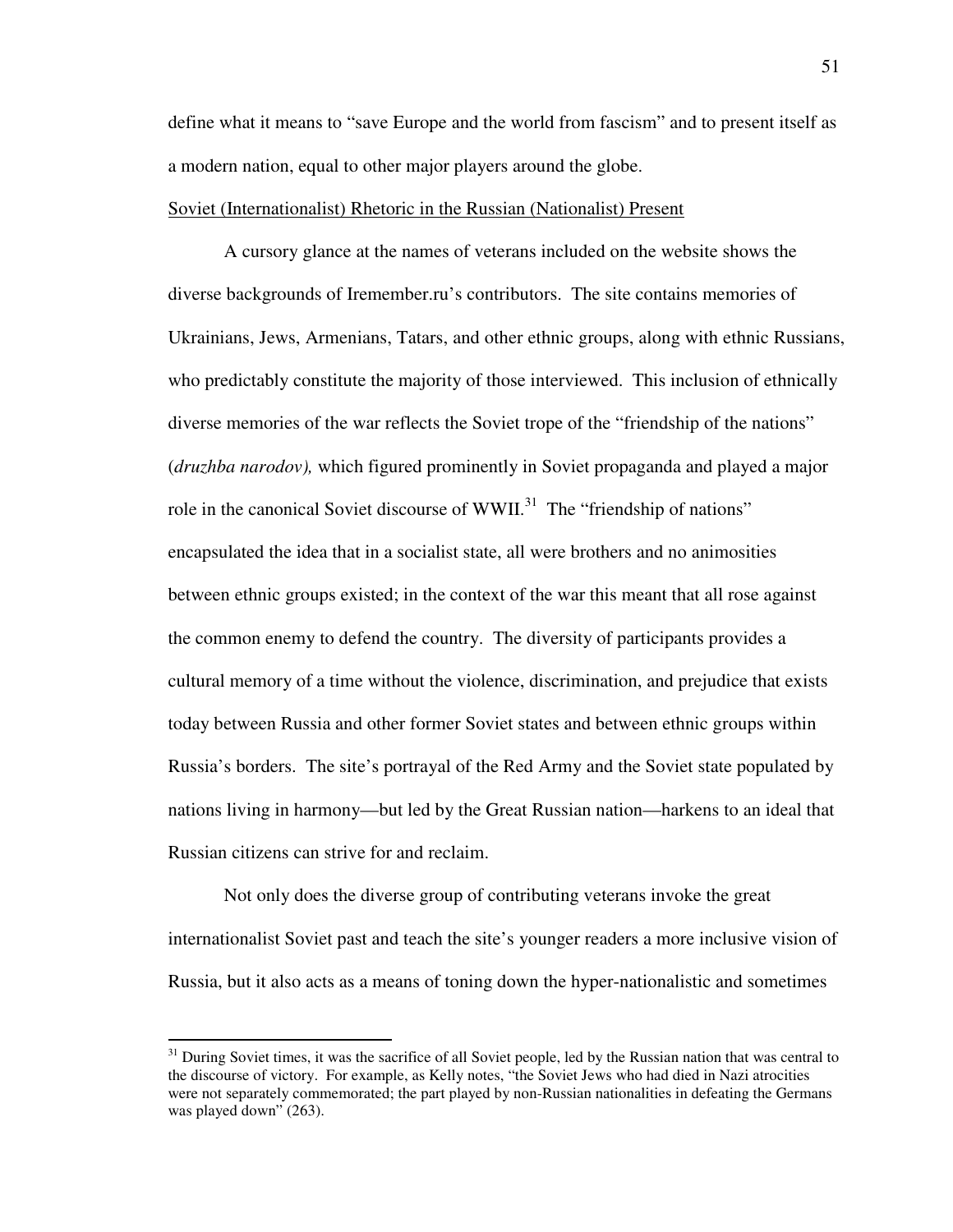xenophobic rhetoric common in contemporary Russia (especially on the Internet) in order to include the myriad of different ethno-national groups present in Russia into the commemoration of the war. These memoirs from members of different ethnic groups show that all types of Russian citizens (*rossiane*) and not just ethnic Russians (*russkie*) were part of the struggle against fascism.

The Kremlin of course needs to navigate between a more inclusive conception of the Russian nation and the one that explicitly addresses issues of national identity and Russian-ness. Robert A. Saunders argues that many Russians use the "Web to build a more cohesive (and in some cases xenophobic) Russian nation" (193). The desire for a "more cohesive Russian nation" appears to be one of the key goals of the Putin/Medvedev administration as it works to piece back together a nation that fell with the Soviet Union. Thus, this site provides an opportunity for the state to put forward a notion of national identity and multi-national harmony inherited from the Soviet period, while foregrounding Russia *and* answering charges that the new Russian state is xenophobic and unwelcoming to non-Russian ethnic groups. What emerges is a modified notion of an internationalist identity meant to portray to the reader a unified, yet diverse Russian nation.

#### Speaking of the Nation through a Global Medium

 Just as the nation is negotiated on Iremember.ru the site also strives to address both a domestic audience and a transnational one, present on the global Internet. Jussi Lassila writes that on the Internet "national politics has found an effective channel to a global audience, but at the same time it is irrevocably conditioned by this channel" (14). Such sites must speak a language that is acceptable for a transnational audience, which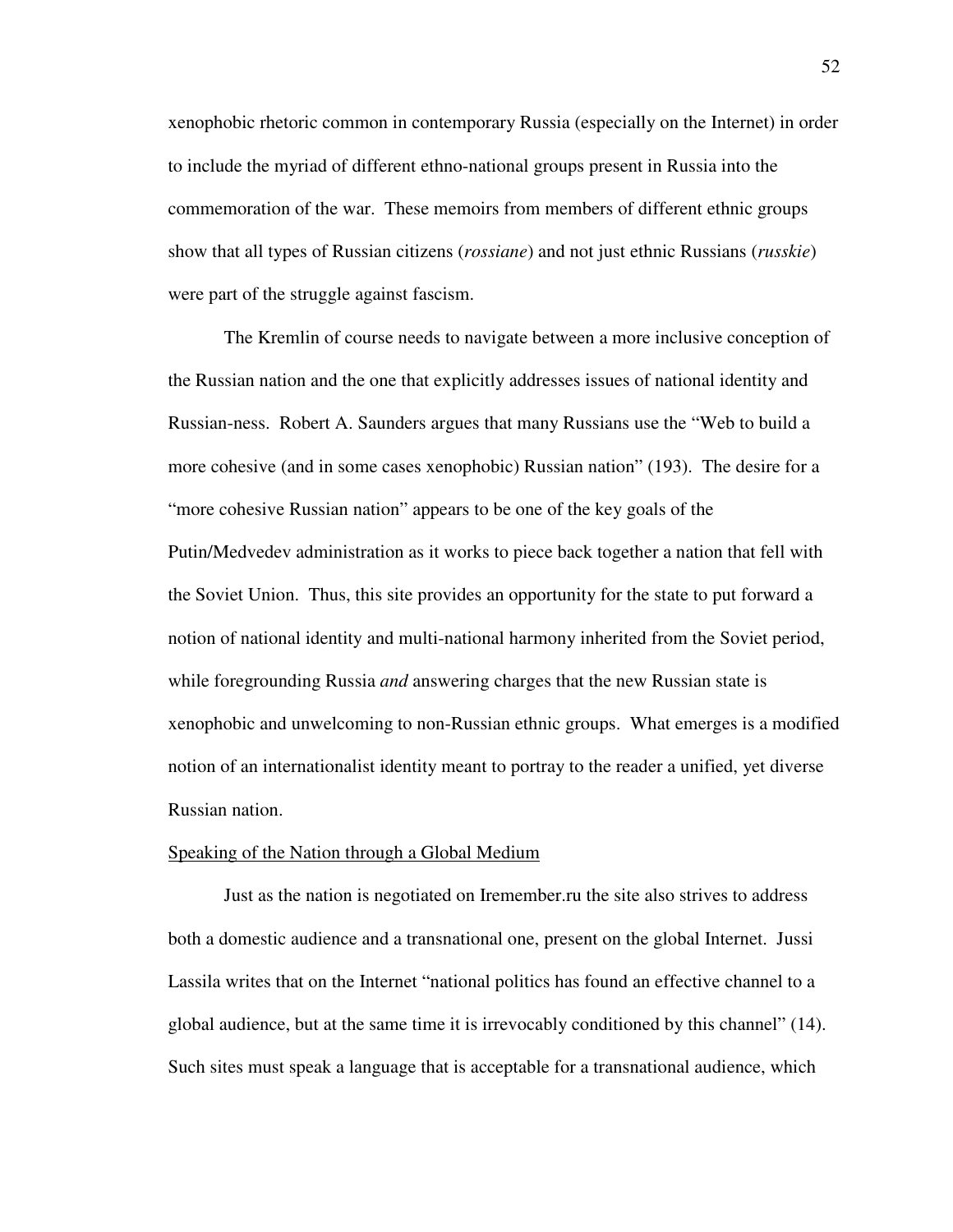necessitates the modification of some ideas that seem integral to the "canonical" telling of the war narrative. Driven by the need to serve two audiences, the site directors created two versions, a Russian-language one for domestic consumption and an English-language one for the transnational audience.

 Noticeable differences exist between the two sites. The English-language version of the site includes a great deal less material. One possible explanation is a lack of human resources or perhaps simple laziness; however, one must take into account what was deemed worthy of translation. Some of the oral histories are nearly the only materials available on the English-language site. This seems the obvious choice as individual memories and tales of heroism are part of the transnational discourse of the war. Incidentally, Americans are especially conditioned to react well to tales of individual heroism due to a national ideology of individualism and a tradition of respect and admiration for the armed forces.

 In contrast to the limited English-language materials available on the site, the Russian version is much more heterogeneous, with some materials that are the potentially more divisive and problematic. For example, the Russian-language version of the site contains a section called the "Wall of Shame" (*pozornii stolb)*, which denounces various aspects of revisionism and "misconceptions" about the war. This section acts to protect the war memory from being "distorted," one of the central tenets of the official "politics of history," as evidenced by the creation of the Commission on the Revision of History. The "Wall of Shame" allows the authors of the site to show their Russian audience how others attack or misrepresent the war and allows site users to take part in decrying these historical revisions through the comments section.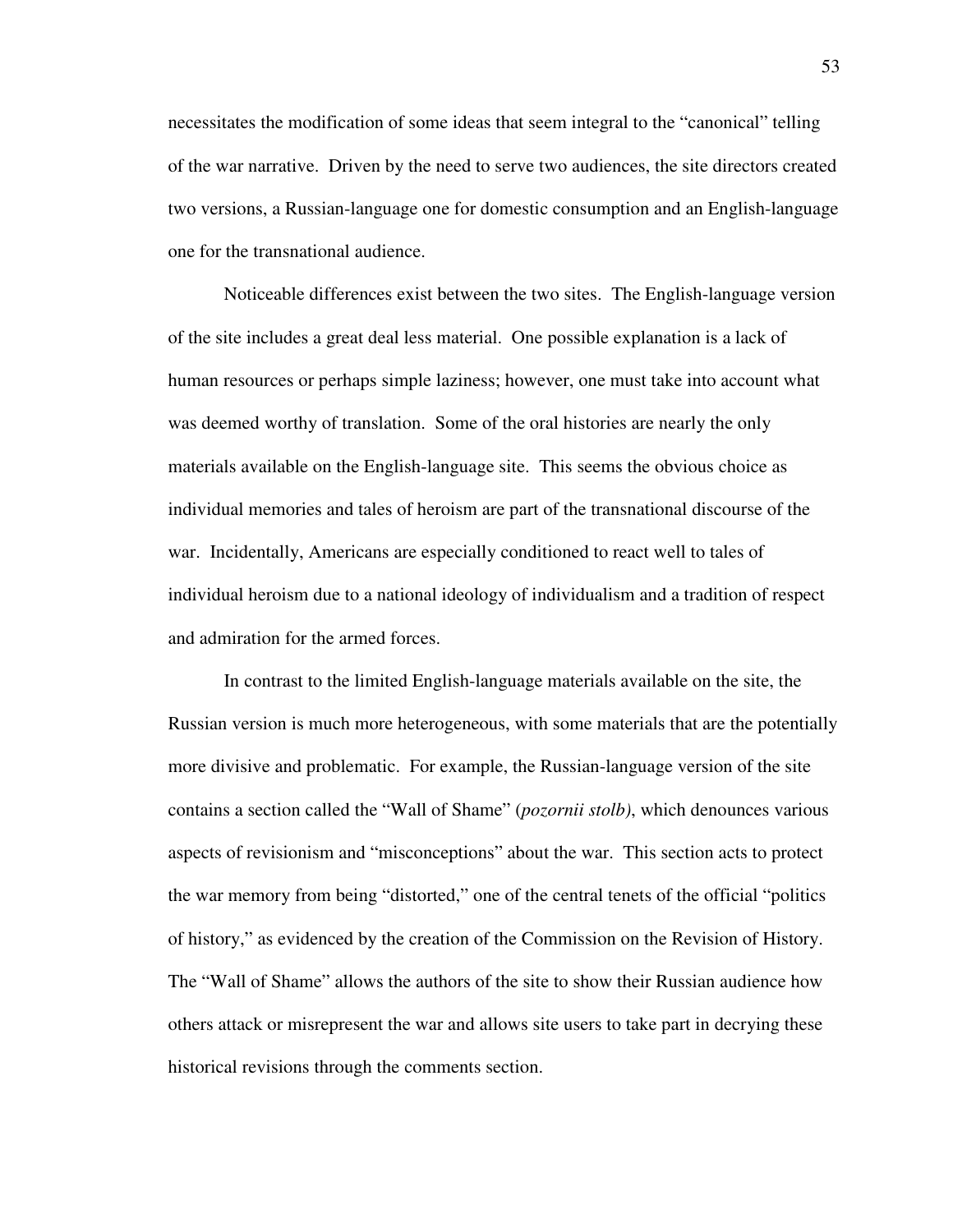The differences between the versions of the site highlight the need to negotiate the national and global aspects of Russian remembrance and identity concerning World War II. On one hand, the English-language site requires fare appealing to the war buffs and acceptable to a Western audience with varied and conflicting war accounts. On the other hand, the Russian-language version, while including oral history accounts, also counters any attempts to confuse or modify details of the "truth" and clearly functions as a means of creating a common identity for a nation that has only recently emerged.

#### How the Discourse Remains the Same

The use of a discourse familiar from the Soviet period serves to provide continuity with the past, including the Soviet claim of a unified, multi-national state. The use of a new "memory vehicle," the oral history, may appear as a break from the Soviet past; however the content of the oral histories tells a different story. Veterans' stories about their experience in the war provide a connection to the Soviet period. In turn this continuity with the past also creates continuity with past discourse via the presence of familiar tropes and symbols on the site, the edited individual interviews, the eliciting of the nostalgic responses about the veteran's youth, the discourse of gratitude from the younger generation in the comments section, and the sheer number of interviews which turns individual oral histories into cogs in an epic national memory.

Iremember.ru is a website dedicated to World War II, but the interviews do not solely focus on the war effort. Often, the respondents spend a great deal of time describing their lives before and after the war. This comes as a result of the interview questions given to the veterans, which ask them to speak of their pre-War and post-War lives, ostensibly in order to elicit more narrative, humanized, memoir-like responses,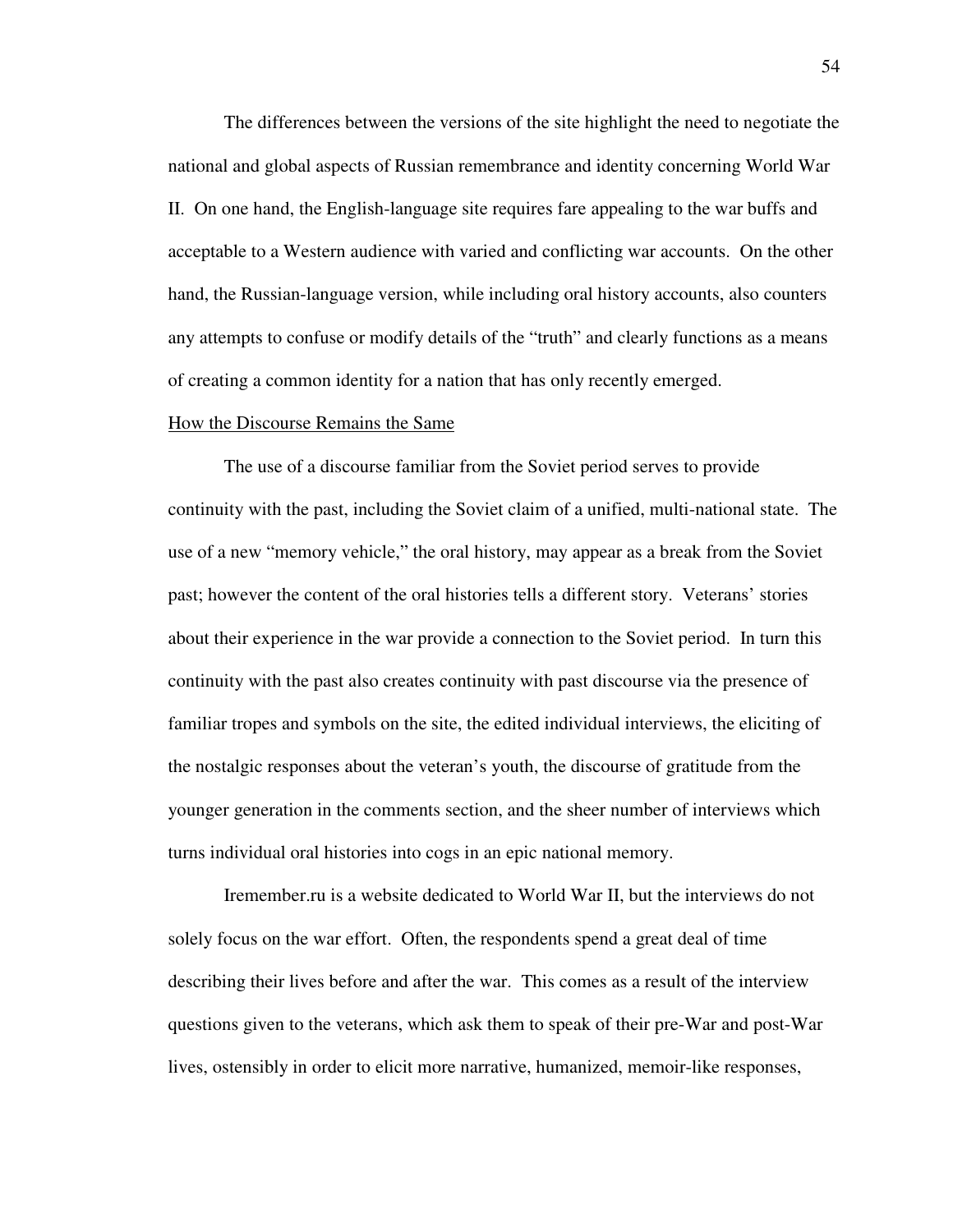rather than just cold facts about life at the front. Information about veterans' lives before and after the war also helps in telling a more complete epic narrative, from peaceful life before the war to the reestablishment of peace afterwards. The highly personalized nature of these interviews inevitably softens the reader's perception of life under Stalin, especially because war heroism projects its aura onto the more problematic aspects of the 1930s and 1940s, such as Stalin's brutal collectivization policies, which could be construed as past analogues of Putin's own harsh policies, such as the war in Chechnya.

Moreover, the site illustrates an important aspect of oral history, which these interviews exploit. Historian Linda Shopes writes that often these interviews are "dialogues across generations" (3). The memoirs on Iremember.ru are no exception. The subjects are interviewed by people the same age as the interviewees' children or grandchildren. Thus, the interview questions not only invite the older participant to share his or her memories of the war, but couch it in a language of teaching about the good old days as well as the hardships endured. As a result, the elderly participant fills in the paternalistic role of the state in providing a model of an ideal to strive for as well as a reminder of the great sacrifices his generation made for the current generation.

In the past, the state through speeches by politicians, mass celebrations of Victory Day, history books and textbooks, just to name a few means, told the population *the* World War II narrative. In contemporary Russia, a website like Iremember.ru fills this role. Telling the war myth is no longer under the direct aegis of the government; instead this duty is now outsourced to the site's authors, many of whom were raised at the height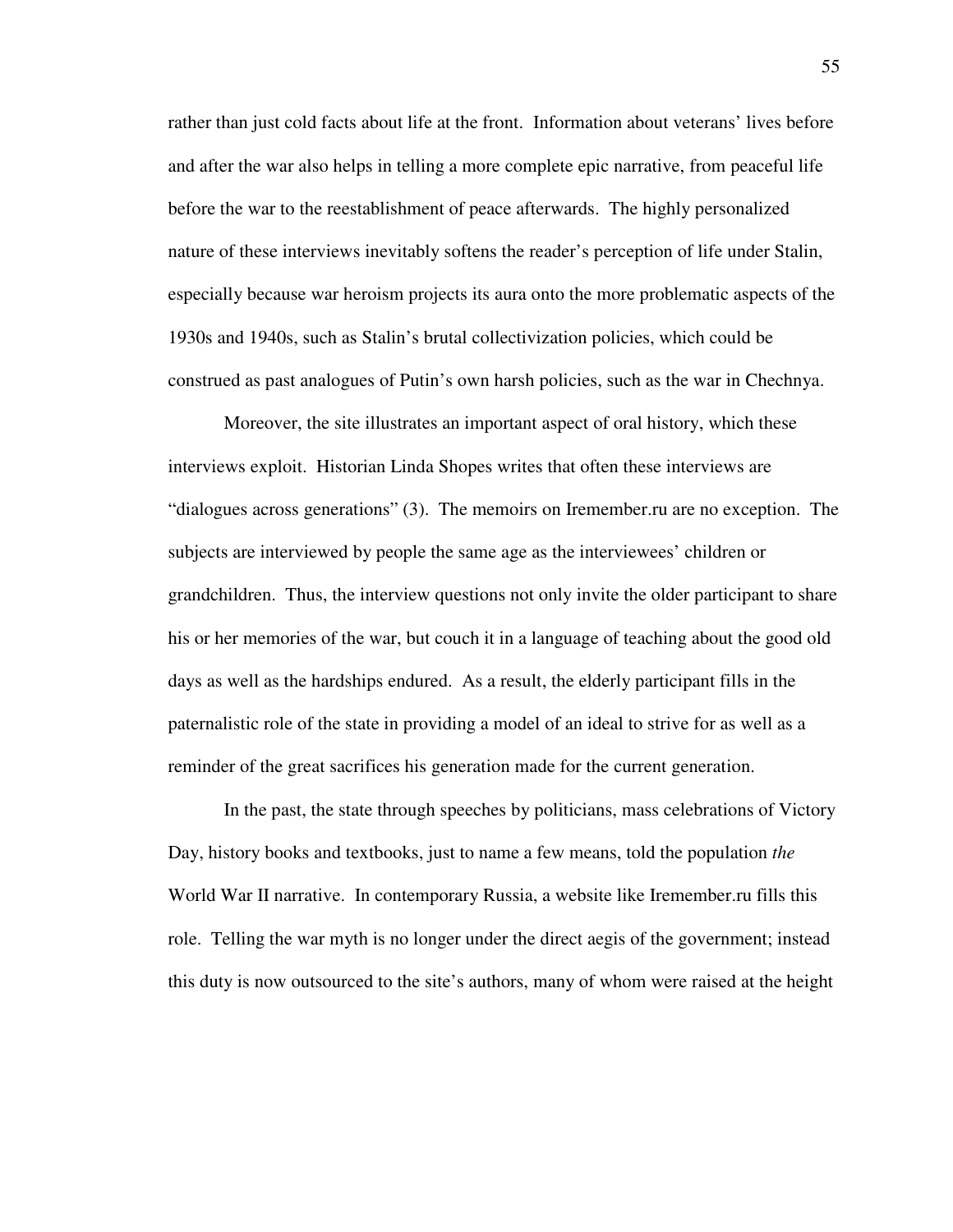of the war cult, the Brezhnev era.<sup>32</sup> To ensure a semblance of authentic history, they use material from veterans, who often garner more respect than the occupants of the Kremlin. Thus, *Rospechat'* funds the oral histories of the veterans as a means of presenting a more personal account of the war and as a result the Kremlin hopes for younger generations to pay more attention to these individual memories. However, in reality, these oral histories are still vetted and their personal candor is filtered by the site's editors ensuring that their content falls mostly in line with the inherited narrative of the Great Patriotic War.

Finally, it is not only the words of the veterans that must be examined. The site's layout and use of certain symbols and language, like referring to the war as the Great Patriotic War (*Velikaia Otechestvennaia voina*), showing the image of the red star prominent on Red Army uniforms and accompanying the memoirs with pictures of their subjects in military uniform are means of playing upon the emotional power of wellknown wartime symbols. The method of delivery has devolved from the government to individuals, but the message remains the same: these are the symbols and lessons from the war—and the Soviet past—that are sacred, shared, and formative for the Russian identity.

#### Interview Questions

 $\overline{a}$ 

According to Linda Shopes, "oral history is, at its heart, a dialogue" between interviewer and interviewee:

> The questions of the interviewer, deriving from a particular frame of reference or historical interest, elicit certain responses from the narrator, deriving from that person's frame of reference, that person's sense of what

<sup>32</sup> On a section of Iremember.ru titled *Administratsiia* (Administration) there are links with the site's authors' names, email addresses, phone numbers and short biographies. The authors live in places within Russia, the former Soviet Union, and even in the United Kingdom and Israel.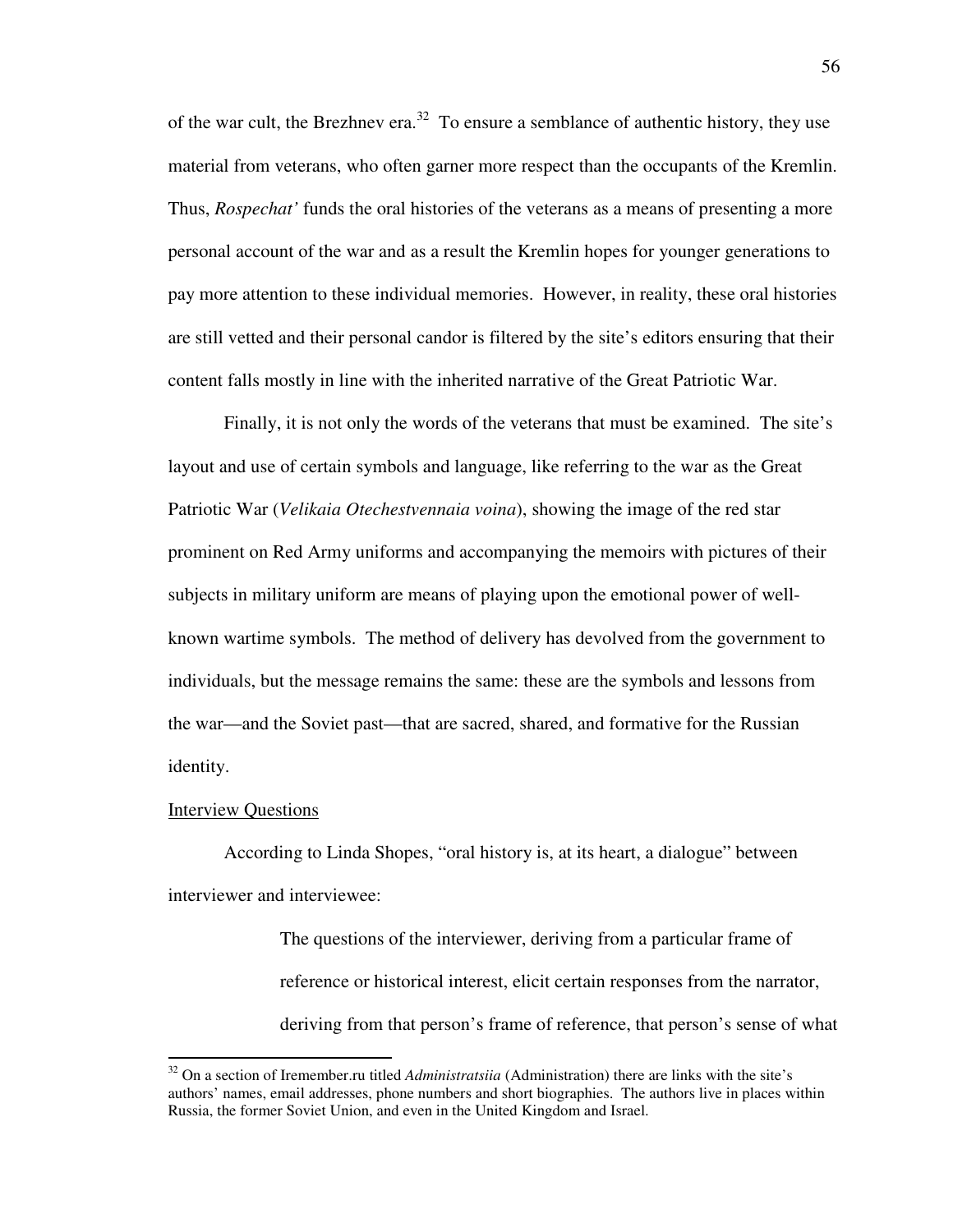is important or what he or she thinks is important to tell the interviewer. The narrator's response in turn shapes the interviewer's subsequent questions, and on and on. (Shopes 3)

 Thus, it is essential to analyze the types of questions asked, the context of these questions, and the information which the questions are intended to elicit. Also, one must look to which questions are *not* asked—both as follow-ups and as a new direction of inquiry—as a means of determining what of the past is *not* to be remembered. The authors of Iremember.ru have published on their website lists of questions which have been asked of veterans in other oral history projects concerning veterans of both World War II and other armed conflicts. The questions used for the site's interviews are derived from other major projects, such a renowned war poet Konstantin Simonov's questions prepared for the popular Soviet television documentaries *Soldiers' Memoirs (Soldatskie memuary*, dir. Marina Babak, 1976*)* concerning veterans' war memories, thus relying on sources already tested and approved for the war myth canon and applying them to the adaptation of the war narrative to the Internet (Appendix B). The authors, in turn, have created both a set of general questions, which discuss the war effort and its participants writ large, and questions specifically tailored for those who engaged in specific actions during the war, such as artillerists or snipers. The outcome of these two types of question sets are the answers meant to grab and hold the interest of a diverse audience, ranging from those interested in historical questions of how the Soviet past is remembered by participants to those who wish to learn more about the minutiae of operating certain weaponry or the tactics of a certain offensive.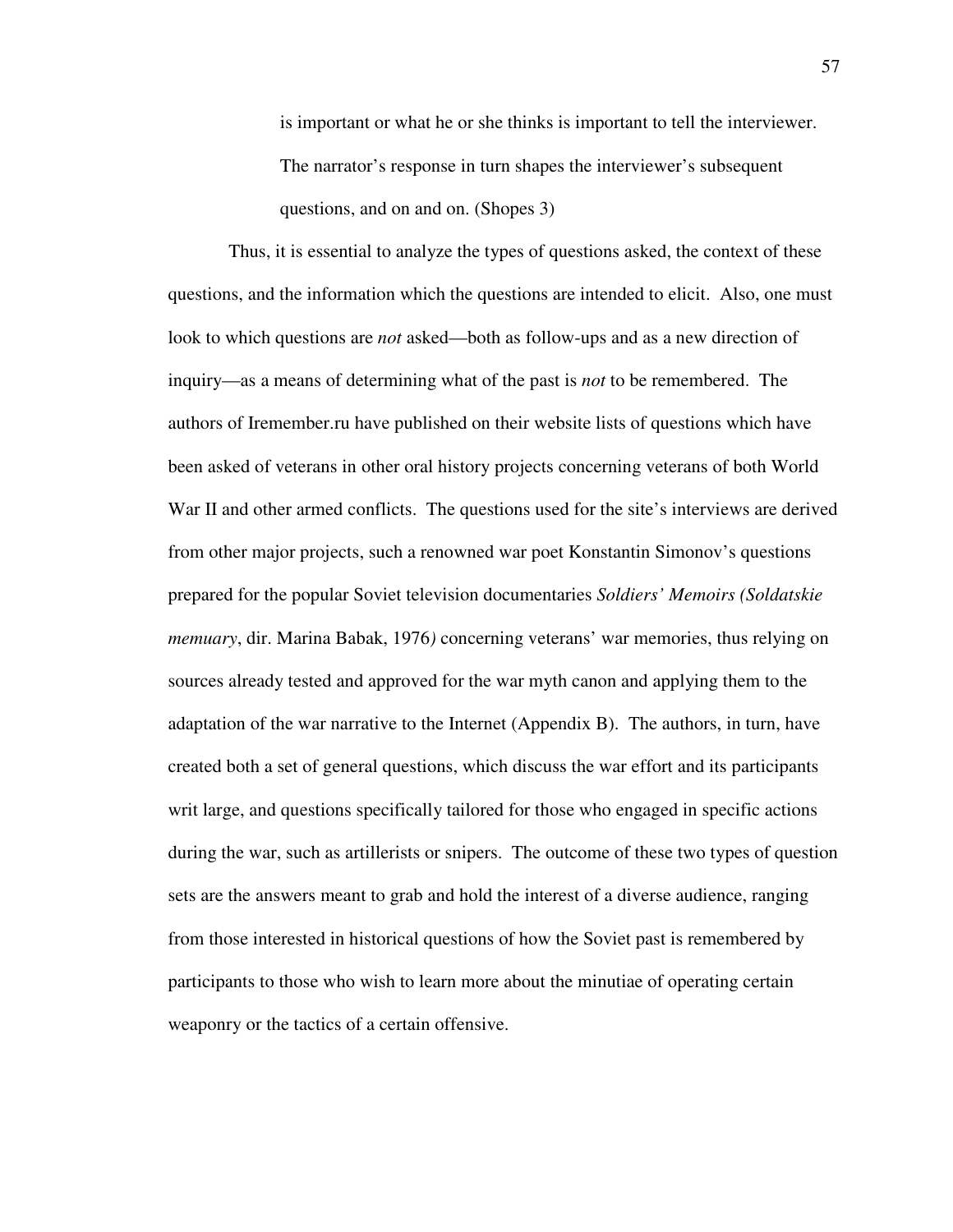The first set of questions presented to the audience comes from *Soldiers' Memoirs*. Simonov was one of the most famous war correspondents and poets in the Soviet Union, winning great popular acclaim and governmental accolades. His work on *Soldiers' Memoirs*, which focused on the personal stories of veterans, lent a great deal of credibility to the 1970s project and provides a strong model for Iremember.ru. These questions were specifically designed for veterans of World War II and manifest a surprising amount of curiosity in the personal experiences of Soviet WWII veterans. Simonov's questions ask about specific battles and the technical aspects of fighting, topics commonly discussed in war narratives. However, Simonov does not limit himself to such issues. His questions press further, beseeching his respondents to discuss their daily habits and their material situations while at the front. Moreover, he asks them about their contact with German prisoners of war. Such personal inquiries aim at exploring some of the more personal and psychological effects of the war upon these soldiers and officers. Oral histories are not only concerned with the mechanical actions of the war effort and the movement of troops, but also with how the participants in the war reacted to the trials, challenges, and sacrifices of the war. The authors of Iremember.ru understand that this is the goal of their own project and re-use many of these questions, which represent a detailed foray into the personal side of the war in the Russian context. Moreover, by publishing and recycling Simonov's questions, the site establishes its continuity with one of the most honored and trustworthy Soviet war writers, who experienced the war himself as a frontline correspondent.

 The authors of Iremember.ru, however, do not simply take Simonov's questions for use in their oral histories; rather they use similar themes and wording, but make their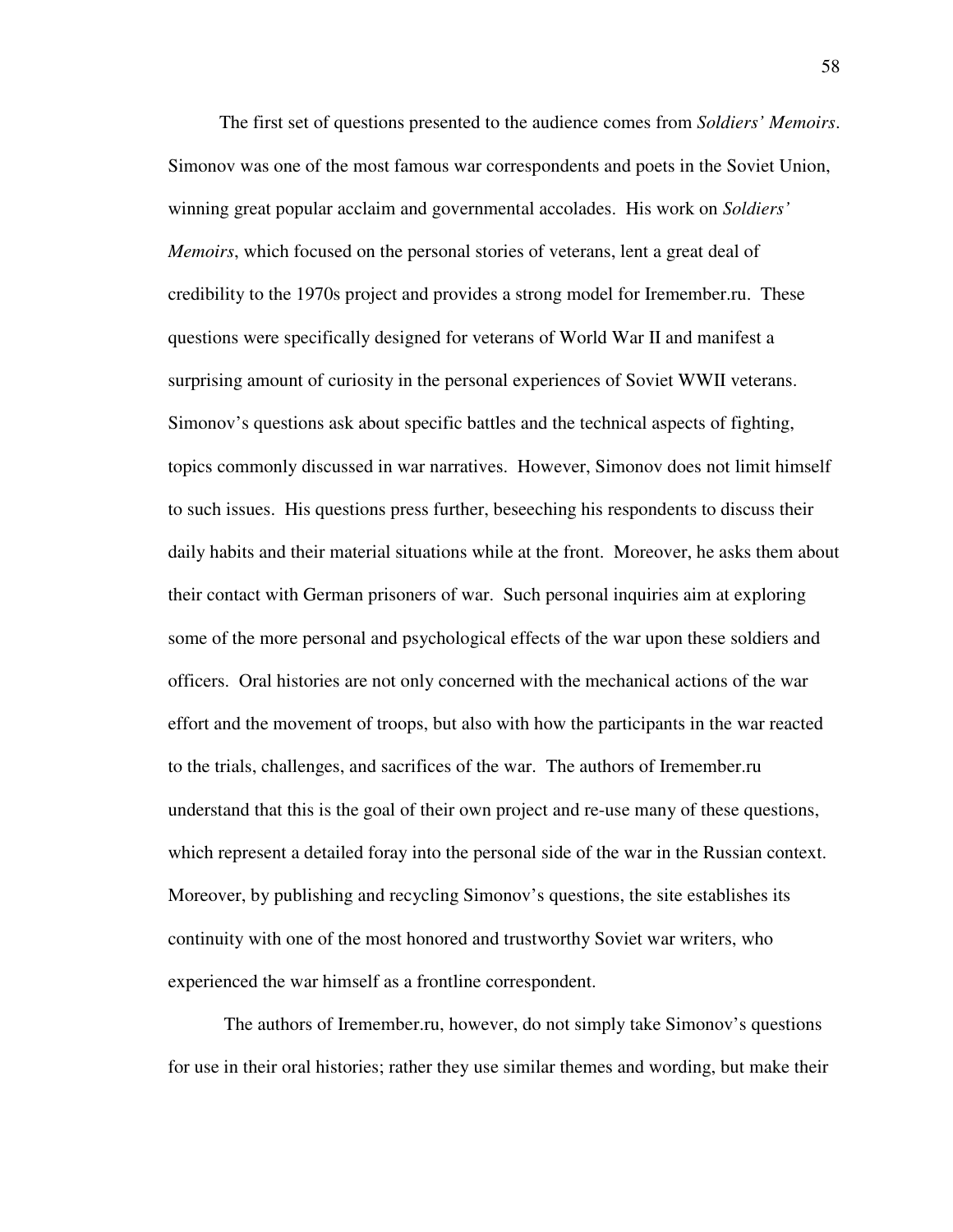own questions for use on the site (Appendix C). One of the most notable features of these questions is their brevity in comparison to the questions prepared by Simonov. Where Simonov asks, "Who was the first prisoner you saw. Your feelings and impressions [of the prisoner]. What did you think of/how did you treat prisoners" (*Pervyi plennyi, kotorogo vy uvideli. Vashi chuvstva, vpechatleniia. Otnoshenie k plennym voobshche*), Iremember.ru instead presents a much shorter, more direct question, "How did you deal with prisoners" (*Kak vy postupali s plennymi*?). The first question asks for an open-ended, narrative response and delves into the psyche of the veterans concerning their relations with POWs and the emotions that came with seeing them and taking them into custody. The question used for Iremember.ru is far more limited and direct; it does not ask for the same type of emotional depth as the first and instead demands a straighter, unqualified response from the respondent. While this question seems to ask about the personal experience of the veteran, it is not concerned with the moral issues faced by the veteran dealing with prisoners of war. Instead the question mainly focuses on the faceto-face interaction between soldier and prisoner. Moreover, in its very wording the question frames diverse individual experiences, when speaking of "your first POW," as a collective experience. The use of the imperfective past in Russian with the verb "*postupali*" suggests the same, normalized way of dealing with captured Germans by all veterans. The question thus presupposes a collective identity of Soviet people, making it harder to provide an individualized response.

 While direct questions often attempt to anticipate and neutralize any ambiguities that may emerge when answering a question, this does not mean that they preclude one from learning the true opinions of respondents. Often, a more direct question strikes right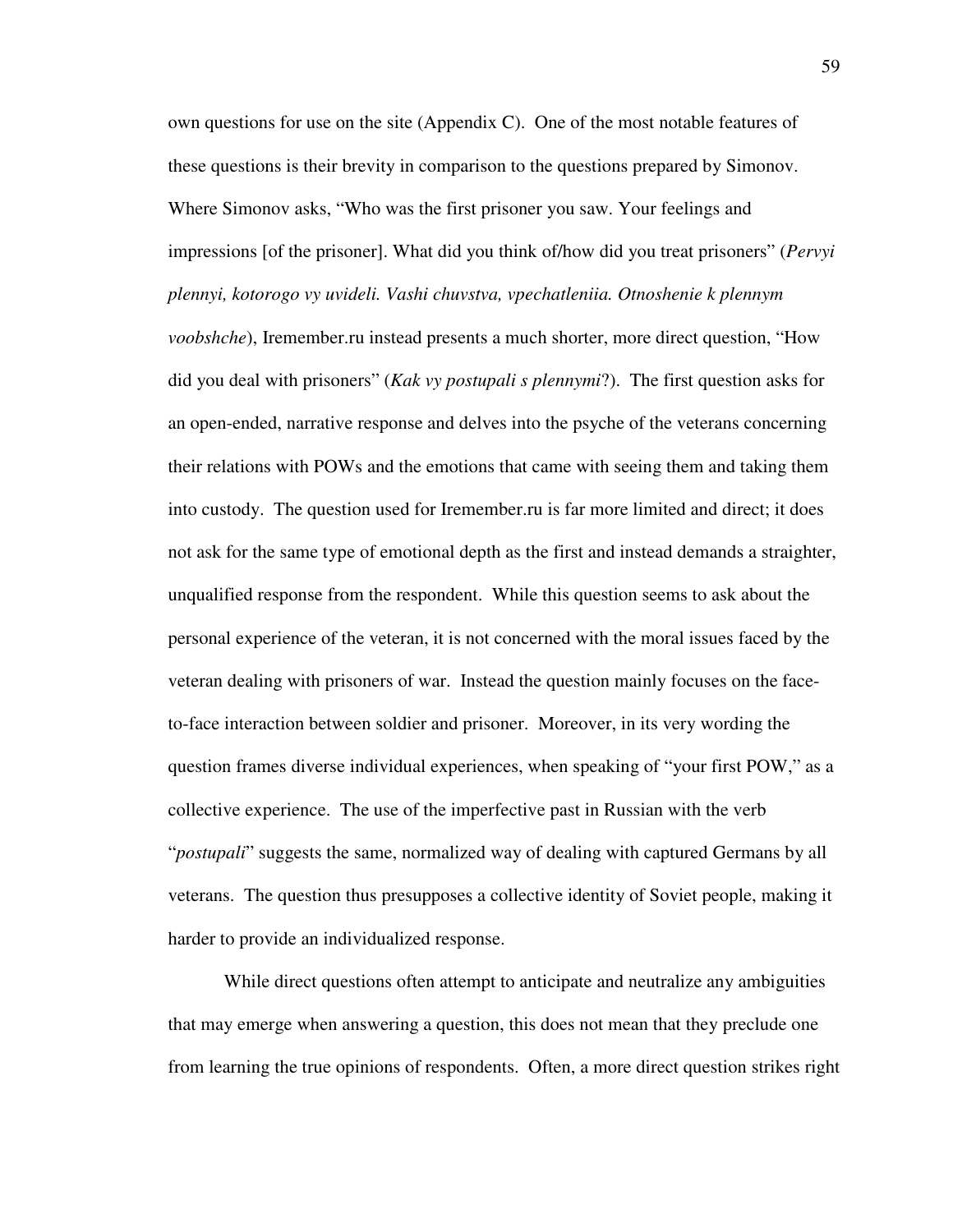at the heart of an issue, forcing the respondent to answer the question succinctly and unambiguously. This function proves especially helpful when dealing with some of the more controversial aspects of the war, such as the respondents' views of Stalin, his policies, and leadership. As expected, Simonov's questionnaire does not contain any questions about Stalin or his role in the war. This may be a result of the fact that Simonov formulated his questions during Stagnation, a period in which the "canonical" story of the war, namely the sacrifice of the Soviet people led by the Communist Party, could not be challenged publicly. Stalin's name was simply not mentioned, and individuals were not supposed to have personal opinions about party or military leaders.

Iremember.ru meanwhile exists in a different cultural milieu, and the questions it asks veterans reflect the changes within Russian society. On these topics Iremember.ru asks quite a pointed question: "What was [your] attitude to the party, Stalin, patriotism?" (*Kak bylo otnoshenie k partii, Stalinu, patriotizmu)*. As with many other aspects of the site, this question tries to negotiate between a more open discussion of the Soviet experience and a desire to contain this discussion. On the one hand, such a question requests a straightforward answer about the Soviet past, the Communist Party's rule, and Stalin's reign. Asking this question of veterans demonstrates the changes that have occurred in Russia since *glasnost'*. The Communist Party no longer exists to control what is published concerning the war or to get involved in what individuals say about their experiences or beliefs about Soviet leadership during the war. On the other hand, the very wording of the question attempts to eschew a detailed and personal response. First, instead of asking "What did you think about Stalin and the party" (*Kak vy otnosilis'/Chto vy dumali o…)* the question resorts to the neutral *bylo* ("there was"),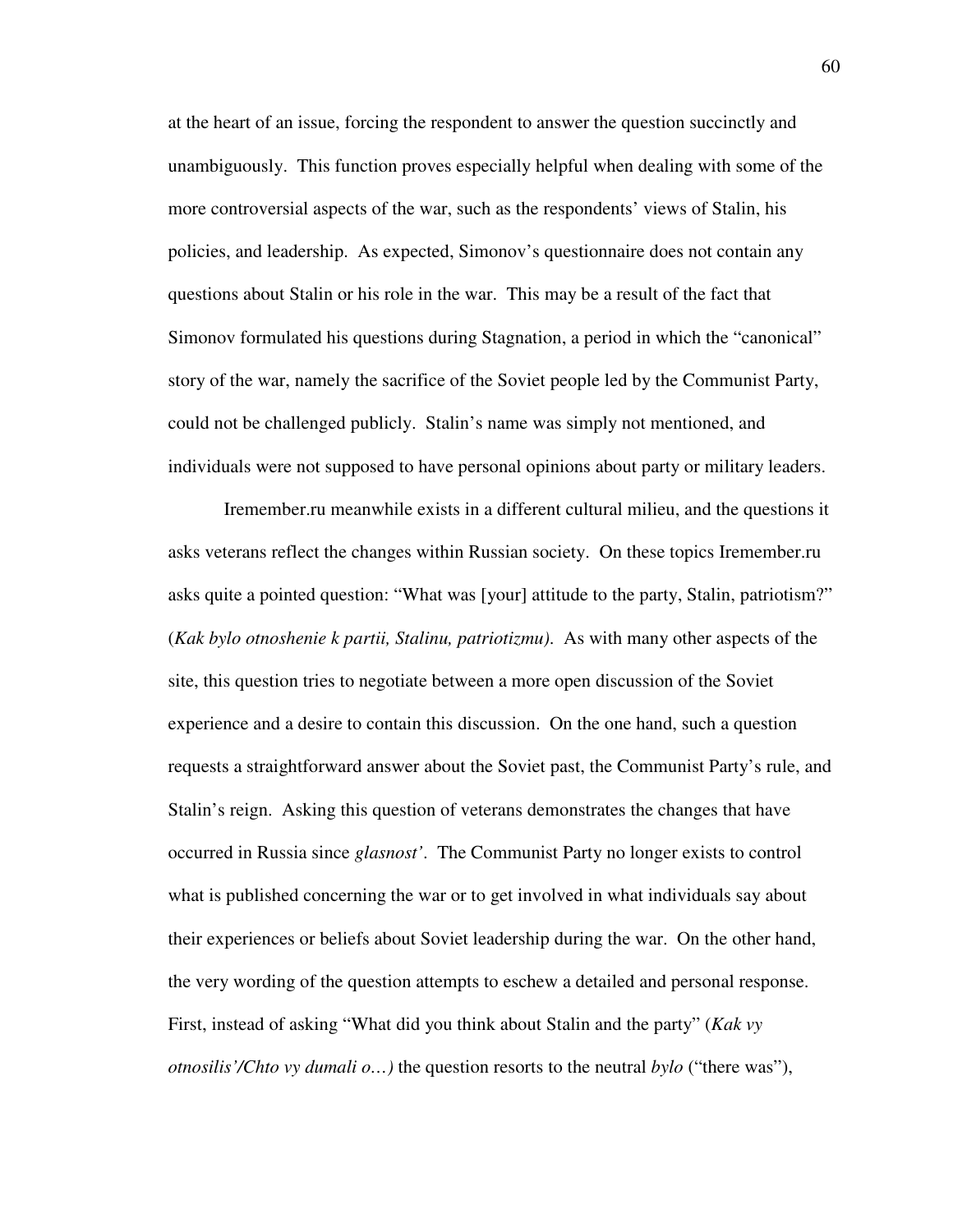asking for the "general" attitude among soldiers. Second, the question lumps together the Party, Stalin, and patriotism, as if these three naturally belong together, with "patriotism" safeguarding the other two, more problematic, objects of inquiry. Third, this question is never followed up by a more detailed one, drawing on the answer and triggering the veterans' memory. Follow-up questions are a mainstay of oral history interviews, and the absence of these from the interviews on Iremember.ru shows the unwillingness of the authors to "problematize" the Soviet past.

 Aside from the rather limited questions asked about some controversial aspects of the Soviet Union's participation during the war, there are also those aspects, which are not addressed at all. One of the most noticeable lacunae in the questions is the absence of any mention of Soviet POWs. In fact, after the war many Soviet soldiers who had been taken prisoner were sent to the Gulag as traitors to the country. It is clear that the authors of Iremember.ru want to avoid raising this issue altogether. As a result, the discussion of Soviet POWs—even as an indirect question like, "Were you ever afraid of being taken prisoner"—is left out of any interviews and expunged from the historical record presented on Iremember.ru.

 The questions asked of the veterans also aid in determining the type of audience which the authors of Iremember.ru are hoping to attract. Questions used for the oral histories on Iremember.ru are focused on general inquiries about daily life and often target distinct military units, including scouts, snipers, infantryman, and pilots. These questions are designed for a specialized audience interested in the specific details of military hardware and military service. In these sections one sees questions such as, "Was it hot inside the cabin of a La-5/7 [a type of Soviet fighter plane]? Did exhaust gas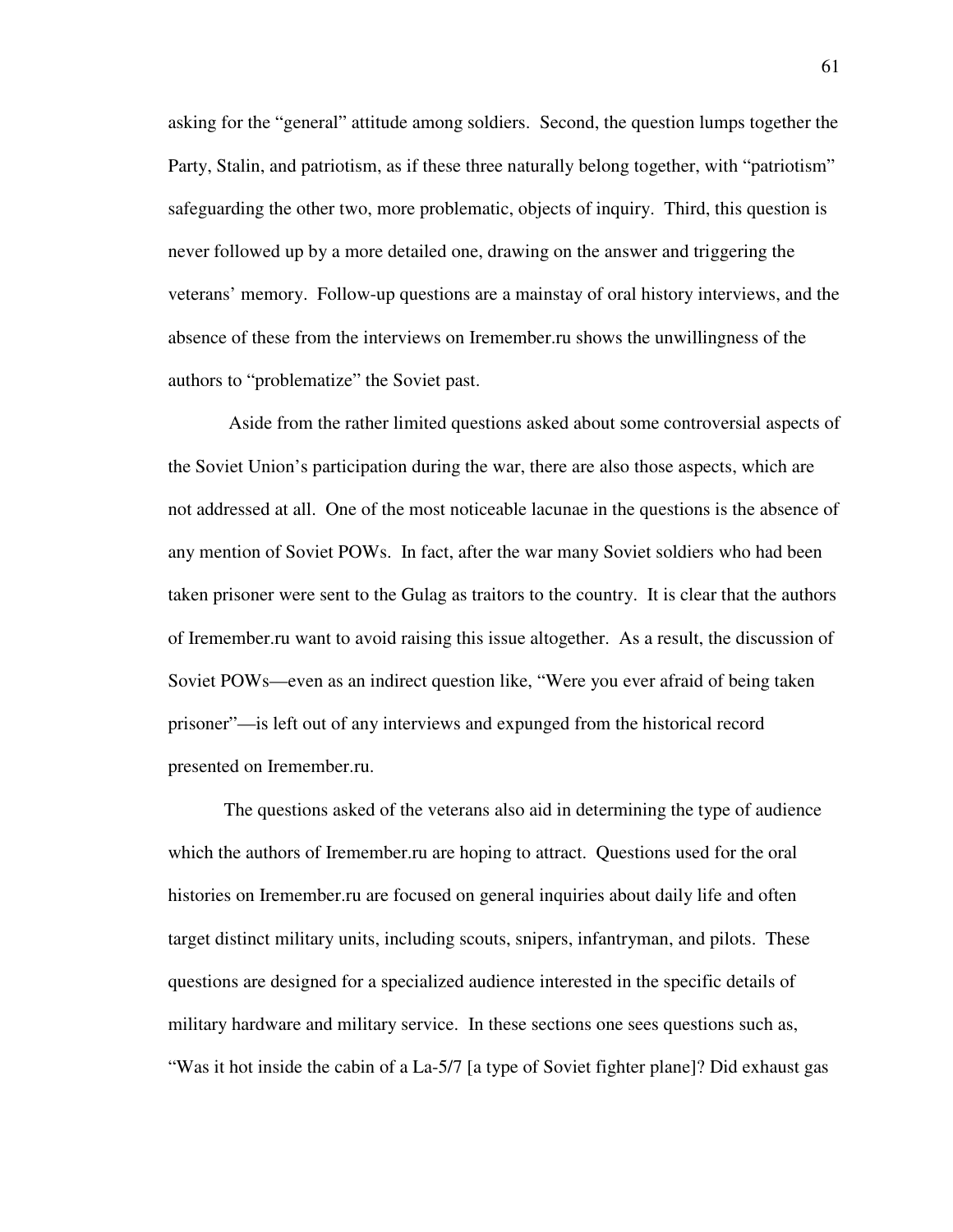get into the cabin (could one have been poisoned)" (*Bylo li zharko v kabine La 5/7? Popadali vykhlopnye gazy v kabinu (mozhno li bylo otravit'sia)*. Learning such minutiae is not a draw for the general public, but does hold the interest of war buffs. The decision to cater to this group represents an acknowledgement of the size and dedication that this group shows to the war memory, both in Russia and abroad.

Such questions, however, are not entirely "value-neutral." They might, for example, raise the issue of the possibly inferior quality of Soviet military equipment and thus a broader discussion of the Stalin-era economy. Quite often they indeed do exactly that, as the discussion of the "Wall of Shame" section below makes clear. Moreover, because the number of such questions in each interview far outweighs any contended issues, technical questions efficiently guide the interviews in the desired direction, while the wealth of details and the "smooth" flow of most interviews suggest a fair amount of editing on the part of the site's authors.

 The move towards attracting war buffs to the website is a new direction for the telling of the Russian war narrative. The site's authors provide detailed information for both a Russian and global audience of war buffs, making clear that they see a need to cater to these audiences' interests. This in turn means that the Russian war narrative now more closely resembles the war narrative in the West in form. Indeed, details of artillery or tanks represent what Lassila refers to as the "transnational or 'cosmopolitan'" aspects of the war (14). Instead of focusing on the actions of a country's army or having conflicting reports of battles from different countries, there is a common agenda of exploring the diversity of military hardware. The open courting of war buffs illustrates points of convergence between Russian military aficionados, however patriotic they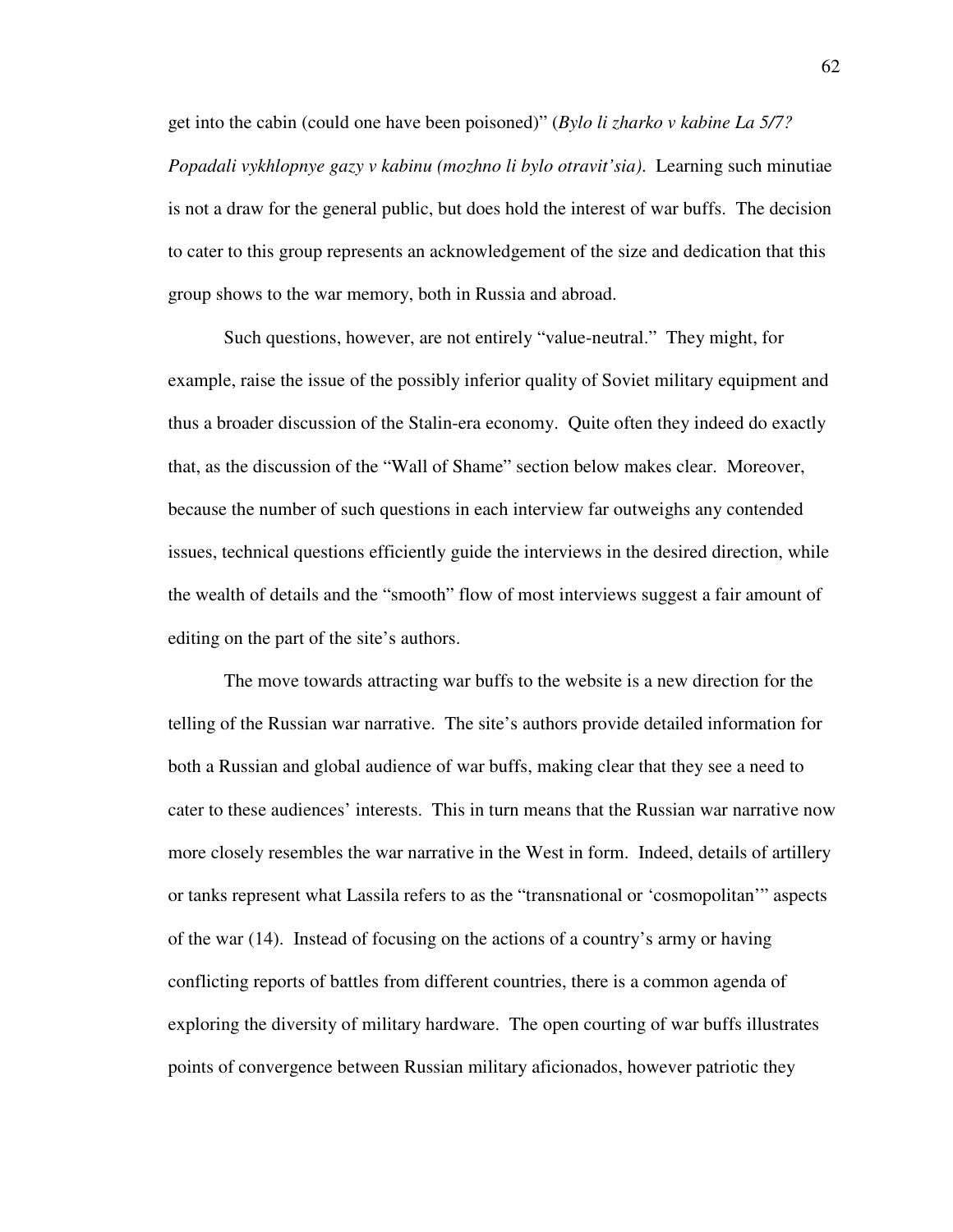might be, and war enthusiasts around the world. The more technical questions show that not only is the war narrative in Russia shifting towards becoming more inviting for those interested in military history around the world, but that the Russian audiences are becoming more similar to their counterparts in the West. At the same time the questions about hardware shift the emphasis from history of the war to military history, which in a country with many unresolved issues about the past seems quite intentional.

# Pre-War Life

 $\overline{a}$ 

Unlike the limited number of questions about a controversial figure like Stalin or the omitted questions about Soviet POWs, every interviewer asks the veterans to recollect their pre-war lives in great detail. While the war remains the central theme of the questions, it allows for a broad picture of Soviet life to emerge in each interview. Throughout the Soviet era, many films and books depicted idyllic, pastoral scenes, often on the *kolkhoz* (collective farm). This socialist paradise is suddenly destroyed by the invading, marauding German army, which senselessly kills and rapes the peaceful Soviet villagers.<sup>33</sup> Such scenes became one of the only few windows on pre-war Soviet life that were accessible to a good portion of the population, the other of course being family recollections and stories. On Iremember.ru these familial recollections are published for a wide audience and allow for a more nuanced view of life before the war than was presented in Soviet films and books. These personal memories and the language they are told in at times conform to the "canonical" view of pre-war life and at others differ sharply. In the end, these stories attempt to meet criticisms of the overly sentimentalized

<sup>33</sup> One of these iconic scenes occurs in *Fall of Berlin* (dir. Mikhail Chiaureli, 1949) in which the two lovers, Alesha and Natasha, are separated and reunited only in Berlin which is captured by Stalin, who descends from the sky and restores heaven on Earth.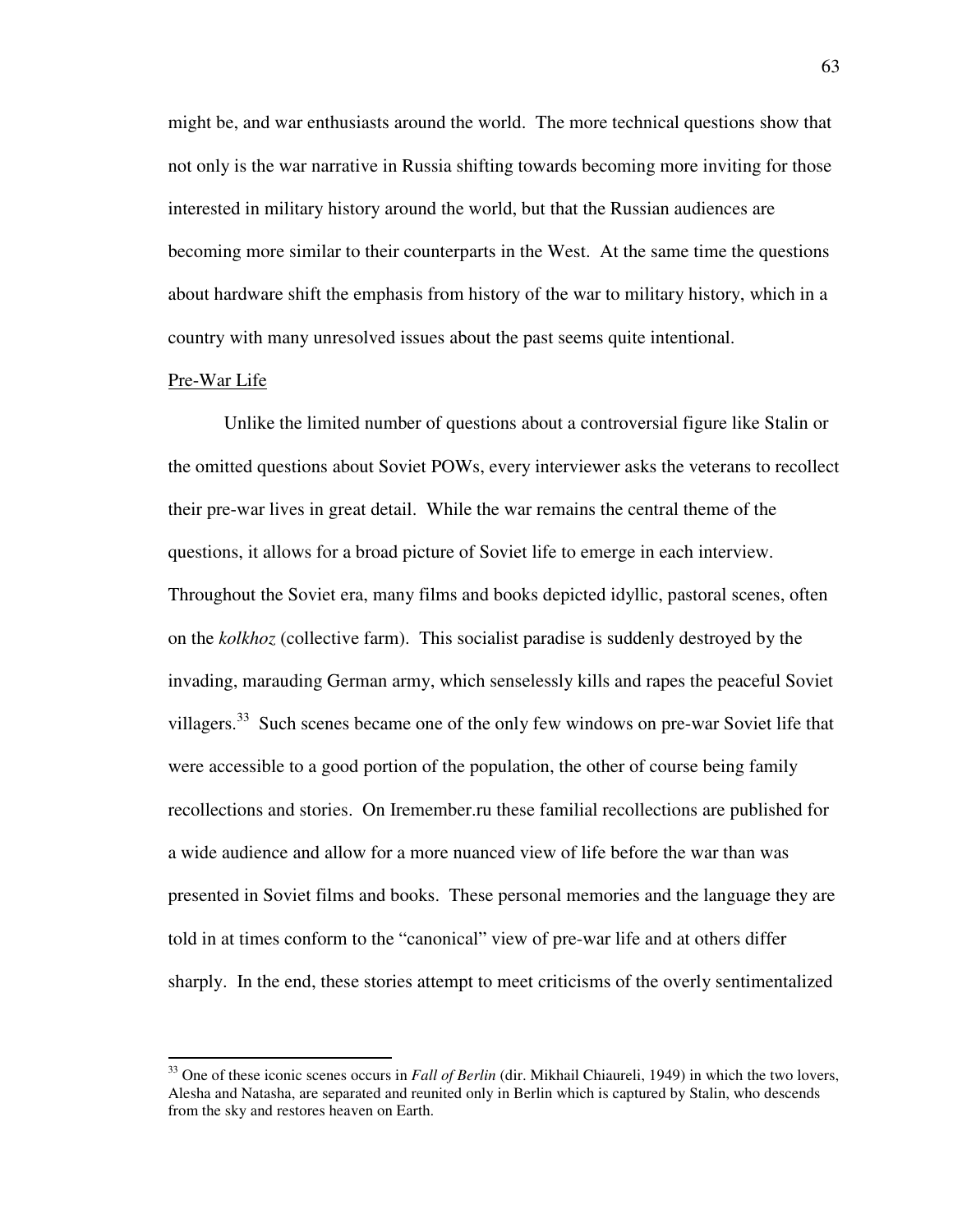glosses, which passed for depictions of pre-war life in Soviet times, while still painting a picture of the inherent goodness and simplicity of pre-war life.

Reading the oral history of Liudmila Sushkova, one sees a classic refrain of both the industriousness of Soviet pioneers developing the other republics of the Soviet Union as well as the primordial draw of Russia:

> We lived well in Central Asia for a while and you could say that we were well established there, because in the last place where we lived before the return [to Russia], we had two rooms. In those times, those were considered great accommodations. But Papa longed for Russia, for Russian nature, therefore the idea lived within him to return to the Motherland.<sup>34</sup> (Interview with Liudmila Sushkova)

Her father's heartsickness for his native land is meant as an emotional pull for the audience. Russian readers identify with the deep emotional and even nationalistic attachments to the landscape and territory of Russia which has been a constant element in Russian literature for centuries.<sup>35</sup>

 The theme of hard, honest work is another important trope that is brought up in many of the respondents' answers concerning their pre-war lives. Mortar gunner Aleksei Kartavov speaks of his work on a *kolkhoz* where he "plowed on а horse-pulled plough, mowed by hand, tilled the land" *(pakhal na loshadiakh, kosil vruchnuiu, obrabatyval* zemliu)<sup>36</sup> (Interview with Aleksei Kartavov). His description of the mundane, but necessary chores of pre-war life do not "gloss over" the backwardness of the countryside,

<sup>&</sup>lt;sup>34</sup> Interview with Liudmila Sushkova, http://iremember.ru/grazhdanskie/sushkova-medvedeva-liudmilaivanovna.html

 $35$  In wartime culture, the Russian land became the object of "unabashed idolatry," a maternal figure which Germans desired and Russians sought to protect at all costs (Stites 177).

<sup>&</sup>lt;sup>36</sup> Interview with Aleksei Kartavov, http://iremember.ru/minometchiki/kartavov-aleksey-petrovich.html.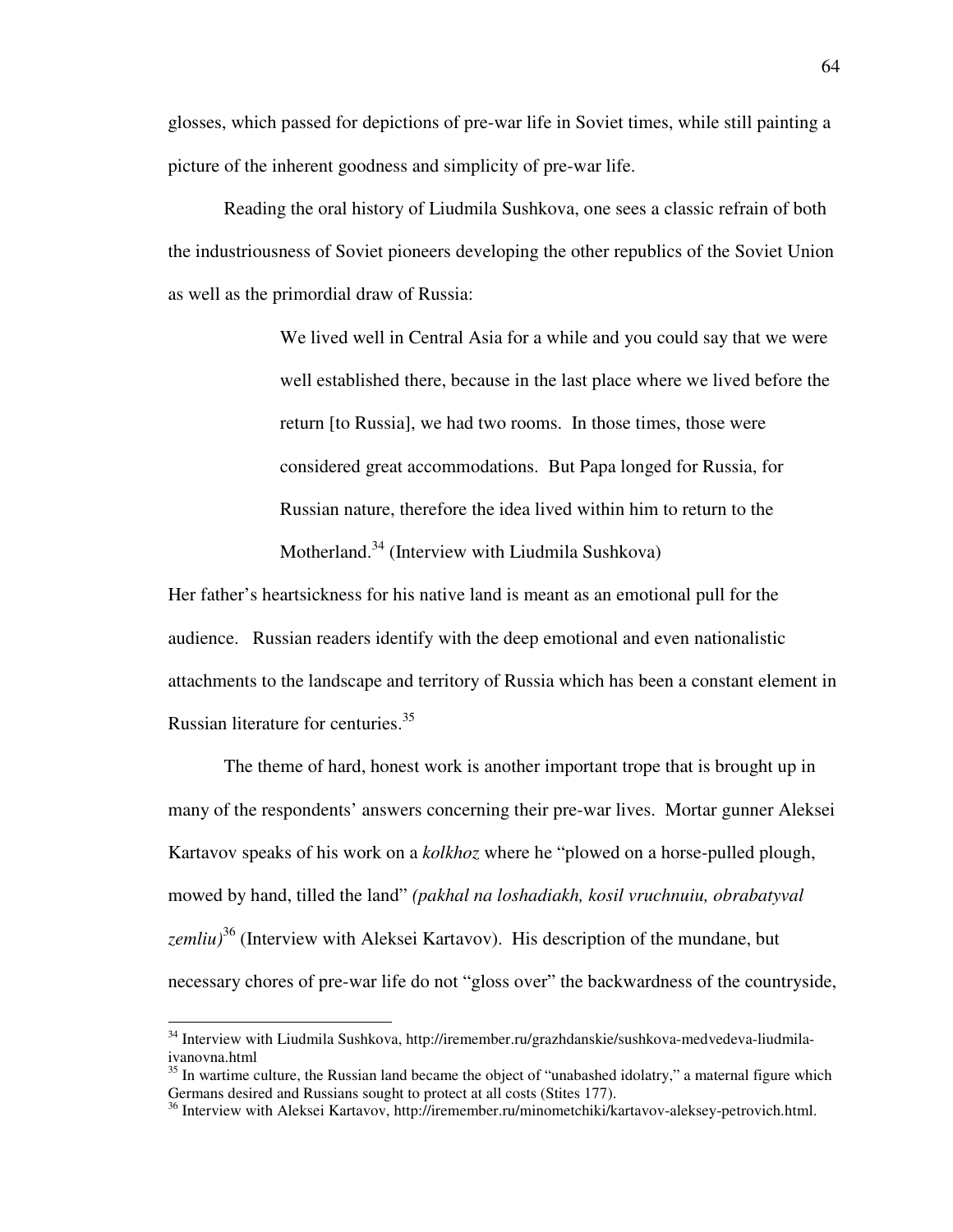yet paints a picture practically lifted out of a folk song. This description both reiterates to post-Soviet audiences the process of building the country as well as the "normal" and good life before the German invasion but also resonates with the new Russian nationalism.

Another veteran, Vasilii Andreev, a former medic, mentions that his pre-war village life involved teaching himself to play folk songs on the accordion:

> No one ever taught me to play the accordion. I was simply at my uncle's for some holiday. He played some melody and then they called him off somewhere. And then I took the accordion and was able to play the melody. My uncle saw this and said to his sons, 'Look here how long have I tried to teach you and none of you are able to play, but Vasia repeats the melody at once,' and he gave me the accordion. Thus, I began to learn the melodies of peasant songs and dances and you could say I was a village big shot.<sup>37</sup> (Interview with Vasilii Andreev)

 Such stories of prodigious learning and folksiness conform quite well to the "canonical" telling of the World War II myth's insistence on a tranquil pre-war life without conflict and full of exceptional people living happy, simple lives. Moreover, there can be no real controversy surrounding these personal memories as they do not touch on sensitive issues surrounding political or military decisions or leadership. Rather, these questions aim to provide context and background to the website's readers about life in the 1930s, depicting the population with a clear goal, namely to develop the country, and as a peaceful close-knit community. Since these veterans are authorities on pre-war life they are generally beyond questioning, not only because of the respect their age and

<sup>&</sup>lt;sup>37</sup> Interview with Vasilii Andreev, http://iremember.ru/mediki/andreev-vasiliy-nikolaevich.html.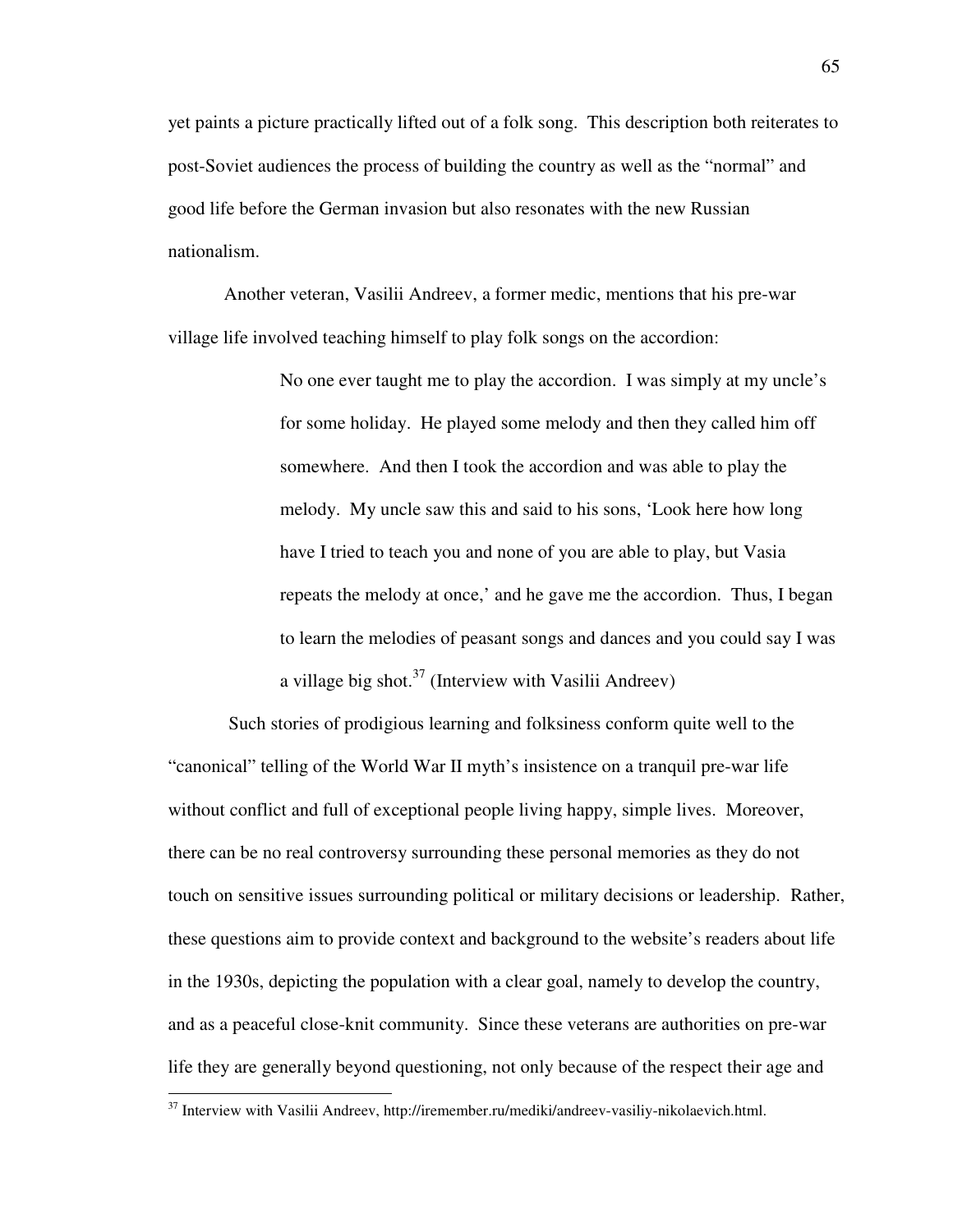experience affords them, but also because they are the only ones who remember such a time and place.

 However, one should not equate longing and reminiscing about pre-war life with a mass forgetting about the challenges both of living in poverty and the fear of repressions, which were everyday experiences in Stalinist society. Many veterans, including those who present a rosy view of pre-war life, also discuss the many difficulties they faced before their military service. Andreev may speak of his musical prowess, but he also mentions that his father was arrested by the secret police and shortly after that his younger sister got sick and died (Interview with Vasilii Andreev). On the one hand, the veterans' answers often reflect canonical literary and cinematic depictions of pre-war Soviet life. On the other hand, one should not view these as simply whitewashed memories, without any real depth, as the veterans are willing to give multifaceted descriptions of their pre-war lives combining both joyous and tragic moments.

 Some interviews cannot help but raise suspicions as to their authenticity, especially when they "tap" into the most familiar, "textbook" history of the USSR. For example, Pavel Naumov recounts that, as a little boy growing up in a village in the Sverdlovsk region, he witnessed *both* Pavlik Morozov's famed martyrdom at the hands of his *kulak* relatives (and even saw his body) and the frequent visits of Nadezhda Krupskaia, Lenin's wife who, as a representative of the Commissariat of Enlightenment visited the region to inspect the state of public education (and stayed in the house of Naumov's grandmother).<sup>38</sup> Curiously, such legendary biography does not intrigue the notoriously vigilant comment writers, who, nevertheless, notice yet another contradiction in the

<sup>38</sup> Interview with Pavel Naumov; http://iremember.ru/svyazisti/naumov-pavel-markovich.html#comment-4109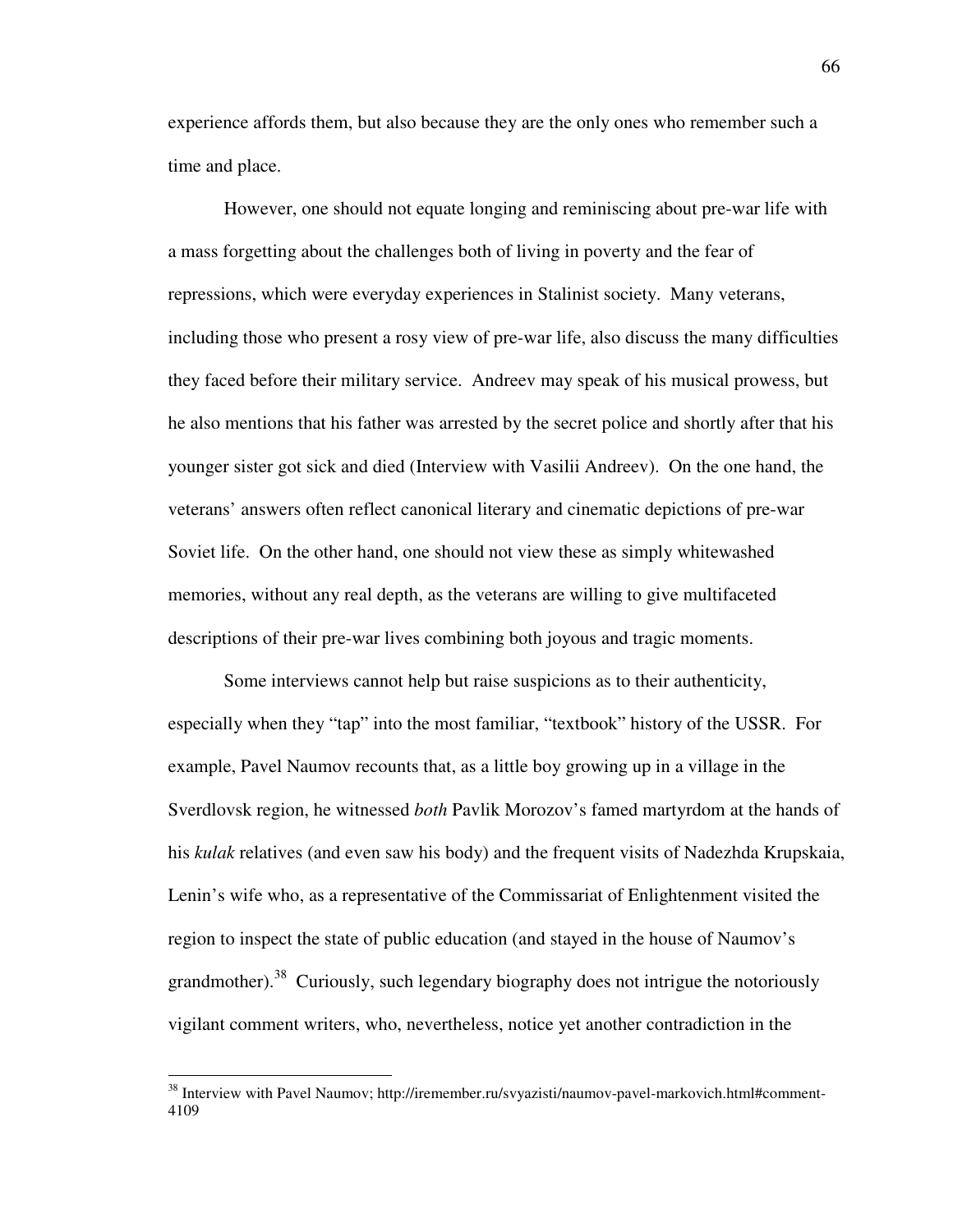interview: Naumov states that he retired from the army in the rank of a chief warrant officer (*starshii praporshchik*), yet in the picture he is represented as a colonel.

Ultimately, however, it is the sheer number of questions addressing life in the 1930s and the expected nostalgic pull of the past and of the interviewees' youthful selves that construct a very positive picture of Soviet life before the war. This creation of a less complicated, purpose-filled pre-war Soviet life in the veterans' responses offers something of an alternative vision for Russia, a place that once existed and can exist again under the right circumstances. This vision, however utopian, appears quite appealing to many Russians who have borne the brunt of the negative effects of Russia's transition to a market economy and the dissolution of the Soviet social safety net. Stalin and Other Omissions

 If pre-war life is the most uncontested aspect of the war narrative, then Stalin's pre-war and war-time policies are the most controversial element of the narrative of World War II in post-Soviet Russia. It is difficult to reconcile the image of Stalin as the leader who brought the Soviet Union to victory in the war effort with Stalin the senseless butcher, who gunned down the officer corps on the eve of the war, labeled all Soviet POWs as traitors, and ordered mass deportations and purges. At present, how Stalin should be remembered is one of the key issues concerning the war myth and the Soviet past in post-Soviet Russia. Is he the strong leader who brought stability and a vision of national greatness to the country? Or, is he the history's worst megalomaniacal tyrant? As the myth of World War II moves to the transnational medium of the Internet, Stalin's actions and role are being constantly scrutinized and reexamined.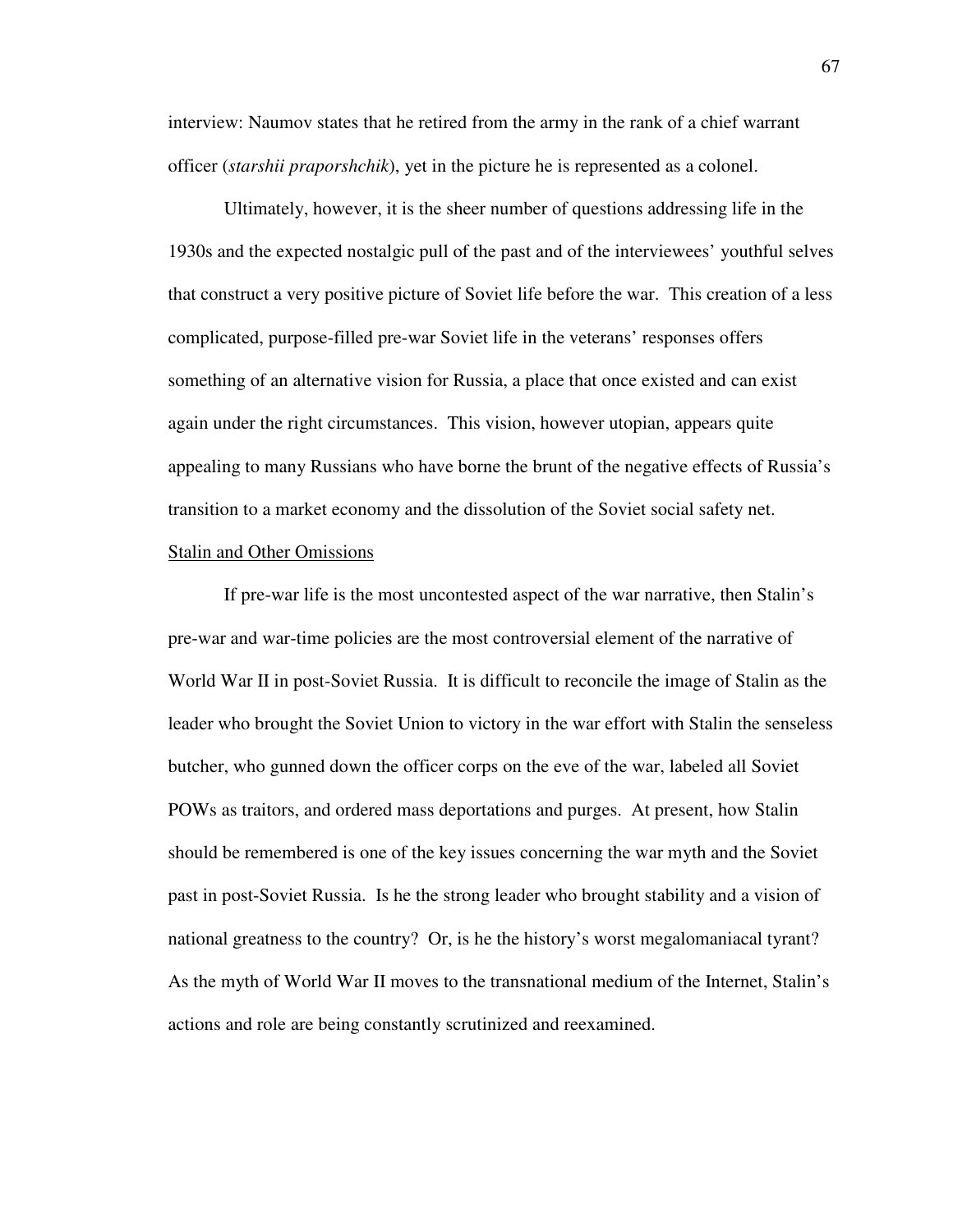In his article on Russia Today's "War Witness" site, Lassila notes that the "explicated criticism and visible absence of Stalin on the transnational media leaves a problematic space for converting 'inner image' of Russia's national-patriotic narrative to its profitable 'outer image'" (11). "War Witness," with its focus exclusively on a non-Russian audience, has the luxury of being able to play down, omit, and even criticize Stalin's role in the war in an effort to make the Russian telling of the war acceptable to Western readers. Iremember.ru, however, maintains quite a different audience than "War Witness." The difference in readership determines a different approach to dealing with Stalin and his legacy. As previously noted, the set of questions given to veterans includes one question amongst dozens of others which directly addresses the respondent's views of Stalin. Sometimes this query is part of a larger question concerning the respondents' views of the Party, but at other times it asks of the interviewees' opinions of Stalin himself. This limited inquiry into veterans' feelings of Stalin avoids controversial answers and preserves the monologic nature of the war narrative in a similar way to Simonov, who did not ask about Stalin at all. Most of the material published on Iremember.ru is in Russian and intended for Russian and post-Soviet<sup>39</sup> audiences, which necessitates greater acknowledgement of Stalin and his role in the war. The site allows respondents to air some grievances and express a variety of opinions concerning Stalin within Russia and in émigré communities, which are present both in the former Soviet Union, the European Union, the United States, and Israel.

While one ought not to be surprised that criticisms are leveled against Stalin on Iremember.ru, their specificity and at times directness are not expected on a state-

 $39$  I am using the term "post-Soviet" to include both people residing in the independent countries which constituted the former Soviet Union and those people who emigrated from the former Soviet Union and its successor states but were raised at least partially under Soviet rule.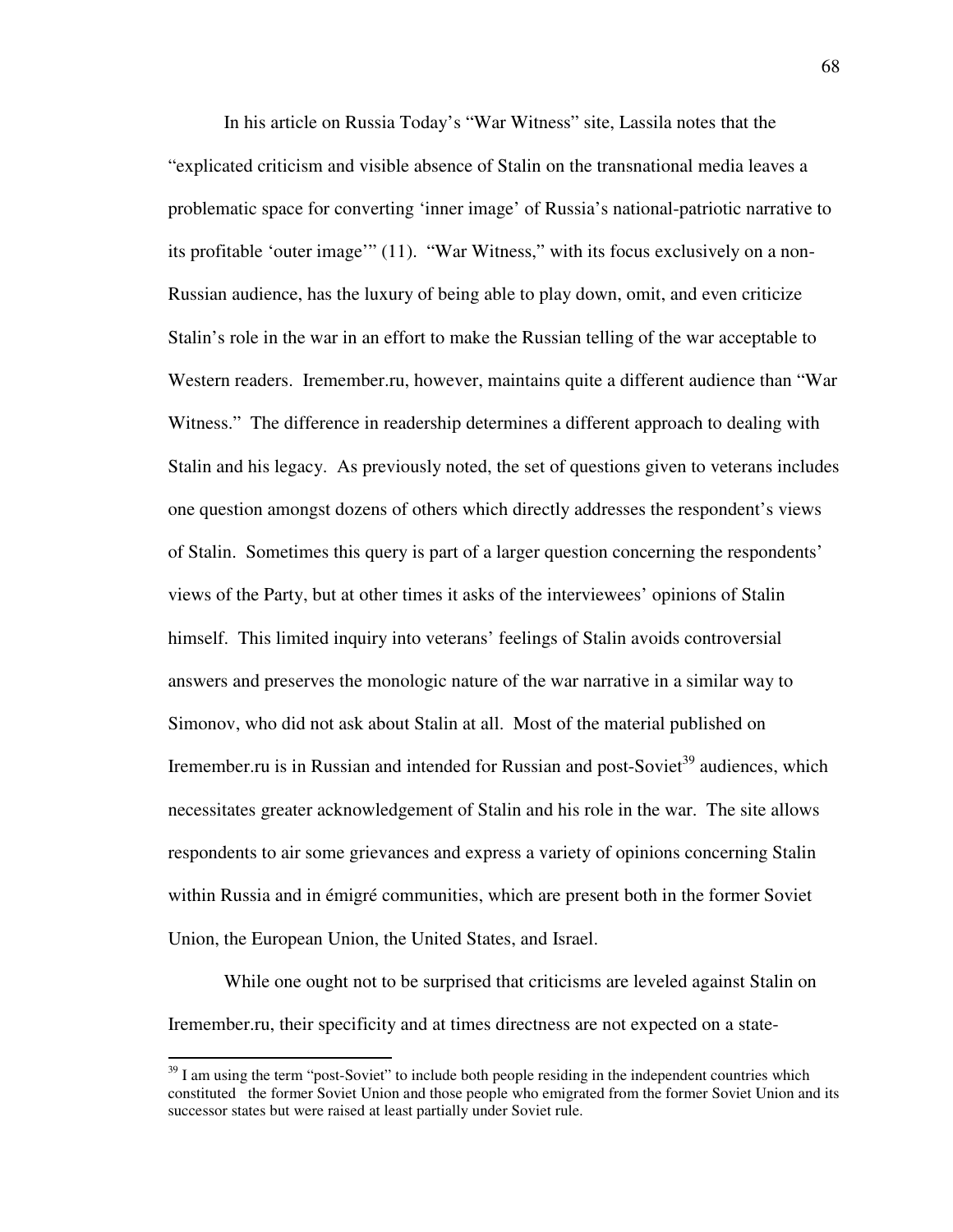sponsored website because of the Putin/Medvedev regime's rehabilitation of Stalin in other official venues.<sup>40</sup> Il'ia Kal'nitskii, an artillery soldier during the war, speaks of being taken to a military hospital "in the former territory of the Volga German Republic" (*na territorii byvshei Respubliki nemtsev Povolzh'ia)* <sup>41</sup> (Interview with Il'ia

Kal'nitskii). While this reference may appear minor, its inclusion acknowledges the liquidation of this area and the suppression and deportation of its population. This event of course was noticeably downplayed during the war and afterwards, but Kal'nitskii's comment makes clear that the deportation is still meaningful in people's minds and that Stalin's destruction of the Volga German ASSR was memorable amidst the pressing events and travesties of the war.

Kal'nitskii also speaks of one of Stalin's most notorious wartime policies, the decree, known as "Not One Step Back" (*ni shagu nazad*), which exhorted soldiers to shoot down any of their compatriots who dared to retreat in the midst of battle. "Official" histories of the war omitted this decree and any talk of it was quickly squelched. In the canonical war story, Soviet soldiers rushed into battle without any encouragement or threat, shouting "For Motherland! For Stalin!" However, in this personal narrative, Kal'nitskii mentions that "[he] spent two months in field hospital number 10 and there, by the way, they read to the [them] Stalin's order number 227, which has received the name 'not one step back'" (Interview with Il'ia Kal'nitskii). There is no follow-up question after this passage, and the mention of "not one step back"

 $^{40}$  As a 2005 VTSIOM survey found, 21% of respondents felt that Stalin brought power and prosperity to the Soviet Union, a greater percentage than in 1998, 1999 or 2003 when the same survey was conducted (Dubin 343). These survey results show that, as the Putin/Medvedev regime has revived the war mythology for their own political ends, it has also helped to partially rehabilitate Stalinism and Stalin's role in the victory.

<sup>41</sup> Interview with Il'ia Kalnitskii, http://iremember.ru/artilleristi/kalnitskiy-ilya-moiseevich.html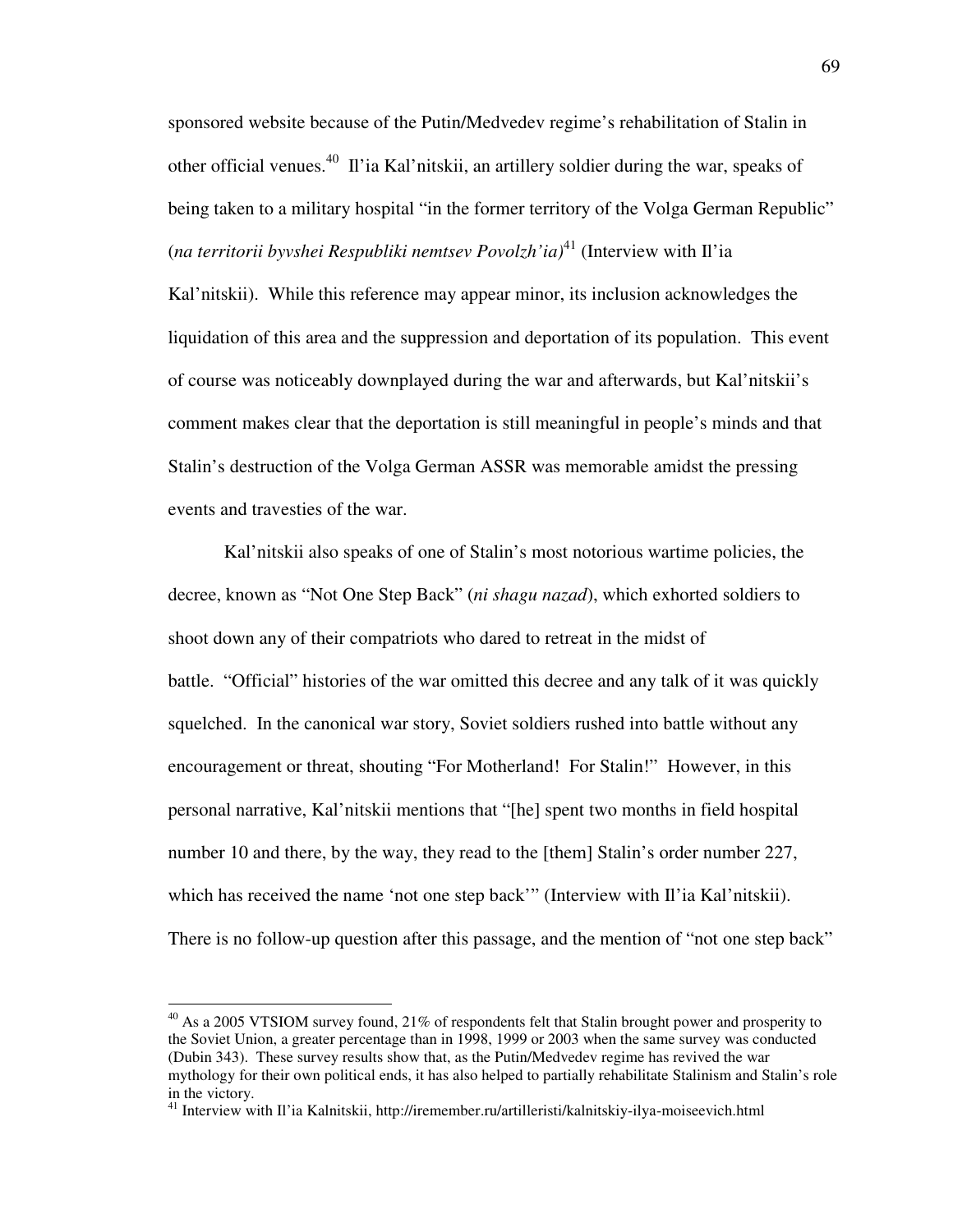is not the central focus of his narrative, but rather a contextual aside. However, the interviewee volunteers this answer which implies that the event was memorable for him during the war and that he feels compelled to share these recollections.

Conversely, another view of Kal'nitskii's mentioning of "not one step back" indicates sensitivity to new historical evidence brought to light in Russia concerning Stalin's brutal war-time orders and acts, which have been forthcoming from *perestroika* to the present. Linda Shopes notes that one often sees "inconsistencies and conflicts among individual interviews and between interviews and other evidence […] [A]n interview is a storied account of the past recounted in the present, an act of memory shaped as much by the moment of telling as by the history being told " (6-7). A choir of opinions and voices in the different oral histories and indeed within one veteran's narrative embodies Mikhail Bakhtin's concept of heteroglossia, which is "*another's speech in another's language*, serving to express authorial intentions but in a refracted way" (Bakhtin 324). This refraction of authorial intent allows for a hybrid but in many ways stronger telling of the war narrative, as the reader receives multiple versions and approaches which aggregate in a single narrative. Indeed, this helps to explain the wide range of voices on the site which is strikingly different from the more monological narrative of the Soviet period.

No matter the reasoning behind Kal'nitskii's mention of "not one step back" the result is singular, namely that criticism of Stalin emerges in a localized and distanced manner. Speaking of the destruction of the Volga German ASSR or the implementation of "not one step back" is not an all out renunciation of Stalin, but rather they are passing references to Stalin's decisions which could be read as subtle criticisms. Moreover, these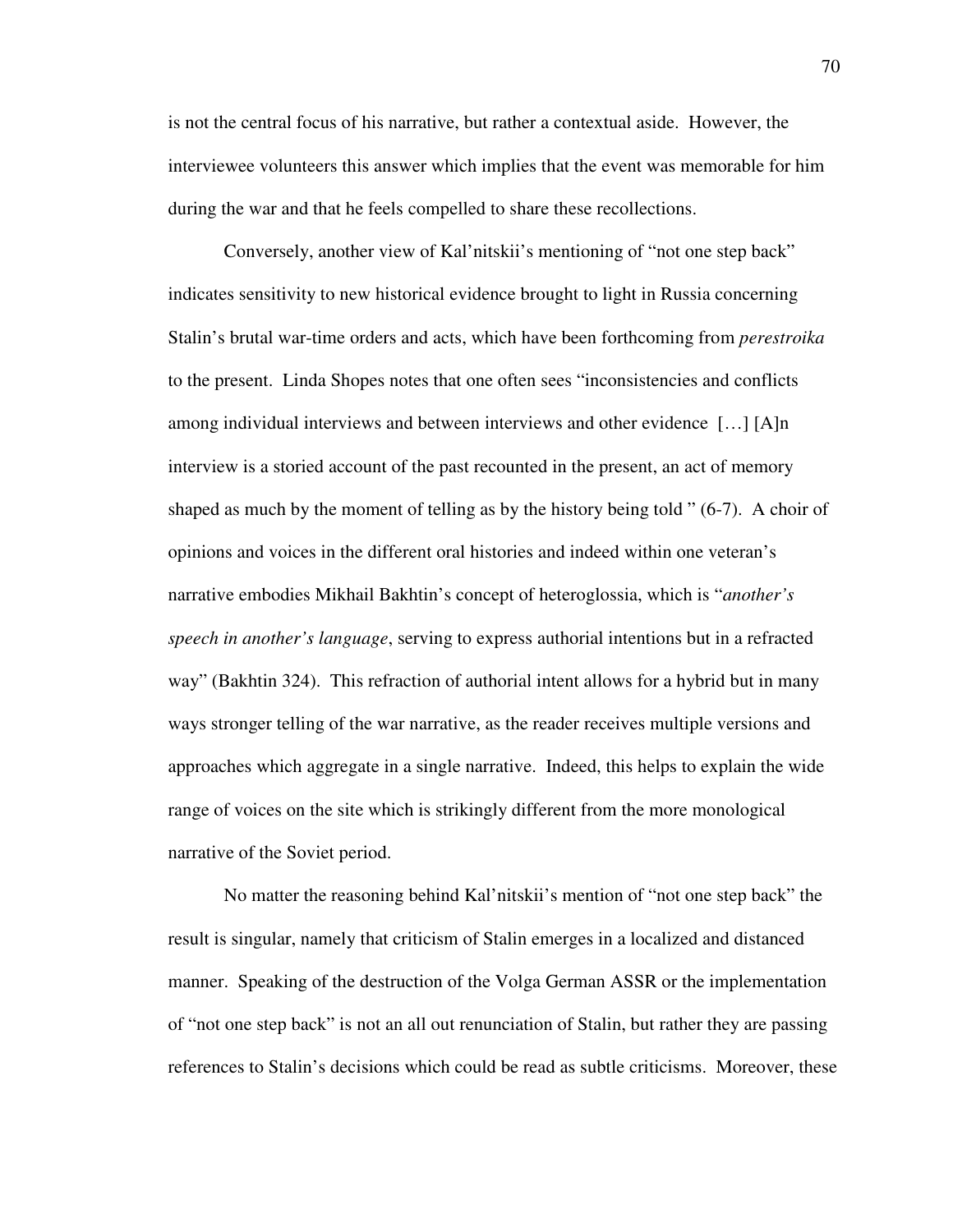comments are personal, present only in this individual oral history and not intended as a broad rewriting of history. Thus, the authors of the website have the benefit of truthfully transmitting veterans' memories, while at the same time answering criticisms from abroad and within Russia of whitewashing Stalin's role in the war.

Another survivor of the war, Liudmila Sushkova, when asked about her feelings towards Stalin, gives stronger criticism than Kal'nitskii, even though her comments are limited to personal memories and familial concerns. She relays a humorous anecdote in which her father speaks sarcastically of Stalin:

> A good piece of bread remained, and I remember, he stood, cutting an onion and said as if thinking aloud: "Here we get to eat Stalin's bacon…" Father simply adored Lenin, but he thought little of Stalin.<sup>42</sup> (Interview with Liudmila Sushkova)

This small story speaks volumes about the way in which the authors of Iremember.ru approach speaking about Stalin and about the ways that those who lived through Stalin's reign still speak of him decades after his death. First, she mentions a small incident that occurred within her home and only amongst family members. There was no way her father would say such things in public. Moreover, it is a harmless comment, mostly a gripe concerning the scarcity of material resources rather than a tirade against Stalin's policies and overall leadership qualities. Sushkova also qualifies the statement, mentioning her father's devotion to Lenin, portraying the father as a patriotic Soviet citizen, who was simply frustrated with the tough times of the war.

<sup>42</sup> Interview with Liudmila Sushkova, http://iremember.ru/grazhdanskie/sushkova-medvedeva-liudmilaivanovna.html.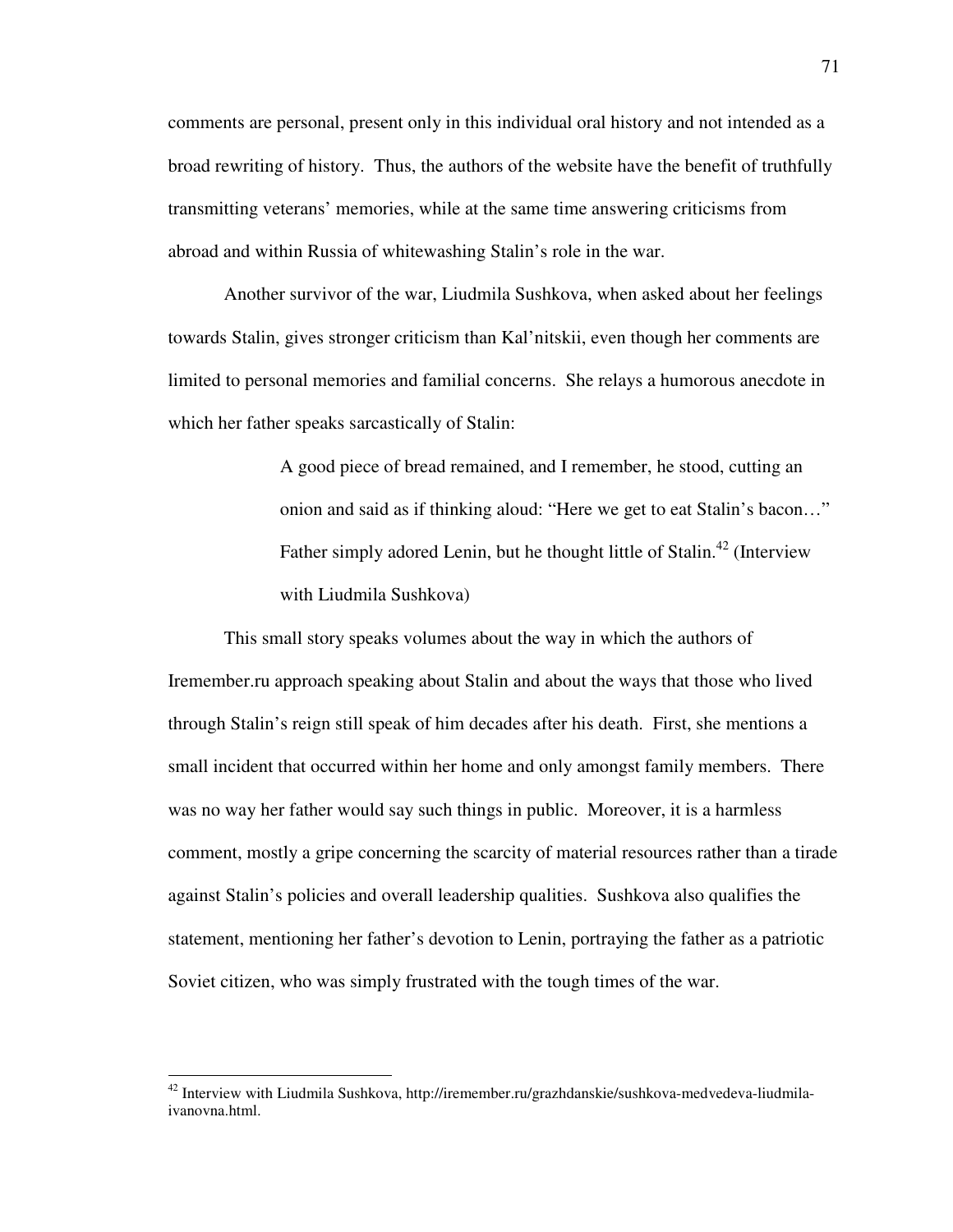Another important element of Sushkova's anecdote is the example it provides for controlled criticism of authority figures. Young readers, who often are quite mistrustful of authority figures can relate to Sushkova and her father with this story of their exasperation with Stalin. This lends credibility to the rest of Sushkova's interview and could potentially make this portion of the audience more amenable to her account of life during the war and the lessons her oral history is intended to impart. Of course, this critique of Stalin is quite limited and therefore not subversive to the entire project of telling the "canonical" war myth. Thus, one sees that thematically limited and personalized criticism of Stalin is permissible and at times encouraged. There is, however, no attempt to engage interviewees in a conversation about, for instance, the cost of Soviet victory and Stalin's role as the commander-in-chief.

 Limitations on criticizing Stalin are reinforced through the omissions in the questions on certain topics. As discussed above, there is only one question that addresses Stalin by name on the list of questions prepared by the site's authors. Moreover, there are no questions which speak directly to the harshest aspects of Stalin's war time reign, such as penal battalions (*shtrafbaty*), which only emerge when a veteran volunteers information about them and even then the divulgence is often benign. Thus, the authors of the site use the oral histories to contain the discussion of Stalin and to contain criticism in general.

 While Iremember.ru features dozens of interviews in each of twenty enumerated types of services, including no less than four different types of pilots, until a month ago there was no separate section devoted to political commissars or to NKVD officers. In fact there is still not separate section for political commissars, and the section for the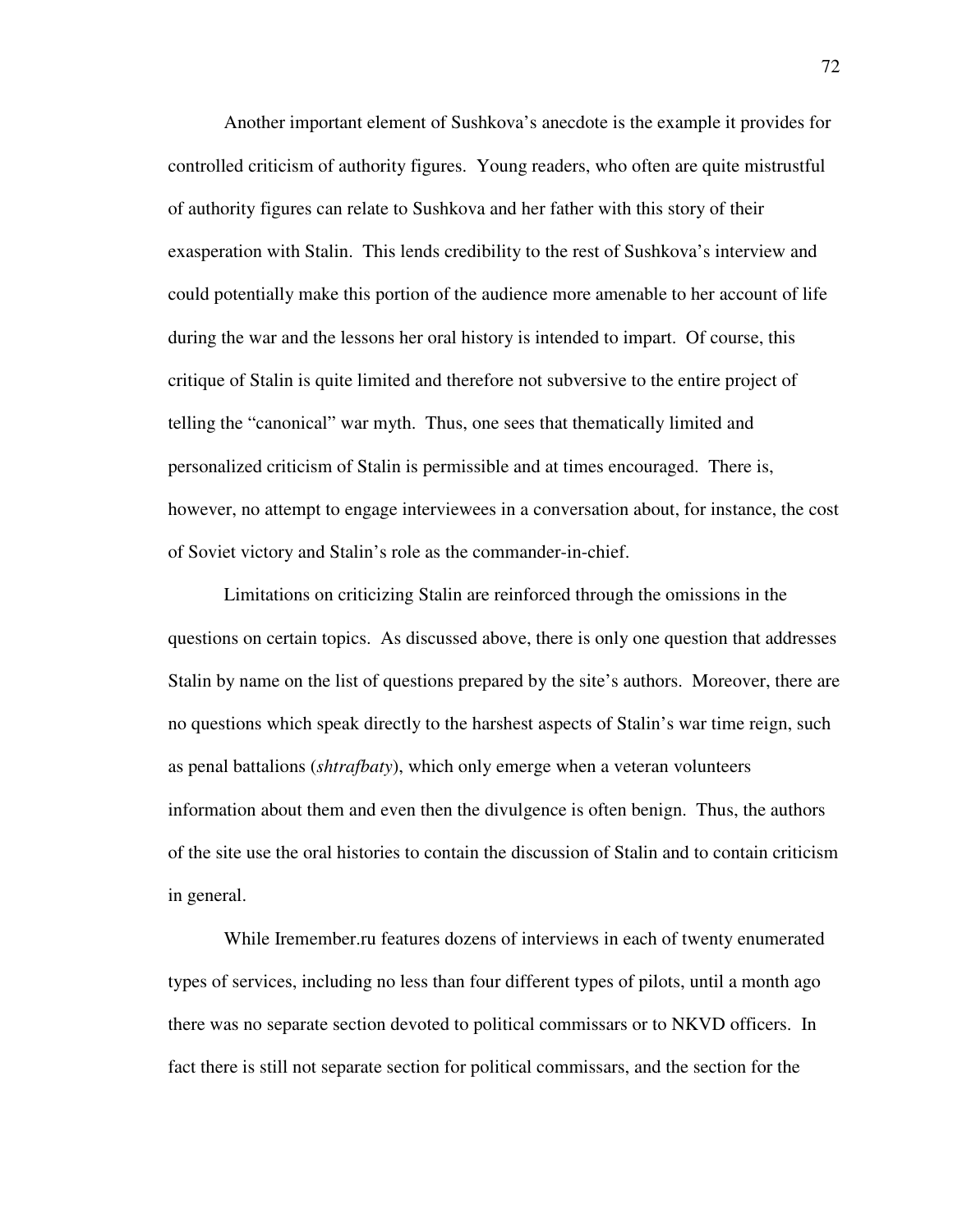NKVD was only recently added to the site, curiously coinciding with Vladimir Putin's reelection as president in March 2012. Adding this section to Iremember.ru represents a bold step in the design and transmission of information concerning the war. Giving NKVD officers their own section on the website legitimizes their role in the war and makes them part of the larger epic that constitutes the war myth. This is a direct reassertion of the Soviet telling of the war, which valorized NKVD officers.<sup>43</sup> Moreover, one should keep in mind the timing of site's author's decision to add the section. Due to Putin's own past as a KGB officer, the move to add a distinct section for the NKVD can be viewed as a way for the state to show the heroism of the secret police and by extension the link between the new president of the Russian Federation and his war-time predecessors.

 The NKVD veterans engaged in important wartime activities from maintaining "correct" ideology in various units to rooting out espionage at the front. However, they also took part in some of the harshest punishments exacted upon soldiers at the front, including enforcing Stalin's policy of "not one step back." It is significant that on the site NKVD officers appear under the same subheading as Red Army SMERSH (counterintelligence) officers. In both the West and Russia, SMERSH is seen largely in a favorable light, and placing its veterans in the same section with the problematic NKVD makes it appear that the NKVD was merely trying to thwart traitors and spies like SMERSH did, without addressing the political directives and excesses of the NKVD.

 $\overline{a}$ 

<sup>43</sup> Igor' Gostev's epic trilogy *The Front without Flanks* (1974), *The Front at the Front Line* (1977), and *The Front Behind Enemy Lines* (1981) documents the heroic exploits of a secret police officer played by Soviet star, Viacheslav Tikhonov, who leads a unit of partisans and intelligence officers. Tikhonov is best known for his portrayal of Stierlitz, a Soviet agent who infiltrates the Nazi high command and exposes and stops a secret pact between the Americans and Germans in the television serial *Seventeen Moments of Spring* (dir. Tatiana Lioznova, 1973).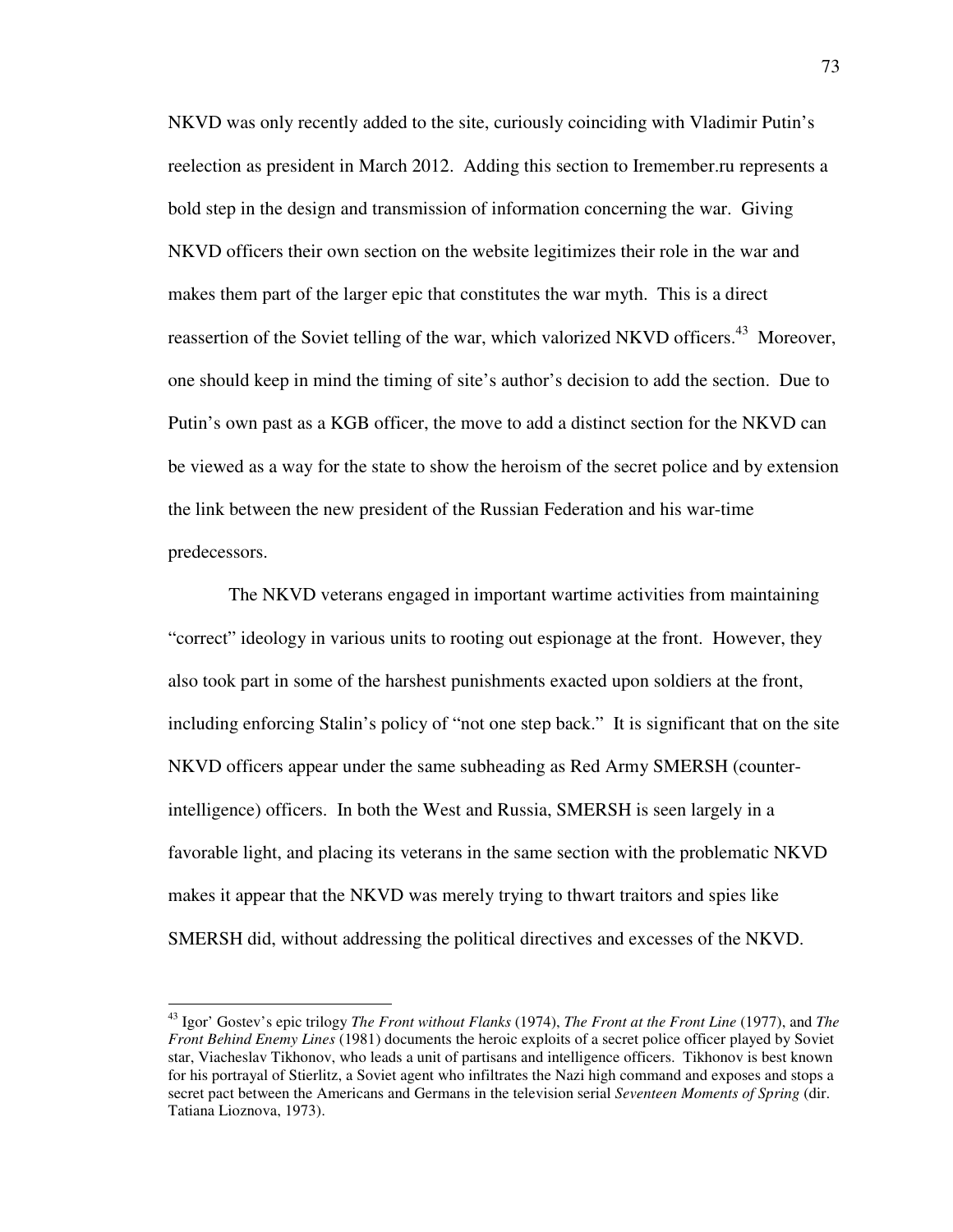Indeed, in those few interviews where veterans provide some details about their service, the latter is often treated in the format of heroic exploits and/or curious incidents which nevertheless paint a positive picture of these organs. For example, Boris Averbukh, who served in SMERSH as a German interpreter, concludes his long interview with the story of how, during his emigration to Israel in 1979, a KGB colonel tried to manipulate him to stay through threats and promises. Averbukh remarks: "I was looking at this colonel, with his air of self-importance, and I was smirking inside. He is nothing compared to our SMERSH officers … Those were eagles, and this one… People are not what they used to be."<sup>44</sup> Not only does this story portray SMERSH officers as larger-than-life heroes (using a common Stalin-era trope of an "eagle"), but it also resonates with the nostalgia, wide-spread among young Russians, for Stalinism as the apogee of the "Great Russia."

 The initial omission of the NKVD from the main page of Iremember.ru and the subsequent inclusion of the NKVD with SMERSH at the time of Putin's reelection underscores the highly fluid memory of World War II in Russia today and its direct connection to the pragmatic political goals and the image of the Russian state and its leaders. In the 1990s it was unthinkable to publically celebrate and advertise the exploits of the NKVD, lauding them for their war time actions. This opinion persisted through the first two decades of the Russian Federation's existence. With Putin's third presidential term, the "heroic Soviet organs" have become prominent again as paragons of strength and instrumental in the protection of national interests.

#### Wall of Shame and User Comments

 $\overline{a}$ 

 While most of the oral histories on Iremember.ru attempt to negotiate the inherited Stagnation war myth with criticisms of it from perestroika, one section of the

<sup>44</sup> http://iremember.ru/nkvd-i-smersh/averbukh-boris-ber-yakovlevich/stranitsa-7.html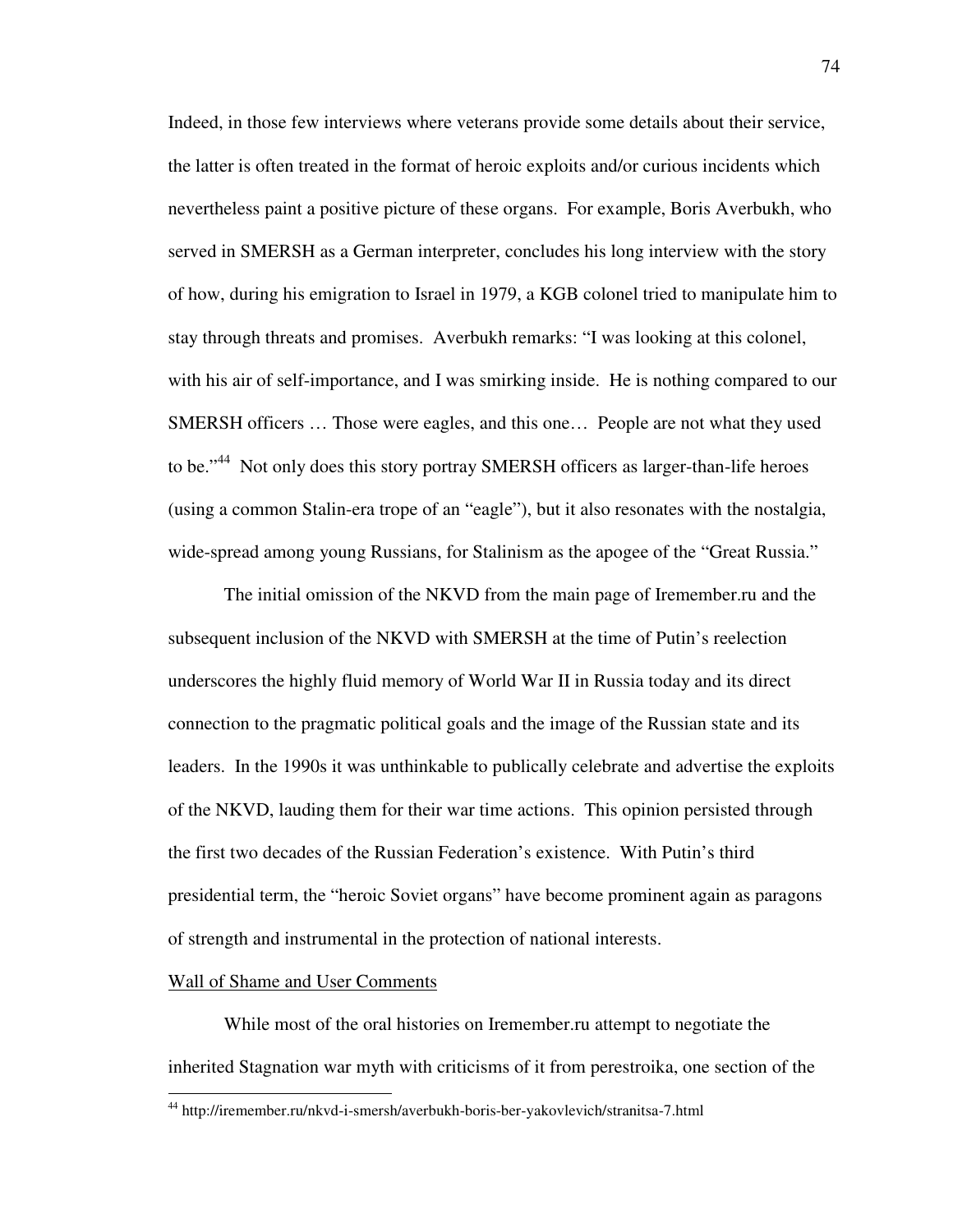site does not even attempt to pass itself off as a space for transnational understanding of the war and a reassessment of the Soviet war myth. No section of the site better fits the "canonical" Soviet telling of World War II and departs from Western accounts of the war more than the "Wall of Shame" (*pozornyi stolb*) section. By clicking the link, the reader is sent to Iremember.ru's sister site, Battlefield.ru, which is focused on military history. "Wall of Shame" consists mainly of articles criticizing various publications that "dare" to challenge the sacredly held assumptions that Soviet and now Russian citizens hold dear about the facts and details of World War II. The articles posted on the "Wall of Shame" are mostly critiques of various books and movies, which "revise" the Soviet Union's place in the war and the contribution of its people. Most often these articles criticize tiny aspects of the works, which their authors have gotten wrong, like the type of tank used at a certain battle or the amount of rations those at home received. However, there are some times when the articles incite the ire of the devoted readership of the "Wall of Shame" and in response the audience unleashes its anger in the comments section, which can range from petty name calling to accusations of treason and betrayal of the veterans and the Soviet war experience.

 Hosting this section on Battlefield.ru, rather than on Iremember.ru represents a critical decision on the part of the site's authors. They recognize that Iremember.ru is mostly for the oral histories of veterans and comments concerning them. It is a venue for discussing the personal aspects of the war, what people remember, and how the war has affected them to the present day. Iremember.ru is generally not the arena for squabbles over technical minutiae or for the wholesale rejection of certain readings of the war. The oral histories are given almost as a gift from the heroic, departing generation. The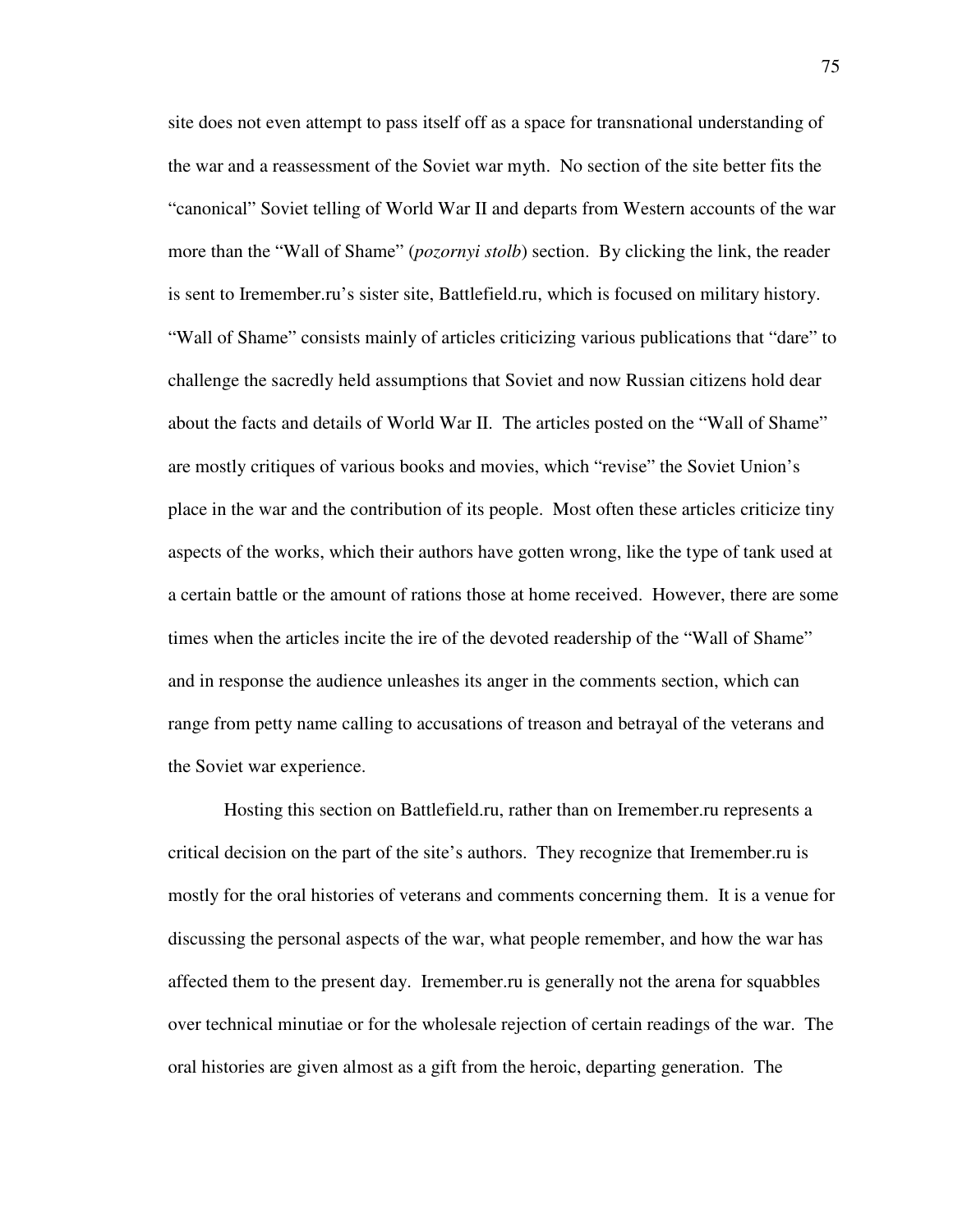interviewers are always quite thankful for the material and the audience responds similarly, with gushing comments thanking the veterans for their service. Even if individual interviews touch on some cultural sore spots, collectively the authority of the veterans safeguards the myth.

The "Wall of Shame," on the other hand, maintains a rather different dynamic. In this section, books, movies, and other "memory vehicles" are taken up in critical articles and their supposedly spurious accounts are torn apart. The works discussed are chosen not for their scholarly merit but rather for their "revisionist" approach concerning the war and are presented as objects for public shaming. As a result, the audience plays into the section's authors' thought processes and viscerally rejects any work that seems to infringe upon the "clean," "canonical" telling of the war that the audience grew up with.

Even the titles of the threads on the "Wall of Shame" indicate an inflexibility and lack of meaningful dialogue concerning Russia's role in the war. One thread concerning the American film *Enemy at the Gates* (dir. Jean-Jacques Annaud, 2001) is titled "Idiotism at the Gates: Americans won't notice, Russians won't forgive" (*Idiotizm u vorot: amerikanets ne zametit, russkii ne prostit*). Such an incendiary title makes clear that the "Wall of Shame" works to preserve the discourse dominant in Russia and in the Soviet Union of the uniqueness of Russia's World War II experience, in terms of both of its heroism and its suffering. This discourse effectively cancels any informed, nuanced discussion of the role of the Allies and denies that those outside of Russia and the former Soviet Union can even *begin* to understand the Russian role in the war. Moreover, discussion of the Allies, like discussion of Stalin, is mostly absent, except in a specially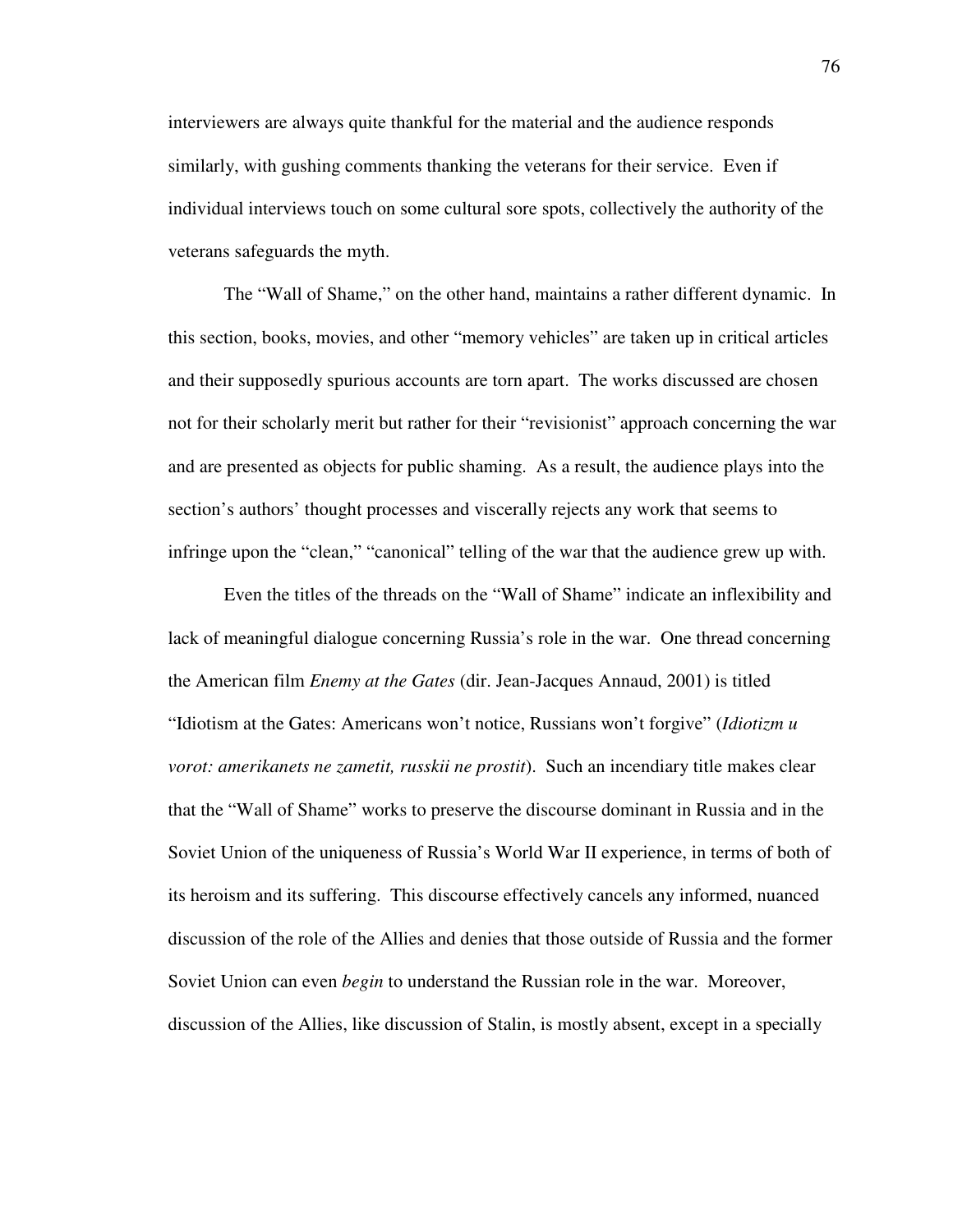designed thread on the "Wall of Shame." Through omission the authors of the site are able to contain and control the discourse concerning the war.

While almost every other section of the site is at least partially translated into English, the "Wall of Shame" is only available in Russian, obstructing access to its materials for "outsiders." Such strategy allows for often unchecked free-for-all attacks on the "blackeners of Russia," typical of the Russian blogosphere. Even more telling is the approach of the authors to the criticized material and to the assumed audience. In the good old Soviet tradition, the articles criticize works that the audience most likely has not read. <sup>45</sup>

 The choice to have this section of the website only in Russian and thus inaccessible to the wider global audience is motivated more than a desire to retain a particular telling of the war mythology. Rather, it provides a forum where the new Russian patriotism can be exercised and where "mistakes" made both within Russia and in the West concerning important details of the war can be "corrected." One of the most debated of these "revisions" concerning the war narrative in post-Soviet Russia is the technological inferiority and overall military unpreparedness of the Red Army at the beginning of the war. The Soviet war narrative maintained that the Red Army was ready to take on the Nazis from the beginning and that only Germany's "treacherous" attack detained the Soviet offensive.<sup>46</sup> However, in actuality the Red Army was left with nearly no experienced leadership following Stalin's senseless massacre and purge of the officer

 $\overline{a}$ 

<sup>&</sup>lt;sup>45</sup> In contrast, a similar section which is hidden on the English version of the site under "Analytics" takes care to quote the criticized original extensively, provide publishing information, and even post photocopies of specific pages. This different treatment most likely has to do with a different presumed audience (international users) and a concern with presenting a more objective (and civilized) external image. See, http://english.battlefield.ru/analytics

<sup>46</sup> See, for example, the Chapter "Strengthening of the Country's Defense" in the *Great Patriotic War of the Soviet Union, 1941-1945*; http://militera.lib.ru/h/gpwsh1/01.html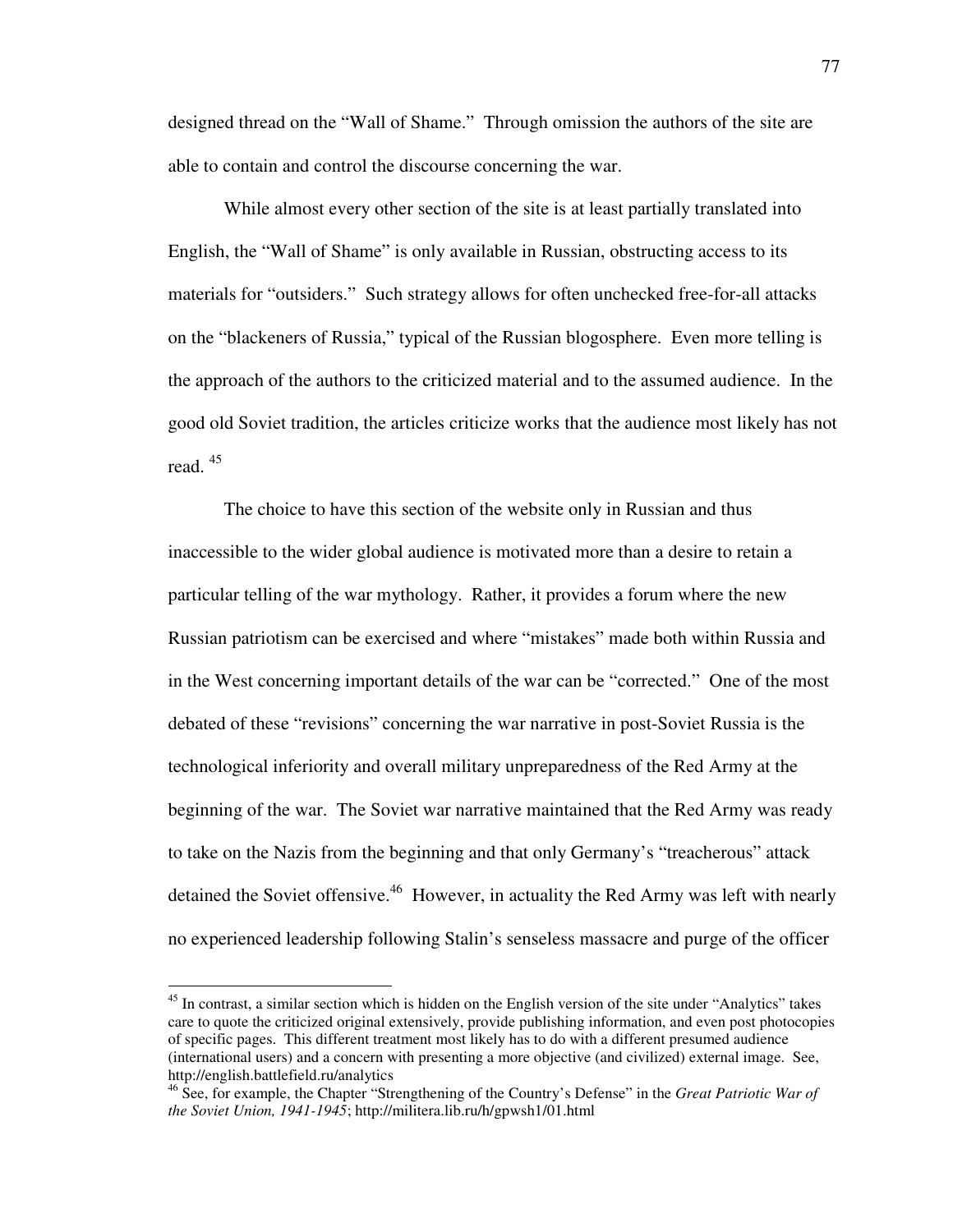corps on the eve of the war, while Soviet military hardware was at times not as advanced as that of the Germans or other European countries and lend-lease from the Americans was critical for the Soviet Army to survive the early years of the war.

 Looking closely at the "Wall of Shame" section and the material posted one sees that the majority of the articles concerns obscure Russian books on very technical aspects of fighting the war and the occasional Hollywood film. For example, an article "Zefirov Syndrome" (*Sindrom Zefirova*), deals with the issue of Soviet air power. The article is a review of the book *Laptezhnik versus Black Death* (*Laptezhnik protiv chernoi smerti*) by Mikhail Zefirov and Dmitrii Degtev, which details the founding and development of German and Soviet ground attack aviation. This is seemingly a topic only of interest for war buffs and does not seem to have greater implication beyond those most interested in the technical details of the war, the main audience of Battlefield.ru. However, the vitriol present in the article's critique of the book and the additional rebukes of the book in the comments section demonstrate that "Wall of Shame" transcends the technical aspects of the war and is more concerned with provoking bouts of collective bashing. One commenter known as Mik writes that, as he was reading this "nonsense, the whole time wanted to ask the author, if everything was so bad for us and so great for the Germans. So then why did we win the war?" This comment has received five positive votes. Other comments which garnered high praise in terms of positive votes include one from a site user known simply as C, who wrote that "Zefirov specializes in praise for the valiant Luftwaffe" and that "Zefirov and Co. ought to be institutionalized" (C, *Sindrom Zefirova*  comments section). Yet another commentator known as Slava notes that for Zefirov there was "obvious love at first sight for the Luftwaffe" (Slava, *Sindrom Zefirova*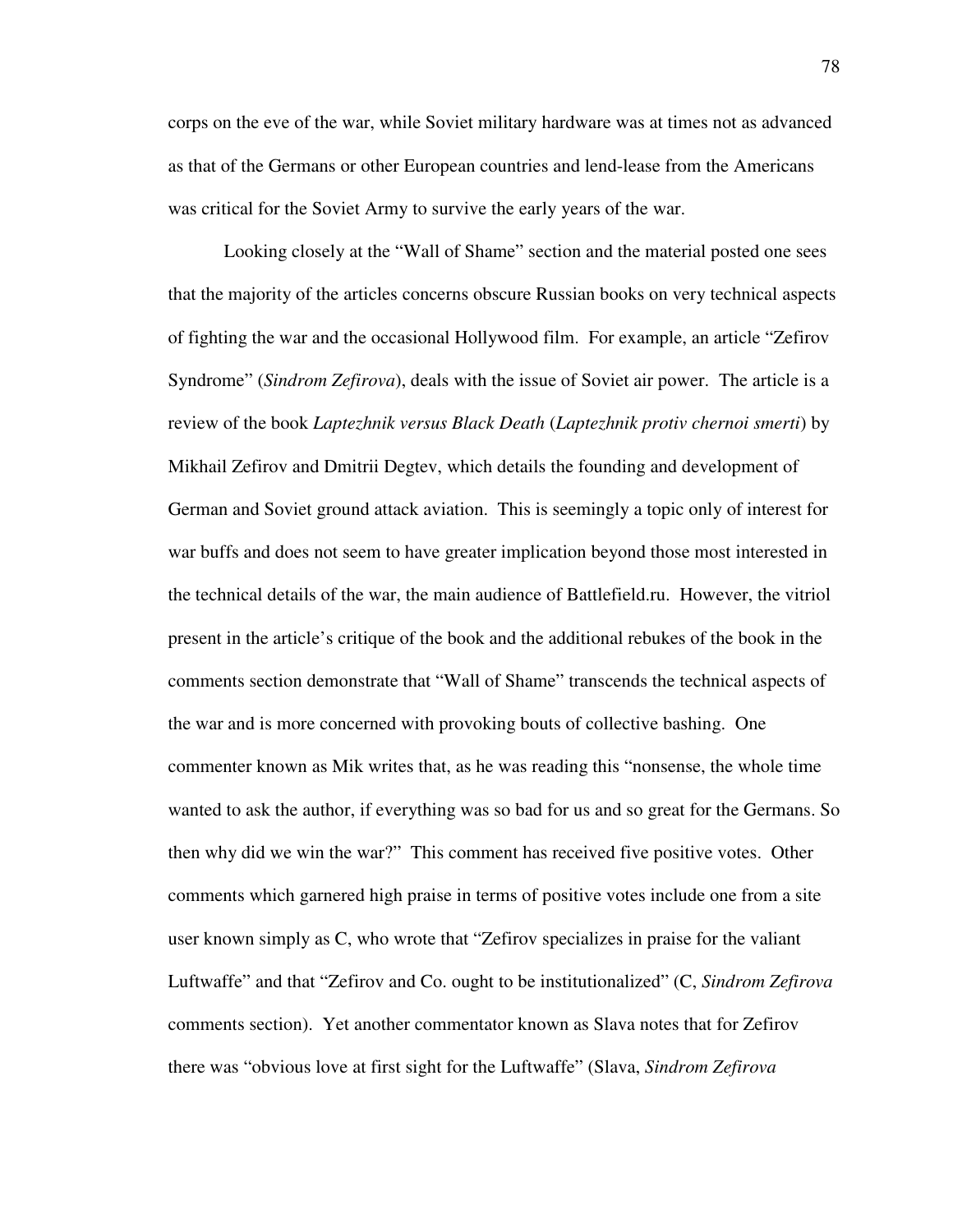comments section). $47$  These comments and the praise they receive from fellow site users show just how impervious to criticism some aspects of the Soviet war victory are. It appears that anything claiming that the Germans possessed superior technology or organization must be summarily castigated, while cheap shots and crass humor receive many plaudits. One must wonder if the commenters have even read Zefirov's book or are merely responding to a spiteful, biased retelling of it.

 It would be misrepresentative to mention only those who agree with the site authors' criticism of "revisionism." The users who post more balanced comments often write in a much more civil tone than the others mentioned above. For instance there is more often than not correct spelling and syntax in these comments, which is not always the case in those that passionately attack the "revisionists." In addition these comments in support of the criticized work, in this case Zefirov's book, often try to get past ad hominem attacks on the author in order to speak about the argument, rather than the person. A site user called Anantoly [sic] asks simply if the author of the article could "point to a place in the article [criticizing Zefirov], where he substantiates his claims." In another comment Anantoly writes incredulously, "where do you find criticism of our [Soviet] technology and praise for the Germans? Then show the paragraphs and pages. And then you would not need to launch baseless accusations" (Anantoly, *Sindrom zefirova* comments section). However, all of this advocating for documentary proof and citations merely results in other users giving his comments negative votes. There is no clamoring for the article's author to do real research or foster discussion on the topic at hand, with two equal sides substantiating their arguments. The dominant motivation of

 $\overline{a}$ 

<sup>47</sup> To view the article and the full comments section *Sindrom Zefirova* see, http://www.battlefield.ru/zefirov-sindrom.html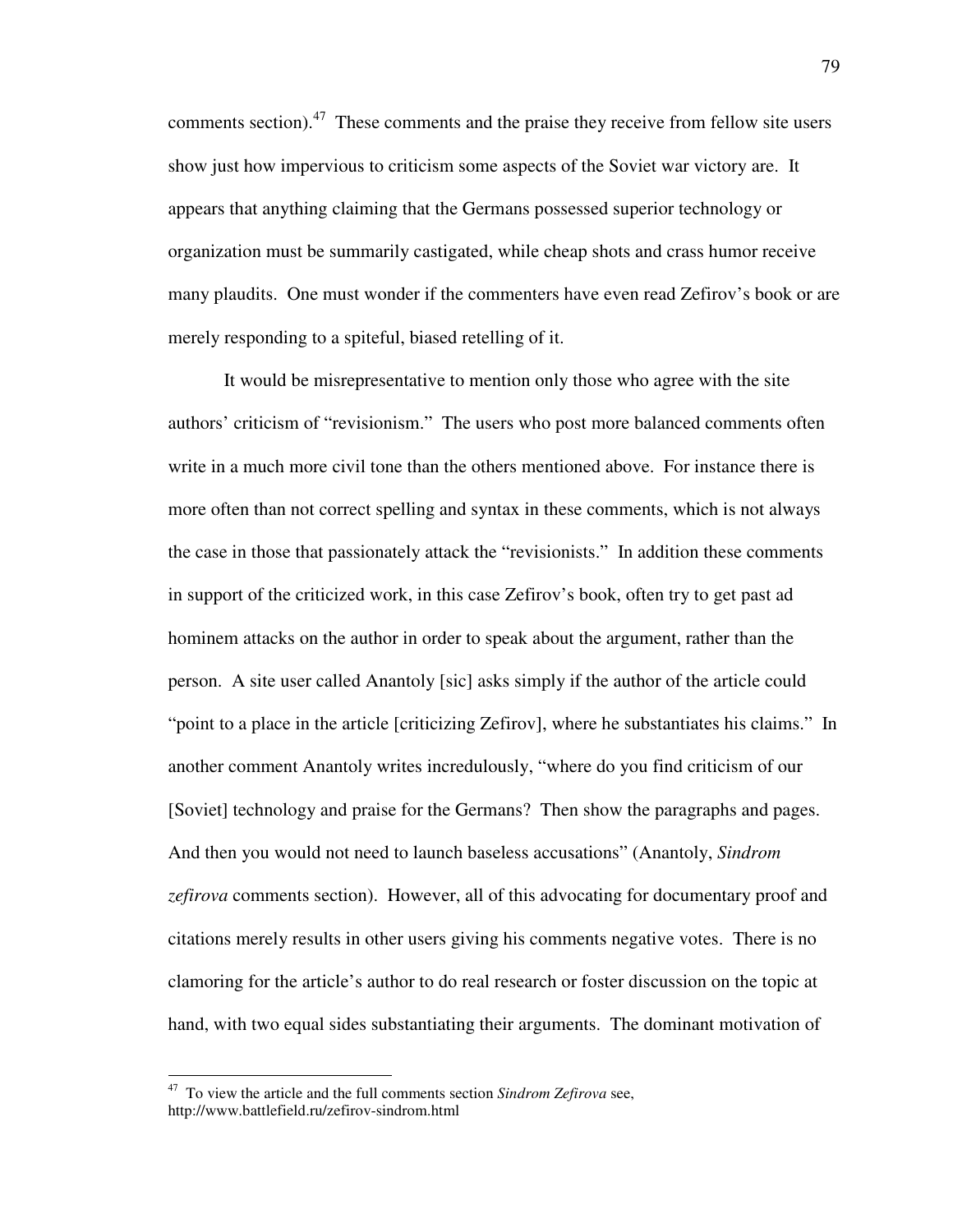the website's users is to trample any attempts to denigrate the greatness of the Soviet Union and its contributions to victory over Germany.

The function of the "Wall of Shame" as well as Iremember.ru as a whole is to allow for discussion on some of the most important, foundational events in the making of Soviet and Russian identity. To discuss the meaning of the Great Patriotic War is to discuss what it meant to be Soviet or means to be Russian. Thus, the oral histories on the website showcase the diversity of experiences and opinions of veterans and survivors of the war, but any criticisms of the "canonical" war myth in their interviews are often limited. The interviews mostly just exist as individual moments that make up a greater epic story of the Soviet Union and by extension Russia's victory in the war. Moreover, the "Wall of Shame" provides an outlet to discuss works that offer revised views of the war myth and to have discussions about those works. But the comments section tends to mainly be a forum for baseless accusations and finger pointing over allegedly spreading falsehoods about the true story of the Great Patriotic War, and any real attempt to discuss the issues and details surrounding the war are quashed. As a result, the state-sponsored website gives the promise of an open forum and place to see individual war memories, but in final analysis the material on the site mostly repeats the "canonical" war myth of Stagnation and does very little to accept—or impartially discuss—the criticisms of the war myth which came out during the 1980s and 1990s.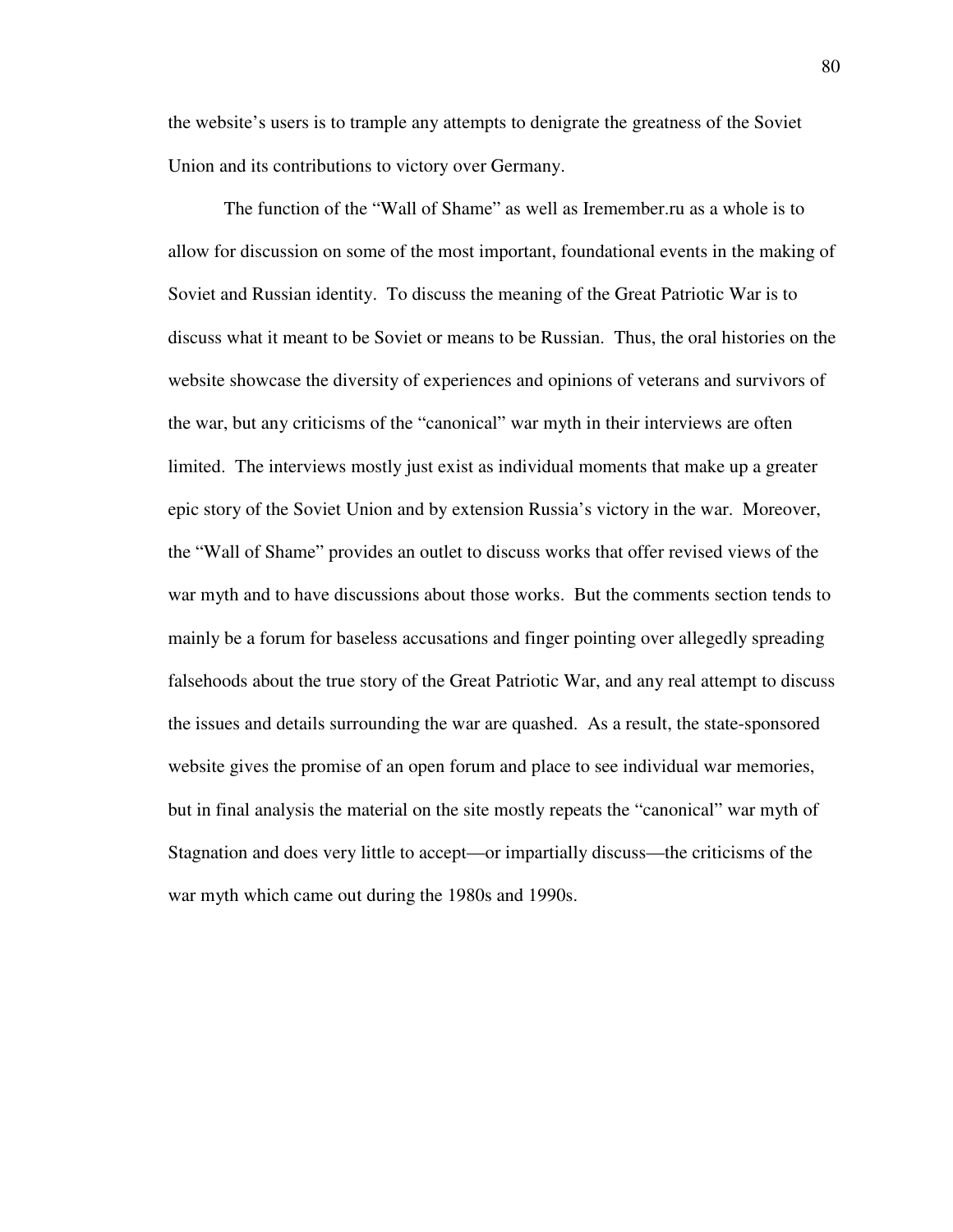#### **Conclusion**

 In this thesis I have attempted to chart the evolution of the myth of World War II in the Soviet Union and in Russia, from the early commemorations during the war to the present day Russian Federation and on the Internet. The Soviet government's control over discourse and its promotion of a certain version of the events and meaning of the war led to the development of a large war cult which reached its zenith during the stagnation era. At that point in time, Soviet citizens and authorities viewed the war as a "sacred" event, bonding all Soviet citizens and the Communist Party together. As a result any challenges to the state's telling of the war myth received almost no public attention or were met with hostility.

However, in the tumultuous years that marked the end of the Soviet Union and the beginning of the independent Russian Federation, alternative memories and opinions of the WWII mythology were finally able to gain credence. Newly publicized information about the darker aspects of Soviet wartime policies and events nearly destroyed for many Soviet citizens their pristine view of the victory in World War II, and with it the view of a united Soviet people with a sense of purpose. When Vladimir Putin took office in 2000, he inherited a country that had suffered through a decade of crisis and had lost any semblance of a unified national identity. Thus, in an attempt to forge a new sense of national unity—one that was conceptualized as a yearning for a "Great Russia"—he and his administration set about elevating certain symbols and events to new heights as a means of constructing a new Russian identity and connecting this myth with Putin's own policies and leadership style.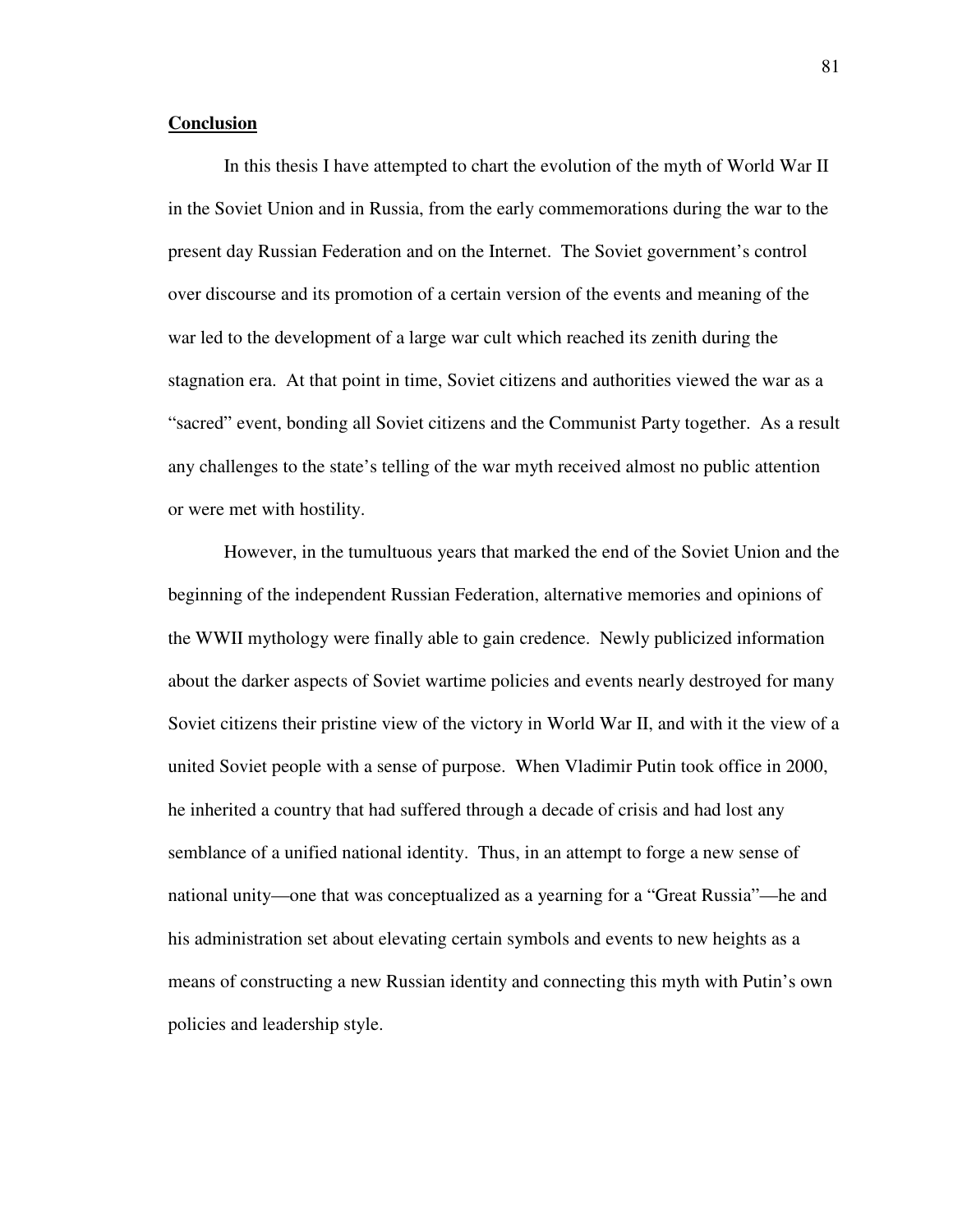In Putin's Russia no event garners more attention and care than the commemoration of World War II and the meaning of victory. The revival of the war myth, which derives mostly from the "canonical" narrative of the 1970s, is an attempt to connect the most important event in Russia in the twentieth century, World War II and the generally favorably viewed period of stagnation with Russia today, building a new Russian identity from aspects of the Soviet past. In this version of historical narrative, that past was reviled and its memory destroyed in the 1980s and 1990s. As Serguei Oushakine writes in his aptly titled book *The Patriotism of Despair: Nation, War and Loss in Russia*, there is a "post-Soviet tendency to achieve a sense of belonging by framing the nation's history as one of experienced, imagined, or anticipated traumatic events" (5). In terms of sheer brutality and scale, World War II stands as the most traumatic event in recent Russian history, making it the obvious choice as the paramount event used by the Putin administration for creating a sense of unified national identity in the Russian Federation. However, unlike the events which Oushakine describes as unifying, such as the Afghan and Chechen wars, there is not only despair attached to the memory of WWII; in fact despair is quite a small portion of the war memory overwhelmed by the sense of accomplishment the war provides the population. As a result, the state has and continues to utilize the memory of the war as a *unifying* event and as a *mobilizing* event, carrying with it a sense of national purpose and destiny, which have been lacking since the end of the Soviet Union.

The myth of course cannot just stay exactly the same as it was under the late socialism, Russia and the world have both changed significantly and the myth has to take those changes into account. This thesis explored how the myth has been adapted for the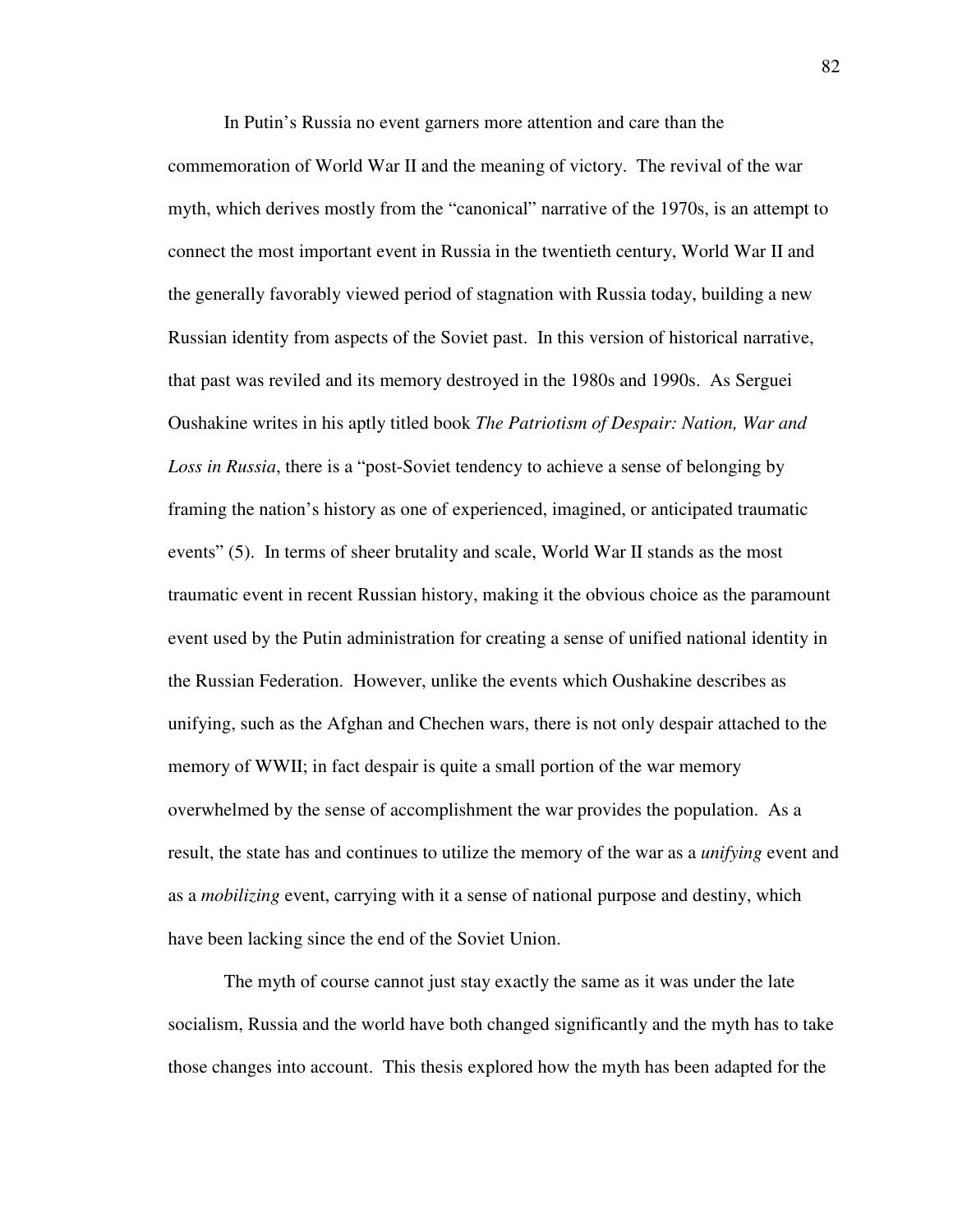Internet, a medium that had not reached Russia when the Soviet Union collapsed. The case of the state-sponsored Iremember.ru represents, in many ways how the myth maintains certain elements from the 1970s, but also changes to deal with the facts that came to light in the late 1980s and 1990s. The veterans' oral histories, the focus of Iremember.ru, are a means of showing independent views and voices from those who experienced the war. Allowing the veterans to air opinions on everything from Stalin to the quality of food at the front is a means of heading off criticism that the state-sponsored site merely parrots the "official" telling of the war myth.

However, criticisms present in the oral histories are generally innocuous and do not challenge any of the most sacred truths of the "canonical" war myth. Moreover, the oral histories bolster the "canonical" war myth, recreating the epic telling of the war, with a myriad of details, through the many, varied voices of the veterans. On the surface, Iremember.ru acts a "public sphere," a place of negotiation which "usually lies between private discourse and official culture," since it allows for commentary from users along with the different voices of the veterans (Stites 175). However, it is clear that state sponsorship heavily weighs on the material put on the site, which acts as a tool of revitalizing the "canonical" war myth of stagnation for use in the new Russia. There is no true dialogue on Iremember.ru and the resulting site is another means of state control over discourse concerning the memory of World War II and with it, the complex Soviet past.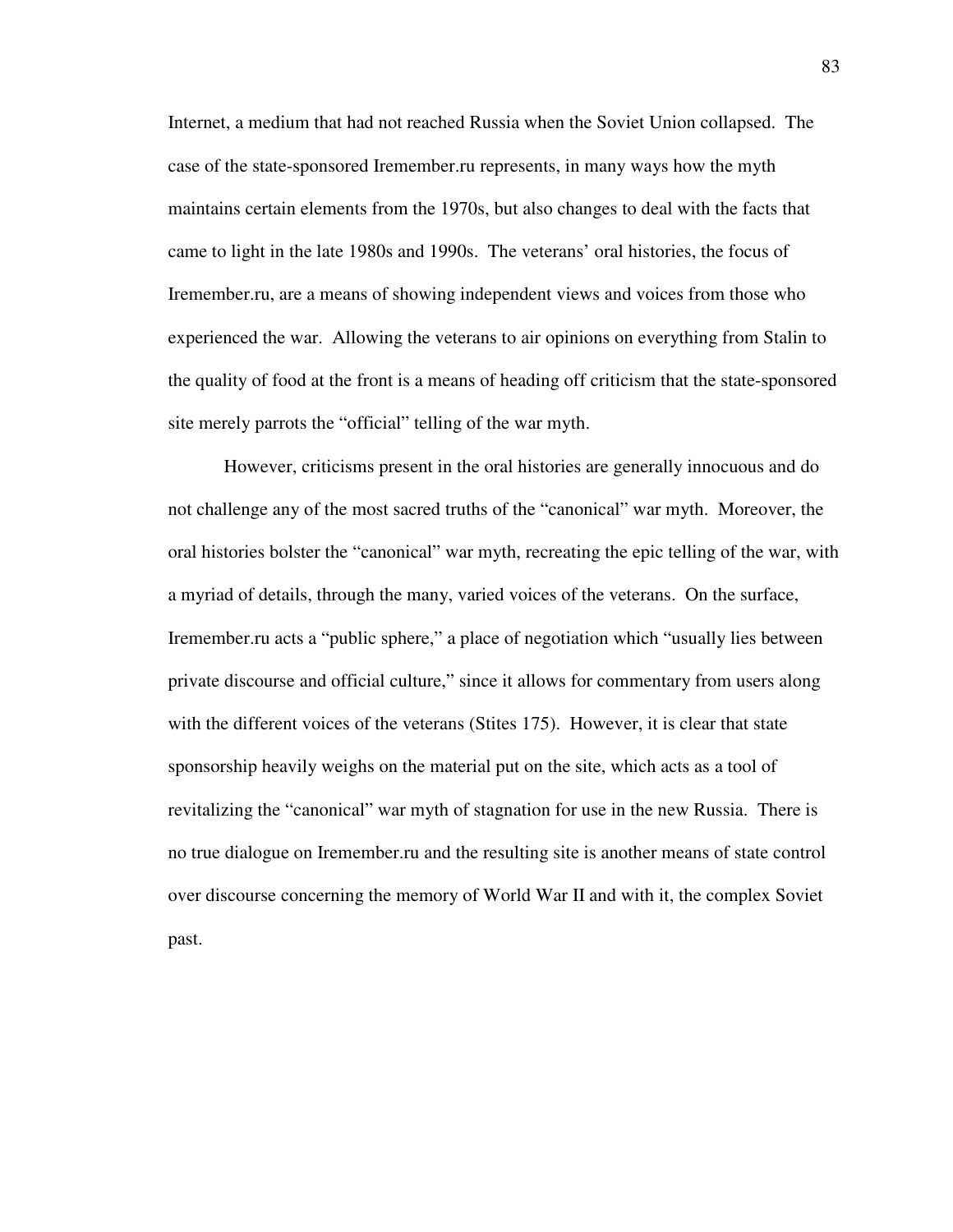## **Appendix A: Table of Contents of** *The Great Patriotic War of the Soviet Union, 1941- 1945. A Short History*

С О Д Е Р Ж А Н И Е

Введение [5] Накануне войны Глава первая. Развязывание империалистами второй мировой войны 1. Нарастание военной опасности. Борьба СССР за мир [15] 2. Начало второй мировой войны [24] 3. Подготовка Германии к войне против СССР [30] Глава вторая. Советский Союз перед Великой Отечественной войной 1. Укрепление обороноспособности страны [38] 2. Обеспечение безопасности границ СССР [43] 3. Советские Вооруженные Силы [47] В тяжелую пору Глава третья. Срыв плана **«**молниеносной войны**»** 1. Вероломное нападение на СССР [55] 2. Программа мобилизации всех сил страны на разгром врага [64] 3. Смоленское сражение [69] 4. На подступах к Ленинграду [75] 5. Сражения на юге [81] Глава четвертая. Превращение страны в единый военный лагерь 1. Укрепление Вооруженных Сил [88] 2. Перестройка народного хозяйства [91] 3. Развертывание борьбы в тылу врага [99] Глава пятая. Великая битва под Москвой 1. Героическая оборона столицы [104] 2. Контрнаступление Красной Армии под Москвой [117] 3. Общее наступление Красной Армии зимой 1942 г. [125] 4. Первое крупное поражение фашистской Германии во второй мировой войне [129] 5. Сплочение свободолюбивых народов [132] Глава шестая. Сражения летом и осенью **1942** года 1. Положение на фронтах и планы сторон [139] 2. Оставление Крыма [140] 3. Неудача советских войск под Харьковом [144] 4. Бои под Воронежем и в Донбассе [146] 5. Сталинградская битва. Героическая оборона [149] 6. Сражения на Северном Кавказе [159] Глава седьмая. Мобилизация сил тыла в **1942** году 1. Создание слаженного военного хозяйства [164] 2. Военные будни советских людей [174] Военные действия на других театрах второй мировой войны [177] Итоги первого периода войны [182] Коренной перелом Глава восьмая. Великая победа в Сталинградской битве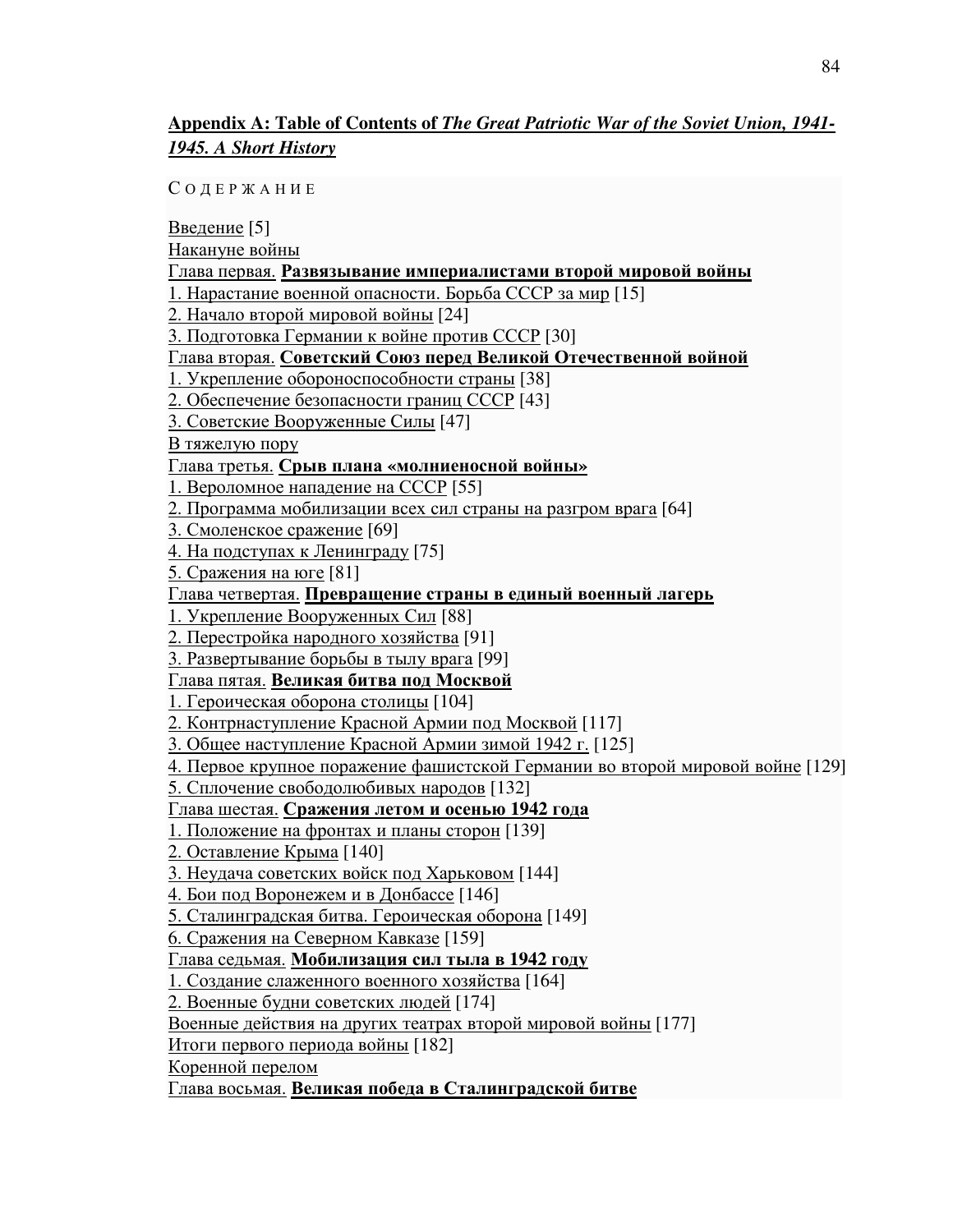1. Накануне контрнаступления [189]

2. Окружение врага [193]

3. Ликвидация окруженной группировки [198]

4. Значение победы под Сталинградом [200]

5. Начало массового изгнания захватчиков [202]

Глава девятая. На Курской дуге

1. Перед битвой [211]

2. Враг не прошел [217]

3. Сокрушительный удар [223]

Глава десятая. Битва за Днепр

1. Изгнание врага с Левобережной Украины и из Донбасса. Форсирование Днепра [231]

2. Освобождение Киева. Борьба за расширение плацдармов [238]

3. На центральном участке фронта. Начало освобождения Белоруссии [243]

4. Всенародная борьба на оккупированной территории [246]

Глава одиннадцатая. Новые успехи тыла**.** Дальнейшее укрепление

международного положения СССР

1. Героический труд советского народа [250]

2. Укрепление антифашистской коалиции [260]

3. Подъем национально-освободительного движения народов [264]

Военные действия на других театрах второй мировой войны в 1943 году [270]

Итоги второго периода войны [275]

Сокрушение фашистской Германии

Глава двенадцатая. Наступление Красной Армии зимой и весной **1944** года

1. Перед наступлением [281]

2. Сражения под Ленинградом и Новгородом [283]

3. Победа на Правобережной Украине и в Крыму [288]

Глава тринадцатая. На главном направлении

1. Планы сторон. Начало летне-осенней кампании 1944 г. [302]

2. Накануне операции «Багратион» [306]

3. Катастрофа вражеских войск в Белоруссии [310]

4. Конец хозяйничанья гитлеровцев на Украине [323]

Глава четырнадцатая. Освобождение советской Прибалтики

1. Положение в Эстонии, Латвии и Литве к осени 1944 г. [330]

2. Изгнание врага из Эстонии [334]

3. Завершение разгрома противника в Литве [335]

4. Латвия обретает свободу [337]

Глава пятнадцатая. На помощь народам Европы

1. Положение в Польше [341]

2. Разгром противника под Яссами и Кишиневом. Освобождение Молдавской ССР

и Румынии [346]

3. Освобождение Болгарии [358]

4. Помощь Словацкому восстанию [361]

5. Белградская операция [365]

6. Крах последнего гитлеровского союзника [368]

Глава шестнадцатая. Открытие второго фронта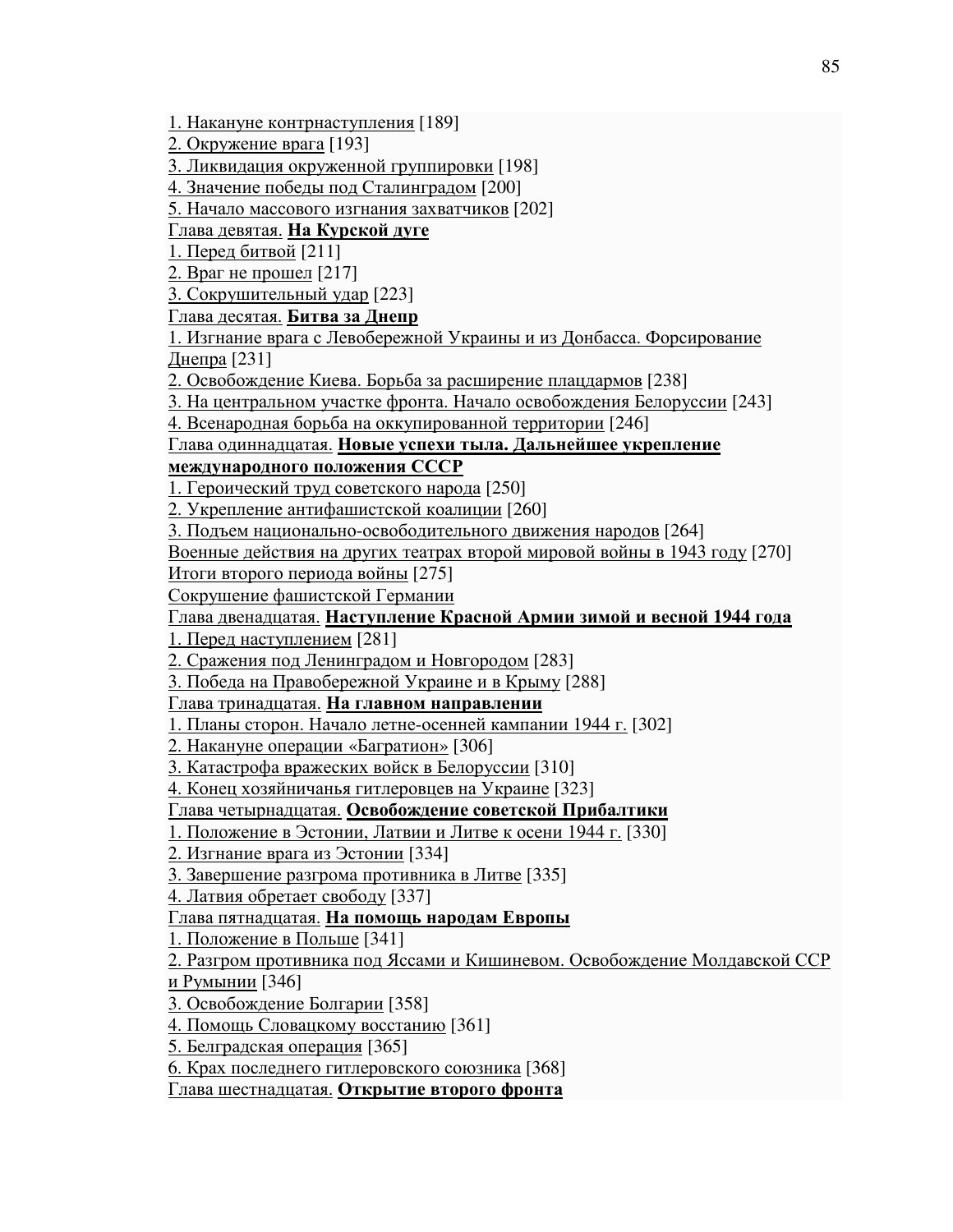1. Перед высадкой [376]

2. Боевые действия во Франции и в Бельгии [379]

Глава семнадцатая. Разгром врага в зимних сражениях **1945** года

1. Положение на фронте и планы сторон [386]

2. Освобождение Польши [390]

3. Победа в Восточной Пруссии [397]

4. На южных подступах к фашистской Германии [402]

5. Крымская конференция [412]

Глава восемнадцатая. Крах фашистской Германии

1. Разгром берлинской группировки [416]

2. Завершение освобождения Чехословакии [430]

3. Капитуляция врага [435]

### Глава девятнадцатая. Экономический фундамент новых побед**.** Идеологическая работа партии

1. Советская экономика на подъеме [439]

2. Восстановление народного хозяйства [445]

3. Жизнь и быт советских людей [448]

4. Идеологическая работа партии [450]

Глава двадцатая. Борьба СССР за демократический мир и международное сотрудничество

1. Советский Союз и организация послевоенного мира [458]

2. Поддержка Страной Советов борьбы народов Европы за независимость [461]

3. Потсдамская конференция [464]

Итоги третьего периода войны [467]

Поражение милитаристской Японии

Глава двадцать первая. Против дальневосточного агрессора

1. Военно-политическая обстановка [473]

2. Разгром Квантунской армии [479]

3. Значение победы Вооруженных Сил СССР на Дальнем Востоке [491]

Итоги и уроки войны

Глава двадцать вторая. Всемирно**-**историческая победа СССР

1. Главные итоги и важнейшие последствия войны [497]

2. Решающая роль СССР в разгроме фашистско-милитаристского блока [501]

3. Превосходство экономики, политического строя и идеологии социализма [504]

4. Рост боевой мощи Советских Вооруженных Сил [513]

5. Подвиг советских людей в тылу врага [529]

6. Коммунистическая партия — вдохновитель и организатор победы над

врагом [533]

Заключение [541]

Важнейшие даты [546]

Примечания

Перечень карт [556]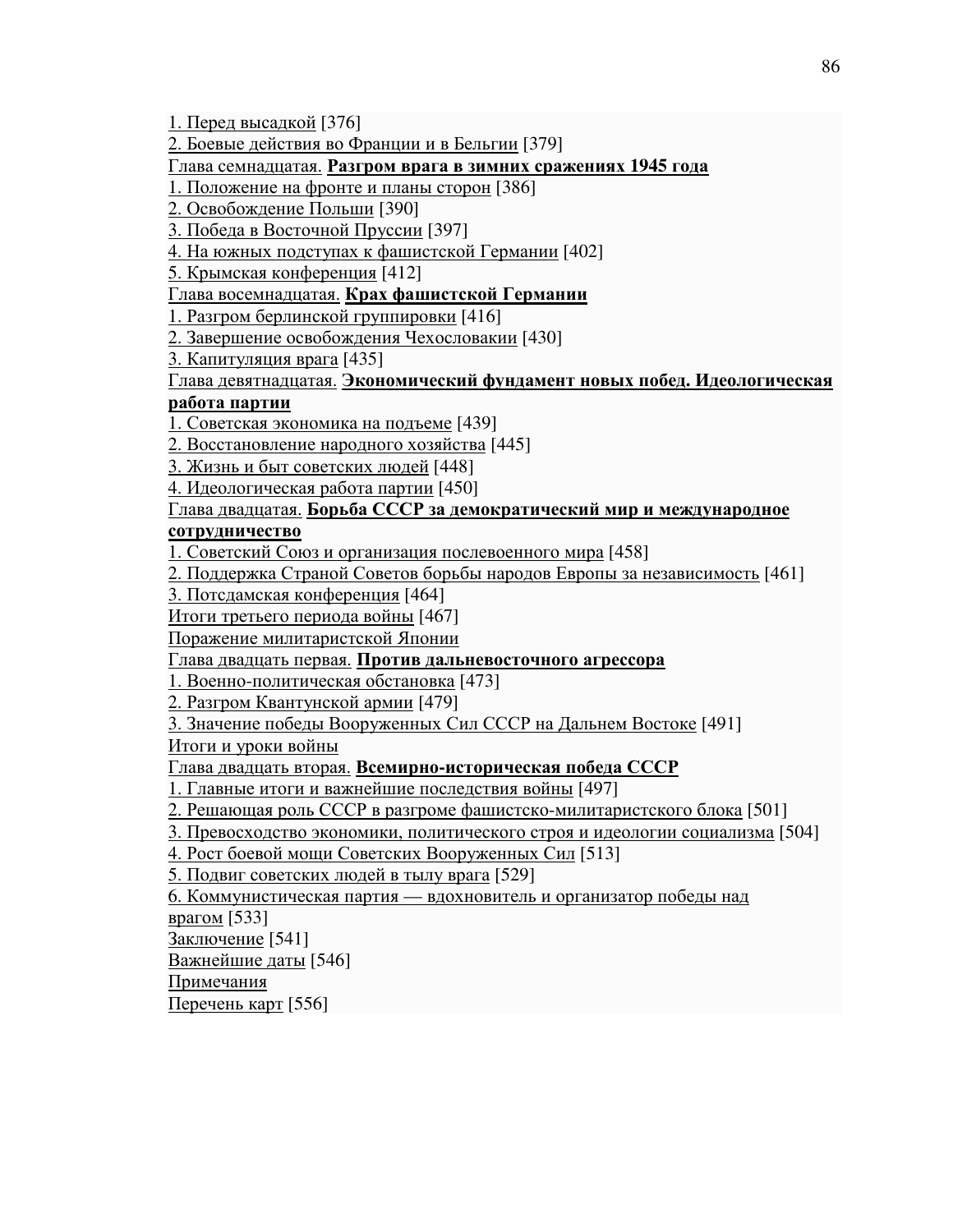## **Appendix B: A Sample of Questions Prepared for** *Soldatskie memuary* **by Konstantin Simonov**

# ВОПРОСЫ К.М.СИМОНОВА К ВЕТЕРАНАМ ВЕЛИКОЙ ОТЕЧЕСТВЕННОЙ ВОЙНЫ

Вопросы были составлены при работе на серией документальных фильмов "Солдатские мемуары" для записи воспоминаний полных кавалеров ордена Славы - См. К. Симонов Солдатские мемуары. Документальные сценарии. М., 1985. С. 311- 312.

1. Мирная предвоенная профессия, место рождения, условия жизни, состав семьи.

2. Какое участие в войне - на фронте и в тылу - принимали другие члены семьи.

3. Как и когда ушел на войну. В каких родах войск служил.

4. Где начал войну и где закончил.

5. Через какие населенные пункты и водные преграды пришлось пройти за годы войны в период отступления и в период наступления.

6. За какой подвиг и в каких обстоятельствах совершенный были получены награды.

7. Какая минута, день, событие были самыми трудными, тяжелыми, опасными. 8. В какой или в каких именно воинских частях воевал, на каком фронте и под командованием каких военачальников.

9. Был ли ранен, когда, где и сколько раз; как и кто оказывал медицинскую помощь, в каких госпиталях и медсанбатах он лечился, кого запомнил из лечивших его людей в стационаре и в дороге, на санитарных летучках, в санитарных поездах. Куда именно был ранен, в свою или в другую часть возвращался после ранения на фронт.

10. Когда и откуда писал домой, что сообщал о себе.

11. Когда и какие получал известия из дома.

12. Кто из семьи во время войны был убит или ранен на фронте, кто из семьи отличился на фронте или работая в тылу.

13. Какая немецкая техника противостояла солдату в боях, с чем он сталкивался.

14. Какая наша техника на земле и в воздухе поддерживала солдата в разное время войны: авиация, артиллерия, танки, "катюши" и все другие средства поддержки.

15. Участвовал ли в разведке, во взятии "языков" и в других операциях, связанных с проникновением в тыл врага.

16. Вопросы о пленении немцев, о первом пленном немце, которого увидел солдат, о его отношении к этим пленным.

17. Были ли встречи с партизанами. Участвовал ли в партизанской войне.

18. Что запомнилось из встреч с населением во время отступления, во время пребывания в прифронтовых населенных пунктах, во время пребывания в прифронтовых населенных пунктах, во время наступления и встреч с освобожденными от оккупации жителями.

19. Какие трудности приносило солдату на войне каждое из четырех времен года: зима, весна, лето, осень - жара, дожди, снег, распутица.

20. Как снабжали солдата, что для него значили хлеб, горячая пища, наркомовская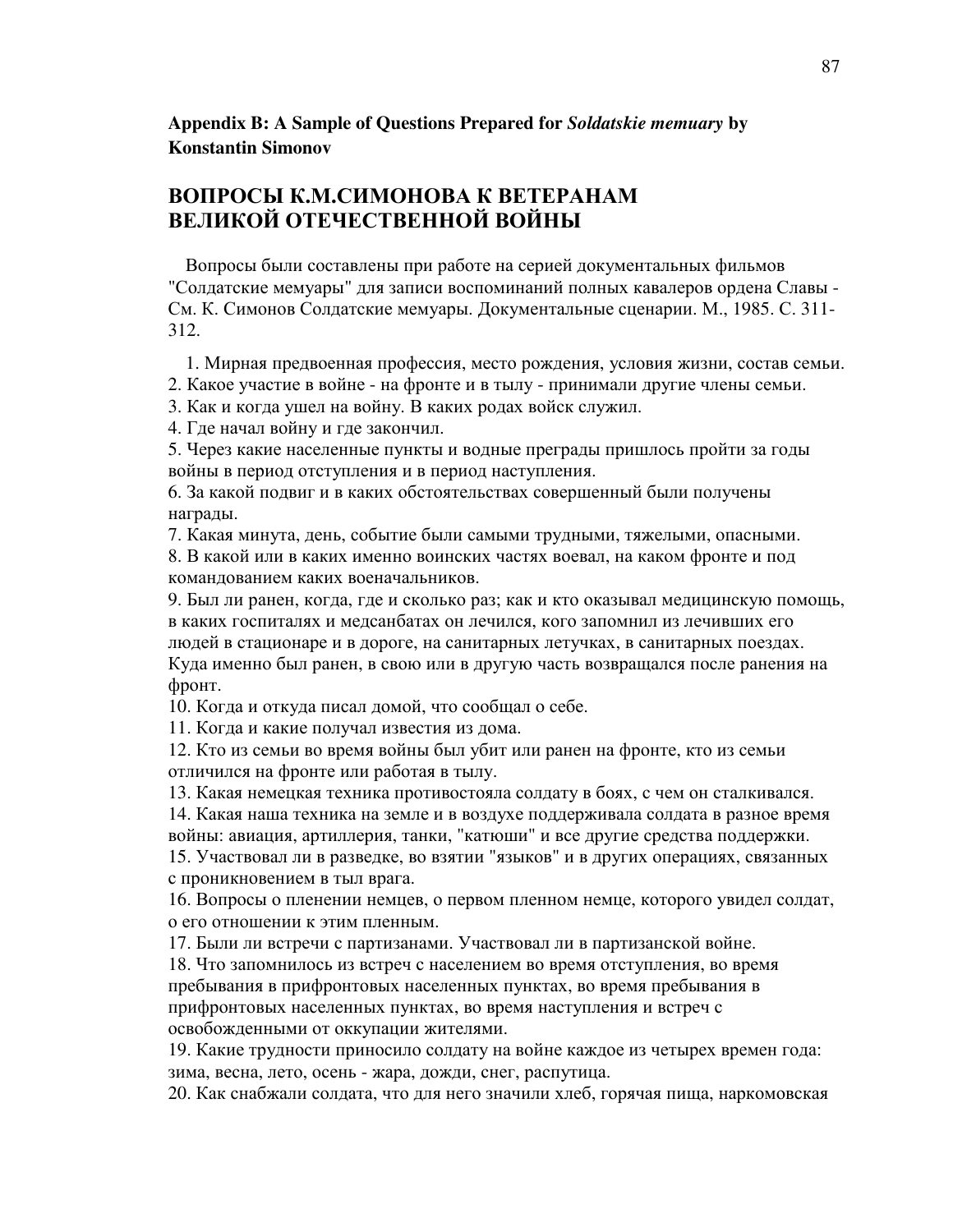норма, табак.

21. Где и как и сколько приходилось спать солдату.

22. Где, когда и сколько приходилось отдыхать.

23. Сколько верст или километров прошел, по его мнению, за время войны, сколько и на чем проехал.

24. С какими развлечениями в минуты и часы отдыха приходилось встречаться солдату за годы войны: песня, выступления артистов, концерт фронтовой бригады. 25. Что в разное время войны думал солдат о будущей победе, что он думал о времени ее.

26. Что думал солдат о Москве в тот период, когда к ней подходили немцы.

27. Что думал о Ленинграде в период его блокады.

28. Что думал о Сталинграде в период Сталинградской битвы и какое первое впечатление произвели на него разгром немцев под Москвой, под Сталинградом и на Курской дуге.

29. Где был солдат в День Победы, что делал и что чувствовал.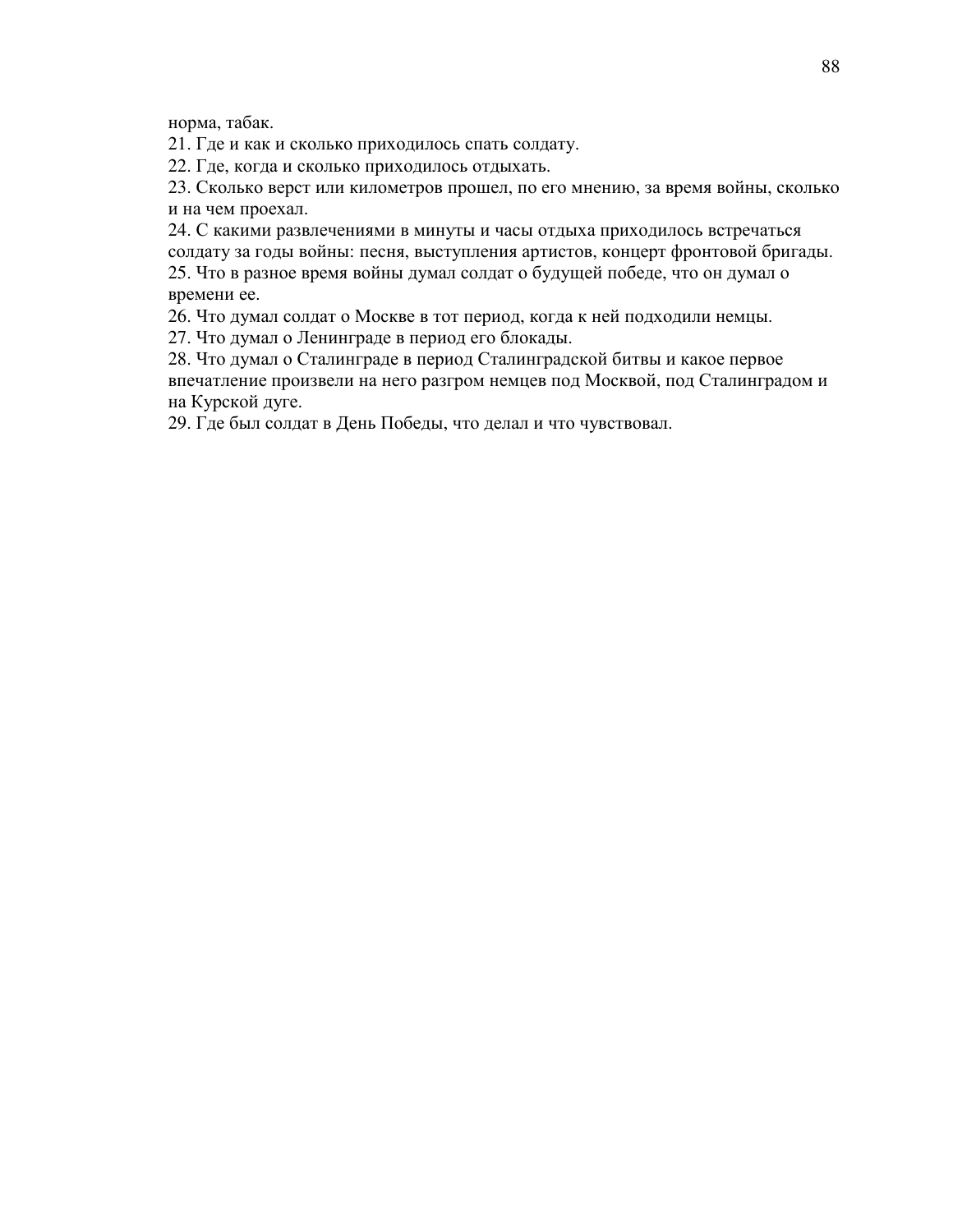### **Appendix C: Questions for Oral History Interviews on Iremember.ru**

1. В стране было ощущение надвигающейся войны? Из чего оно складывалась? Частные разговоры? СМИ? Политзанятия?

- 2. Когда Вы ушли на войну?
- 3. Чем Вы были вооружены?
- 4. Вы помните Ваш первый бой?
- 5. Вы помните первого увиденного Вами немца?
- 6. Какое было отношение к партии, Сталину, патриотизму?
- 7. Как Вы поступали с пленными?
- 8. Какое у Вас было личное оружие?
- 9. Было ли вам тогда известно о гигантских потерях Красной Армии?

10. Каково было настроения в тылу и на фронте, особенно в период кризисов: июль-октябрь 41, июль-октябрь 42?

11. Каково было отношение к старшим офицерам, к среднему командному звену, настроение в среде его уровня. отношение непосредственно к высшим руководителям (Сталин, Жуков, Молотов и т.п)?

12. Состояние глубокого тыла, промышленность, обыватели - моральное состояние, мысли, чувства. Случаи гражданского неповиновения. Спекуляция, воровство. Соблюдение режима особого положения.

13. Как Вы сейчас относитесь к бывшим противникам? Если был у него какой горький случай, то что бы он сделал, если бы такого же немецкого 80-летнего старика привели и посадили рядом с ним?

14. Тяжело ли было возвращаться с войны? Как встречали? Как проходила реакклиматизация?

15. Какое было взаимоотношение с мирным населением в освобожденных странах?

- 16. Посылали ли посылки домой из Германии?
- 17. Что было самым страшным на фронте?
- 18. Как мылись, стирались?
- 19. Выдавался ли сухой паек и что в него входило?
- 20. Были ли какие-то приметы, предчувствия?
- 21. Чем Вас кормили?
- 22. Как Вы относились к немцам?
- 23. Наших убитых как хоронили?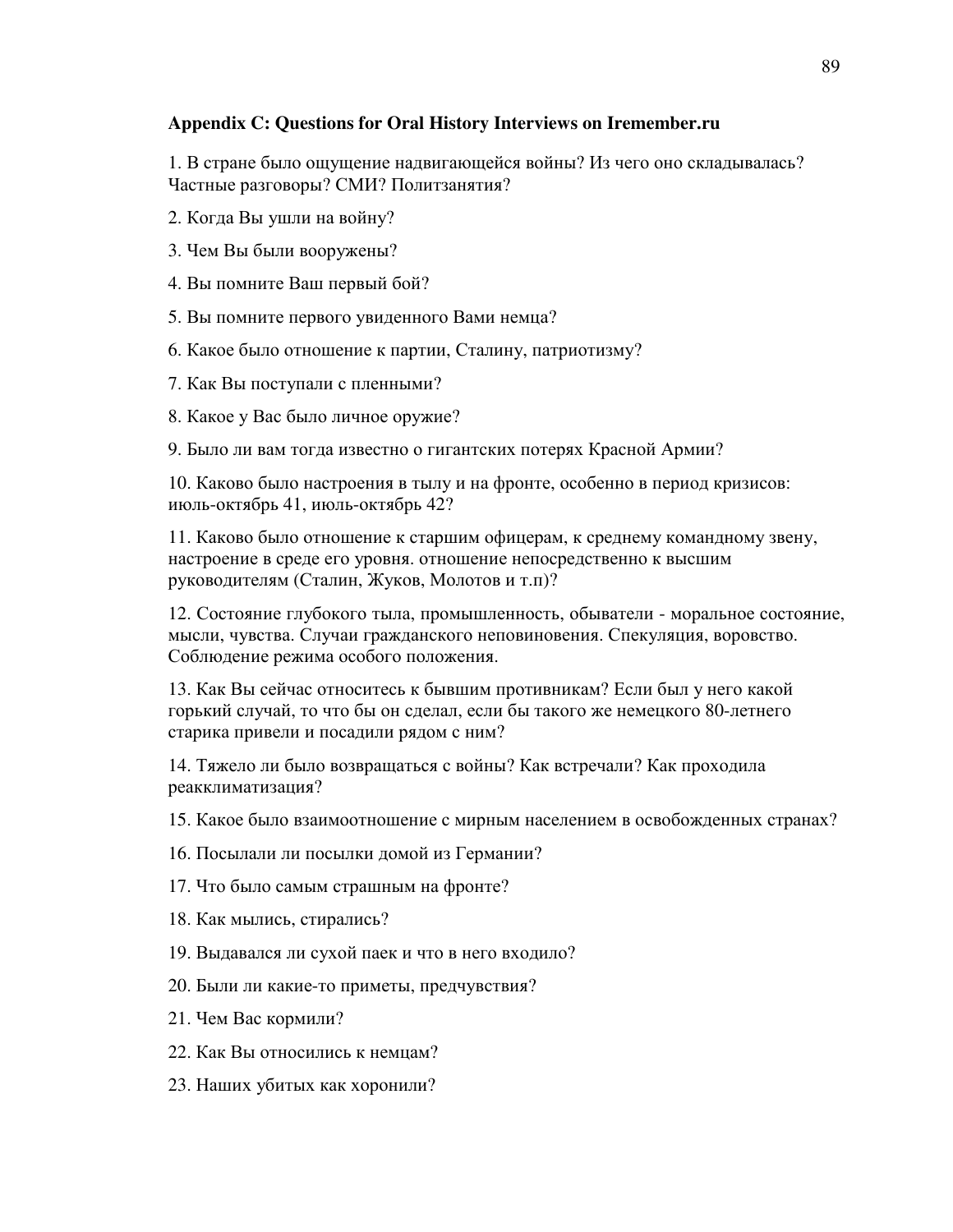24. Женщины у Вас были в части? Как к ним относились?

25. Были ли вы все время убеждены в неминуемом поражении немцев и в своей победе?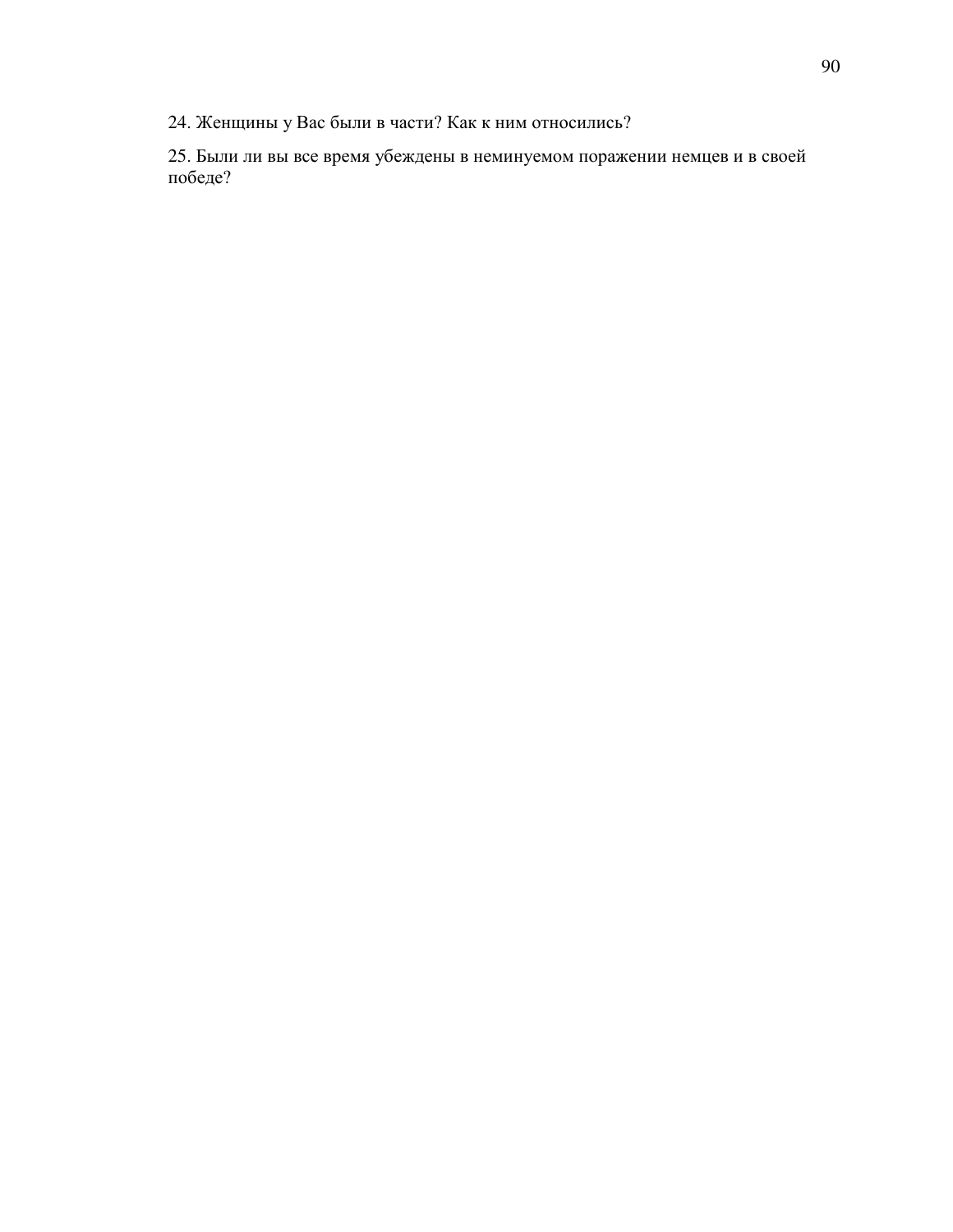#### Works Cited

- Aleksandrov, Aleksandr (1941). "Sviashchennaia voina." Words by Vasilii Lebedev- Kumach. http://www.marxists.org/history/ussr/sounds/lyrics/sviashchennaia vojna.htm
- Andreev, Vasilii Nikolaevich. Interview by Nikolai Chobanu. *Iremember.ru*. Rospechat', 2011. Web. 5 Jan. 2012.
- Averbukh, Boris Iakovlevich. Interview by G. Koifman. *Iremember.ru*. Rospechat',

2011. Web. 4 April 2012.

Azhaev, Boris. *Daleko ot Moskvy*. Moscow: *Novyi Mir*, 1948.

Babaevskii, Semen. *Kavaler zolotoi zvezdy.* Moscow: *Sovetskii pisatel'*, 1947-48.

*Ballada o soldate*. Dir.Grigorii Chukhrai. Mosfilm. 1959.

Bakhtin, Mikhail. *The Dialogic Imagination.* Trans. Michael Holquist and Caryl Emerson. Austin: University of Texas Press, 1981.

Bodyrev, Evgenii. *Battlefield.ru*. Rospechat', 1998. Web. 5 Apr. 2012.

Brudny, Yitzhak. *Reinventing Russia: Russian Nationalism and the Soviet State, 1953-*

 *1991*. Cambridge: Harvard University Press, 2000.

- Bruggeman, Karsten and Andres Kasekamp. "The Politics of History and the "War of Monuments" in Estonia." *Nationalities Papers* 36.3 (2008): 425-448.
- Burke, Peter. "History as Social Memory."*Memory. History, Culture and the Mind*. Ed. Thomas Butler. Oxford: Basil Blackwell Ltd, 1989. 97-113.
- Clark, Katerina. *The Soviet Novel: History as Ritual*. 3<sup>rd</sup> ed. Bloomington: Indiana University Press, 2000.
- Confino, Alon. "Collective Memory and Cultural History: Problems of Method." *The American Historical Review* 102.5 (Dec 1997): 1386-1403.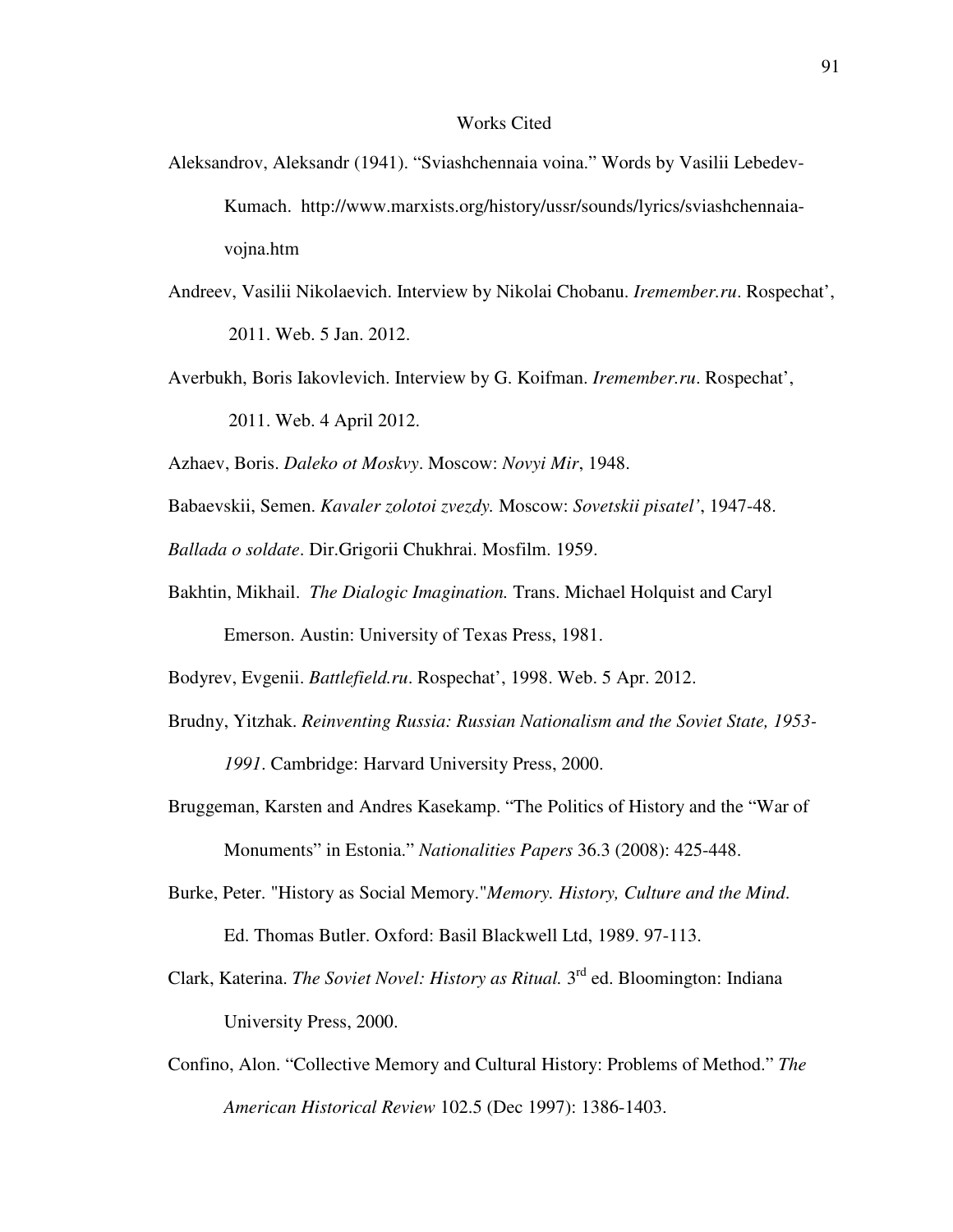Corney, Frederick. *Telling October: Memory and the Making of the Bolshevik Revolution.*  Ithaca: Cornell University Press, 2004.

Drabkin, Artem. *Iremember.ru*. Rospechat', 2000. Web. 5 Apr. 2012.

- ---. "Neskol'ko slov o predmete 'Ustnaia istoriia," http://iremember.ru/dopolnitelnie materiali/artem-drabkin-neskolko-slov-o-predmete-ustnaya-istoriya.html
- Dubin, Boris. "'Krovavaia' voina i 'velikaia' pobeda." *Otechestvennye zapiski* 5.19 (2004); http://www.strana-oz.ru/?numid=20&article=937
- ---. *Zhit' v Rossii na rubezhe stoletii: Sotsiologicheskie ocherki i razrabotki*. Moscow: Progress-Traditsiia, 2007.
- Edele, Mark. "Soviet Veterans as an Entitlement Group, 1945-1955" *Slavic Review* 65.1 (Spring 2006): 111-37.
- *Enemy at the Gates*. Dir. Jean-Jacques Annaud. Paramount Pictures, 2001.
- *Front bez flangov*. Dir. Igor' Gostev. Mosfilm. 1975
- *Front v tylu vraga*. Dir. Igor' Gostev. Mosfilm. 1981.
- *Front za liniei fronta*. Dir. Igor' Gostev. Mosfilm. 1977.
- *Geroi Velikoi Otechestvennoi voiny*. All4heroes.ru, n.d. Web. 5 Apr. 2012.
- Gruntman, Mike. *Blazing the Trail: The Early History of Spacecraft and Rocketry*.

Reston: American Institute of Aeronautics and Astronautics Inc., 2004.

Hutchings, Stephen and Natalia Rulyova."Commemorating the Past/Performing the

- Present: Television Coverage of the Second World War Victory Celebrations and
- the (De)construction of Russian Nationhood." *The Post-Soviet Russian Media:*

 *Conflicting Signals*. Eds. Birgit Beumers, Stephen Hutchings and Natalia

Rulyova. London: Routledge, 2009. 137-156.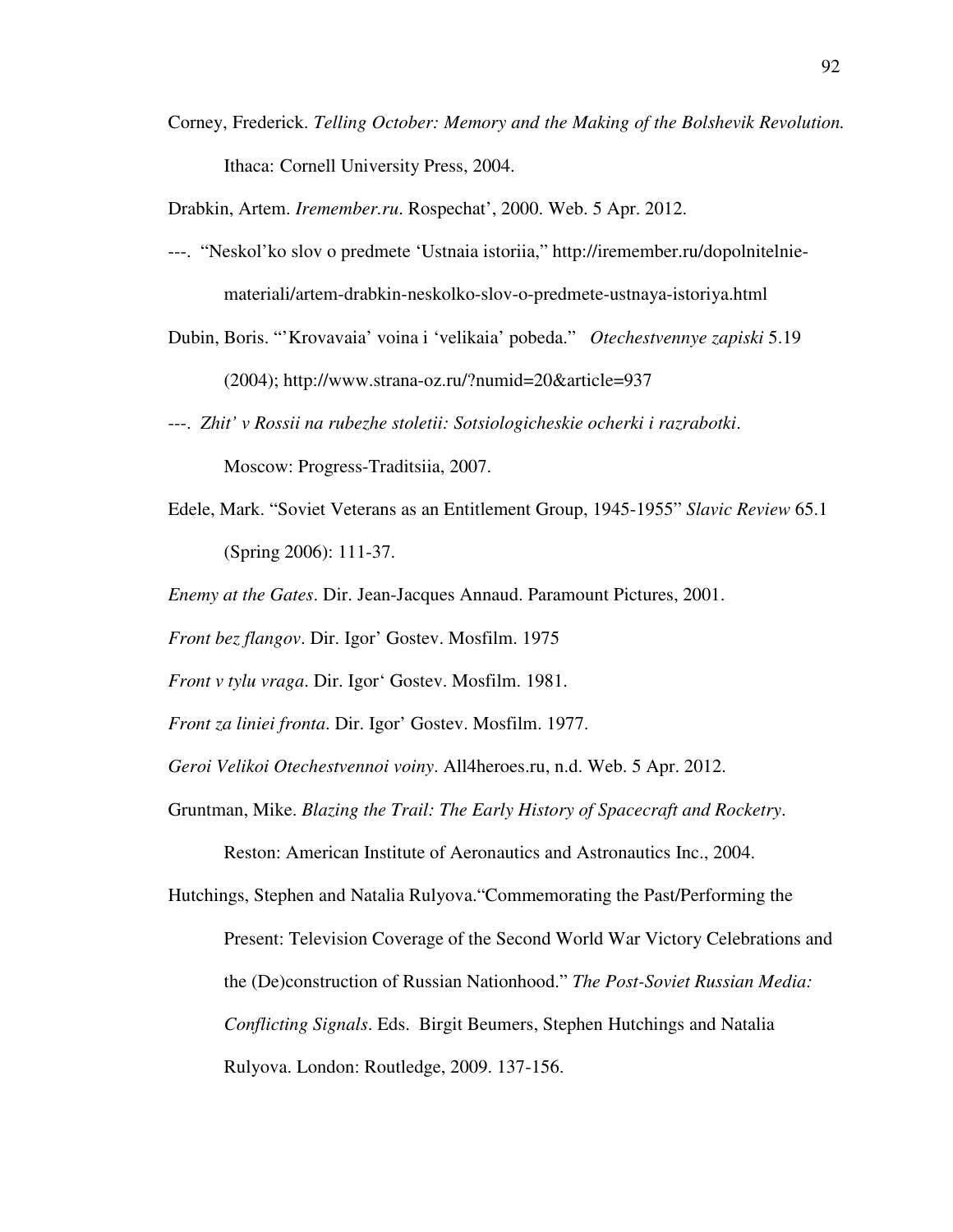Interview with Evgenii Evtushenko. *Peoples.ru.* 1 May 2008. Web. 31 Mar. 2012.

"Istoria vse sterpit?" *Kommersant* 20 May 2009. Web. 6 Dec. 2011.

- Kal'nitskii, Il'ia Moiseevich. Interview by G. Koifman. *Iremember.ru*. Rospechat', 2011. Web. 5 Jan. 2012.
- Kelly, Catriona. "The Retreat from Dogmatism: Populism under Khruschev and Brezhnev." *Russian Cultural Studies: An Introduction*. Eds. Catriona Kelly and David Shepard. Oxford: Oxford University Press, 1998. 249-273.
- Koposov, Nikolay. "The Armored Train of Memory." *Perspectives on History* (Jan.
	- 2011); http://www.historians.org/perspectives/issues/2011/1101/1101int1.cfm

Korytov, Oleg. *Sindrom Zefirova*. *Battlefield.ru*. 2 Dec. 2008. Web. 3 April 2012

Kuznetsov, Anatolii. *Babii Iar.* Moscow: Iunost', 1966.

- Lassila, Jussi. "Witnessing the War, Globalizing the Victory: Representations of WWII on the Website 'Russia Today.'" Forthcoming; used with the author's permission.
- *Letiat zhuravli*. Dir. Mikhail Kalatozov. Mosfilm. 1957.
- Lovell, Stephen. *The Shadow of War: Russia and the USSR, 1941 to the Present*. Oxford: Wiley- Blackwell, 2010.
- Merridale, Catherine. *Ivan's War: Life and Death in the Red Army, 1939-1945.* New York: Picador, 2006.
- *Mertvyi sezon.* Dir. Savva Kulish. Lenfilm, 1968.
- Naumov, Pavel Markovich. Interview by A. Ivashin. *Iremember.ru.* Rospechat', 2012. Web. 3 April 2012

Nekrasov, Viktor. *"*Stalingrad.". *Znamia*, Issues 8-10, 1946.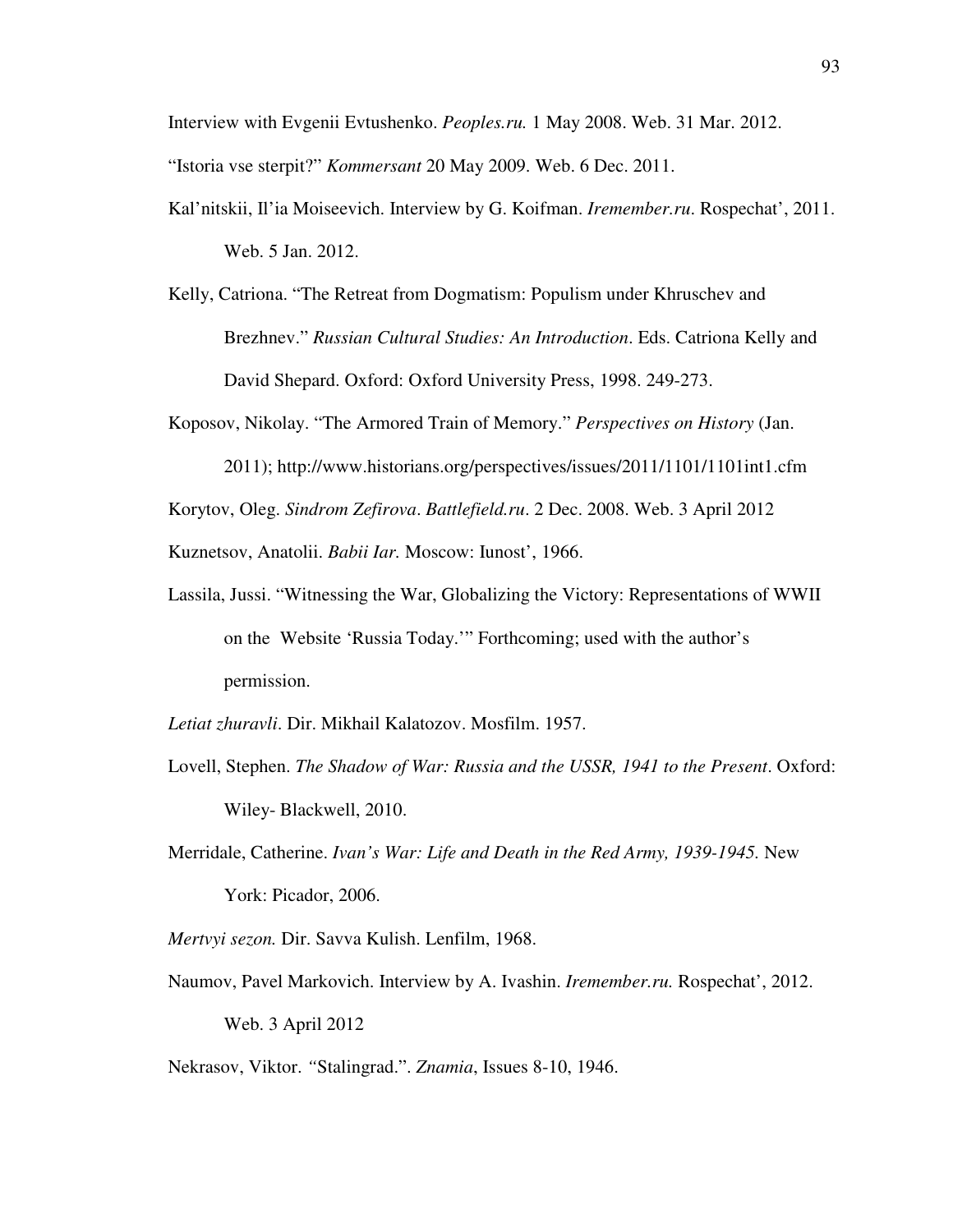- Norris, Stephen M. *A War of Images: Russian Popular Prints, Wartime Culture, and National Identity, 1812-1945*. DeKalb: Northern Illinois University Press, 2006.
- Osborn, Andrew. "Medvedev Creates History Commission." *The Wall Street Journal* 21 May 2009. Web. 4 Dec. 2011.
- Oushakine, Serguei Alex. *The Patriotism of Despair: Nation, War, and Loss in Russia*. Ithaca: Cornell University Press, 2009.

*Padenie Berlina*. Dir. Mikhail Chiaureli. Mosfilm, 1950.

- Putin, Vladimir. Trans. BBC. *BBC.co.uk.* Moscow, Russia. 9 May 2005. Web. 7 Dec. 2011.
- Saunders, Robert A. "New Media, New Russians, New Abroad: The Evolution of Minority Russian Identity in Cyberspace." *The Post-Soviet Russian Media: Conflicting Signals*. Eds. Birgit Beumers, Stephen Hutchings and Natalia Rulyova. London: Routledge, 2009. 192-207.

*Semnadtsat' mngovenii vesny*. Dir. Tatiana Lioznova. Kinostudiia im. M. Gorkii. 1973.

Sherlock, Thomas. "Unhealed Wounds: The Struggle over the Memory of World War

II." *Ab Imperio* 3 (2009): 459-471.

- Shopes, Linda. "Making Sense of Oral History." *History Matters the U.S. Survey on the Web*, http:/historymatters.gmu.edu/mse/oral/, February 2002. Web. 4 Dec. 2011.
- Smith, Kathleen E. *Mythmaking in the New Russia: Politics and Memory in the Yeltsin*

 *Era*. Ithaca: Cornell University Press, 2002.

*Soldatskie memuary*. Dir. Marina Babak. TsSDF, 1976.

Stites, Richard. "Soviet Russian Wartime Culture: Freedom and Control, Spontaneity and Consciousness." *The People's War: Responses to World War II in the Soviet*